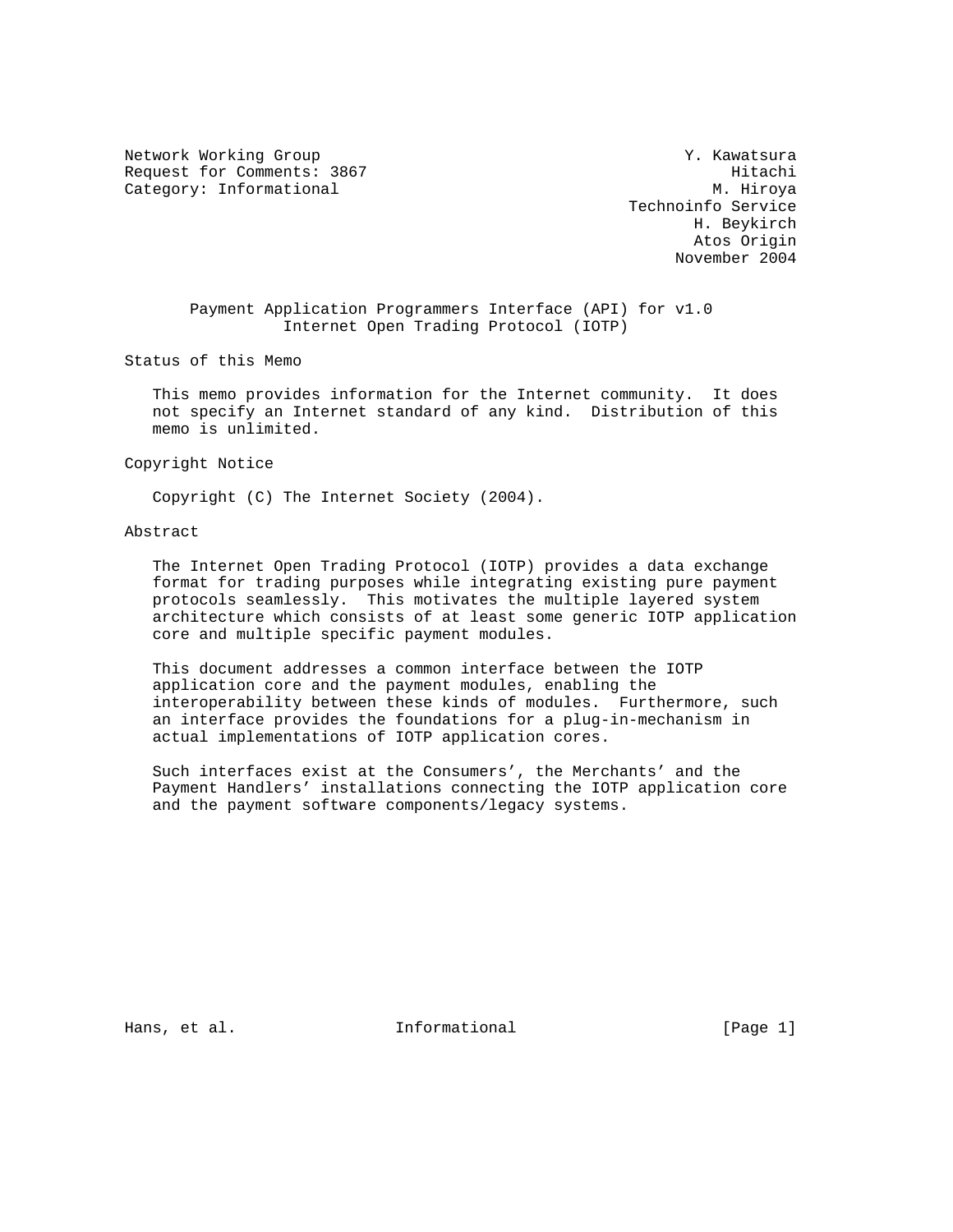| Table of Contents |  |
|-------------------|--|
|-------------------|--|

| 1. |      |                                                                                                     |    |
|----|------|-----------------------------------------------------------------------------------------------------|----|
|    | 1.1. | General payment phases 5                                                                            |    |
|    | 1.2. |                                                                                                     |    |
| 2. |      |                                                                                                     |    |
|    | 2.1. | Authentication Documentation Exchange.                                                              | 15 |
|    | 2.2. |                                                                                                     | 17 |
|    | 2.3. |                                                                                                     | 21 |
|    | 2.4. |                                                                                                     | 24 |
|    | 2.5. |                                                                                                     | 29 |
|    | 2.6. | Abnormal Transaction Processing. 30                                                                 |    |
|    |      | Failures and Cancellations 30<br>2.6.1.                                                             |    |
|    |      | Resumption 32<br>2.6.2.                                                                             |    |
|    | 2.7. | IOTP Wallet Initialization 33                                                                       |    |
|    | 2.8. | Payment Software Management. 34                                                                     |    |
| 3. |      |                                                                                                     |    |
|    | 3.1. |                                                                                                     |    |
|    | 3.2. | Attributes and Elements.                                                                            | 48 |
|    | 3.3. |                                                                                                     |    |
|    |      |                                                                                                     |    |
|    |      | 3.3.1.                                                                                              |    |
|    |      | 3.3.2.<br>Consumer $\cdots$ $\cdots$ $\cdots$ $\cdots$ $\cdots$ $\cdots$ $\cdots$ $\cdots$ $\cdots$ | 63 |
|    |      | Payment Handler. 65<br>3.3.3.                                                                       |    |
| 4. |      |                                                                                                     | 66 |
|    | 4.1. | Brand Compilation Related API Calls.                                                                | 66 |
|    |      | Find Accepted Payment Brand. 66<br>4.1.1.                                                           |    |
|    |      | Find Accepted Payment Protocol 68<br>4.1.2.                                                         |    |
|    |      | Get Payment Initialization Data.<br>4.1.3.                                                          | 70 |
|    |      | Inquire Authentication Challenge<br>4.1.4.                                                          | 72 |
|    |      | 4.1.5.<br>Authenticate                                                                              | 73 |
|    |      | 4.1.6.<br>Check Authentication Response.                                                            | 74 |
|    | 4.2. | Brand Selection Related API Calls.                                                                  | 76 |
|    |      | Find Payment Instrument.<br>4.2.1.                                                                  | 76 |
|    |      | 4.2.2.<br>Check Payment Possibility. 78                                                             |    |
|    | 4.3. | Payment Transaction Related API calls. 80                                                           |    |
|    |      | Start Payment Consumer 80<br>4.3.1.                                                                 |    |
|    |      | Start Payment Payment Handler. 82<br>4.3.2.                                                         |    |
|    |      | 4.3.3.<br>Resume Payment Consumer. 84                                                               |    |
|    |      | 4.3.4.<br>Resume Payment Payment Handler 85                                                         |    |
|    |      | 4.3.5.<br>Continue Process 86                                                                       |    |
|    |      | 4.3.6.<br>Change Process State $\cdots$ $\cdots$ $\cdots$ $\cdots$ $\cdots$ $\cdots$ $\cdots$ 88    |    |
|    | 4.4. | General<br>Inquiry API Calls. 89                                                                    |    |
|    |      | 4.4.1.<br>Remove Payment Log                                                                        | 90 |
|    |      | Payment Instrument Inquiry 90<br>4.4.2.                                                             |    |
|    |      | Inquire Pending Payment. 92<br>4.4.3.                                                               |    |
|    | 4.5. | Payment Related Inquiry API Calls.                                                                  | 93 |
|    |      | Check Payment Receipt. 93<br>4.5.1.                                                                 |    |
|    |      | 4.5.2.<br>Expand Payment Receipt 94                                                                 |    |
|    |      |                                                                                                     |    |

Hans, et al. 1nformational 1999 [Page 2]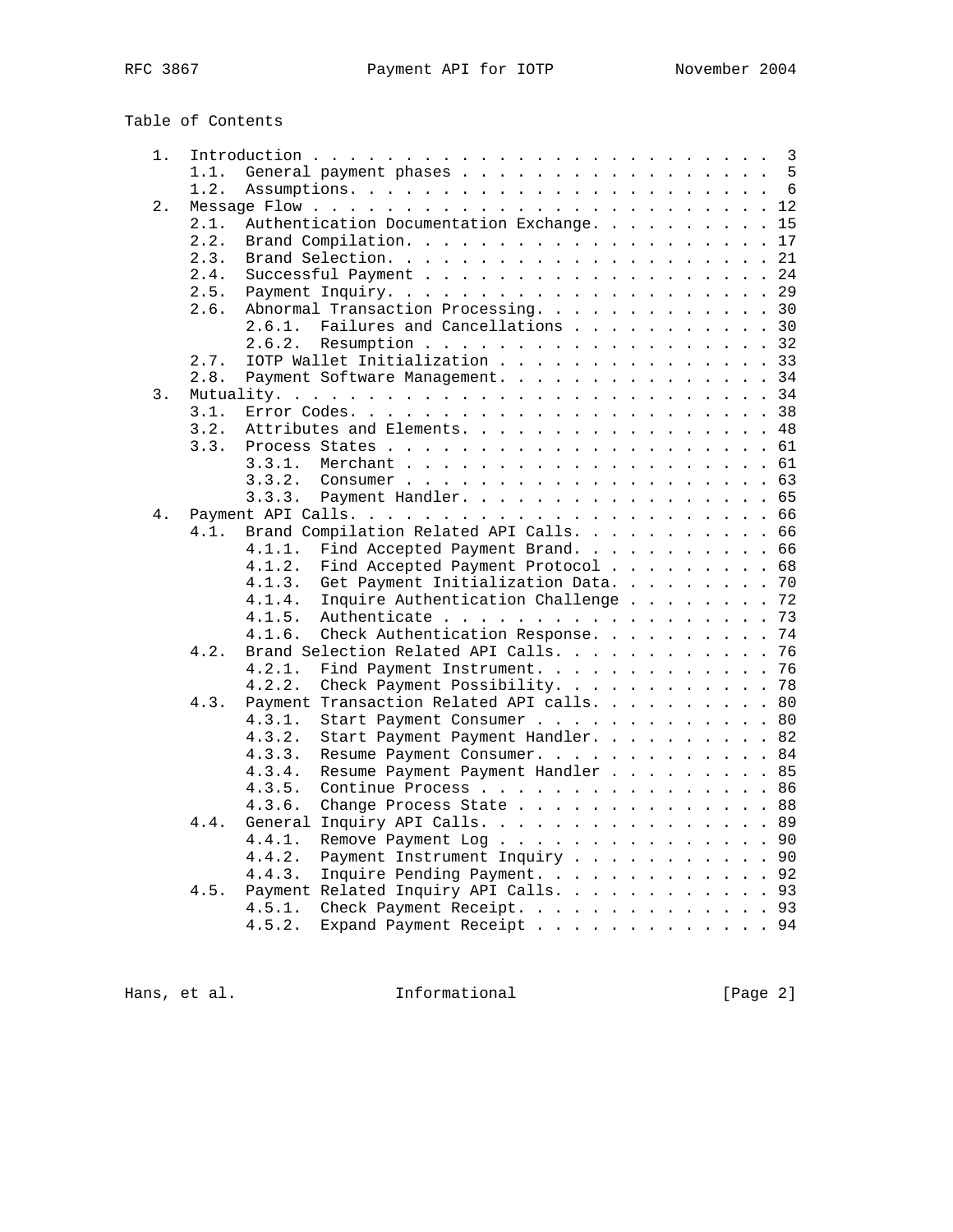| б. |  |  |  |  |  |  |                                                                                                                                                                                                                    |
|----|--|--|--|--|--|--|--------------------------------------------------------------------------------------------------------------------------------------------------------------------------------------------------------------------|
|    |  |  |  |  |  |  |                                                                                                                                                                                                                    |
|    |  |  |  |  |  |  |                                                                                                                                                                                                                    |
|    |  |  |  |  |  |  |                                                                                                                                                                                                                    |
|    |  |  |  |  |  |  |                                                                                                                                                                                                                    |
|    |  |  |  |  |  |  |                                                                                                                                                                                                                    |
|    |  |  |  |  |  |  |                                                                                                                                                                                                                    |
|    |  |  |  |  |  |  | 4.5.3. Inquire Process State. 96<br>4.5.4. Start Payment Inquiry. 97<br>4.5.5. Inquire Payment Status 98<br>4.6.1. Manage Payment Software. 99<br>7.1. Normative References 103<br>7.2. Informative References 104 |

#### 1. Introduction

 Common network technologies are based on standardized and established Internet technologies. The Internet technologies provide mechanisms and tools for presentation, application development, network infrastructure, security, and basic data exchange.

 Due to the presence of already installed trading roles' systems with their own interfaces (Internet shop, order management, payment, billing, and delivery management systems, or financial institute's legacy systems), IOTP has been limited to the common external interface over the Internet. However, some of these internal interfaces might be also standardized for better integration of IOTP aware components with of the existing infrastructure and its cost effective reuse. For more information on IOTP, see [IOTP] and [IOTPBOOK].

 The typical Payment Handlers (i.e., financial institutes or near-bank organizations) as well as Merchants require an IOTP aware application that easily fits into their existing financial infrastructure. The Payment Handler might even insist on the reuse of special in-house solutions for some subtasks of the IOTP aware application, e.g., reflecting their cryptography modules, gateway interfaces, or physical environment. Therefore, their IOTP aware implementation really requires such clear internal interfaces.

 More important, consumers demand modularization and clear internal interfaces: Their IOTP application aims at the support of multiple payment methods. Consumers prefer the flexible use of different seamless integrating payment methods within one trading application with nearly identical behavior and user interface. The existence of a well-defined interface enables payment software developers to bolt on their components to other developer's general IOTP Application Core.

Hans, et al. 10. Informational 1. [Page 3]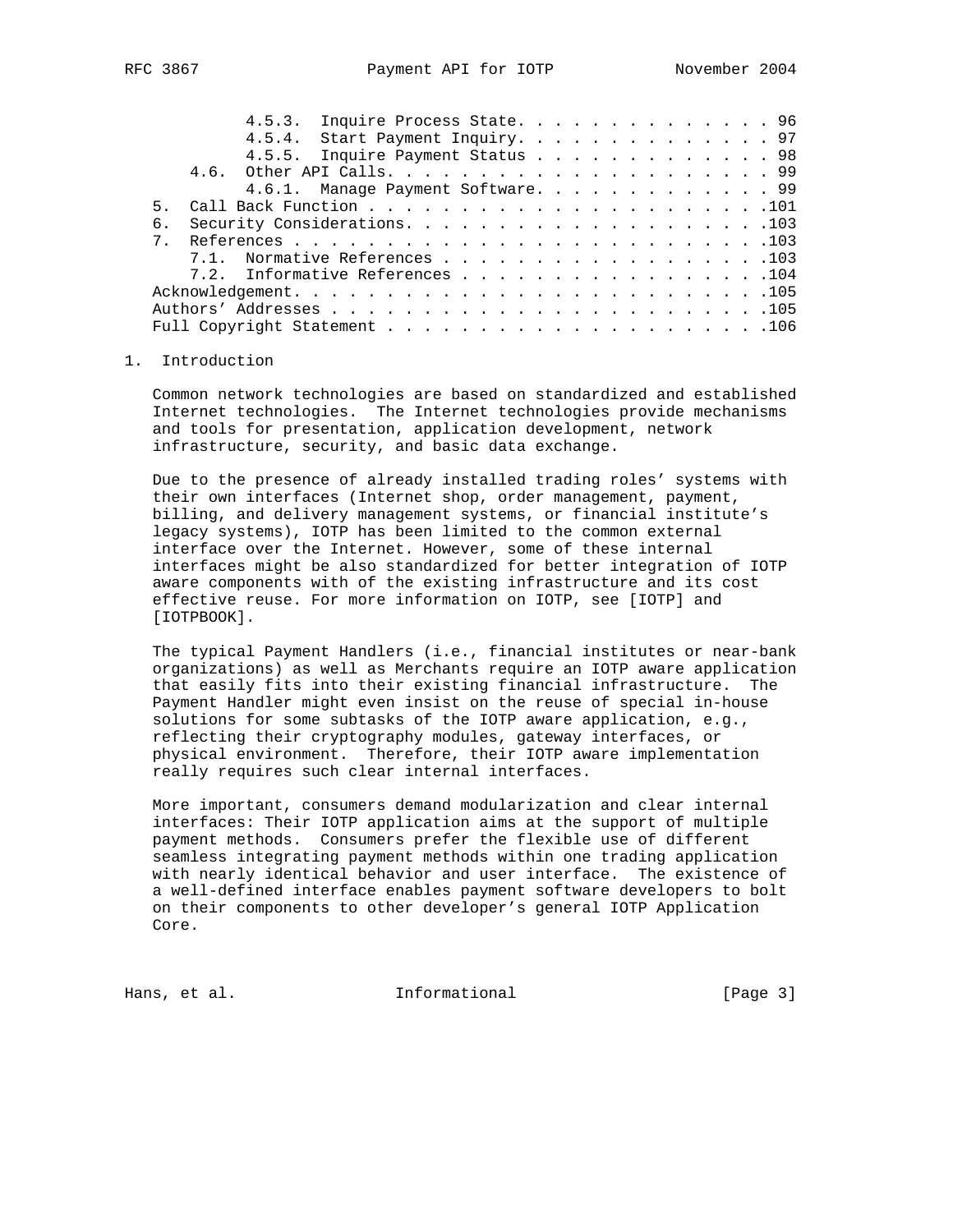Initially, this consideration leads to the two-level layered view of the IOTP software for each role, consisting of:

- o some generic IOTP system component, the so-called IOTP application core - providing IOTP based gateway services and generic business logic and
- o the trading roles' specific back-end systems implementing the specific trading transaction types' functionality.

 In order to isolate the changes on the infrastructure, the IOTP trading application has been three-layered:

- o the IOTP Application Core processes the generic parts of the IOTP transaction and holds the connection to the Internet,
- o the Existing Legacy System or Existing Payment Software which processes the actual transaction type, and particular payment transaction, and
- o the IOTP Middle-ware or IOTP Payment Bridge which glues the other two possibly incompatible components. It brokers between the specific interface of the Existing Legacy System and the standardized interfaces of the IOTP Application Core.

 As IOTP extends payment schemes to a trading scheme, primarily, this document focuses on payment modules, i.e., the interface between the IOTP Payment Bridge and the IOTP Application Core. It provides a standard method for exchanging payment protocol messages between the parties involved in a payment. But, it does not specify any interface for order or delivery processing.

 Such a Payment Application Programmers Interface (API) must suit for a broad range of payment methods: (1) software based like Credit Card SET or CyberCoin, (2) chip card based like Mondex or GeldKarte, and (3) mimicries of typical and traditional payment methods like money transfer, direct debit, deposit, withdrawal, money exchange and value points. It should support both payments with explicit consumer acknowledge and automatic repeated payments, which have been consumer approved in advance. For more information on SET, see [SET].

 The following discussion focuses on the Consumer's point of view and uses the associated terminology. When switching to Merchants' or Delivery Handlers' IOTP aware applications, the payment related components should be implicitly renamed by Existing Legacy Systems to the IOTP Middle-ware.

Hans, et al. 10. Informational 1. The league 4]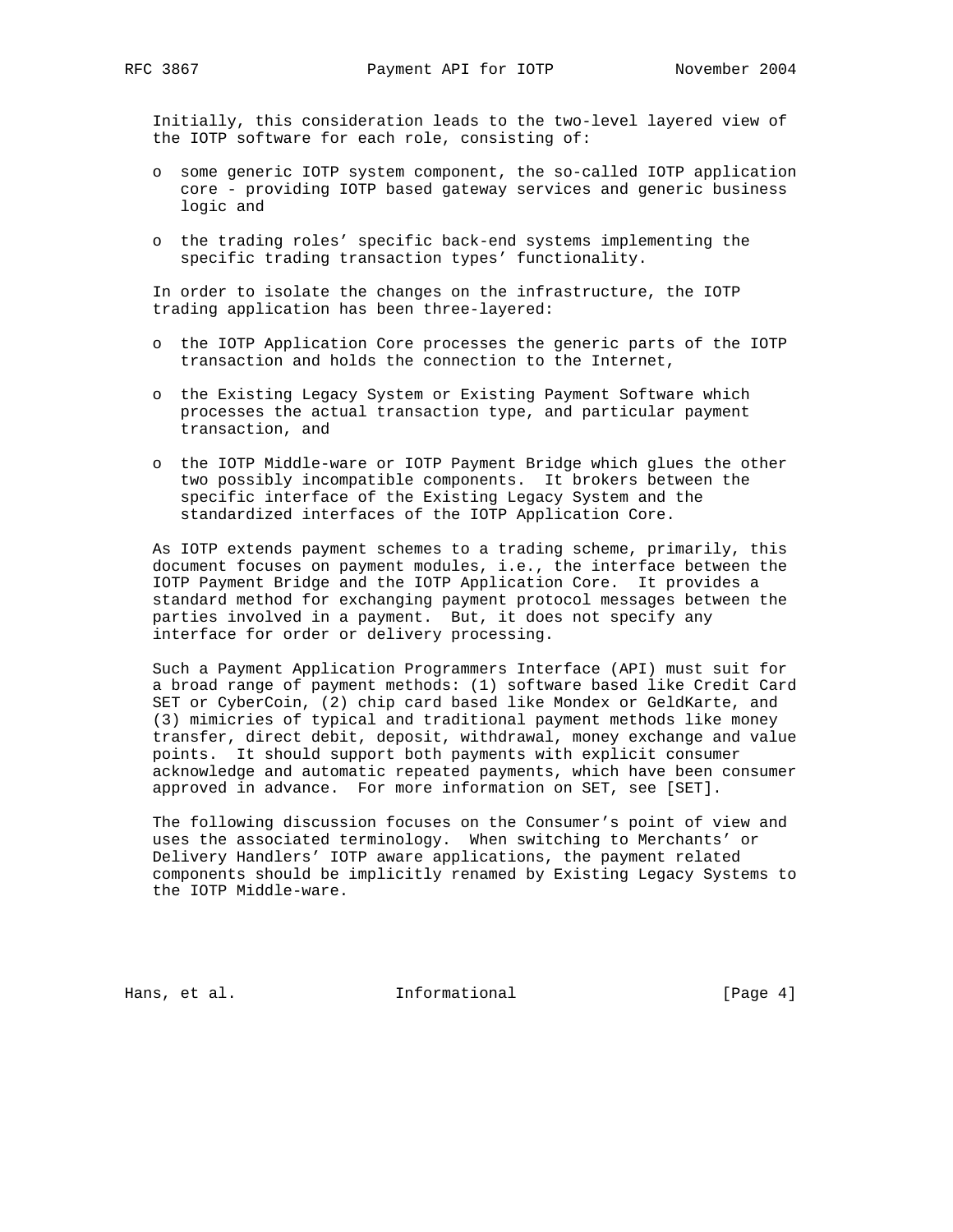The next two sub-sections describe the general payment scenario and several assumptions about the coarsely sketched software components.

 Section 2 illustrates the payment transaction progress and message flow of different kinds of transaction behavior. Sections 3 to 4 provide the details of the API functions and Section 5 elaborates the call back interface.

1.1. General payment phases

 The following table sketches the four logical steps of many payment schemes. The preceding agreements about the goods, payment method, purchase amount, or delivery rules are omitted.

| Payment State Party<br>----------                |                                           | Example Behavior                                                                                                                                                                           |
|--------------------------------------------------|-------------------------------------------|--------------------------------------------------------------------------------------------------------------------------------------------------------------------------------------------|
| Authentication<br>and<br>Initialization Consumer | Mutual Payment Handler                    | Generation of identification<br>request, solvency request, or<br>some nonce<br>Responses to the requests and<br>generation of own nonce                                                    |
|                                                  | Authorization Payment Handler<br>Consumer | Generation of the authorization<br>request (for consumer)<br>Agreement to payment (by<br>reservation of the Consumer's<br>e-money)                                                         |
|                                                  | Payment Handler                           | Acceptance or rejection of the<br>agreement (consumer's<br>authorization response),<br>generation of the authorization<br>request (for issuer/acquirer),<br>and processing of its response |
| Capture                                          | Consumer<br>Payment Handler               | Generation of the capture<br>request (for issuer/acquirer)<br>Is charged<br>Acceptance or rejection of the<br>e-money, close of the payment<br>transaction                                 |
| Reversal                                         | Consumer                                  | On rejection (online/delayed):<br>generation of the reversal data<br>Receipt of the refund                                                                                                 |

Hans, et al. 10. Informational 1. [Page 5]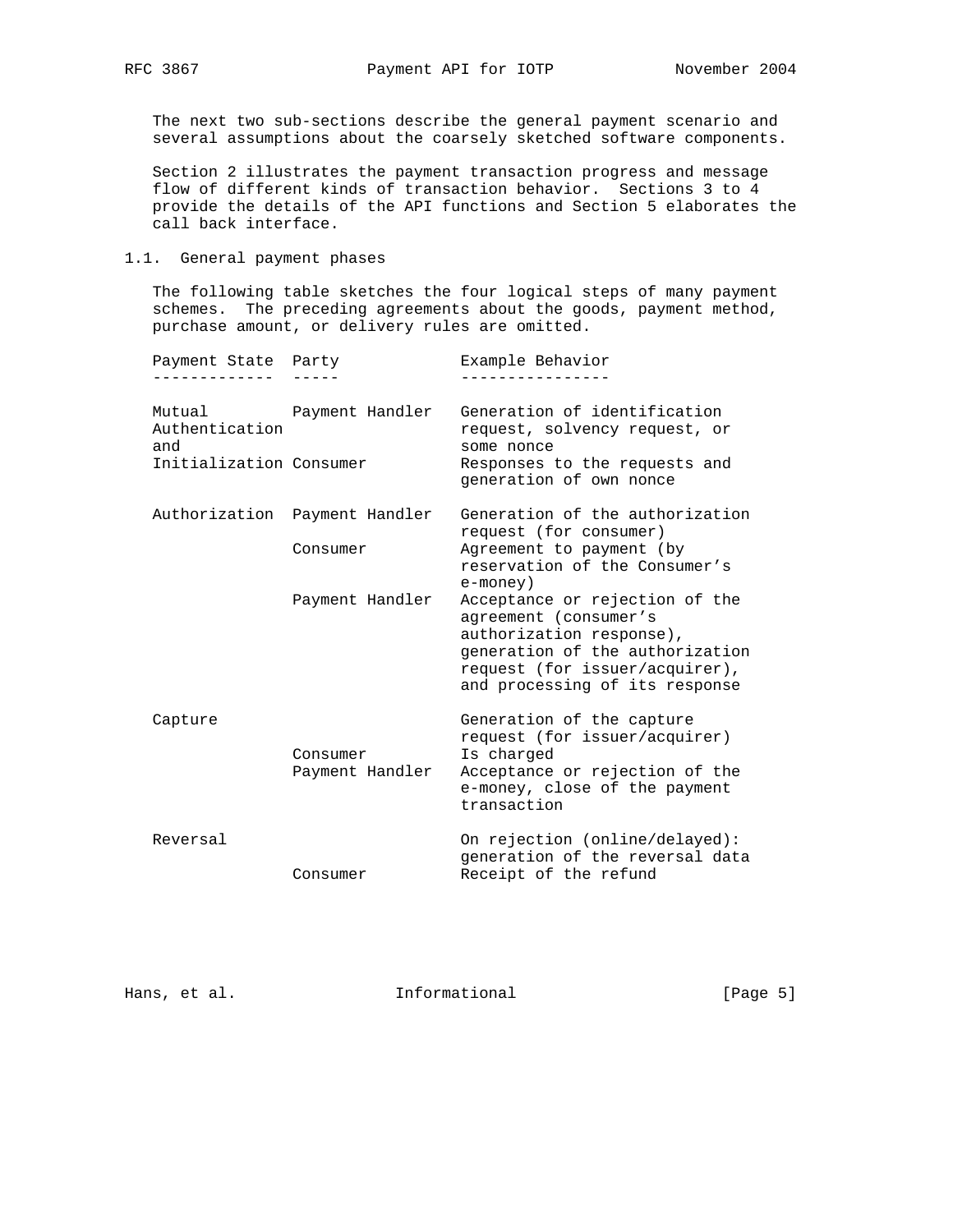However, some payment schemes:

- o limit themselves to one-sided authentication,
- o perform off-line authorization without any referral to any issuer/acquirer,
- o apply capture processing in batch mode, or
- o do not distinguish between authorization and capture,
- o lack an inbound mechanism for reversals or implement a limited variant.

 This model applies not only to payments at the typical points of sales but extends to refunds, deposits, withdrawals, electronic cheques, direct debits, and money transfers.

#### 1.2. Assumptions

 In outline, the IOTP Payment Bridge processes some input sequence of payment protocol messages being forwarded by the IOTP Application Core. It (1) disassembles the messages, (2) maps them onto the formats of the Existing Payment Software, (3) assembles its responses, and (4) returns another sequence of payment protocol messages that is mostly intended for transparent transmission by the IOTP Application Core to some IOTP aware remote party. Normally, this process continues between the two parties until the Payment Handler's Payment API signals the payment termination. Exceptionally, each system component may signal failures.

 The relationship between the aforementioned components is illustrated in the following figure. These components might be related to each other in a flexible n-to-m-manner:

- o One IOTP Application Core may manage multiple IOTP Payment Bridges and the latter might be shared between multiple IOTP Application Cores.
- o Each Payment Bridge may manage multiple Existing Payment Software modules and the latter might be shared between multiple Payment Bridges.
- o Each Existing Payment Software may manage multiple payment schemes (e.g., SET) and the latter might be supported by multiple Existing Payment Software modules. For more information on SET see [SET].
- o Each payment scheme may support multiple payment instruments (e.g., particular card) or methods (e.g., Visa via SET) and the latter might be shared by multiple Existing Payment Software Components.

Hans, et al. 10. Informational 1. [Page 6]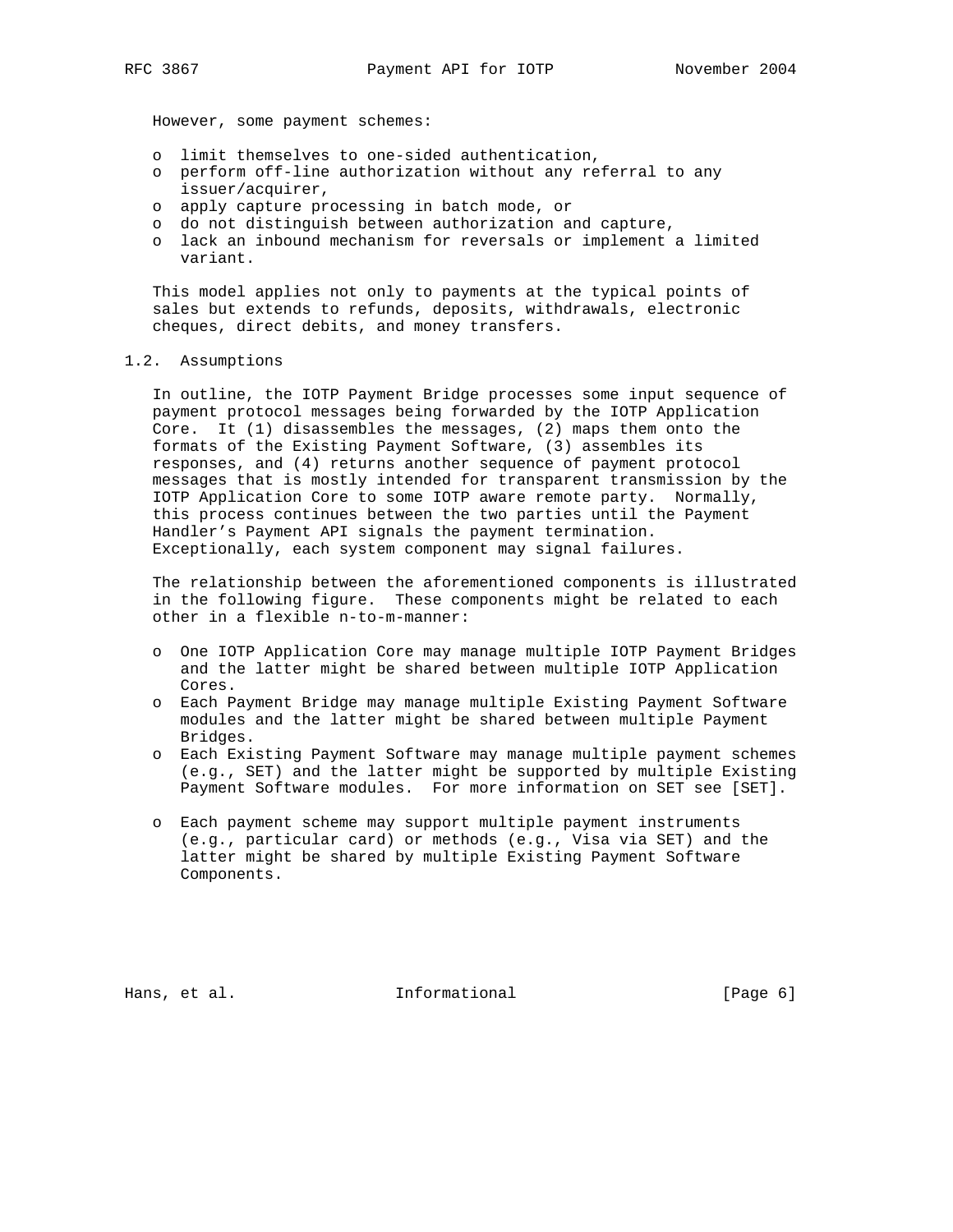\*+\*+\*+\*+\*+\*+\*+\*+\*+\*+\*+\*+\*+\*+\*+\*+\*+\*+\*+\*+\*+\*+\*+\*+\*+\*+\*+\*+\*+\*+\*+\*+\* IOTP client (consumer) <---------------> IOTP server (merchant) ( contains Internet ( contains IOTP Application Core) IOTP Application Core)  $\lambda$   $\lambda$  | IOTP Payment | IOTP Payment | API | API | API | API | API | API | API | API | API | API | API | API | API | API | API | API | API | API | API | API | API | API | API | API | API | API | API | API | API | API | API | API | API | API | API | API | API v v IOTP Payment Bridge IOTP Payment Bridge  $\wedge$   $\wedge$   $\wedge$   $\wedge$   $\wedge$   $\wedge$   $\wedge$   $\wedge$   $\wedge$   $\wedge$   $\wedge$   $\wedge$   $\wedge$   $\wedge$   $\wedge$   $\wedge$   $\wedge$   $\wedge$   $\wedge$   $\wedge$   $\wedge$   $\wedge$   $\wedge$   $\wedge$   $\wedge$   $\wedge$   $\wedge$   $\wedge$   $\wedge$   $\wedge$   $\wedge$   $\wedge$   $\wedge$   $\wedge$   $\wedge$   $\wedge$   $\wedge$  | Existing Payment APIs, e.g., | | SET, Mondex, etc. | v v Existing Payment Software **Existing Payment Software** \*+\*+\*+\*+\*+\*+\*+\*+\*+\*+\*+\*+\*+\*+\*+\*+\*+\*+\*+\*+\*+\*+\*+\*+\*+\*+\*+\*+\*+\*+\*+\*+\*

Figure 1: Relationship of the Components

 The Payment API considers the following transaction types of Baseline IOTP:

- o Baseline Purchase,
- o Baseline Refund,
- o Baseline Value Exchange,
- o Baseline Withdrawal, and
- o Baseline (Payment) Inquiry.

For more information on Baseline IOTP, see [IOTP] and [IOTPBOOK].

 First, the authors' vision of the IOTP aware application's and its main components' capabilities are clarified: On the one hand, the Payment API should be quite powerful and flexible for sufficient connection of the generic and specific components. On the other hand, the Payment API should not be overloaded with nice-to-haves being unsupported by Existing Payment Software.

 Despite the strong similarities on the processing of successful payments, failure resolution and inquiry capabilities differ extremely among different payment schemes. These aspects may even vary between different payment instrument using the same payment schemes. Additionally, the specific requirements of Consumers, Merchants and Payment Handlers add variance and complexity. Therefore, it is envisioned that the IOTP Application Core provides only very basic inquiry mechanisms while complex and payment scheme specific inquiries, failure analysis, and failure resolution are fully deferred to the actual Existing Payment Software - including the user interface.

Hans, et al. 10. Informational 1. [Page 7]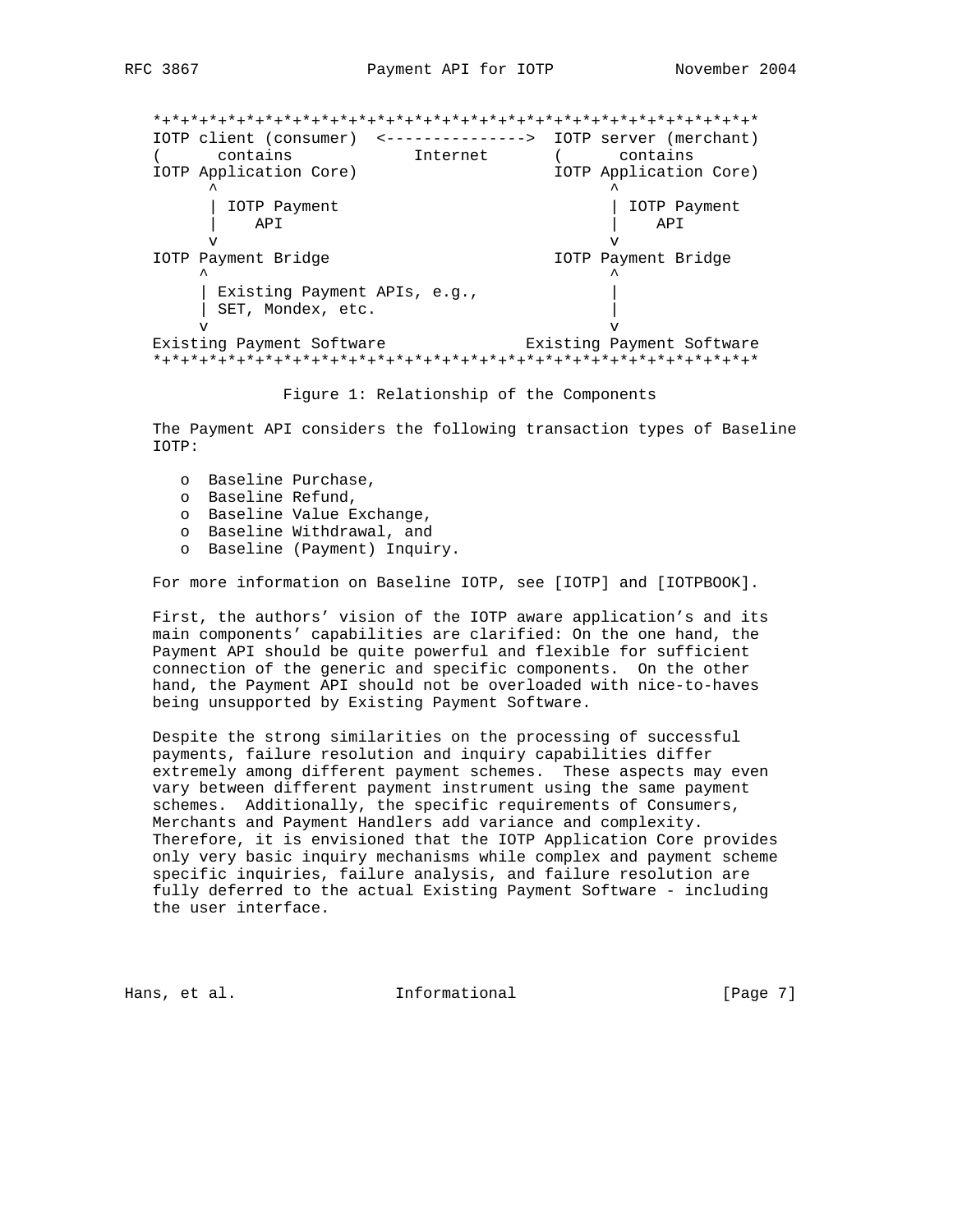The IOTP Application Core processes payments transparently, i.e., it forwards the wrapped payment scheme specific messages to the associated IOTP Payment Bridge/Existing Payment Software. The Existing Payment Software might even use these messages for inbound failure resolution. It reports only the final payment status to the IOTP Application Core or some intermediate - might be also final status on abnormal interruption.

 The IOTP Application Core implements the generic and payment scheme independent part of the IOTP transaction processing and provides the suitable user interface. Focusing on payment related tasks, it

- o manages the registered IOTP Payment Bridges and provides a mechanism for their registration - the latter is omitted by this document.
- o assumes that any IOTP Payment Bridge is a passive component, i.e., it strictly awaits input data and generates one response to each request,
- o supports the payment negotiation (Consumer: selection of the actual payment instrument or method; Merchant: selection of the payment methods being offered to the Consumer) preceding the payment request,
- o requests additional payment specific support from the Existing Payment Software via the selected and registered the IOTP Payment Bridge,
- o initializes and terminates the Existing Payment Software via the IOTP Payment Bridge,
- o inquires authentication data (for subsequent request or response) from the Existing Payment Software, specific authentication component - omitted in this document - or Consumer (by a suitable user interface),
- o supervises the online transaction process and traces its progress,
- o stores the transaction data being exchanged over the IOTP wire payment scheme specific data is handled transparently,
- o relates each payment transaction with multiple payment parameters (IOTP Transaction Identifier, Trading Protocol Options, Payment Instrument/Method, Offer Response, IOTP Payment Bridge, and Wallet Identifier, associated remote Parties). The relation might be

Hans, et al. 10. Informational 1. [Page 8]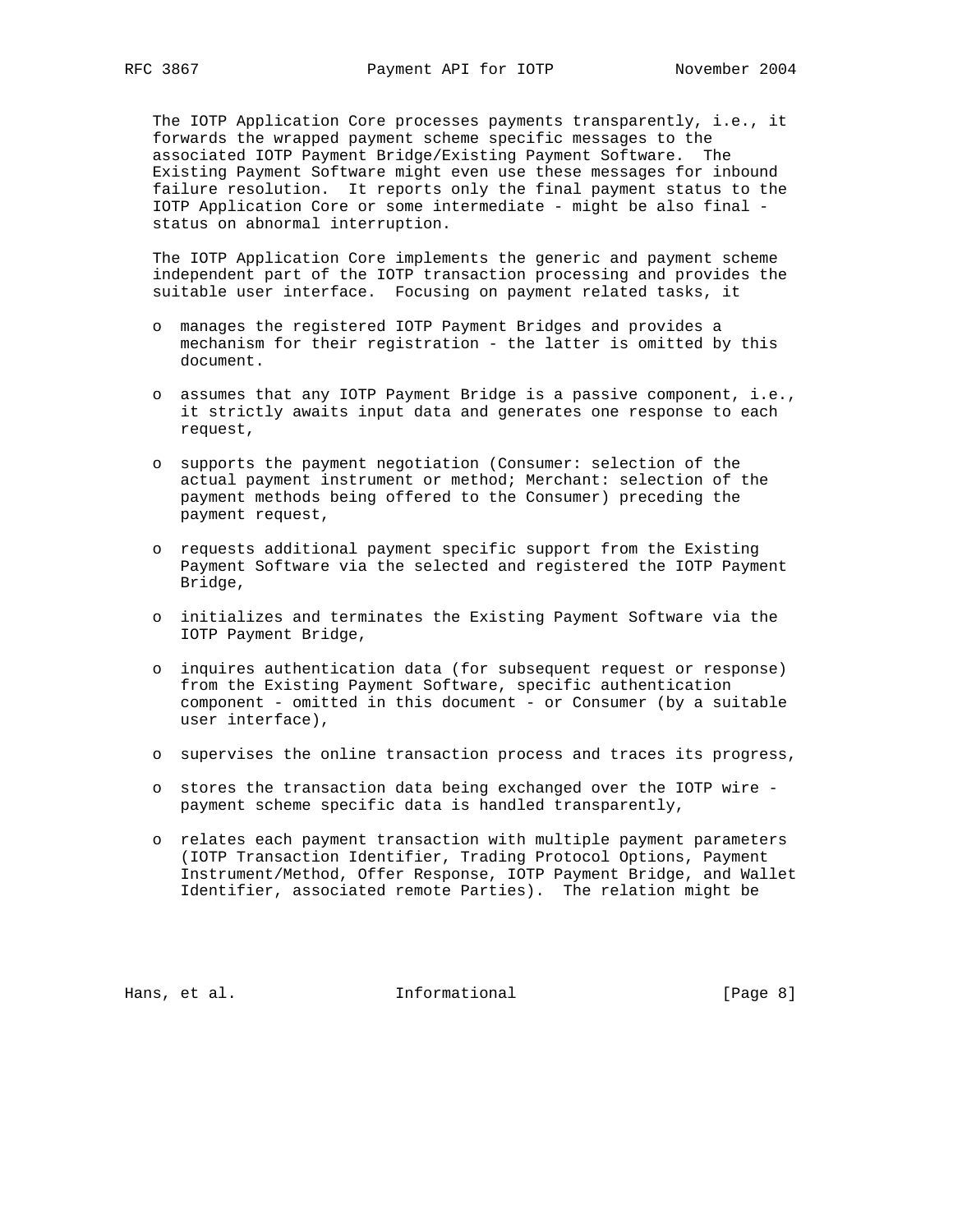lowered to the party's Payment Identifier, IOTP Payment Bridge, Wallet Identifier, and the remote parties when the actual payment transaction has been successfully started.

- o implements a payment transaction progress indicator,
- o enables the inquiry of pending and completed payment transactions,
- o implements generic dialogs, e.g., brand selection, payment acknowledge, payment suspension / cancellation, receipt visualization, basic transaction inquiry, balance inquiry, or receipt validation,
- o defers payment specific processing, supervision, validation, and error resolution to the Existing Payment Software. It is expected, that the Existing Payment Software will try to resolve many errors first by the extended exchange of Payment Exchange messages. The most significant and visible failures arise from sudden unavailability or lapses of the local or opposing payment component.
- o supports the invocation of any Existing Payment Software in an interactive mode, which might be used (1) for the payment scheme specific post-processing of a (set of) payment transactions, (2) for the analysis of a payment instrument, (3) for the registration of a new payment instrument/scheme, or (4) re-configuration of a payment instrument/scheme.
- o exports call back functions for use by the IOTP Payment Bridge or Existing Payment Software for progress indication.

In addition, the IOTP Application Core

- o manages the IOTP message components and IOTP message blocks exchanged during the transaction which may be referenced and accessed during the processing of subsequent messages, e.g., for signature verification. In particular, it stores named Packaged Content elements exchanged during payments.
- o manages several kinds of identifiers, i.e., transaction, message, component, and block identifiers,
- o implements a message caching mechanism,
- o detects time-outs at the protocol and API level reflecting the communication with both the IOTP aware remote party and the Payment API aware local periphery, e.g., chip card (reader) may raise time-outs.

Hans, et al. 10. Informational 1. [Page 9]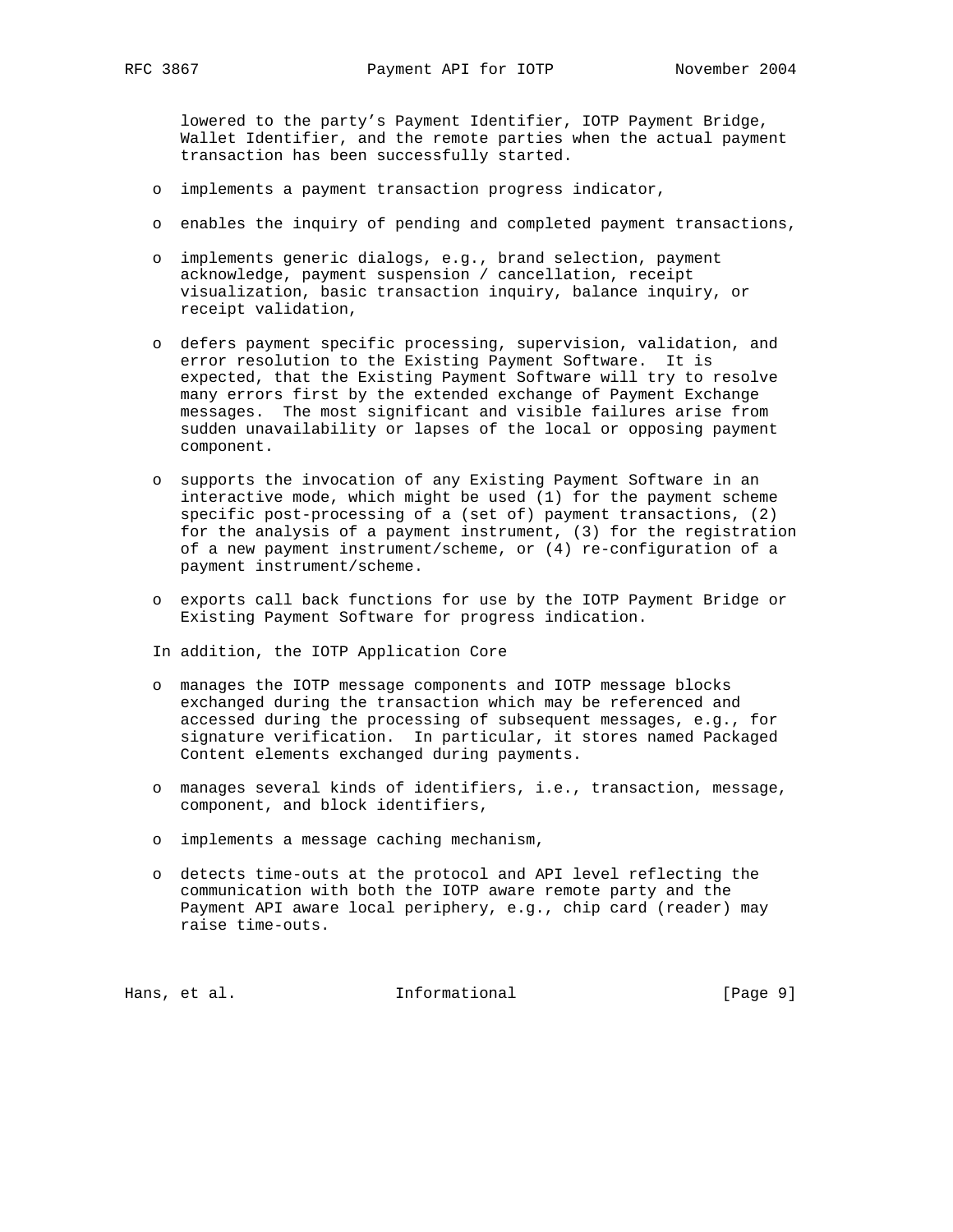However, the IOTP Payment Bridge and Existing Payment Software do not have to rely on all of these IOTP Application Core's capabilities. E.g., some Consumer's Existing Payment Software may refuse the disclosure of specific payment instruments at brand selection time and may delay this selection to the "Check Payment Possibility" invocation using its own user interface.

 The IOTP Payment Bridge's capabilities do not only deal with actual payments between the Consumer and the Payment Handler but extend to the following:

- o translation and (dis)assemblage of messages between the formats of the IOTP Payment API and those of the Existing Payment Software. Payment API requests and response are strictly 1-to-1 related.
- o Consumer's payment instrument selection by the means of an unsecured/public export of the relationship of payment brands, payment protocols, and payment instruments (identifiers). Generally, this includes not just the brand (Mondex, GeldKarte, etc.) but also which specific instance of the instrument and currency to use (e.g., which specific Mondex card and which currency of all those available).

 However, some Existing Payment Software may defer the selection of the payment instrument to the actual payment carrying-out or it may even lack any management of payment instruments. E.g., chip card based payment methods may offer - Point of Sale like - implicit selection of the payment instrument by simple insertion of the chip card into the chip card reader or it interrogates the inserted card and requests an acknowledge (or selection) of the detected payment instrument(s).

- o payment progress checks, e.g., is there enough funds available to carry out the purchase, or enough funds left for the refund,
- o IOTP Payment Receipt checks which might be performed over its Packaged Content or by other means.
- o recoding of payment scheme specific receipts into a format which can be displayed to the user or printed,
- o cancellation of payment, even though it is not complete,
- o suspension and resumption of payment transactions. Two kinds of failures the Existing Payment Software might deal with are (1) the time-out of the network connection and (2) lack of funds. For resolution, the IOTP Application Core may try the suspension with a view to later possible resumption.

Hans, et al. 10 1nformational 111 [Page 10]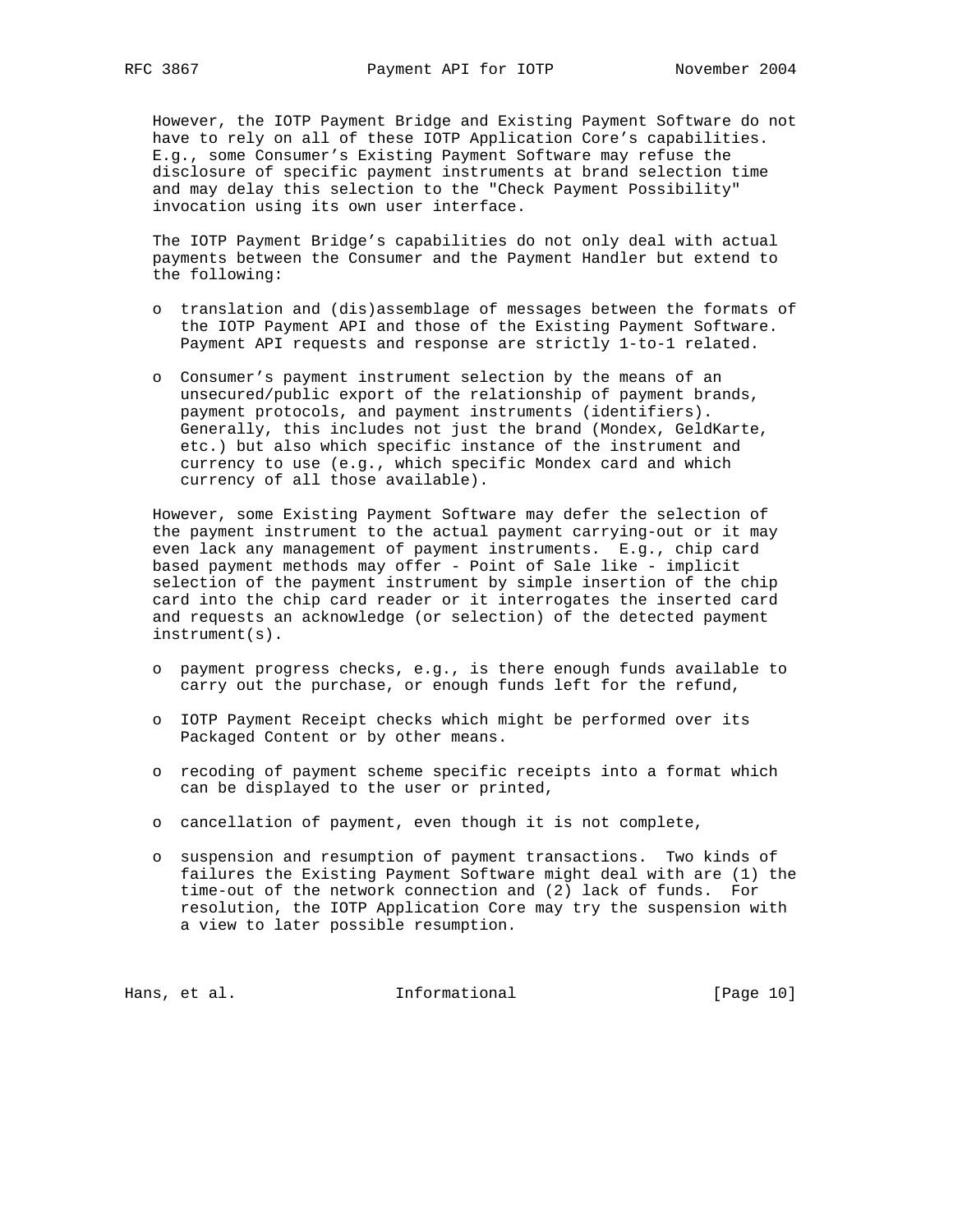- o recording the payment progress and status on a database. E.g., information about pending payments might be used to assist their continuation when the next payment protocol message is received.
- o payment transaction status inquiry, so that the inquirer IOTP Application Core or User - can determine the appropriate next step.
- o balance inquiry or transaction history, e.g., consumers may interrogate their chip card based payment instrument or remotely administer some account in advance of a payment transaction acknowledge,
- o inquiry on abnormal interrupted payment transactions, which might be used by the IOTP Application Core to resolve these pending transactions at startup (after power failure).
- o payment progress indication. This could be used to inform the end user of details on what is happening with the payment.
- o payment method specific authentication methods.

 Existing Payment Software may not provide full support of these capabilities. E.g., some payment schemes may not support or may even prevent the explicit transaction cancellation at arbitrary phases of the payment process. In this case, the IOTP Payment Bridge has to implement at least skeletons that signal such lack of support by the use of specific error codes (see below).

The Existing Payment Software's capabilities vary extremely. It

- o supports payment scheme specific processing, supervision, validation, and error resolution. It is expected, that many errors are tried to be resolved first by the extended exchange of Payment Exchange messages.
- o provides hints for out-of-band failure resolution on failed inbound resolution - inbound resolution is invisible to the IOTP Application Core.
- o may implement arbitrary transaction data management and inquiry mechanisms ranging from no transaction recording, last transaction recording, chip card deferred transaction recording, simple transaction history to sophisticated persistent data management with flexible user inquiry capabilities. The latter is required by Payment Handlers for easy and cost effective failure resolution.

Hans, et al. 10. Informational 1. [Page 11]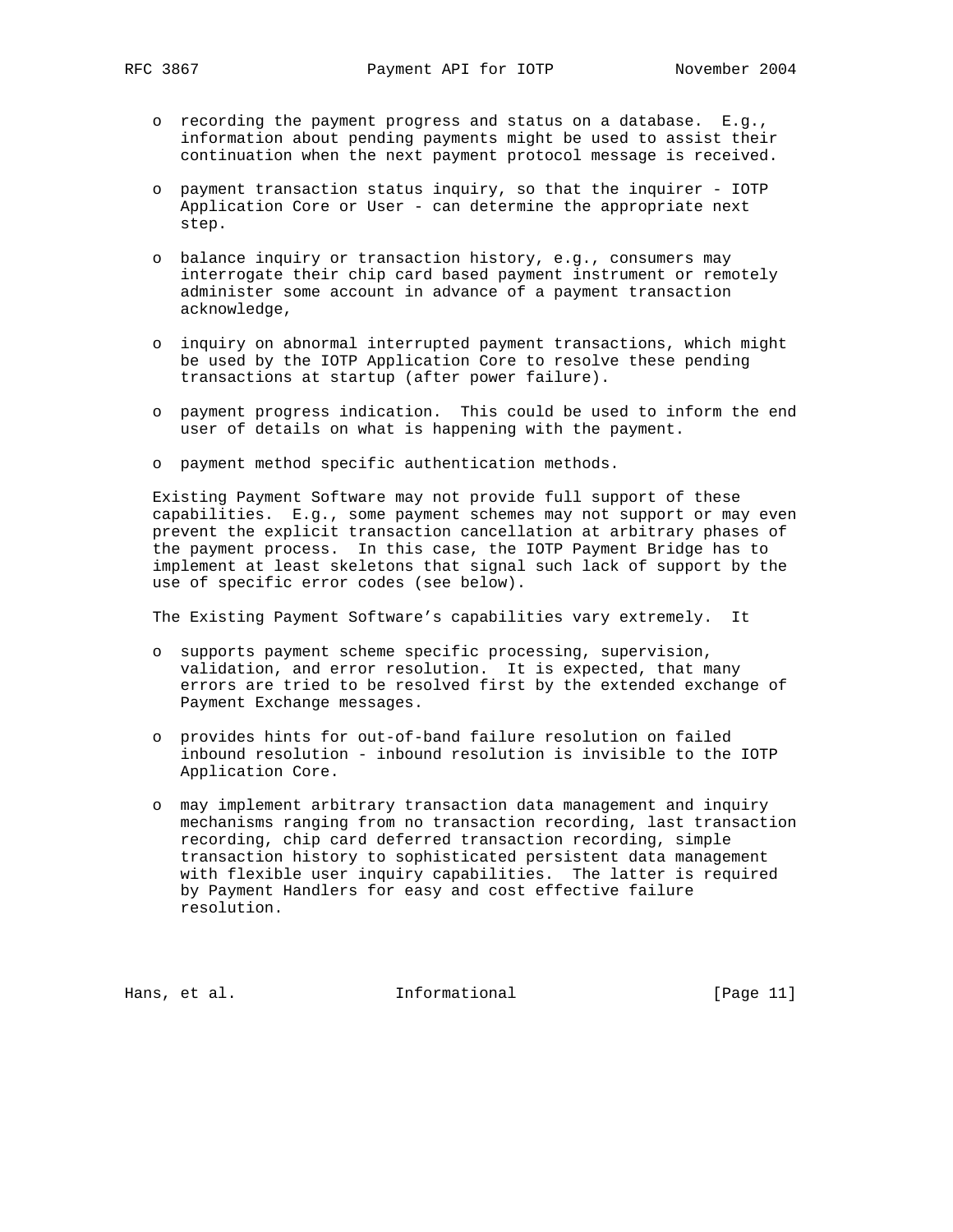o implements the payment scheme specific dialog boxes.

 Even the generic dialog boxes of the IOTP Application Core might be unsuitable: Particular (business or scheme) rules may require some dedicated appearance / structure / content or the dialog boxes, may prohibit the unsecured export of payment instruments, or may prescribe the pass phrase input under its own control.

2. Message Flow

The following lists all functions of the IOTP Payment API:

o Brand Compilation Related API Functions

 "Find Accepted Payment Brand" identifies the accepted payment brands for any indicated currency amount.

 "Find Accepted Payment Protocol" identifies the accepted payment protocols for any indicated currency amount (and brand) and returns payment scheme specific packaged content for brand selection purposes.

 This function might be used in conjunction with the aforementioned function or called without any brand identifier.

 "Get Payment Initialization Data" returns additional payment scheme specific packaged content for payment processing by the payment handler.

 "Inquire Authentication Challenge" returns the payment scheme specific authentication challenge value.

 "Check Authentication Response" verifies the returned payment scheme specific authentication response value.

 "Change Process State" is used (here only) for abnormal termination. (cf. Payment Processing Related API Functions).

o Brand Selection Related API Functions

 "Find Payment Instrument" identifies which instances of a payment instrument of a particular payment brand are available for use in a payment.

 "Check Payment Possibility" checks whether a specific payment instrument is able to perform a payment.

Hans, et al. 10. Informational 1. [Page 12]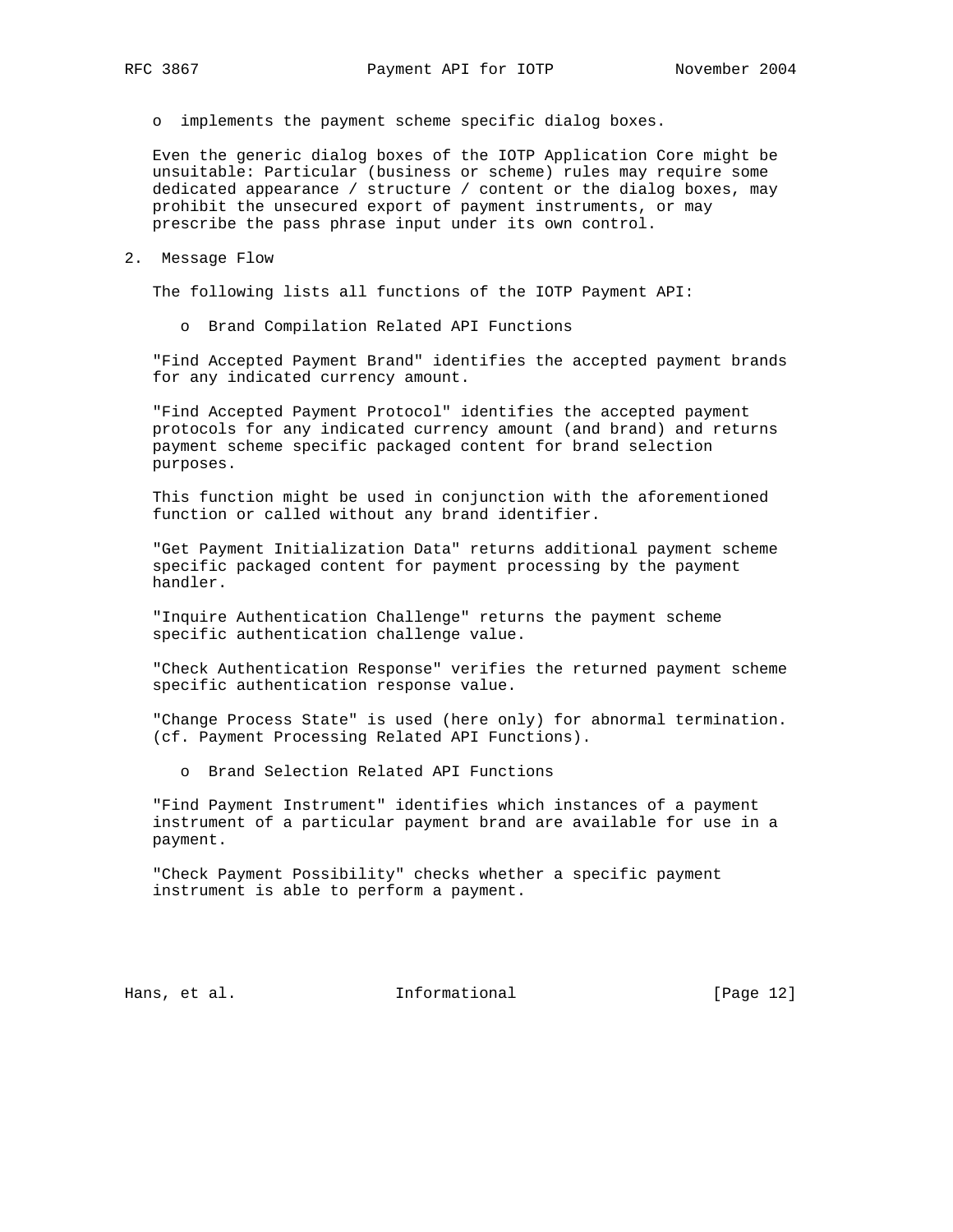"Authenticate" forwards any payment scheme specific authentication data to the IOTP Payment Bridge for processing.

 "Change Process State" is used (here only) for abnormal termination. (cf. Payment Processing Related API Functions).

o Payment Processing Related API Functions

 "Start or Resume Payment Consumer/Payment Handler" initiate or resume a payment transaction. There exist specific API functions for the two trading roles Consumer and Payment Handler.

 "Continue Process" forwards payment scheme specific data to the Existing Payment Software and returns more payment scheme specific data for transmission to the counter party.

 "Change Process State" changes the current status of payment transactions. Typically, this call is used for termination or suspension without success.

o General Inquiry API Functions

 "Remove Payment Log" notifies the IOTP Payment Bridge that a particular entry has been removed from the Payment Log of the IOTP Application Core.

 "Payment Instrument Inquiry" retrieves the properties of Payment Instruments.

 "Inquire Pending Payment" reports any abnormal interrupted payment transaction known by the IOTP Payment Bridge.

Payment Processing Related Inquiry API Functions

 "Check Payment Receipt" checks the consistency and validity of IOTP Payment Receipts, received from the Payment Handler or returned by "Inquire Process State" API calls. Typically, this function is called by the Consumer during the final processing of payment transactions. Nevertheless, this check might be advantageous both for Consumers and Payment Handlers on failure resolution.

 "Expand Payment Receipt" expands the Packaged Content of IOTP Payment Receipts as well as payment scheme specific payment receipts into a form which can be used for display or printing purposes.

 "Inquire Process State" responds with the payment state and the IOTP Payment Receipt Component. Normally, this function is called by the Payment Handler for final processing of the payment transaction.

Hans, et al. 10. Informational 1. [Page 13]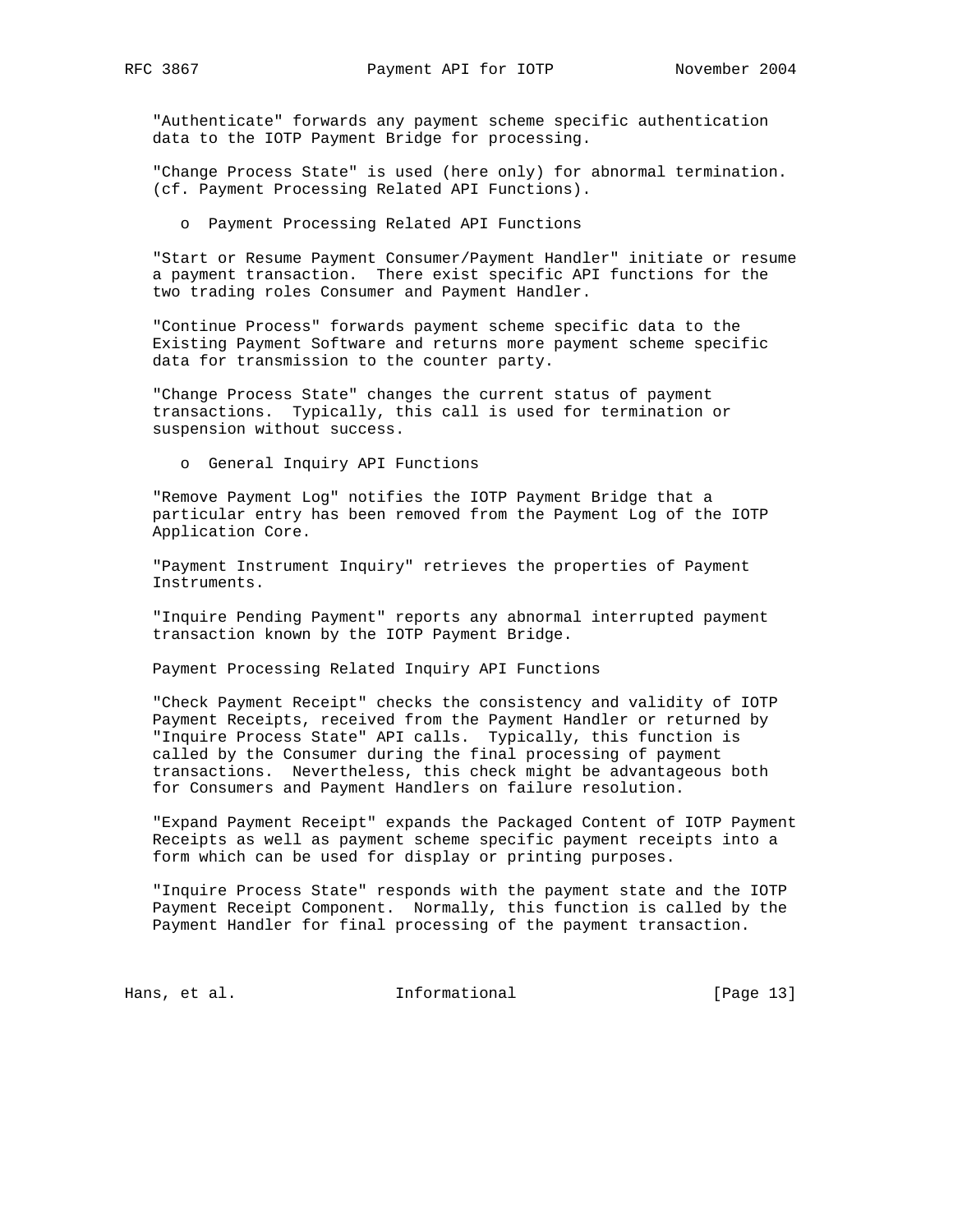"Start Payment Inquiry" prepares the remote inquiry of the payment transaction status and responds with payment scheme specific data that might be needed by the Payment Handler for the Consumer initiated inquiry processing.

 "Inquire Payment Status" is called by the Payment Handler on Consumer initiated inquiry requests. This function returns the payment scheme specific content of the Inquiry Response Block.

 "Continue Process" and "Change Process State" (cf. Payment Processing Related API Calls)

o Other API Functions

 "Manage Payment Software" enables the immediate activation of the Existing Payment Software. Further user input is under control of the Existing Payment Software.

 "Call Back" provides a general interface for the visualization of transaction progress by the IOTP Application Core.

 The following table shows which API functions must (+), should (#), or might (?) be implemented by which Trading Roles.

| API function                     |            | Consumer Payment Handler Merchant |        |
|----------------------------------|------------|-----------------------------------|--------|
|                                  |            |                                   |        |
| Find Accepted Payment Brand      |            |                                   | $^{+}$ |
| Find Accepted Payment Protocol   |            |                                   | #      |
| Find Payment Instrument          | $+$        |                                   |        |
| Get Payment Initialization Data  |            |                                   | $^{+}$ |
| Check Payment Possibility        | $+$        |                                   |        |
| Start Payment Consumer           | $+$        |                                   |        |
| Start Payment Payment Handler    |            | $^{+}$                            |        |
| Resume Payment Consumer          | #          |                                   |        |
| Resume Payment Payment Handler   |            | #                                 |        |
| Continue Process                 | $^{+}$     | $^{+}$                            |        |
| Inquire Process State            | $^{+}$     | $^{+}$                            |        |
| Change Process State             | $+$        | $+$                               | Ċ.     |
| Check Payment Receipt            | $+$        | د.                                |        |
| Expand Payment Receipt           | #          | Ċ.                                |        |
| Remove Payment Log               | <u>ر</u> . | S.                                | ç      |
| Inquire Authentication Challenge |            |                                   | S.     |

Hans, et al. 10. Informational 1. [Page 14]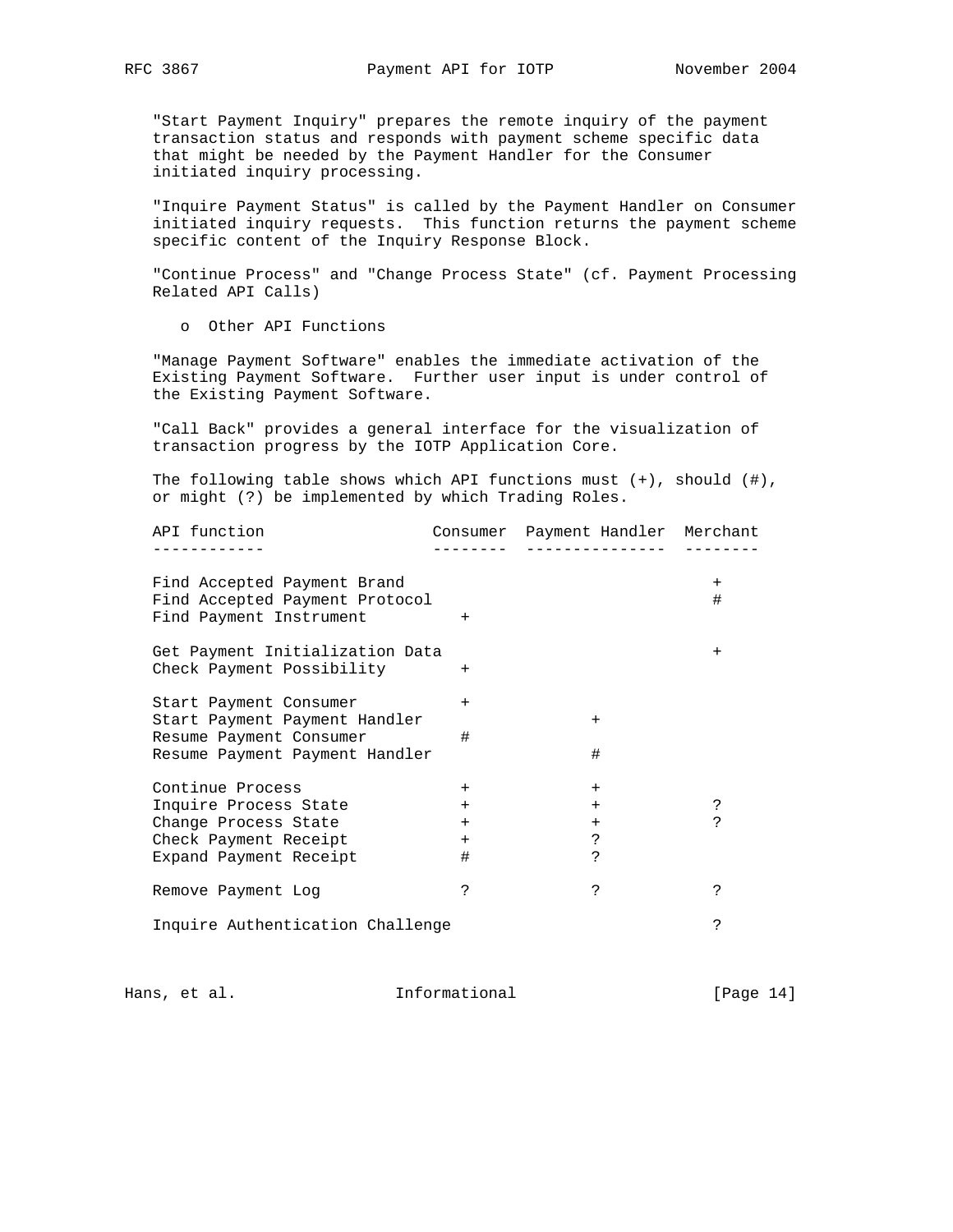| Authenticate<br>Check Authentication Response |   |   |  |
|-----------------------------------------------|---|---|--|
| Payment Instrument Inquiry                    |   |   |  |
| Inquire Pending Payment                       | # | # |  |
| Start Payment Inquiry                         |   |   |  |
| Inquire Payment Status                        |   |   |  |
| Manage Payment Software                       | # |   |  |
| Call Back                                     |   |   |  |

Table 1: Requirements on API Functions by the Trading Roles

 The next sections sketch the relationships and the dependencies between the API functions. They provide the informal description of the progress alternatives and depict the communication and synchronization between the general IOTP Application Core and the payment scheme specific modules.

### 2.1. Authentication Documentation Exchange

 This section describes how the functions in this document are used together to process authentication.

| Authenticator | Inquire Authentication Challenge (Alg1*)             | $\rightarrow$ IPB |
|---------------|------------------------------------------------------|-------------------|
|               | Ing. Auth. Challenge Response(Alg1,Ch1)              | $\leftarrow$ IPB  |
|               |                                                      |                   |
|               | Inquire Authentication Challenge (Algn*)             | $\rightarrow$ IPB |
|               | Ing. Auth. Challenge Response (Algn, Chn)            | $\leftarrow$ IPB  |
|               | Create and transmit Authentication Request Block     |                   |
| Authenticatee | Authenticate(Alq1, Ch1)                              | $->$ IPB          |
|               | Authorticate Response()                              | $\leftarrow$ IPB  |
|               |                                                      |                   |
|               | Authenticate (Algm, Chm)                             | $\rightarrow$ IPB |
|               | AuthenticateResponse(Res)                            | $\leftarrow$ IPB  |
|               | Create and transmit Authentication Response Block    |                   |
| Authenticator | Check Authentication Response (Algm, Chm, Res) ->IPB |                   |
|               | Check Auth. Response()                               | $< -$ IPB         |
|               | Create and transmit Authentication Status Block      |                   |
|               |                                                      |                   |

Figure 2. Authentication Message Flows

Hans, et al. 10. Informational 1. [Page 15]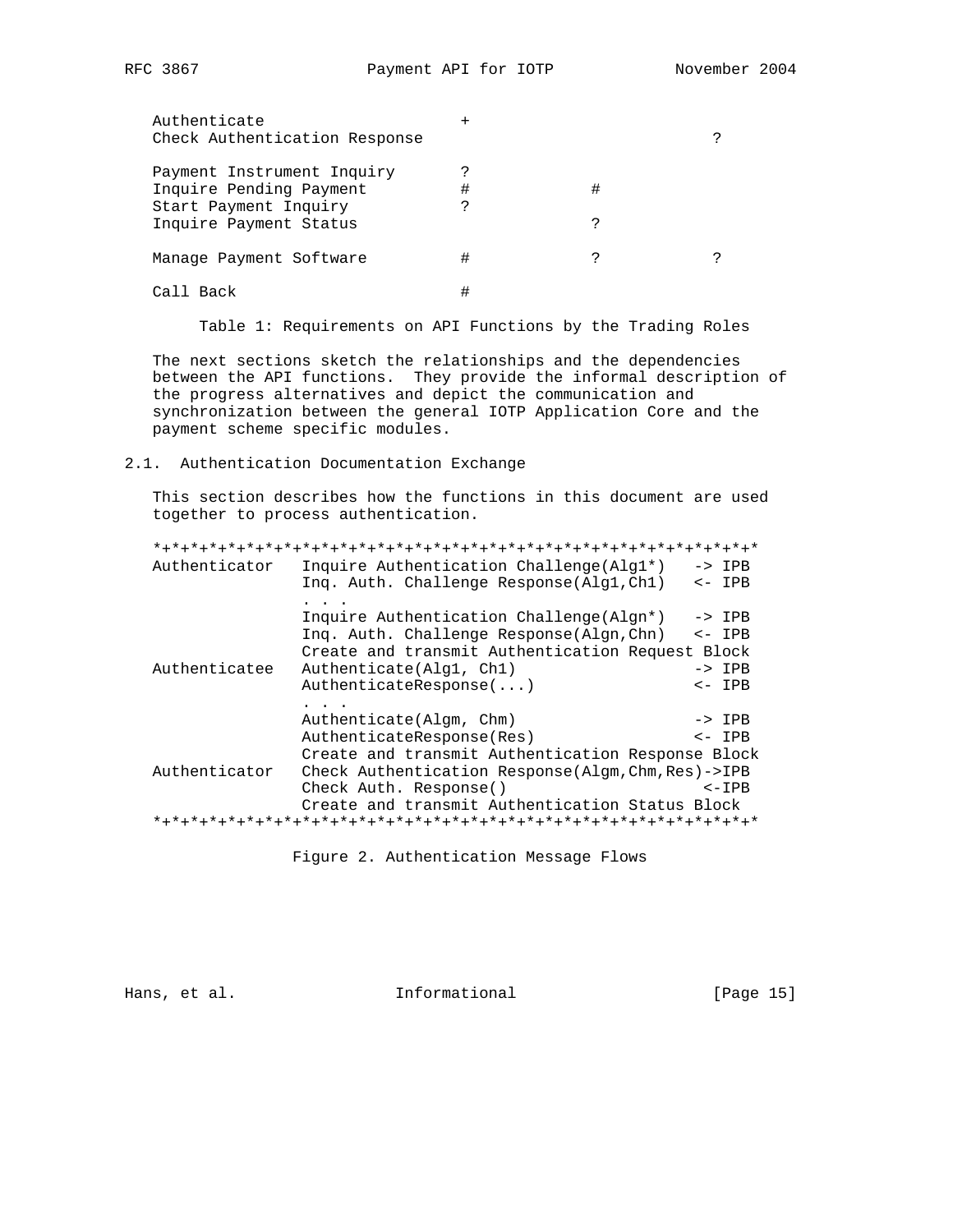1. (Authenticator Process) None, one or multiple IOTP Payment Bridges (IPB) are requested for one or multiple authentication challenge values ("Inquire Authentication Challenge"). Each value is encapsulated in an IOTP Authentication Request Component. In addition, the IOTP Application Core may add payment scheme independent authentication methods. All of them form the final IOTP Authentication Request Block, which describes the set of authentication methods being supported by the authenticator and from which the Authenticatee has to choose one method.

 Note that the interface of the API function is limited to the response of exactly one algorithm per call. If the IOTP Application Core provides a choice of algorithms for input, this choice should be reduced successively by the returned algorithm  $({\text{Alg}(i+1)*}$  is subset of  ${\text{Alg}(i*)}$ .

 During the registration of new Payment Instruments, the IOTP Payment Bridge notifies the IOTP Application Core about the supported authentication algorithms.

 2. On the presence of an IOTP Authentication Block within the received IOTP message, the Authenticatee's IOTP Application Core checks whether the IOTP transaction type in the current phase actually supports the authentication process.

 For each provided Authentication Request Component, the IOTP Application Core analyzes the algorithms' names, the transaction context, and optionally user preferences in order to determine the system components which are capable to process the authentication request items. Such system components might be the IOTP Application Core itself or any of the registered IOTP Payment Bridges.

 Subsequently, the IOTP Application Core requests the responses to the supplied challenges from the determined system components in any order. The authentication trials stop with the first successful response, which is included in the IOTP Authentication Response Block.

 Alternatively, the IOTP Application might ask for a user selection. This might be appropriate, if two or more authentication algorithms are received that require explicit user interaction, like PIN or chip card insertion.

 The Authenticatee's organizational data is requested by an IOTP Authentication Request Block without any content element. On failure, the authentication (sequence) might be retried, or the whole transaction might be suspended or cancelled.

Hans, et al. 10. Informational 1. [Page 16]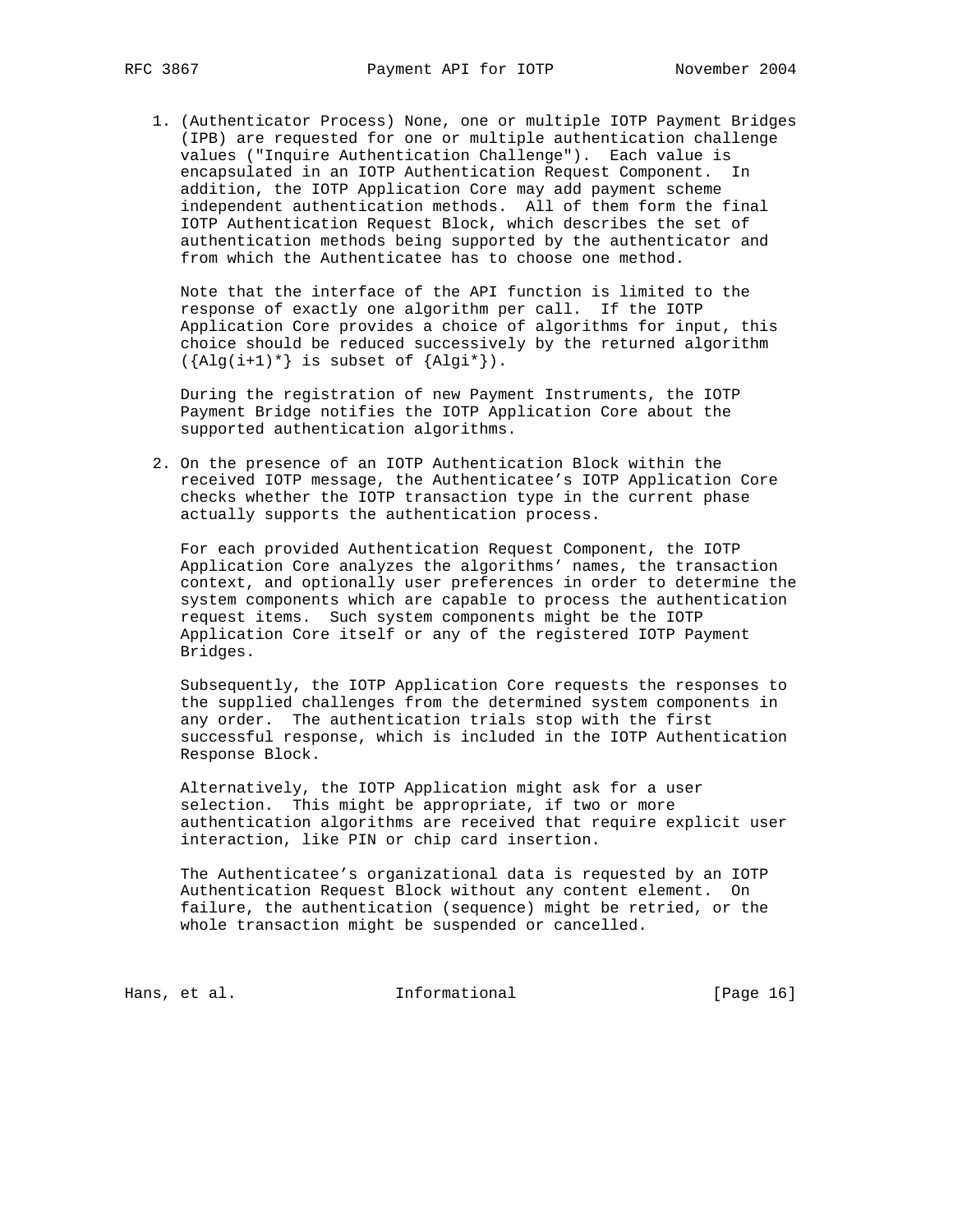3. (Authenticator Process) The IOTP Application Core checks the presence of the IOTP Authentication Response Component in the Authentication Response Block and forwards its content to the generator of the associated authentication challenge for verification ("Check Authentication Response").

On sole organizational data request, its presence is checked.

 Any verification must succeed in order to proceed with the transaction.

### 2.2. Brand Compilation

 The following shows how the API functions are used together so that the Merchant can (1) compile the Brand List Component, (2) generate the Payment Component, and (3) adjust the Order Component with payment scheme specific packaged content.

Hans, et al. 10. Informational 1. [Page 17]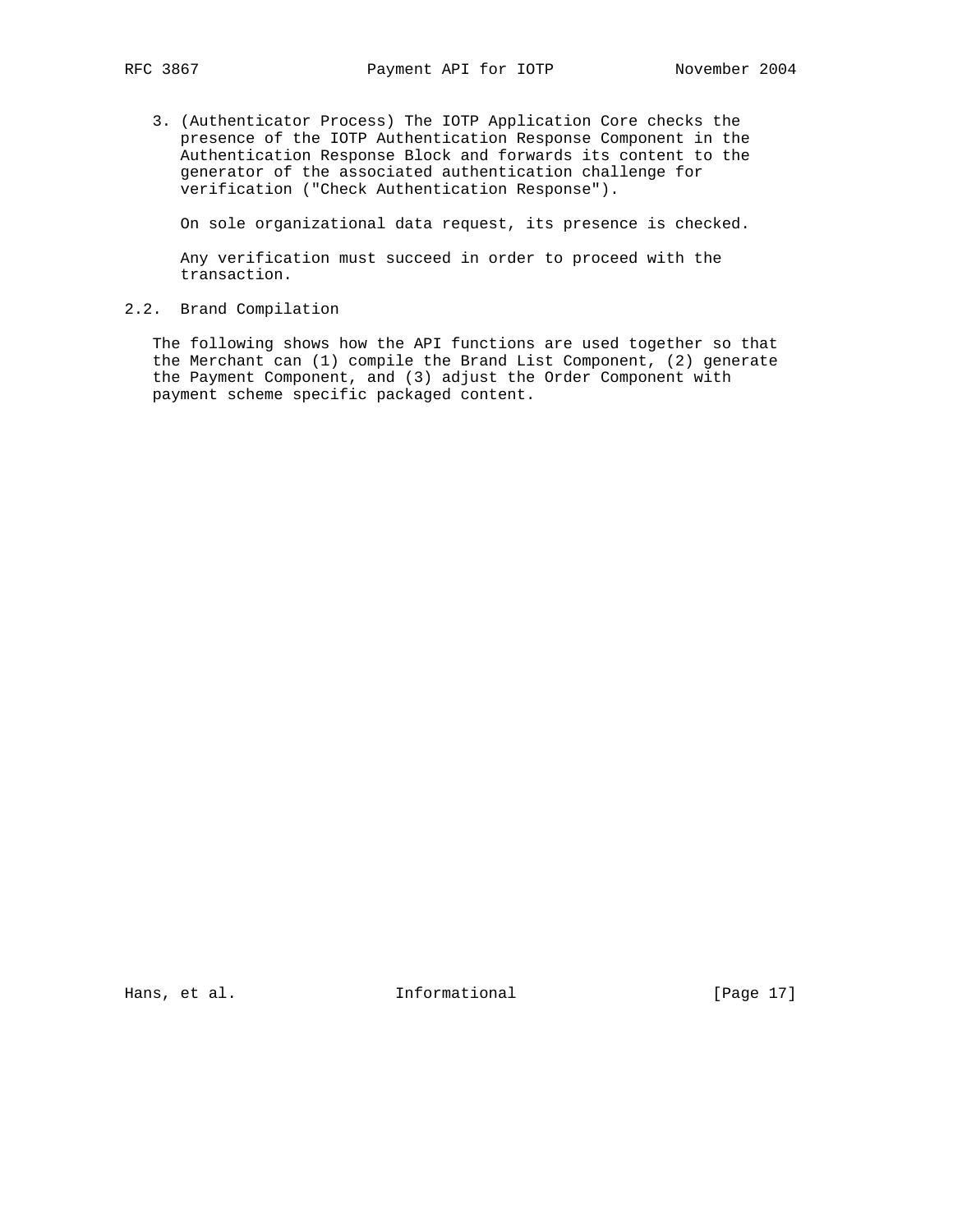| Merchant | For each registered IOTP Payment Bridge                                                                                                         |                   |
|----------|-------------------------------------------------------------------------------------------------------------------------------------------------|-------------------|
|          | Find Accepted Payment Brand()                                                                                                                   | $->$ IPB          |
|          | Find Accepted Payment Brand Response (B*) <- IPB                                                                                                |                   |
|          | Find Accepted Payment Protocol(B1)                                                                                                              | $\rightarrow$ IPB |
|          | Find Accepted Payment Protocol Res. (P1*) <- IPB                                                                                                |                   |
|          | Find Accepted Payment Protocol(Bn)                                                                                                              | $->$ IPB          |
|          | Find Accepted Payment Protocol Res. (Pn*) <- IPB                                                                                                |                   |
|          | Create one Brand List Component, ideally sharing<br>common Brand, Protocol Amount, Currency Amount,                                             |                   |
|          | and Pay Protocol Elements                                                                                                                       |                   |
|          | Create Trading Protocol Options Block                                                                                                           |                   |
|          | On brand independent transactions                                                                                                               |                   |
|          | Create Brand Selection Component, implicitly                                                                                                    |                   |
|          | Get Payment Initialization Data(B1, P1) -> IPB                                                                                                  |                   |
|          | Get Payment Initialization Data Res. () <- IPB                                                                                                  |                   |
|          | Optionally                                                                                                                                      |                   |
|          | Inquire Process State()                                                                                                                         | $\rightarrow$ IPB |
|          | Inquire Process State Response(State) <- IPB                                                                                                    |                   |
|          | Create Offer Response Block                                                                                                                     |                   |
|          | Transmit newly created Block(s)                                                                                                                 |                   |
| Consumer | Consumer selects Brand (Bi)/Currency/Protocol (Pj)<br>from those that will work and generates Brand<br>Selection Component - at least logically |                   |
|          | On brand dependent transaction                                                                                                                  |                   |
|          | Transmit Brand Selection Component                                                                                                              |                   |
| Merchant | On brand dependent transaction                                                                                                                  |                   |
|          | Get Payment Initialization Data(Bi, Pj) -> IPB                                                                                                  |                   |
|          | Get Payment Initialization Data Res. () <- IPB<br>Optionally                                                                                    |                   |
|          | Inquire Process State()                                                                                                                         | $->$ IPB          |
|          | Inquire Process State Response(State) <- IPB<br>Create Offer Response Block                                                                     |                   |
|          | Transmit newly created Block                                                                                                                    |                   |
|          |                                                                                                                                                 |                   |

# Figure 3. Brand Compilation Message Flows

 1. The Merchant's commerce server controls the shopping dialog with its own mechanisms until the Consumer checks out the shopping cart and indicates the payment intention. The notion shopping subsumes any non-IOTP based visit of the Merchant Trading Role's (which subsumes Financial Institutes) web site in order to negotiate the content of the IOTP Order Component. The subsequent processing switches to the IOTP based form by the activation of the Merchant's IOTP aware application.

Hans, et al. 10. Informational 1. [Page 18]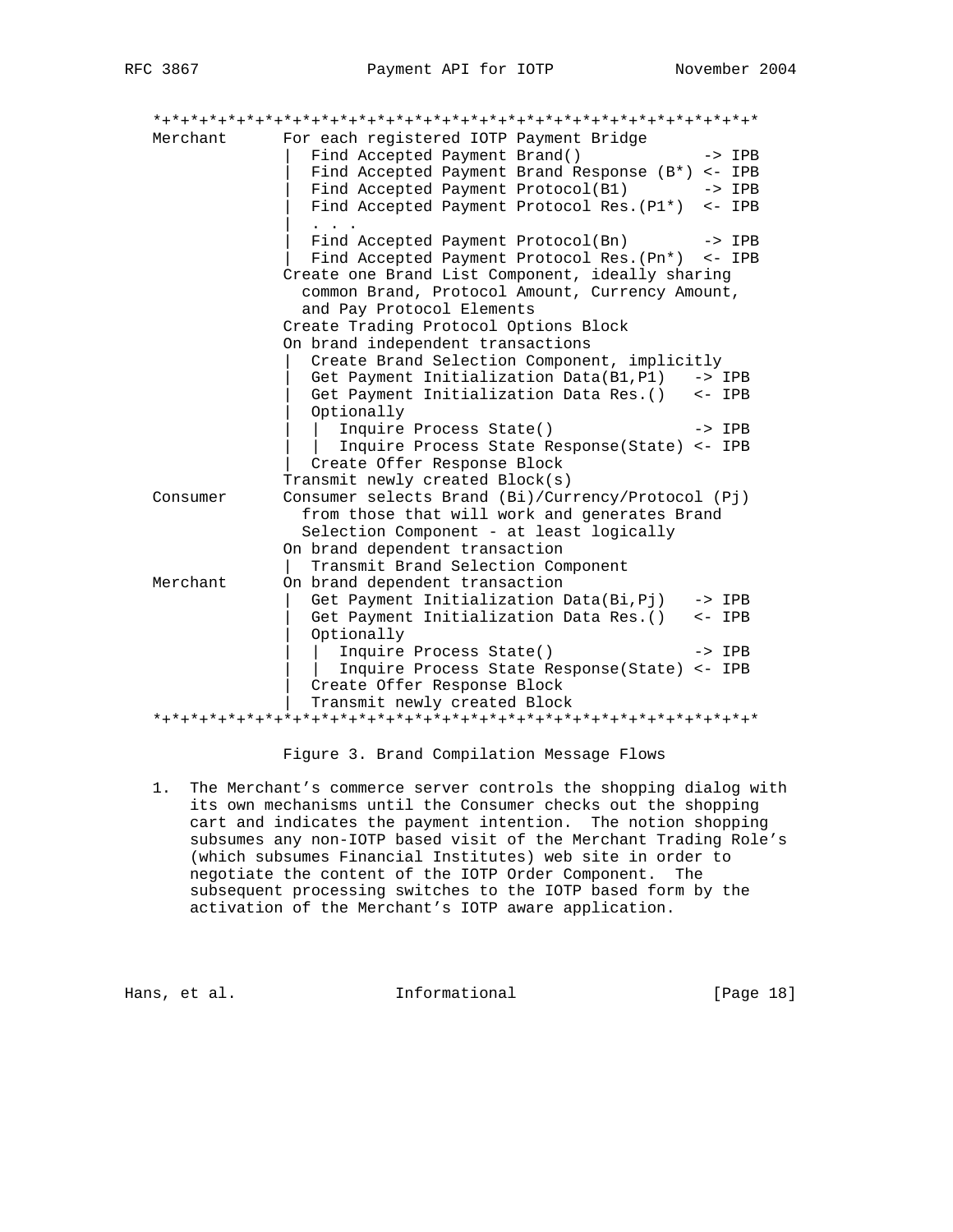- 2. The IOTP Application Core inquires for the IOTP level trading parameters (Consumer's shopping identifier, payment direction, initial currency amounts, discount rates, Merchant's and Delivery Handler's Net Locations, Non-Payment Handler's Organizational Data, initial order information, ....).
- 3. The registered IOTP Payment Bridges are inquired by the IOTP Application Core about the accepted payment brands ("Find Accepted Payment Brand"). Their responses provide most of the attribute values for the compilation of the Brand List Component's Brand Elements. The IOTP Application Core might optionally match the returned payment brands with Merchant's general preferences.

 The IOTP Application Core must provide any wallet identifiers, if they are required by the IOTP Payment Bridges which signal their need by specific error codes (see below). Any signaled error that could not be immediately solved by the IOTP Application Core should be logged - this applies also to the subsequent API calls of this section. In this case, the IOTP Application Core creates an IOTP Error Block (hard error), transmits it to the Consumer, and terminates the current transaction.

 4. The IOTP Application Core interrogates the IOTP Payment Bridges for each accepted payment brand about the supported payment protocols ("Find Accepted Payment Protocol"). These responses provide the remaining attribute values of the Brand Elements as well as all attribute values for the compilation of the Brand List Component's Protocol Amount and Pay Protocol Elements.

 Furthermore, the organisational data about the Payment Handler is returned. The IOTP Application Core might optionally match the returned payment brands with Merchant's general preferences.

 Alternatively, the IOTP Application Core might skip the calls of "Find Accepted Payment Brands" (cf. Step 3) and issue the "Find Accepted Payment Protocol" call without any Brand given on the input parameter list. In this case, the IOTP Payment Bridge responds to the latter call with the whole set of payment schemes supported w.r.t. the other input parameters.

- 5. The steps 3 and 4 are repeated during IOTP Value Exchange transactions - these steps are omitted in the previous figure.
- 6. The IOTP Application Core compiles the Brand List Component(s) and the IOTP Trading Protocol Options Block. It is recommended that the "equal" items returned by IOTP Payment Bridge function calls are shared due to the extensive linking capabilities within

Hans, et al. 10. Informational 1. [Page 19]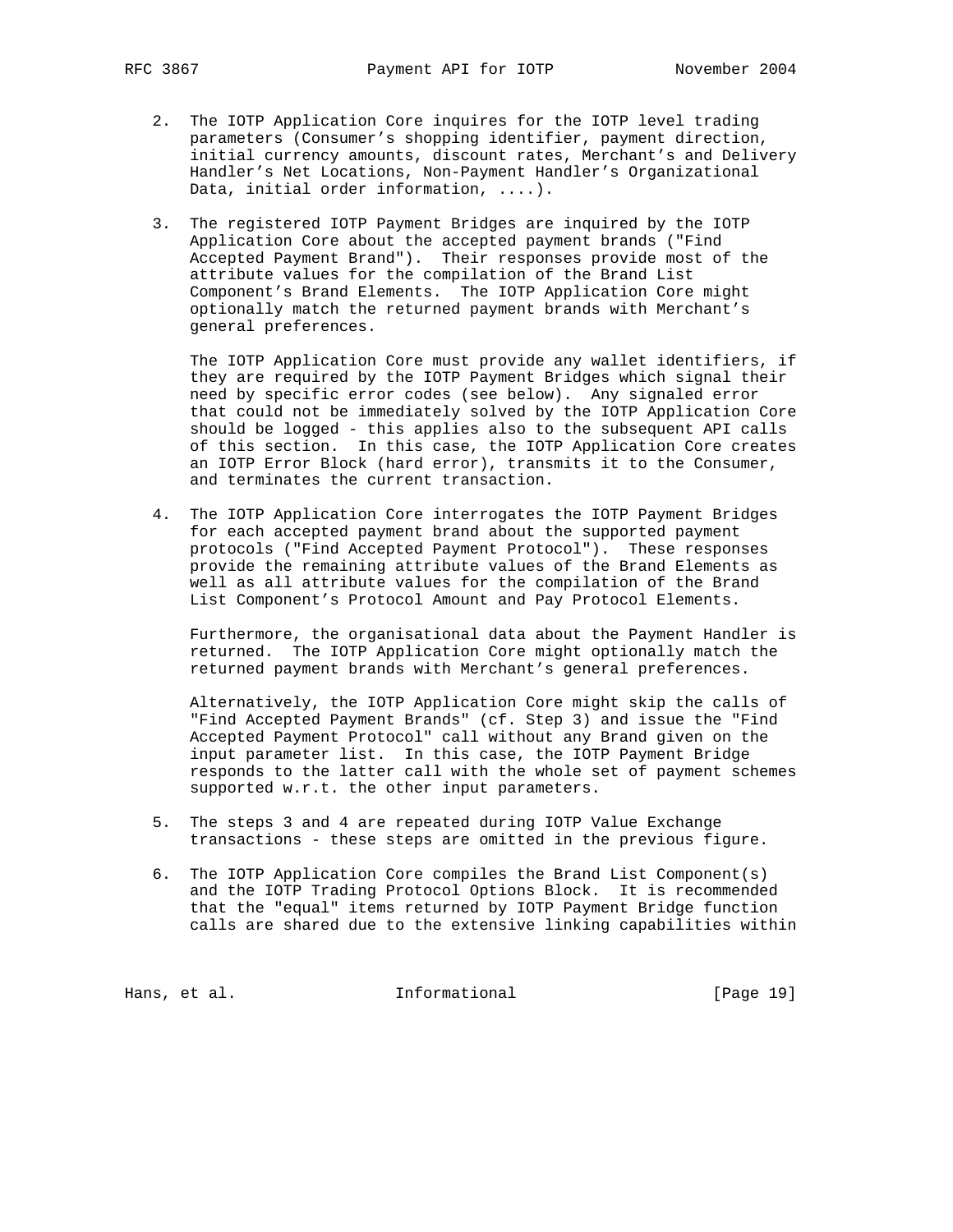the Brand List Component. However, the compilation must consider several aspects in order to prevent conflicts - sharing detection might be textual matching (after normalization):

- o Packaged Content Elements contained in the Brand List Component (and subsequently generated Payment and Order Components) might be payment scheme specific and might depend on each other.
- o Currently, IOTP lacks precise rules for the content of the Packaged Content Element. Therefore, transaction / brand / protocol / currency amount (in)dependent data might share the same Packaged Content Element or might spread across multiple Packaged Content Elements.
- o The Consumer's IOTP Application Core transparently passes the Packaged Content Elements to the IOTP Payment Bridges which might not be able to handle payment scheme data of other payment schemes, accurately.

 The rules and mechanisms of how this could be accomplished are out of the scope of this document. Furthermore, this document does not define any further restriction to the IOTP specification.

- 7. The IOTP Application Core determines whether the IOTP message can be enriched with an Offer Response Block. This is valid under the following conditions:
	- o All payment alternatives share the attribute values and Packaged Content Elements of the subsequently generated IOTP Payment and Order Components.
	- o The subsequently generated data does not depend on any IOTP BrandSelInfo Elements that might be reported by the consumer within the TPO Selection Block in the brand dependent variant.

 If both conditions are fulfilled, the IOTP Application Core might request the remaining payment scheme specific payment initialization data from the IOTP Payment Bridge ("Get Payment Initialization Data") and compile the IOTP Offer Response Block.

 Optionally, the IOTP Application Core might request the current process state from the IOTP Payment Bridge and add the inferred order status to the IOTP Offer Response Block. Alternatively, IOTP Application might determine the order status on its own.

 As in step 6, the rules and mechanisms of how this could be accomplished are out of the scope of this document.

Hans, et al. 10. Informational 1. [Page 20]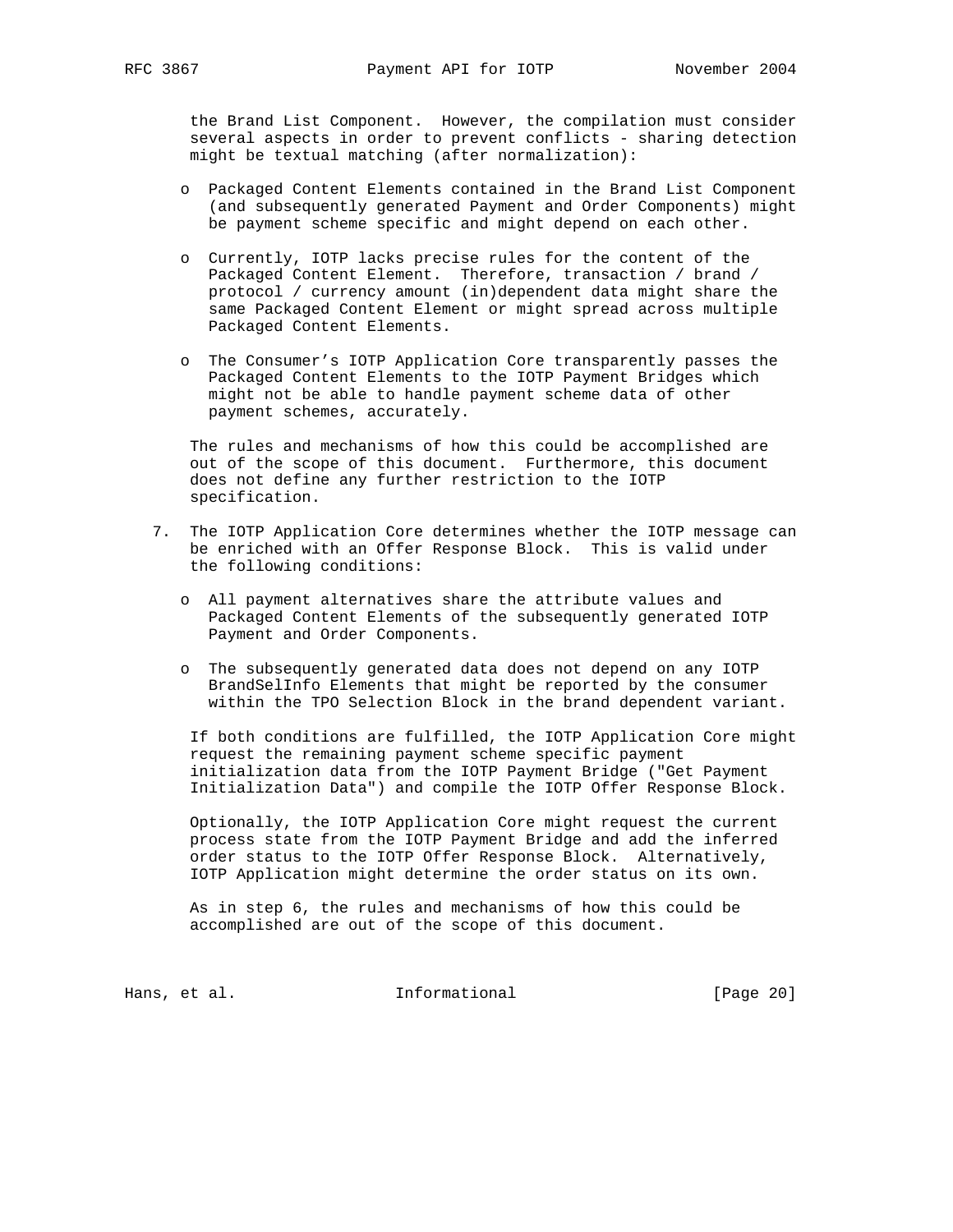- 8. The IOTP Application Core compiles the IOTP TPO Message including all compiled IOTP Blocks and transmits the message to the Consumer. The IOTP Application Core terminates if an IOTP Offer Response Block has been created.
- 9. The Consumer performs the Brand Selection Steps (cf. Section 2.3) and responds with a TPO Selection Block if no IOTP Offer Response Block has been received. Otherwise, the following step is skipped.
- 10. On brand dependent transactions, the IOTP Application Core requests the remaining payment scheme specific payment initialization data from the IOTP Payment Bridge ("Get Payment Initialization Data"), compiles the IOTP Offer Response Block, transmits it to the Consumer, and terminates. Like Step 7, the IOTP Application Core might access the current process state of the IOTP Payment Bridge for the compilation of the order status.

Any error during this process raises an IOTP Error Block.

2.3. Brand Selection

 This section describes the steps that happen mainly after the Merchant's Brand Compilation (in a brand independent transaction). However, these steps might partially interlace the previous process (in a brand dependent transaction).

\*+\*+\*+\*+\*+\*+\*+\*+\*+\*+\*+\*+\*+\*+\*+\*+\*+\*+\*+\*+\*+\*+\*+\*+\*+\*+\*+\*+\*+\*+\*+\*+\*

| Merchant | Merchant generates Brand List(s) containing         |
|----------|-----------------------------------------------------|
|          | Brands, Payment Protocols and Currency Amounts      |
|          | On brand independent transactions                   |
|          | Merchant generates Offer Response Block             |
| Consumer | Compile set(s) of Brands B/Protocols P              |
|          | for each set                                        |
|          | Find Payment Instrument (B, P, C) $\rightarrow$ IPB |
|          | Find Payment Instrument Response (PI*) <- IPB       |
|          | Consumer selects Brand/Currency/Payment Instrument  |
|          | from those that will work and generates Brand       |
|          | Selection Component                                 |
|          | For the Selection                                   |
|          | Get Payment Initialization Data(B, C, PI, P) -> IPB |
|          | Get Payment Initialization Data Response() <- IPB   |
|          | On brand dependent transaction                      |
|          | Generate and transmit TPO Selection Block           |
| Merchant | On brand dependent transaction                      |
|          | Merchant checks Brand Selection and generates       |
|          | and transmits Offer Response Block                  |
|          |                                                     |
|          |                                                     |

Hans, et al. 10. Informational 1. [Page 21]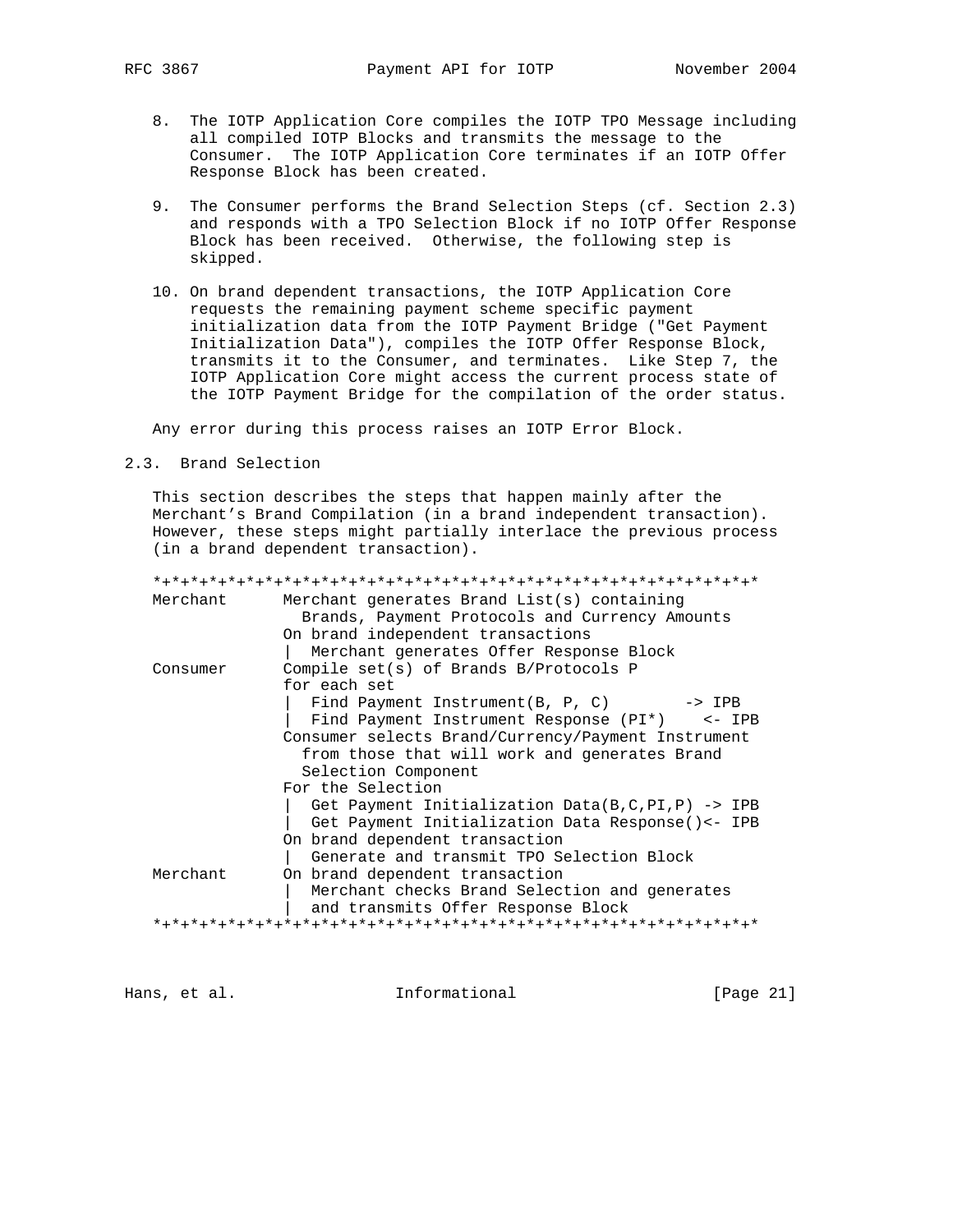Figure 4. Brand Selection Message Flows

- 1. The Merchant's commerce server controls the shopping dialog with its own mechanisms until the Consumer checks out the shopping cart and indicates his payment intention. The subsequent processing switches to the IOTP based form by the activation of the Merchant's IOTP aware application.
- 2. The IOTP Application Core compiles the IOTP Trading Protocol Options Block which contains the IOTP Brand List Component(s) enumerating Merchant's accepted payment brands and payment protocols and initiates the Brand Selection process.
- 3. This first IOTP message activates the Consumer's IOTP aware application, e.g., the Web browser invokes a helper application (e.g., Java applet or external application). Its IOTP Application Core
	- o infers the accepted payment brands, payment protocols, payment direction, currencies, payment amounts, any descriptions etc., and their relationships from the IOTP message,
	- o determines the registered IOTP Payment Bridges,
	- o compiles one or multiple sets of brand and protocol such that the join of all sets describes exactly the payment alternatives being offered by the Merchant.
	- o inquires payment (protocol) support and the known payment instruments from each registered IOTP Payment Bridge for each compiled set ("Find Payment Instrument"). However, some IOTP Payment Bridges may refuse payment instrument distinction.

 The payment protocol support may differ between payment instruments if the IOTP Payment Bridge supports payment instrument distinction.

 These API calls are used to infer the payment alternatives at the startup of any payment transaction (without user unfriendly explicit user interaction).

 The IOTP Application Core must provide wallet identifiers, if they are requested by the IOTP Payment Bridges which signal their need by specific error codes (see below).

 It is recommended that the IOTP Application Core manages wallet identifiers. But for security reasons, it should store pass phrases in plain text only in runtime memory. Developers of IOTP

Hans, et al. 10. Informational 1. [Page 22]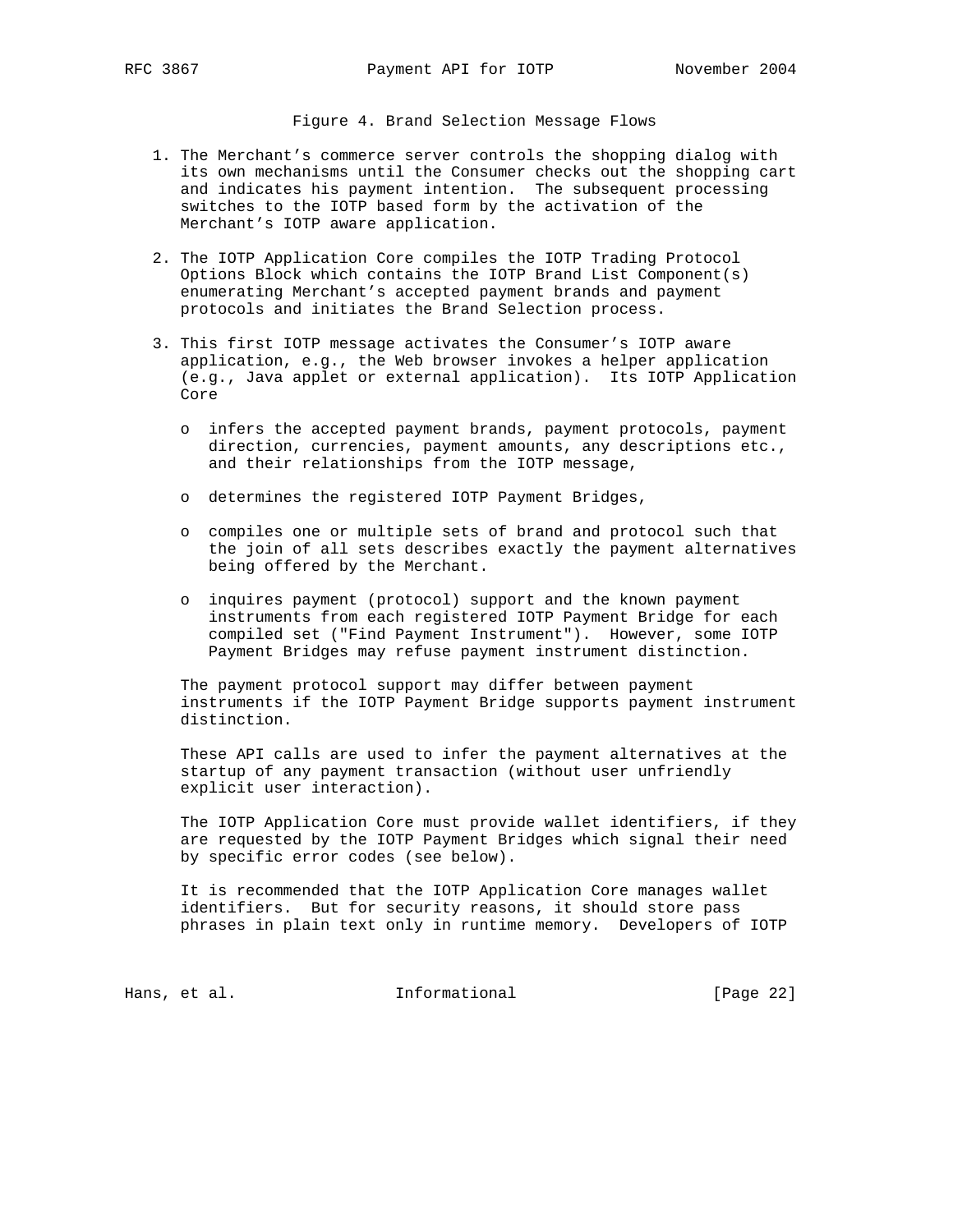Payment Bridges and payment software modules should provide a thin and fast implementation - without lengthy initialization processes - for this initial inquiry step.

- 4. The IOTP Application Core verifies the Consumer's payment capabilities with the Merchant's accepted payment brands and currencies,
	- o displays the valid payment instruments and payment instrument independent payment brands (brand and protocol) together with their purchase parameters (payment direction, currency, amount), and
	- o requests the Consumer's choice or derives it automatically from any configured preferences. Any selection ties one IOTP Payment Bridge with the following payment transaction.

 The handling and resolution of unavailable IOTP Payment Bridges during the inquiry in Step 3 is up to the IOTP Application Core. It may skip these IOTP Payment Bridges or may allow user supported resolution.

 Furthermore, it may offer the registration of new payment instruments when the Consumer is asked for payment instrument selection.

- 5. The IOTP Application Core interrogates the fixed IOTP Payment Bridge whether the payment might complete with success ("Check Payment Possibility"). At this step, the IOTP Payment Bridge may issue several signals, e.g.,
	- o payment can proceed immediately,
	- o required peripheral inclusive of some required physical payment instrument (chip card) is unavailable,
	- o (non-IOTP) remote party (e.g., issuer, server wallet) is not available,
	- o wallet identifier or pass phrase is required,
	- o expired payment instrument (or certificate), insufficient funds, or
	- o physical payment instrument unreadable.

 In any erroneous case, the user should be notified and offered accurate alternatives. Most probably, the user might be offered

- o to resolve the problem, e.g., to insert another payment instrument or to verify the periphery,
- o to proceed (assuming its success),
- o to cancel the whole transaction, or

Hans, et al. 10. Informational 1. [Page 23]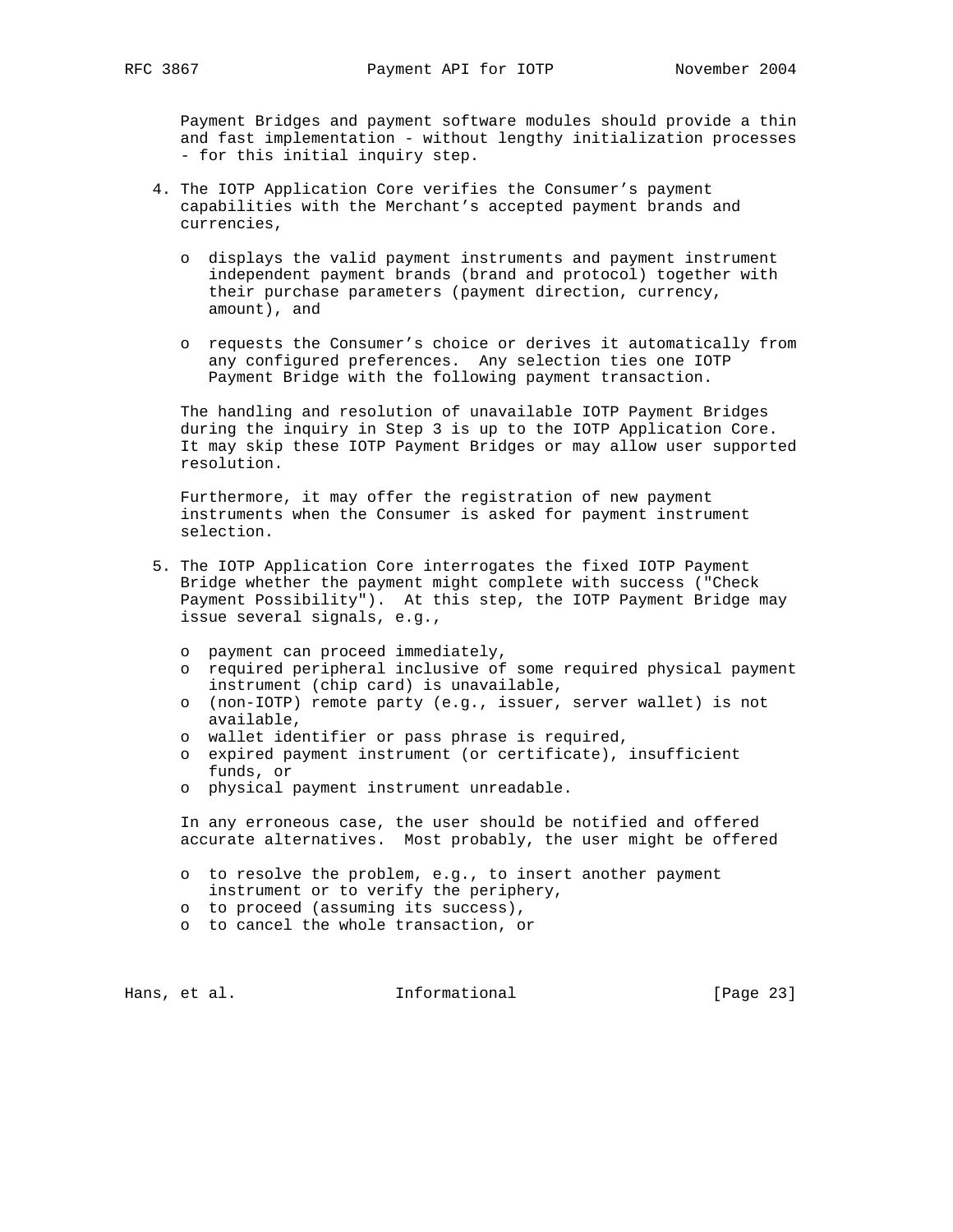o to suspend the transaction, e.g., initiating a nested transaction for uploading an electronic purse.

 If the payment software implements payment instrument selection on its own, it may request the Consumer's choice at this step.

 If the check succeeds, it returns several IOTP Brand Selection Info Elements.

- 6. The Steps 2 to 5 are repeated and possibly interlaced for the selection of the second payment instrument during IOTP Value Exchange transactions - this is omitted in the figure above.
- 7. The IOTP Brand Selection Component is generated and enriched with the Brand Selection Info elements. This component is transmitted to the Merchant inside a TPO Selection Block if the received IOTP message lacks the IOTP Offer Response Block. The Merchant will then respond with an IOTP Offer Response Block (following the aforementioned compilation rules).
- 2.4. Successful Payment

 An example of how the functions in this document are used together to effect a successful payment is illustrated in the Figure 5. In the figure 5, PS0, PS1, ..., and PSn indicate the nth PayScheme Packaged Content data, and [ ] indicates optional.

 (Technically, two payments happen during IOTP Value Exchange transactions.)

 \*+\*+\*+\*+\*+\*+\*+\*+\*+\*+\*+\*+\*+\*+\*+\*+\*+\*+\*+\*+\*+\*+\*+\*+\*+\*+\*+\*+\*+\*+\*+\*+\* Consumer Start Payment Consumer(Amount,[PS0]...) -> IPB Start Payment Cons. Res.([PS1], CS=Cont.) <- IPB Create and transmit Payment Request Block Payment Handler Start Payment Pay. Handler(Amount, [PS1]) -> IPB Start Payment PH Response(PS2, CS=Cont.) <- IPB Create and transmit Payment Exchange Block Consumer Continue Process(PS2) -> IPB Continue Process Response(PS3, CS=Cont.) <- IPB

... CONTINUE SWAPPING PAYMENT EXCHANGES UNTIL ...

 Payment Handler Continue Process Response([PSn], CS=End) <- IPB Request any local payment receipt Inquire Process State() -> IPB | Inquire Proc. State Resp.(State, [Rcp.])<- IPB Create and transmit Payment Response Block Terminate transaction, actively

Hans, et al. 10. Informational 1. [Page 24]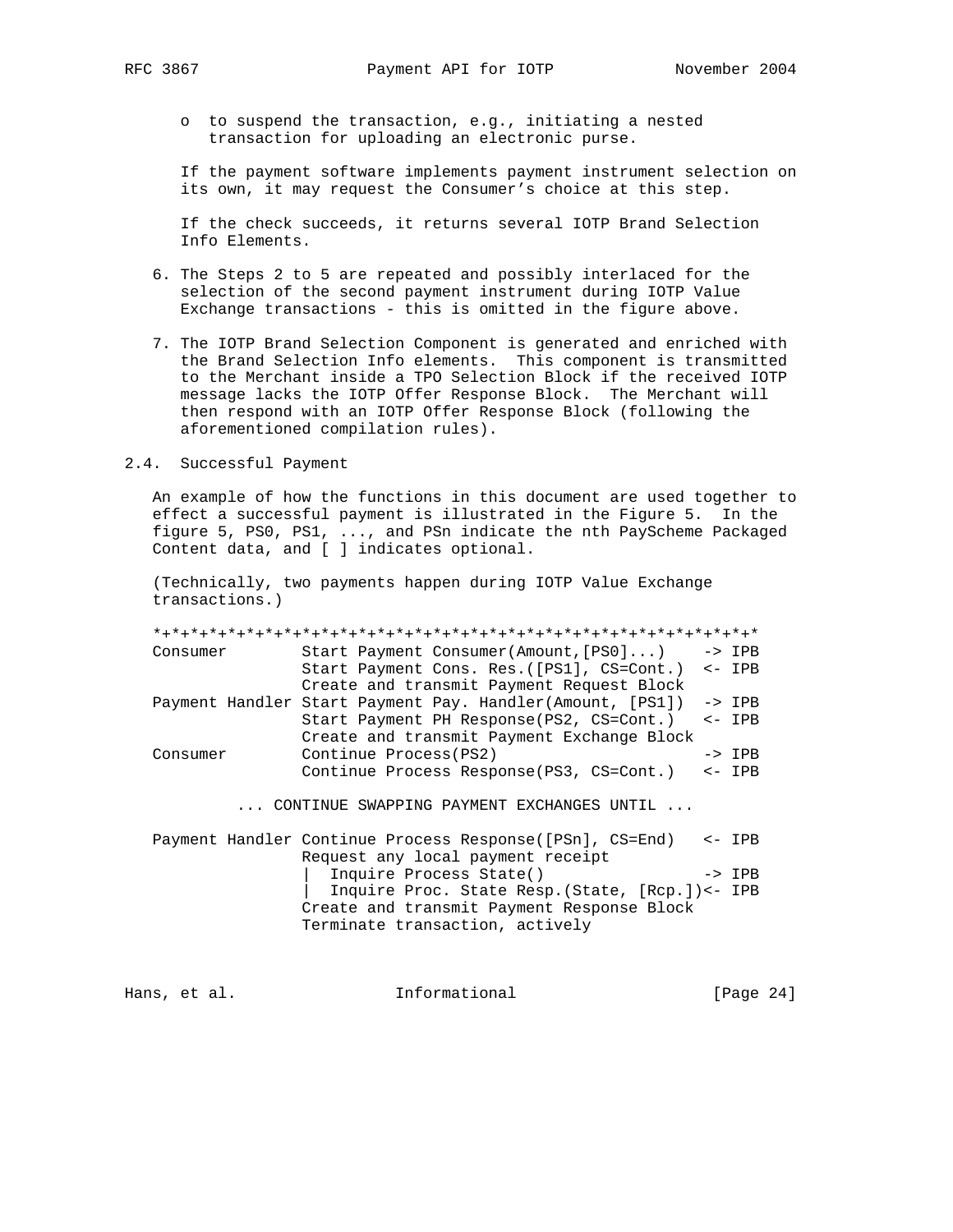| RFM | 86 |  |
|-----|----|--|
|-----|----|--|

|          | Change Process State(State)                      | $->$ IPB          |
|----------|--------------------------------------------------|-------------------|
|          | Change PS Response (State=CompletedOK)           | $\leftarrow$ IPB  |
| Consumer | On receipt of final payment scheme data          |                   |
|          | Continue Process (PSn)                           | $\rightarrow$ IPB |
|          | Continue Process Response (CS=End)               | $\leftarrow$ IPB  |
|          | Check Payment Receipt (Receipt)                  | $->$ IPB          |
|          | Check Payment Receipt Response()                 | $\leftarrow$ IPB  |
|          | Request any local payment receipt                |                   |
|          | Inquire Process State()                          | $\rightarrow$ IPB |
|          | Inquire Proc. State Resp. (State, [Rcp.]) <- IPB |                   |
|          | Terminate transaction, actively                  |                   |
|          | Change Process State (State)                     | $\rightarrow$ IPB |
|          | Change PS Response (State=CompletedOk)           | $\leftarrow$ IPB  |
|          |                                                  |                   |
|          |                                                  |                   |

Figure 5. Example Payment Message Flows

 1. After Brand Selection and receipt of the IOTP Offer Response Block, the Consumer switches from communicating with the Merchant to communicating with the Payment Handler.

 This might be a milestone requiring the renewed Consumer's agreement about the payment transaction's continuation. Particularly, this is a good moment for payment suspension (and even cancellation), which will be most probably supported by all payment schemes. Simply, because the actual payment legacy systems have not yet been involved in the current transaction.

 Such an agreement might be explicit per transaction or automatic based on configured preferences, e.g., early acknowledgments for specific payment limits.

 It is assumed, that the transaction proceeds with minimal user (Consumer and Payment Handler) interaction and that its progress is controlled by the IOTP Application Core and IOTP Payment Bridge.

- 2. In order to open the actual payment transaction, the IOTP Application Core issues the "Start Payment Consumer" request towards the IOTP Payment Bridge. This request carries the whole initialization data of the payment transaction being referred to by the IOTP Payment Bridge for subsequent consistency checks:
	- o payment brand and its description from the selected Brand Element of the IOTP Brand List Component,
	- o payment instrument from preceding inquiry step,

Hans, et al. **Informational** [Page 25]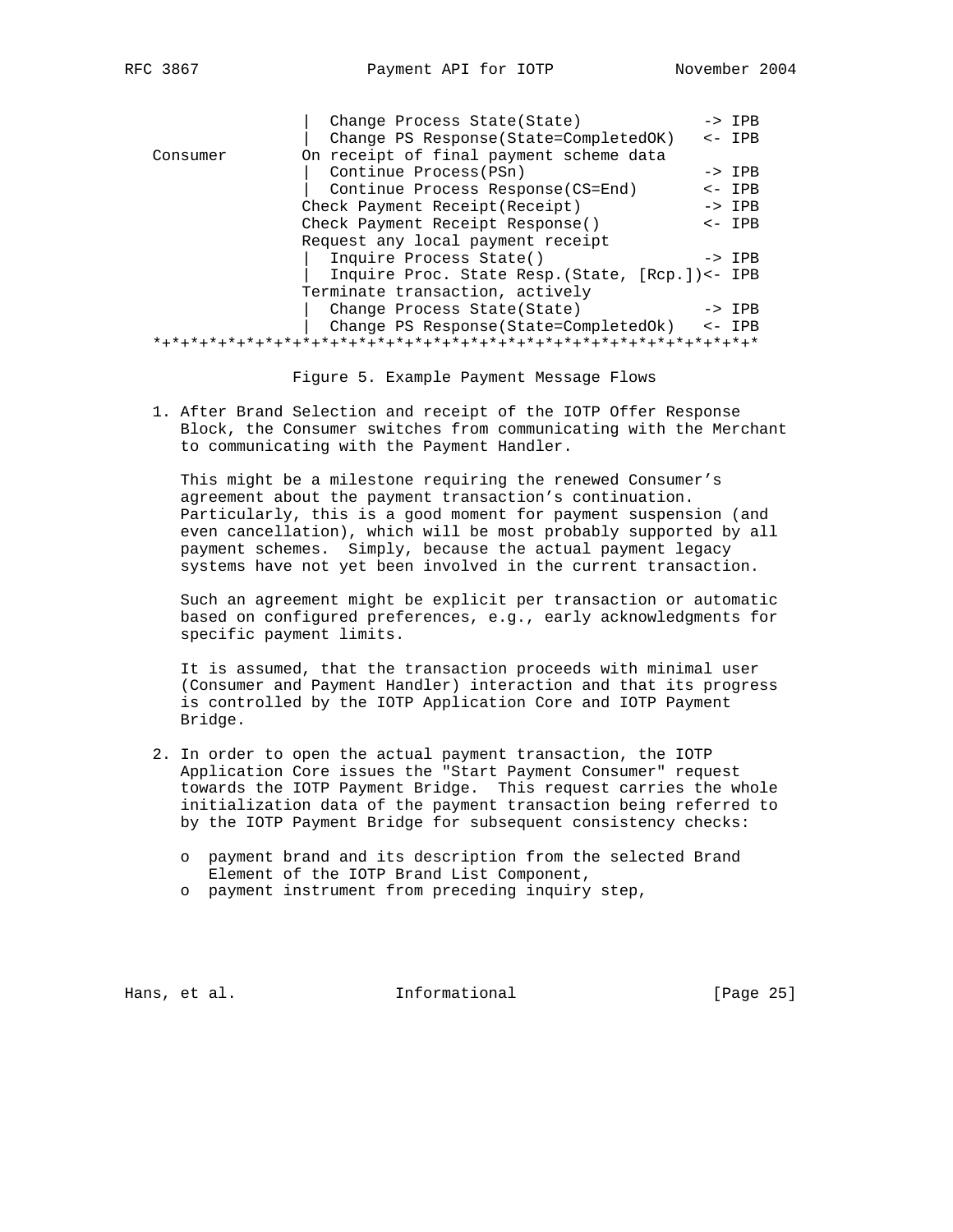- - o further payment parameters (currency, amount, direction, expiration) from the selected Currency Amount element, Brand List Component, and Payment Component of the IOTP Offer Response Block,
	- o payment protocol from the selected IOTP Pay Protocol Element,
	- o order details contained in the IOTP Order Component which might be payment scheme specific,
	- o payment scheme specific data inclusive of the payment protocol descriptions from the IOTP Protocol Amount Element, and IOTP Pay Protocol Element, and
	- o payment scheme specific data inclusive of the payment protocol descriptions, in which the name attribute includes the prefix as "Payment:" from the Trading Role Data Component.

 Generally, the called API function re-does most checks of the "Check Payment Possibility" call due to lack of strong dependencies between both requests: There might be a significant delay between both API requests.

 The called API function may return further payment scheme specific data being considered as payment specific initialization data for the Payment Handler's IOTP Payment Bridge.

 If the fixed Existing Payment Software implements payment instrument selection on its own, it may request the Consumer's choice at this step.

 The IOTP Payment Bridge reports lack of capability quite similarly to the "Check Payment Possibility" request to the IOTP Application Core. The Consumer may decide to resolve the problem, to suspend, or to cancel the transaction, but this function call must succeed in order to proceed with the transaction.

 Developers of payment modules may decide to omit payment instrument related checks like expiration date or refunds sufficiency, if such checks are part of the specific payment protocol.

 If the IOTP Payment Bridge requests wallet identifiers or pass phrases anywhere during the payment process, they should be requested by this API function, too. It is recommended that the IOTP Application Core stores plain text pass phrases only in runtime memory.

 Finally, the IOTP Application Core generates the IOTP Payment Request Block, inserts any returned payment scheme data, and submits it to the Payment Handler's system.

Hans, et al. 10. Informational 1. [Page 26]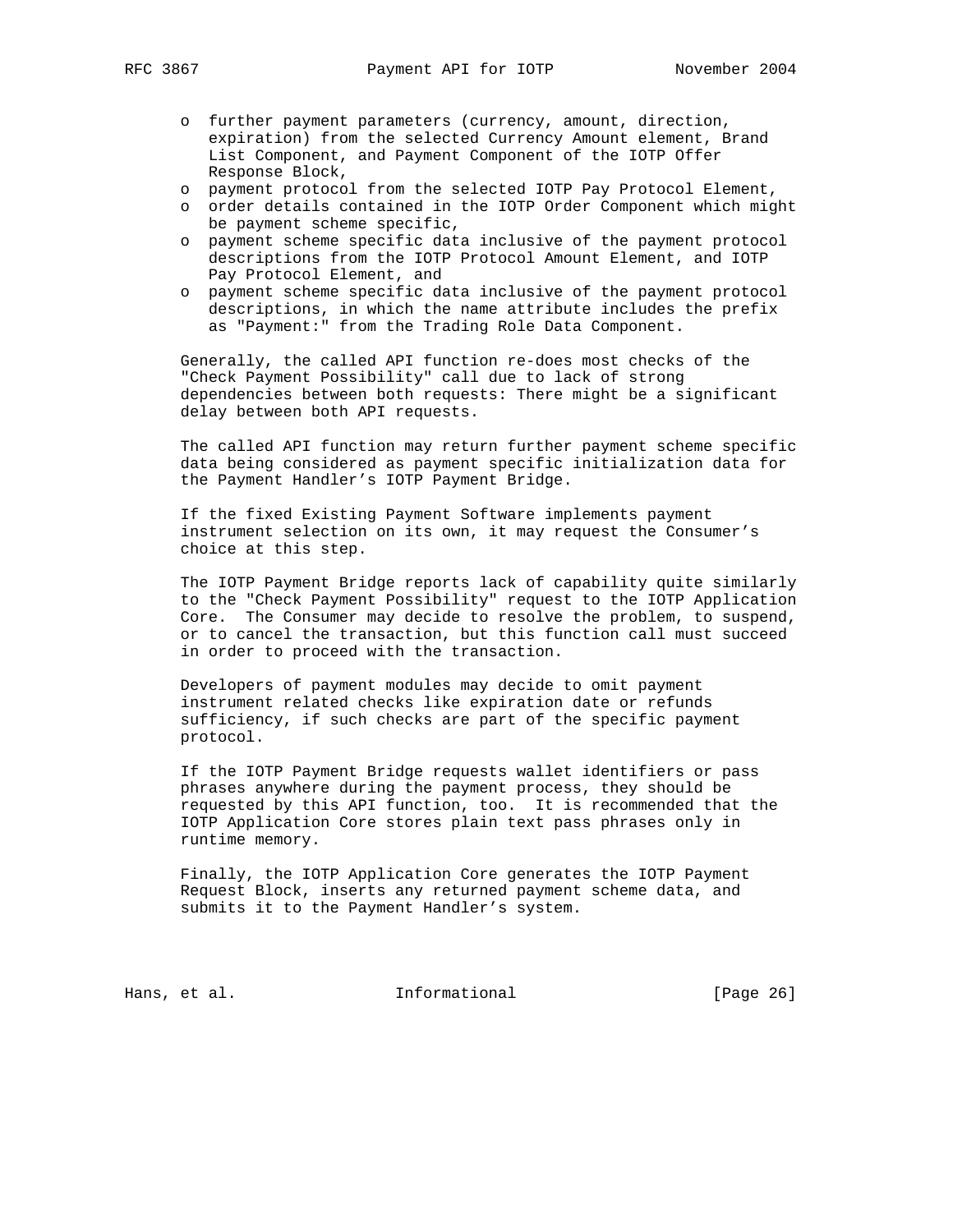3. The Payment Handler's IOTP Application Core opens the payment transaction calling the "Start Payment Payment Handler" API function. The payment brand, its description, payment protocol, payment specific data, payment direction, currency and payment amount are determined quite similar to the Consumer's IOTP Application Core. Furthermore, the content of the IOTP Payment Scheme Component and the IOTP Brand Selection Info Elements are passed to this function.

 On success, the Payment Handler's IOTP Payment Bridge responds with payment scheme specific data. On failures, this non interactive server application has to resolve any problems on its own or to give up aborting the payment transaction. However, the Consumer may restart the whole payment transaction. Anyway, the payment log file should reflect any trials of payments.

 Eventually, the Payment Handler informs the Consumer about the current IOTP Process State using the IOTP Payment Response or IOTP Error Block.

 Note that the "Start Payment Payment Handler" call might return the Continuation Status "End" such that payment processing proceeds with Step 7.

 4. The IOTP Application Core verifies the presence of the Payment Exchange Block in the IOTP message and passes the contained payment scheme specific data to the fixed IOTP Payment Bridge ("Continue Process") which returns the next IOTP Payment Scheme Component.

 This Payment Scheme Component is encapsulated in an IOTP Payment Exchange Block and transmitted to the Payment Handler.

- 5. The Payment Handler's IOTP Application Core verifies the presence of the Payment Exchange Block and passes the contained payment scheme specific data to the fixed IOTP Payment Bridge ("Continue Process") which returns the next IOTP Payment Scheme Component for encapsulation and transmission to the Consumer.
- 6. The payment process continues with IOTP Payment Exchange Block exchanges, carrying the payment scheme specific data. Each party (1) submits the embedded payment scheme specific data transparently to the appropriate IOTP Payment Bridge calling the "Continue Process" API function, (2) wraps the returned payment scheme specific data into an IOTP Payment Exchange Block, and (3) transmits this block to the counter party.

Hans, et al. 10. Informational 1. [Page 27]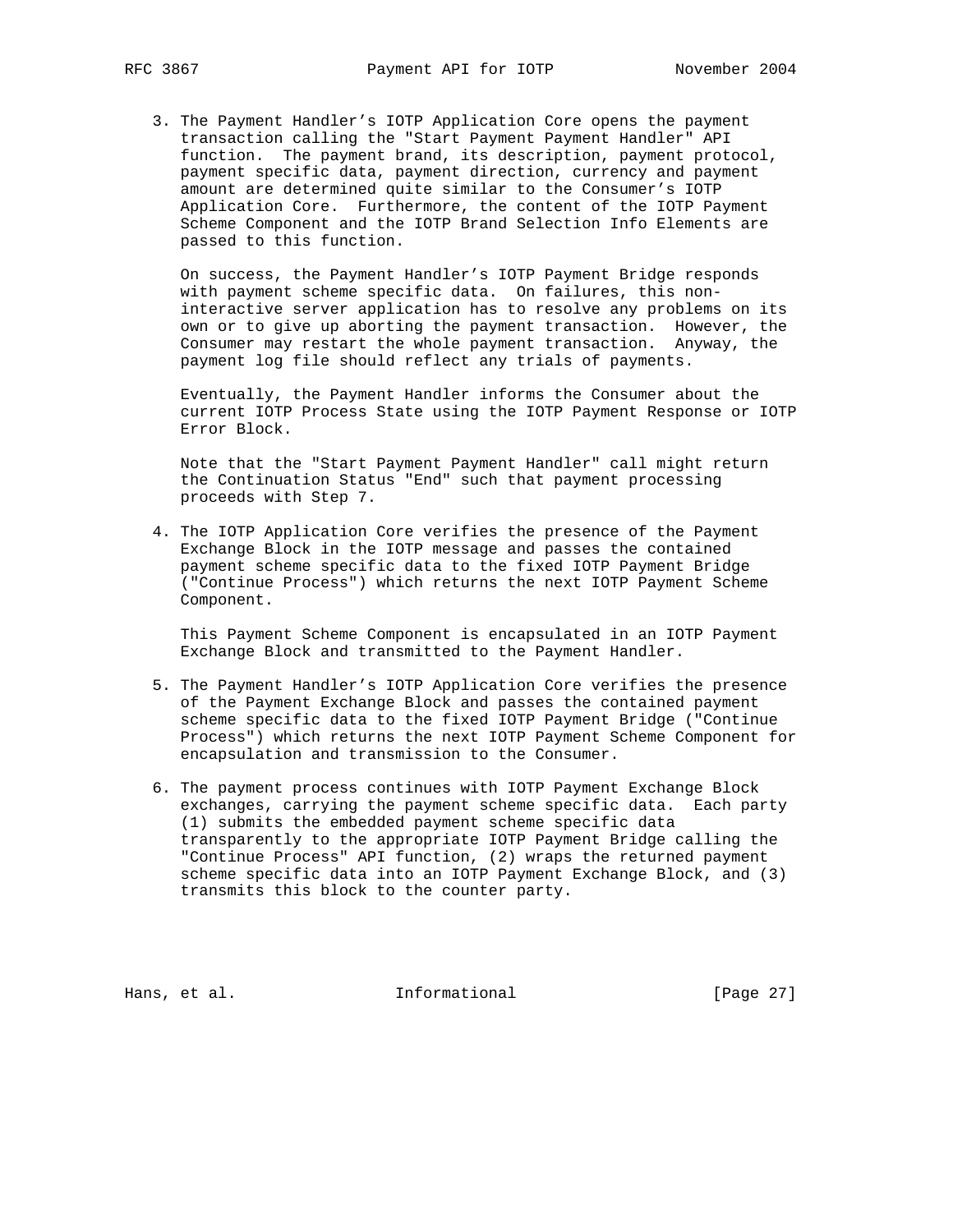However, the processing of the payment scheme specific data may fail for several reasons. These are signaled by specific error codes which are transformed to IOTP Payment Response Blocks (generated by Payment Handler) or IOTP Error Blocks (both parties may generate them) and transmitted to the counter party.

 7. Eventually, the Payment Handler's IOTP Payment Bridge recognizes the termination of the payment transaction and reports this by the continuation status "End" on the output parameter of "Continue Process" (or "Start Payment Payment Handler"). Then, the IOTP Application Core issues the "Inquire Process State" API call and verifies whether an IOTP Payment Receipt Component has been returned. The IOTP Application Core wraps the payment receipt, the status response, and the optional payment scheme specific data in an IOTP Payment Response Block and transmits this block to the Consumer.

 However, any of these API calls may fail or any response might be incomplete (e.g., lack of payment receipt). Then, the Consumer has to be notified about the failed processing by an IOTP Error Block.

 Finally, the Payment Handler terminates the payment transaction with the "Change Process State" API call without awaiting any further response from the Consumer. Further failures are not reported to the Consumer.

 Note that it might be possible that the Consumer's IOTP Payment Bridge has returned the previous payment scheme specific data with the continuation status "End". Even in the absence of this knowledge - this status is not exchanged between the Consumer and the Payment Handler - the Payment Handler must not supply any further payment scheme specific data. Such data will be rejected by the Consumer's IOTP Payment Bridge.

 8. The Consumer passes the optional payment scheme specific data and the payment receipt to the fixed IOTP Payment Bridge by "Continue Process" and "Check Payment Receipt" API calls.

 Afterwards, the IOTP Application Core issues the "Inquire Process State" API call and verifies whether extensions to the payment receipt have been returned.

 Finally, the transaction is terminated by calling the "Change Process State" API function which verifies and synchronizes the reported payment status with the local one and signals any inconsistencies. Any Inconsistency and returned status text should be displayed to the Consumer.

Hans, et al. 10. Informational 1. [Page 28]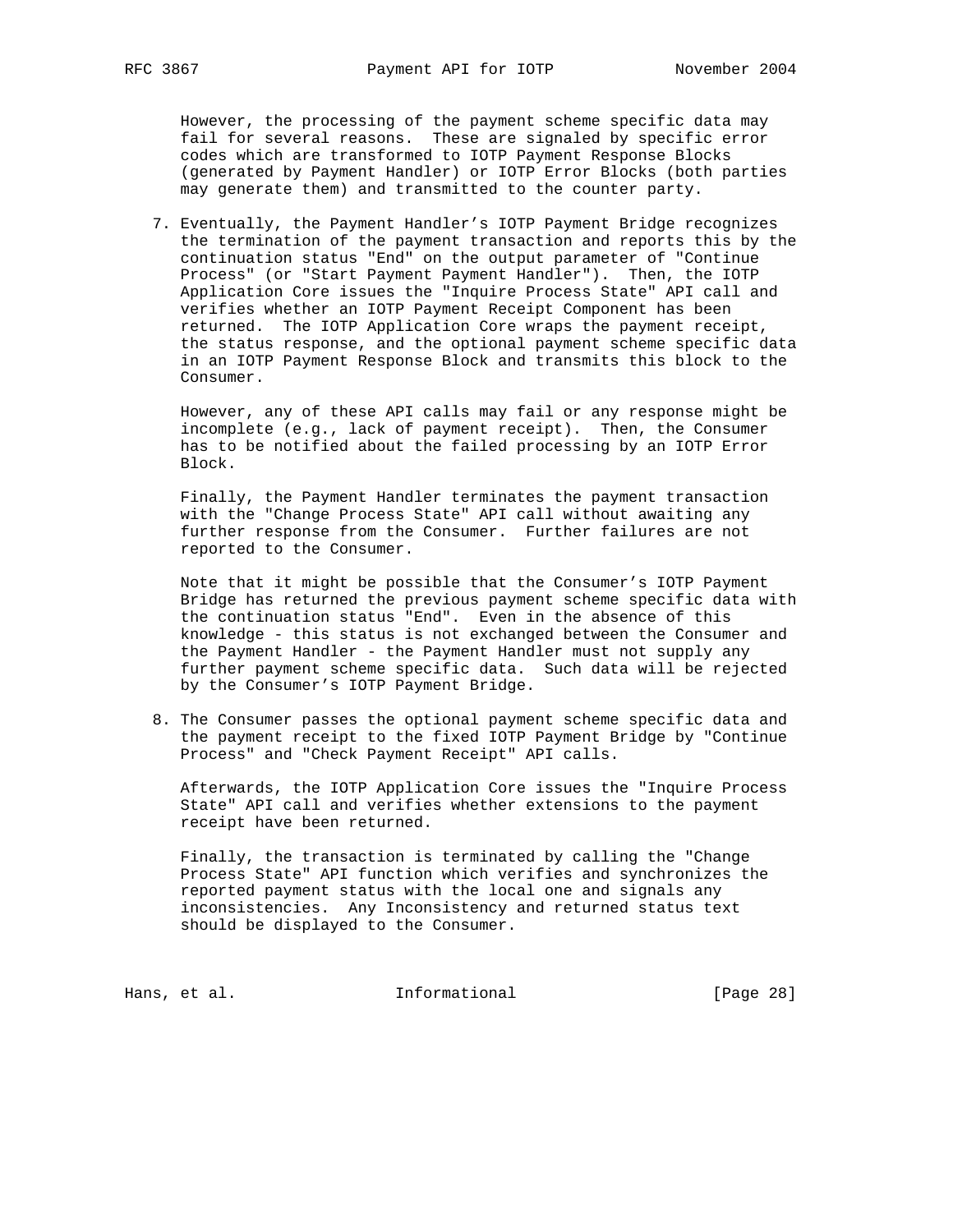At this point, the payment transaction has already been closed by the Payment Handler. Therefore, any failure has to be resolved locally or out-of-band.

2.5. Payment Inquiry

 In Baseline IOTP, Payment inquiries are initiated by the Consumer in order to verify the current payment progress and process state at the remote Payment Handler. In the figure 6, PS1 and PS2 indicate the first and second PayScheme Packaged Content data, and [ ] indicates optional.

| Consumer | Start Payment Inquiry()                           | $->$ IPB         |
|----------|---------------------------------------------------|------------------|
|          | Start Payment Inquiry Response([PS1])             | $\leftarrow$ IPB |
|          | Create and transmit Inquiry Request Trading Block |                  |
|          | Payment Handler Inquire Payment Status([PS1])     | $->$ IPB         |
|          | Inquire Payment Status Res. (State, [PS2]) -> IPB |                  |
|          | Create and transmit Inquiry Response Trading      |                  |
|          | Block                                             |                  |
| Consumer | If Payment Scheme Data present                    |                  |
|          | Continue Process (PS2)                            | $->$ TPR         |
|          | Continue Process Response(CS=End)                 | $<-$ TPR         |
|          | Change Process State (State)                      | $->$ IPB         |
|          | Change Process State Response (State)             | $\leftarrow$ IPB |
|          |                                                   |                  |

Figure 6. Remote Process State Inquiry

 1. The Consumer might initiate a payment inquiry once the payment transaction has been opened by the IOTP Application Core, i.e., at any time after the initial submission of the IOTP Payment Request Block. The IOTP Application Core requests any additional specific payment scheme data from the IOTP Payment Bridge which has been fixed during brand selection (cf. Section 2.3) using the "Start Payment Inquiry" API request.

 Erroneous API responses should be reported to the Consumer and valid alternatives (typically retry and cancellation) should be presented by the IOTP Application Core.

 This request might perform the complete initialization, e.g., availability check of periphery or pass phrase supplement, and the IOTP Payment Bridge reports lack of capability quite similarly to the "Check Payment Possibility" request to the IOTP Application Core.

Hans, et al. 10. Informational 1. [Page 29]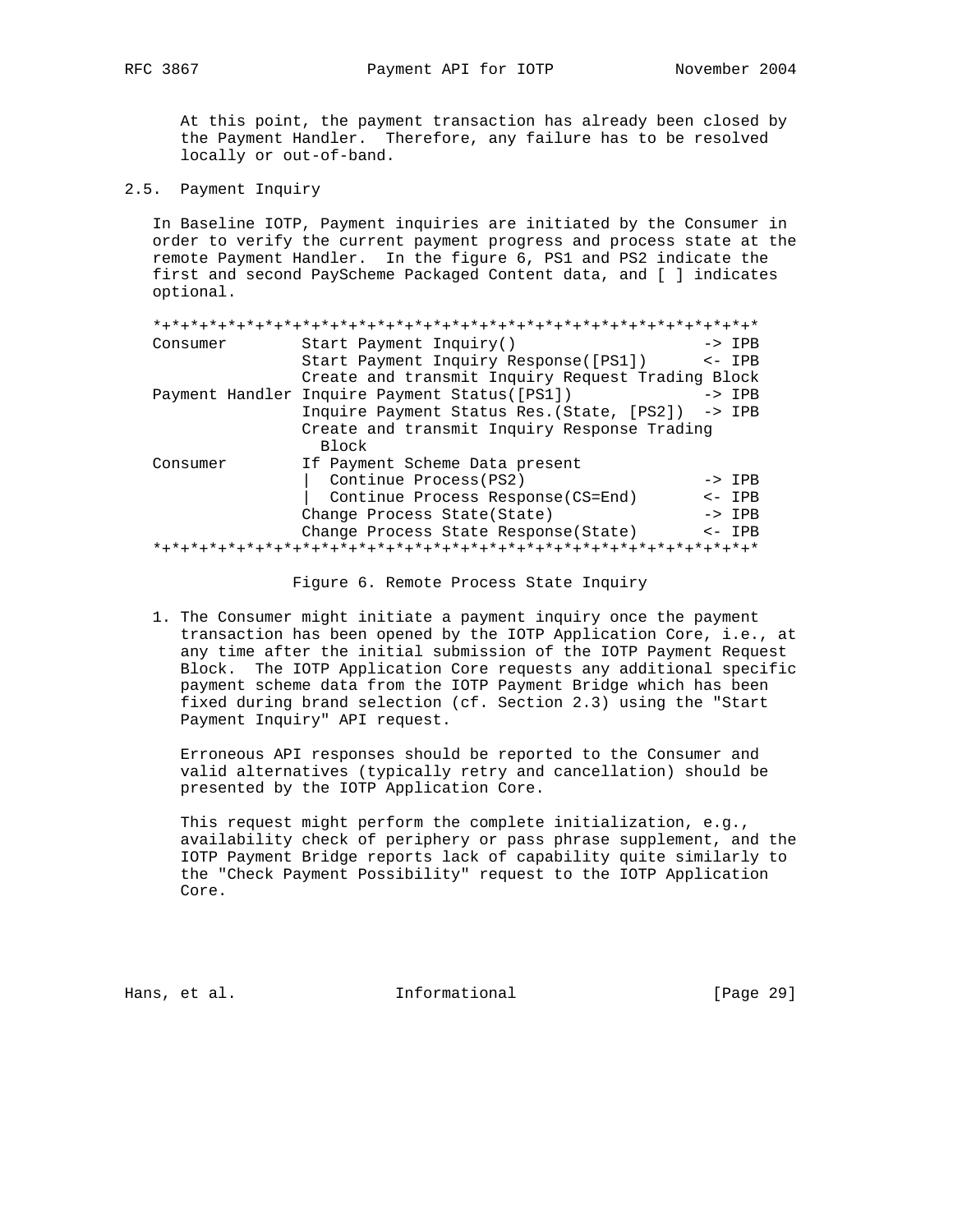If the IOTP Payment Bridge requests wallet identifiers or pass phrases anywhere during the payment process, they should be requested by this API function, too. It is recommended that the IOTP Application Core store plain text pass phrases only in runtime memory.

 The IOTP Application Core encapsulates any Payment Scheme Component in an IOTP Inquiry Request Block and submits the block to the Payment Handler.

- 2. The Payment Handler analyses the IOTP Inquire Request Block, maps the Transaction Identifier to payment related attributes (brand, consumer and payment identifiers), determines the appropriate IOTP Payment Bridge, and forwards the request to the this IOTP Payment Bridge ("Inquire Payment Status"). The IOTP Application Core transforms the response to an IOTP Inquiry Response Block and transmits it to the Consumer.
- 3. On receipt of the respective IOTP Inquiry Response Block the Consumer's IOTP Application Core submits any encapsulated payment scheme specific data to the IOTP Payment Bridge for verification ("Continue Process").
- 4. The IOTP Application Core passes the reported payment status (except textual descriptions) to the IOTP Payment Bridge ("Change Process State") for verification purposes and payment status change. The IOTP Payment Bridge reports any inconsistencies as well as the final payment status to the IOTP Application Core.

 Any additional information that might be of interest to the Consumer has to be displayed by the IOTP Payment Bridge or Existing Payment Software on their own.

- 2.6. Abnormal Transaction Processing
- 2.6.1. Failures and Cancellations

 The IOTP specification distinguishes between several classes of failures:

- o Business and technical errors
- o Error depths of transport, message and block level
- o Transient errors, warnings, and hard errors.

 Any IOTP Payment API has to deal with the receipt of failure notifications by and failure responses. This proposal has borrowed the basic mechanisms for error reporting between the IOTP Application Core and the IOTP Payment Bridge from the actual protocol: Business

Hans, et al. 10. Informational 1. [Page 30]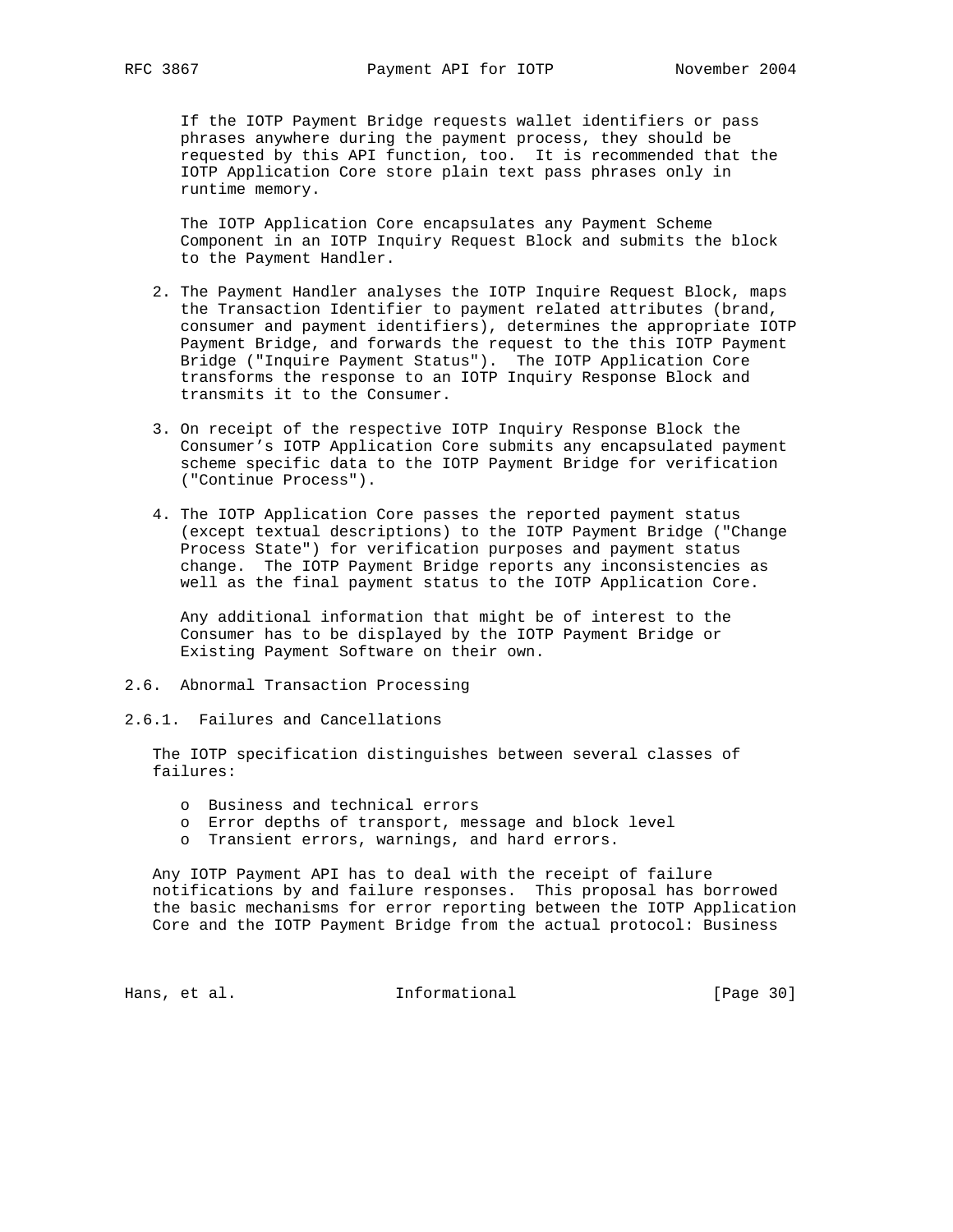errors are reported by Status Components within IOTP Response Blocks while technical errors are signaled by Error Components within IOTP Error Blocks.

 Cancellations are mimicked as specific business errors which might be initiated by each trading party.

 Preferring slim interfaces, this IOTP Payment API introduces one additional Error Code value for business error indication - errors can be raised on every API call. On receipt of this value, the IOTP Application Core has to infer further details by the issuance of the API function call "Inquire Process State".

| Any Party                                      | Issue some API request                      | $\rightarrow$ IPB |
|------------------------------------------------|---------------------------------------------|-------------------|
|                                                | Error Response (Error Code)                 | $\leftarrow$ IPB  |
|                                                | On "Business Error" response                |                   |
|                                                | Inquire Process State()                     | $\rightarrow$ IPB |
|                                                | Inquire P.S. Resp. (State, Receipt)         | $\leftarrow$ IPB  |
| Analyze local process state and try to resolve |                                             |                   |
|                                                | with optional user interaction              |                   |
|                                                | If Process State Change needed              |                   |
|                                                | Change Process State (State)                | $\rightarrow$ IPB |
|                                                | Change Process State Response(State) <- IPB |                   |
|                                                | If counter party's notification required    |                   |
| Create Error or Cancel Block (, add to next    |                                             |                   |
|                                                | message, ) and transmit it to counter party |                   |
|                                                |                                             |                   |

Figure 7. Error Response from IPB

 The specific Completion Codes "ConsCancelled", "MerchCancelled", and "PaymCancelled" - returned by "Inquire Process State" - determine that the IOTP Cancel Block has to be created instead of an IOTP Error Block.

 The rules for determining the required behavior of the IOTP Application Core are given in the IOTP specification.

 Note that any payment (intermediate) termination, i.e., failures, cancellations, and even successes are always reported to the IOTP Payment Bridge by the API function "Change Process State". This API function does both status changes and consistency checking / synchronization. Any suspicion of inconsistency should be reported by the IOTP Payment Bridge for display by the IOTP Application Core.

Hans, et al. 10. Informational 1. [Page 31]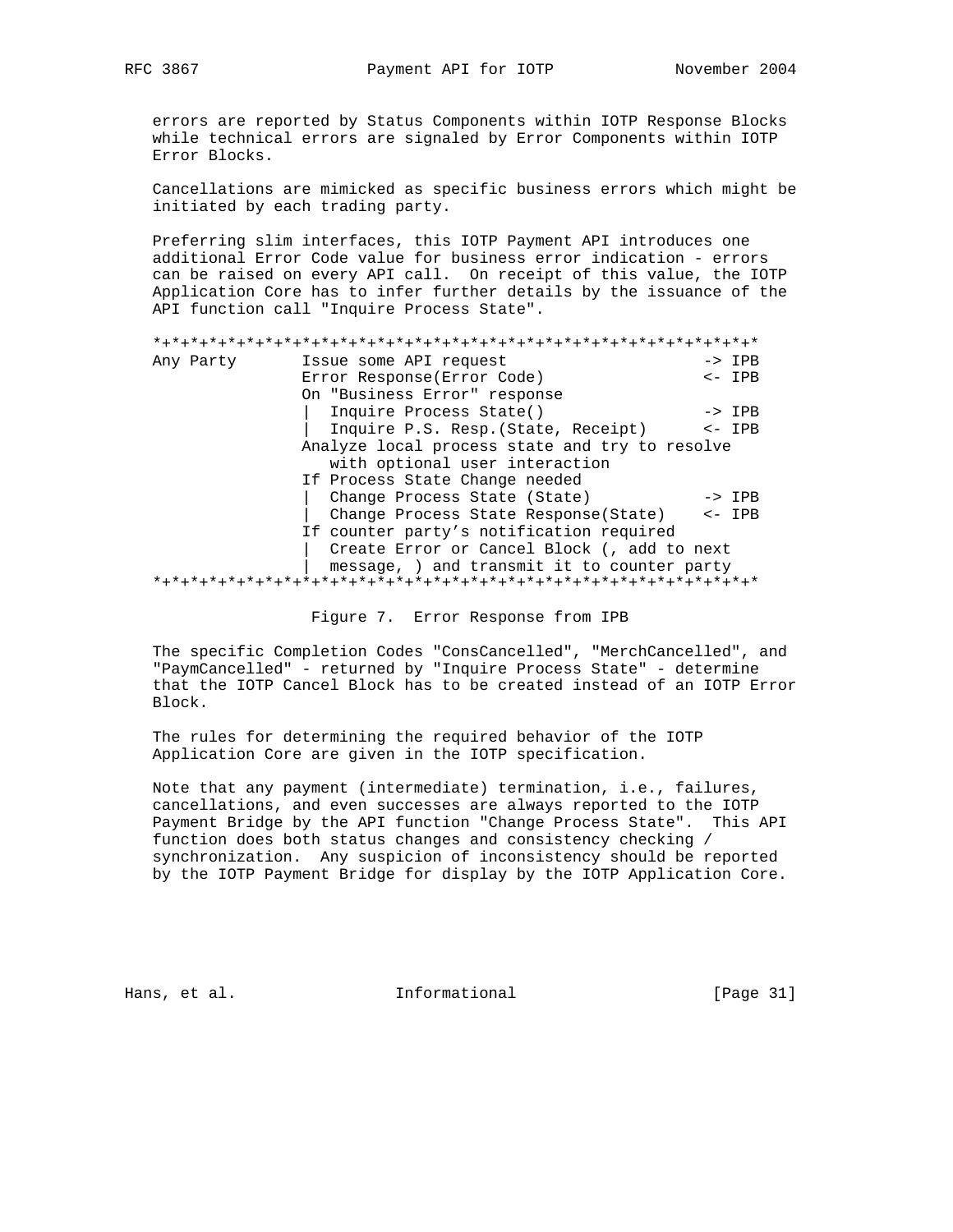\*+\*+\*+\*+\*+\*+\*+\*+\*+\*+\*+\*+\*+\*+\*+\*+\*+\*+\*+\*+\*+\*+\*+\*+\*+\*+\*+\*+\*+\*+\*+\*+\* Any Party Error Block or Cancel Block Received If Change Process State required Change Process State (State) -> IPB | Change Process State Response(State) <- IPB \*+\*+\*+\*+\*+\*+\*+\*+\*+\*+\*+\*+\*+\*+\*+\*+\*+\*+\*+\*+\*+\*+\*+\*+\*+\*+\*+\*+\*+\*+\*+\*+\*

Figure 8. Error Notification from counter party

 Not every failure might be visible at the IOTP layer, e.g., the processing of payment transactions might temporarily be hampered by intermediate failures at the payment scheme or protocol transport layer which might be resolved by the actual components.

 However, final failures or cancellations have to be reported at the IOTP layer. E.g., communication time-outs and heavily faulty communication channels may disable the transaction.

 Any system component may implement time-out recognition and use the aforementioned API mechanisms for the notification of process state changes. But, time-outs may happens while communicating with both the counter party and local system components, like chip card readers or IOTP Payment Bridges. Anyway, the Consumer's IOTP Application Core should notify the Consumer about the resolution alternatives, i.e., retry, suspension, and cancellation.

#### 2.6.2. Resumption

 Payment transaction resumption may apply at different steps of a payment transaction:

 o The Consumer's and Payment Handler's view of the transaction might not be synchronized: Due to different time-out values the payment transaction may not have been suspended by the counter party.

 Any "Resume Payment ..." API function responds with an Error Code on non-suspended payment transaction that signals a business error. Afterwards the IOTP Application Core has to issue the "Inquire Process State" API call for further analysis of the process state.

 o One IOTP message sent by one party might not be processed successfully or even received by the counter party. This needs to be handled by the actual payment scheme. It is expected that the IOTP Application Core will not recognize anything.

Hans, et al. 10. Informational 1. [Page 32]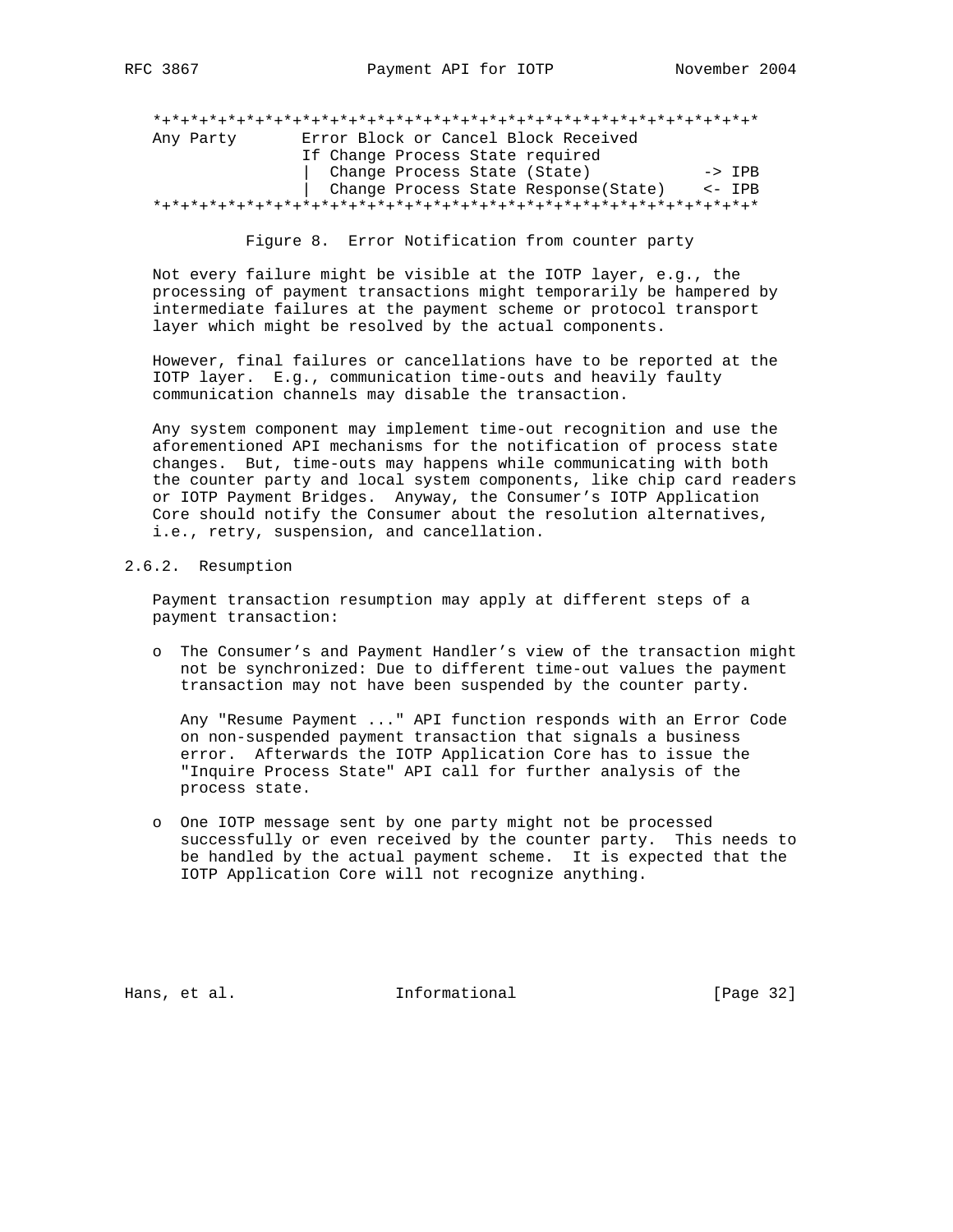o IOTP does not provide any specific signal for payment resumption. On receipt of every IOTP Payment Exchange Block, the IOTP Application Core has to decide whether this Block belongs to a pending transaction or to a suspended transaction that should be resumed. The IOTP Application Core might call the "Inquire Process State" API function to update any lack of knowledge.

 Any "Resume Payment" API function responds with an Error Code on non-suspended payment transaction that signals a business error. Similar, the "Continue Process" API function should report business errors on non-pending payment transactions.

 o The payment transaction may not have been created at the Payment Handler (early suspension and failed data transmission). In that case, the IOTP Application Core should respond with a business error that signals the repetition of the payment transaction (by the Consumer).

 Any "Resume Payment", "Continue Process" or "Inquire Process State" API function should return with an Error Code "AttValIllegal" on non-existent payment transaction whereby the further Error Attribute "Names" denote the payment identifier.

 o The IOTP Application Core should always request fresh payment scheme specific data on resumption - for synchronization purposes with the Existing Payment Software. Old data in the cache that has not been sent to the counter party should not be accessed.

 If the Consumer does not reconnect within an acceptable amount of time, the Payment Handler's system may perform local failure resolution in order to close the transaction and to retain resources for other transactions ("Change Process State"). If the Consumer reconnect afterwards, an IOTP Payment Response or IOTP Error Block could be generated.

2.7. IOTP Wallet Initialization

 At startup or on explicit user request the IOTP Application Core should check its IOTP Payment Bridges' internal status by searching for pending payment transactions.

 1. The IOTP Application Core interrogates the registered IOTP Payment Bridges about pending payment transactions. The IOTP Application Core may store indicators for pending transactions and use them for driving any subsequent inquiry ("Inquire Pending Payment").

Hans, et al. 10. Informational 1. [Page 33]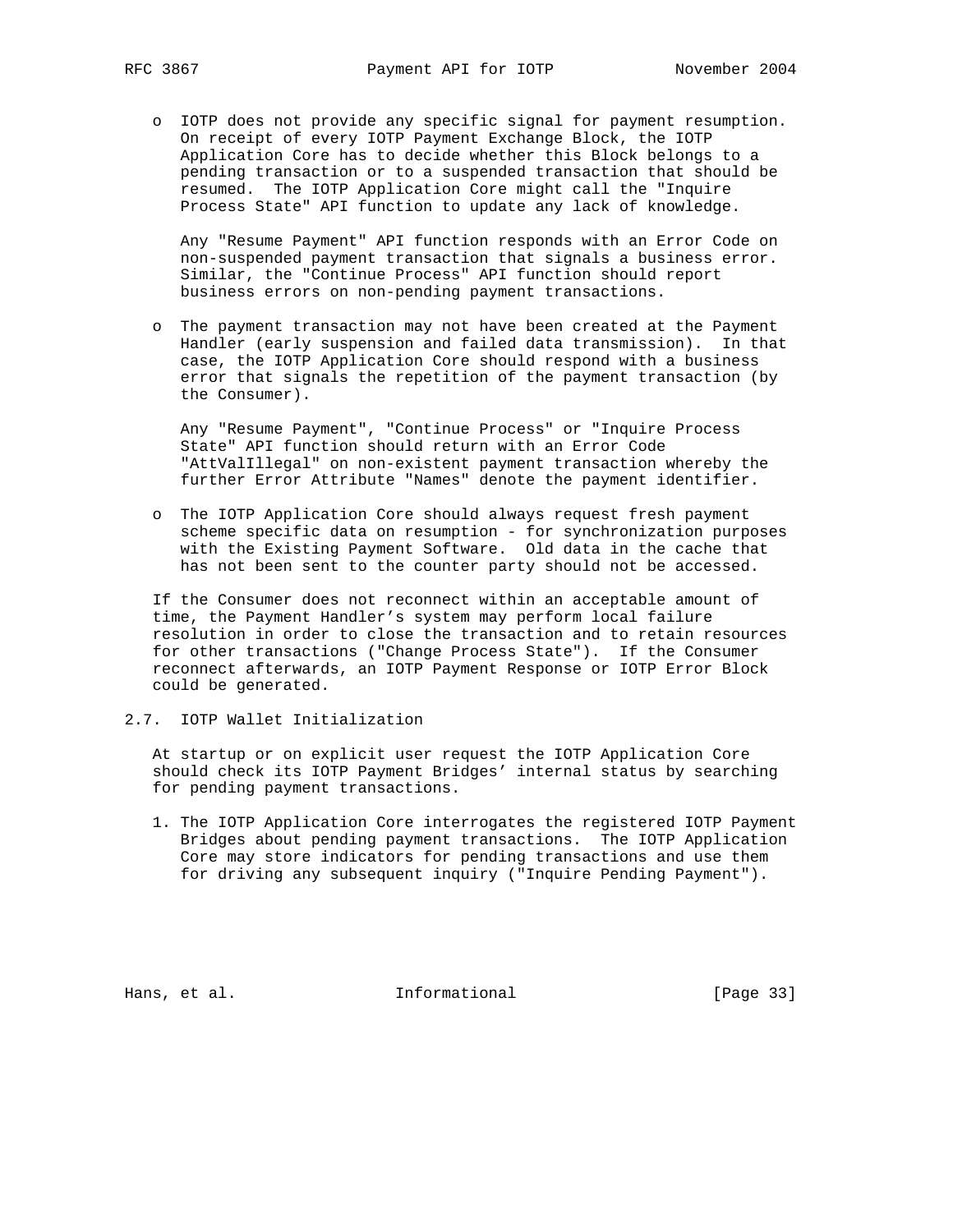2. If one or more IOTP Payment Bridges report the presence of pending transactions, the IOTP Application Core may try to suspend ("Change Process State") or resume (only Consumer: "Resume Payment Consumer") the pending transactions (on user request).

 The IOTP Payment Bridge may deny the processing of any new payment transactions until the pending transactions have been processed. Such denials are signaled by the error code "Business Error".

2.8. Payment Software Management

 The IOTP Application Core provides only a simple and generic interface for the registration of new payment methods / instruments ("Manage Payment Software"). It receives the initial user request and defers the actual registration to the corresponding IOTP Payment Bridge.

 The IOTP Application Core may also activate the Existing Payment Software for further payment instrument and wallet administration.

3. Mutuality

 The Payment API is formalized using the eXtensible Markup Language (XML). It defines wrapper elements for both the input parameters and the API function's response. In particular, the response wrapper provides common locations for Error Codes and Error Descriptions.

 It is anticipated that this description reflects the logical structure of the API parameter and might be used to derive implementation language specific API definitions.

XML definition:

```
 <!ELEMENT IotpPaymentApiRequest (
 FindAcceptedPaymentBrand |
 FindAcceptedPaymentProtocol |
 GetPaymentInitializationData |
FindPaymentInstrument |
 CheckPaymentPossiblity |
 StartPaymentConsumer |
 StartPaymentPaymentHandler |
 ResumePaymentConsumer |
 ResumePaymentPaymentHandler |
 ContinueProcess |
 InquireProcessState |
 ChangeProcessState |
 InquireAuthChallenge |
 Authenticate |
```
Hans, et al. **Informational** [Page 34]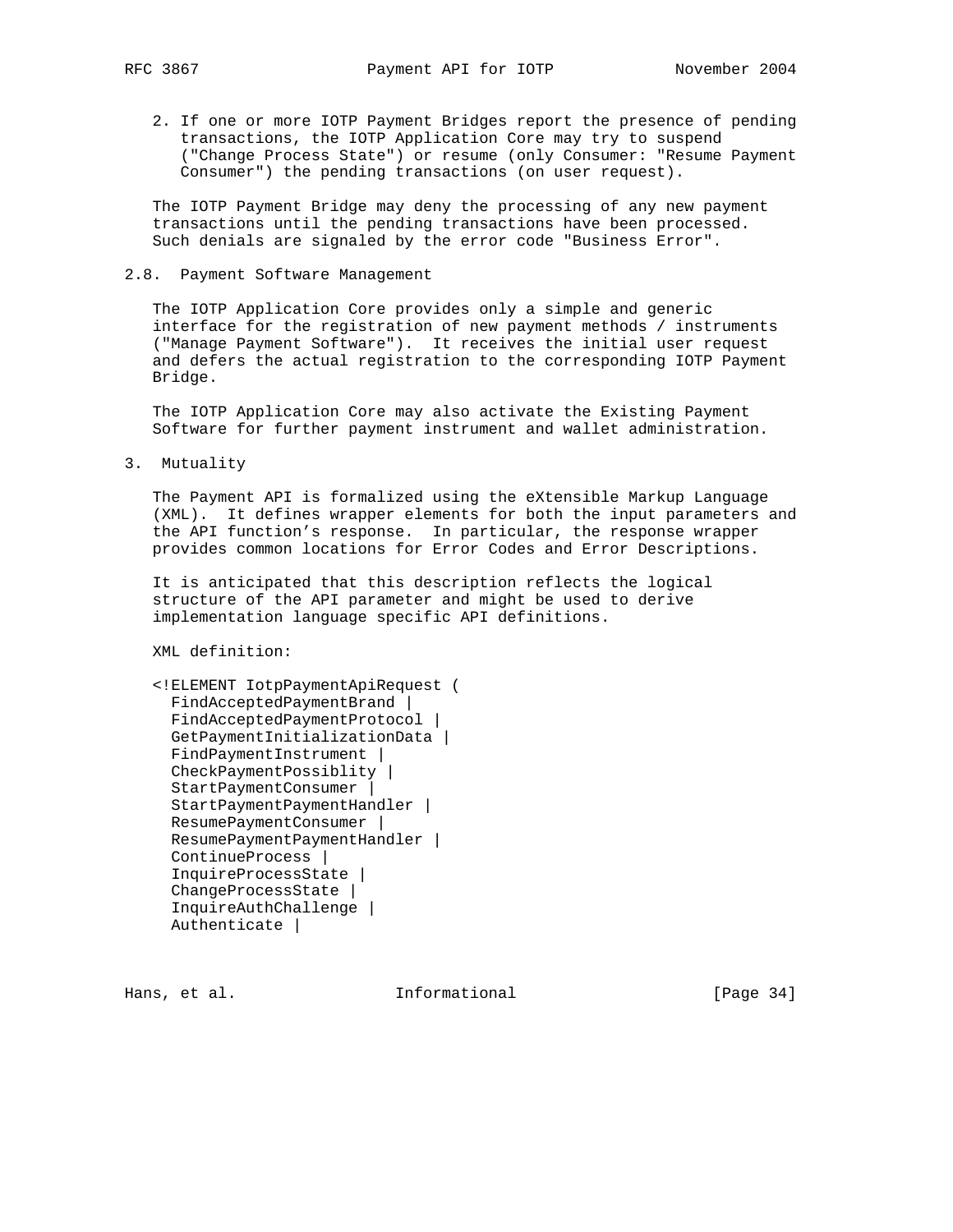```
 CheckAuthResponse |
    CheckPaymentReceipt |
    ExpandPaymentReceipt |
    RemovePaymentLog |
    PaymentInstrumentInquiry |
    InquirePendingPayment |
    ManagePaymentSoftware |
    StartPaymentInquiry |
    InquirePaymentStatus |
    CallBack )>
  <!ATTLIST IotpPaymentApi
    xml:lang NMTOKEN #IMPLIED
ContentSoftwareID CDATA #IMPLIED
xmlns CDATA #FIXED
                   "http://www.iotp.org/2000/08/PaymentAPI" >
  <!ELEMENT IotpPaymentApiResponse (ErrorResponse?, (
    FindAcceptedPaymentBrandResponse |
    FindAcceptedPaymentProtocolResponse |
    GetPaymentInitializationDataResponse |
    FindPaymentInstrumentResponse |
    CheckPaymentPossiblityResponse |
    StartPaymentConsumerResponse |
    StartPaymentPaymentHandlerResponse |
    ResumePaymentConsumerResponse |
    ResumePaymentPaymentHandlerResponse |
    ContinueProcessResponse |
    InquireProcessStateResponse |
    ChangeProcessStateResponse |
    InquireAuthChallengeResponse |
    AuthenticateResponse |
   CheckAuthResponseResponse |
    CheckPaymentReceiptResponse |
    ExpandPaymentReceiptResponse |
    RemovePaymentLogResponse |
    PaymentInstrumentInquiryResponse |
    InquirePendingPaymentResponse |
    ManagePaymentSoftwareResponse |
    StartPaymentInquiryResponse |
    InquirePaymentStatusResponse |
    CallBackResponse )?)>
  <!ATTLIST IotpPaymentApiResponse
    xml:lang NMTOKEN #IMPLIED
    ContentSoftwareID CDATA #IMPLIED
    xmlns CDATA #FIXED
               "http://www.iotp.org/2000/08/PaymentAPI" >
```
Hans, et al. **Informational** [Page 35]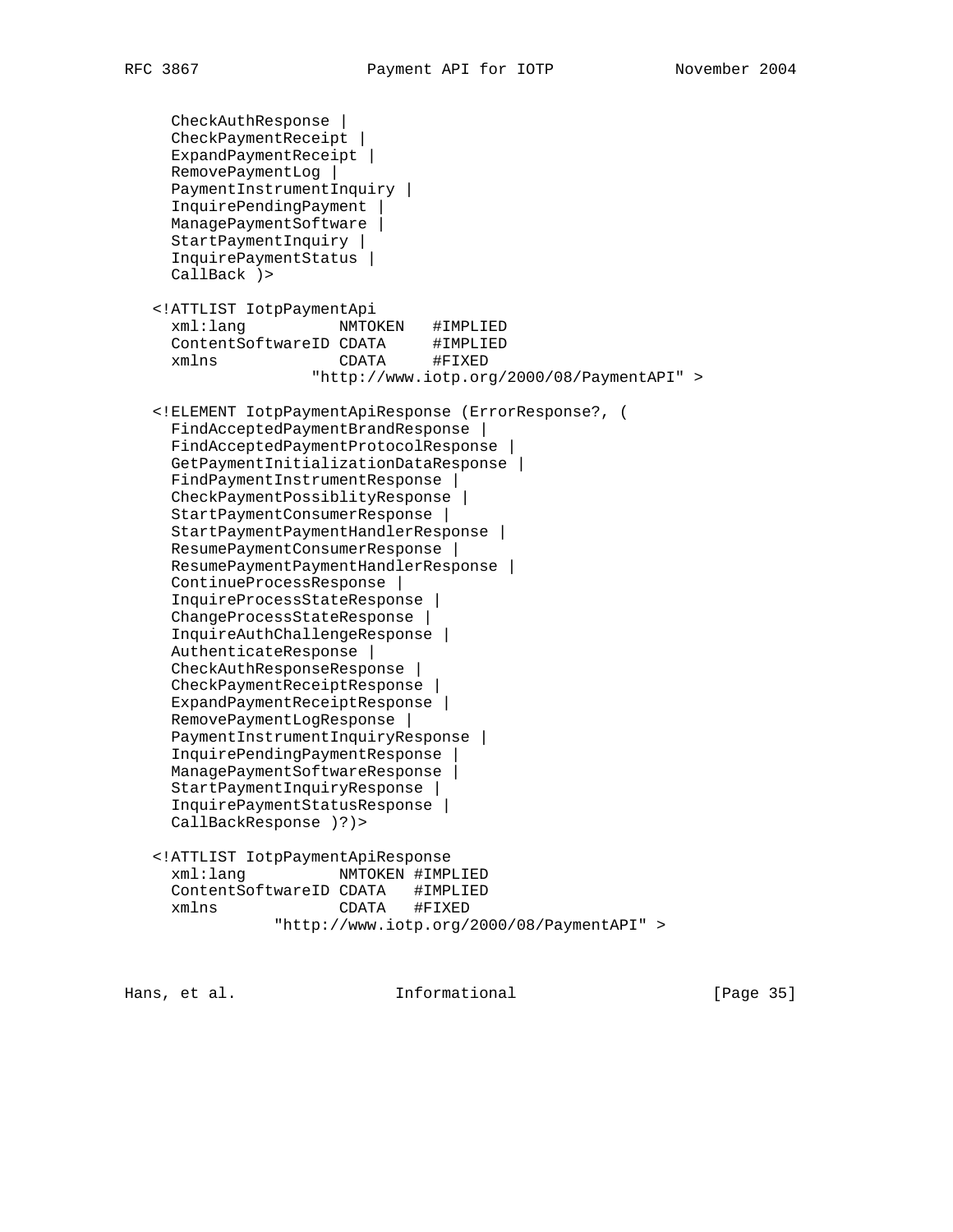<!ELEMENT ErrorResponse (ErrorLocation+,PaySchemePackagedContent\*) > <!ATTLIST ErrorResponse NMTOKEN #IMPLIED<br>NMTOKEN #REQUIRED ErrorCode NMTOKEN #REQUIRED ErrorDesc CDATA #REQUIRED Severity(Warning | TransientError | HardError) #REQUIRED MinRetrySecs CDATA #IMPLIED SwVendorErrorRef CDATA #IMPLIED >

 Most of the attribute items are intended for immediate insertion in the IOTP Error Block. The attribute values of the Error Location elements attribute have to enriched and transformed into Error Location Elements of the Error Component (cf. IOTP Specification).

Attributes (cf. IOTP Specification):

 xml:lang Defines the language used by attributes or child elements within this component, unless overridden by an xml:lang attribute on a child element.

 ContentSoftwareId Contains information which identifies the software that generated the content of the element. Its purpose is to help resolve interoperability problems that might occur as a result of incompatibilities between messages produced by different software. It is a single text string in the language defined by "xml:lang". It must contain, as a minimum problems that might occur as a result of

o the name of the software manufacturer,

- o the name of the software,
- o the version of the software, and
- o the build of the software.
- ErrorCode Contains an error code which indicates the nature of the error in the message in error. Valid values for the Error Code are given in the following section. This mnemonic enables the automatic failure resolution of the IOTP Application Core which analyzes the error code value in order to determine the continuation alternatives.

Hans, et al. **Informational** [Page 36]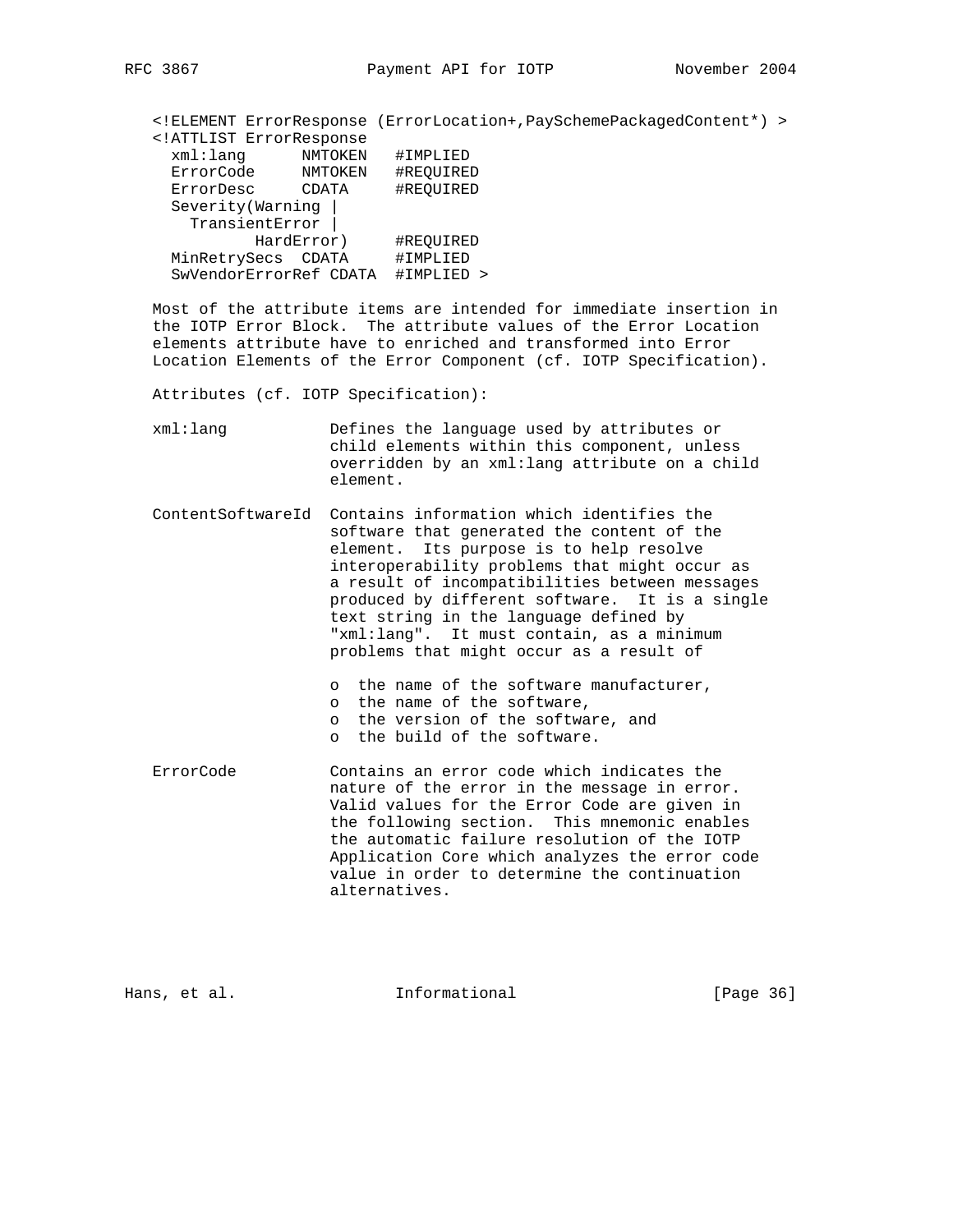ErrorDesc Contains a description of the error in the language defined by xml:lang. The content of this attribute is defined by the vendor/developer of the software that generated the Error Response Element. It is intended for user display and provides detailed explanations about the failure and its (out-of-band) resolution alternatives.

 Severity Indicates the severity of the error. Valid values are:

- o Warning. This indicates that although there is a message in error the IOTP Transaction can still continue.
- o TransientError. This indicates that the error in the message in error may be recovered if the message in error that is referred to by the "Names" attribute is resent.
- o HardError. This indicates that there is an unrecoverable error in the message in error and the IOTP Transaction must stop.
- MinRetrySecs This attribute should be present if "Severity" is set to "TransientError". It is the minimum number of whole seconds which the IOTP aware application which received the message reporting the error should wait before resending the message in error identified by the "ErrorLocation" attribute.

 If Severity is not set to "TransientError" then the value of this attribute is ignored.

 SwVendorErrorRef This attribute is a reference whose value is set by the vendor/developer of the software that generated the Error Element. It should contain data that enables the vendor to identify the precise location in their software and the set of circumstances that caused the software to generate a message reporting the error.

Hans, et al. **Informational** [Page 37]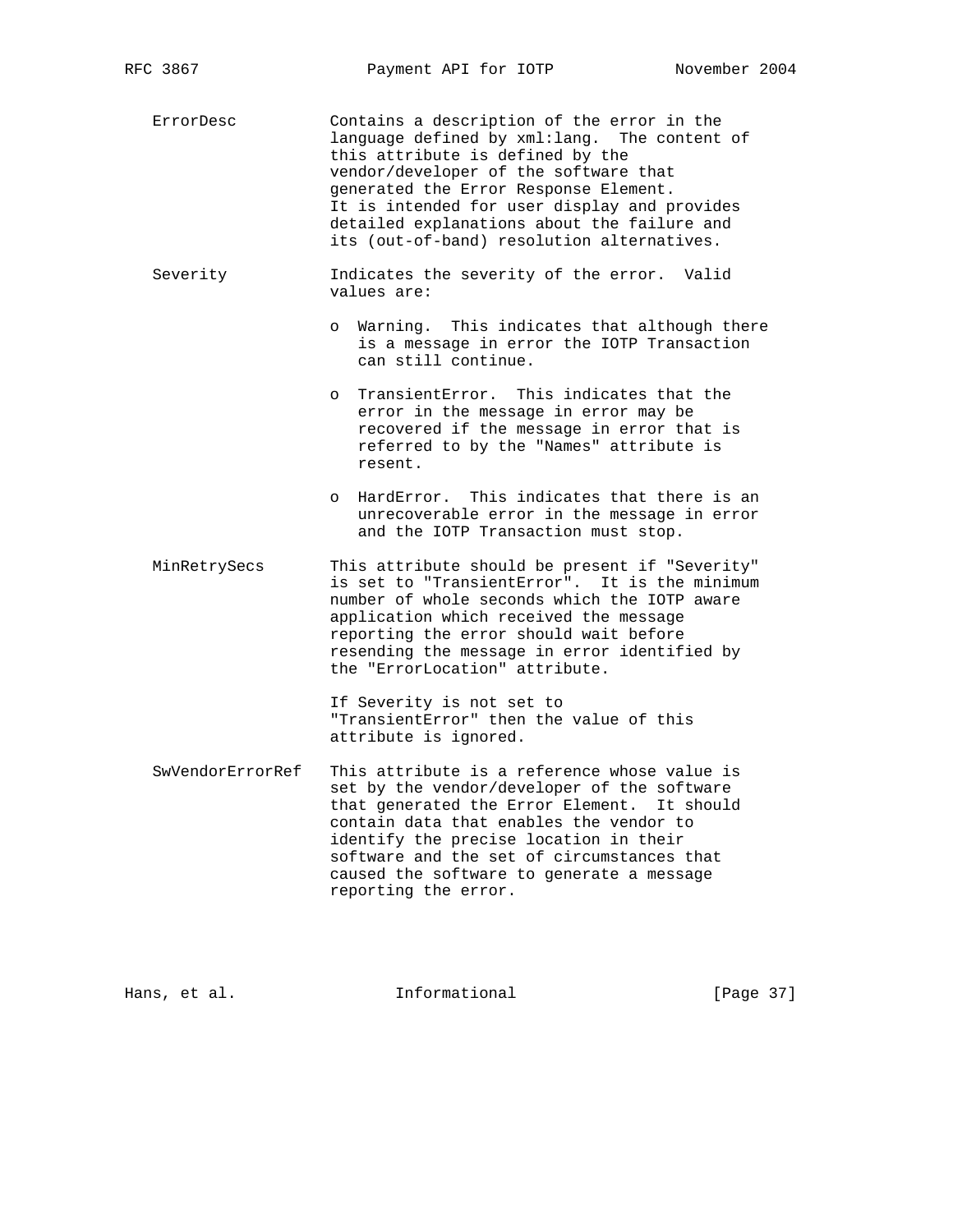Content:

 ErrorLocation This identifies, where possible, the element and attribute in the message in error that caused the Error Element to be generated. If the "Severity" of the error is not "TransientError", more that one "ErrorLocation" may be specified as appropriate depending on the nature of the error and at the discretion of the vendor/developer of the IOTP Payment Bridge.

> Its definition coincides with the IOTP specification whereby the attributes "IotpMsgRef", "BlkRef" and "CompRef" are left blank, intentionally.

PaySchemePackagedContent cf. Table 5

#### 3.1. Error Codes

 The following table lists the valid values for the ErrorCode attribute of the Error Response Element. The first sentence of the error description contains the default text that can be used to describe the error when displayed or otherwise reported. Individual implementations may translate this into alternative languages at their discretion. However, not every error code may apply to every API call. An Error Code must not be more than 14 characters long. The Error Codes have been taken from the IOTP Specification and extended by some additional codes which are highlighted by a preceding asterisk.

 Generally, if the corrupt values have been user supplied, the IOTP Application Core might prompt for their correction. If the renewal fails or if the IOTP Application Core skips any renewals and some notification has to be send to the counter-party, the error code is encapsulated within an IOTP Error Block.

 However, the IOTP server application reports business errors visible at the IOTP layer - in the Status Component of the respective Response Block.

 The IOTP Application Core may add the attributes (and values) within the ErrorLocation elements that are omitted by the IOTP Payment Bridge.

Hans, et al. **Informational** [Page 38]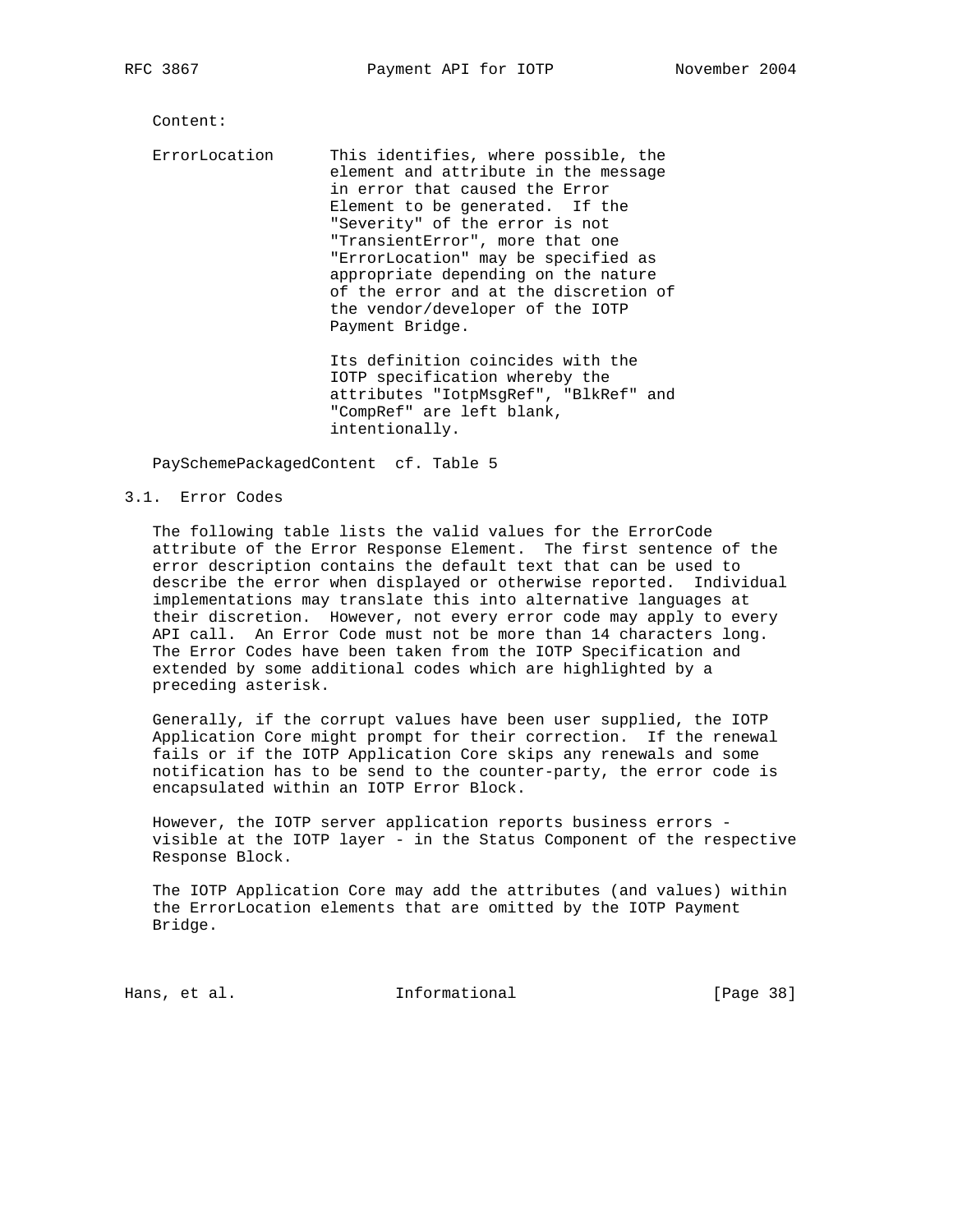The following table mentions any modification from this general processing for particular error values. Furthermore, it contains hints for developers of IOTP Application Core software components about the processing of error codes. Conversely, developers of IOTP Payment Bridges get impressions about the expected behavior of the IOTP Application Core.

 The IOTP Payment API assumes that the IOTP Application Core implements the dialog boxes needed for error resolution. But it does not assume, that the IOTP Payment Bridge actually relies on them. Instead, the IOTP Payment Bridge may try resolution on its own, may implement specific dialog boxes, and may signal only final failures.

 Note: This abstract document assumes that the API parameters are exchanged XML encoded. Therefore, several error values might disappear in lower level language specific derivations.

| Error Value | Error Description |
|-------------|-------------------|
|             |                   |

- Reserved Reserved. This error is reserved by the vendor/developer of the software. Contact the vendor/developer of the software for more information (see the SoftwareId attribute of the Message Id element in the Transaction Reference Block [IOTP]).
- XmlNotWellFrmd XML not well formed. The XML document is not well formed. See [XML] for the meaning of "well formed".
- XmlNotValid XML not valid. The XML document is well formed but the document is not valid. See [XML] for the meaning of "valid". Specifically:
	- o the XML document does not comply with the constraints defined in the IOTP document type declaration, and
	- o the XML document does not comply with the constraints defined in the document type declaration of any additional [XML-NS] that are declared.

 The Names attribute might refer some attributes and elements of the input parameter list.

Hans, et al. **Informational** [Page 39]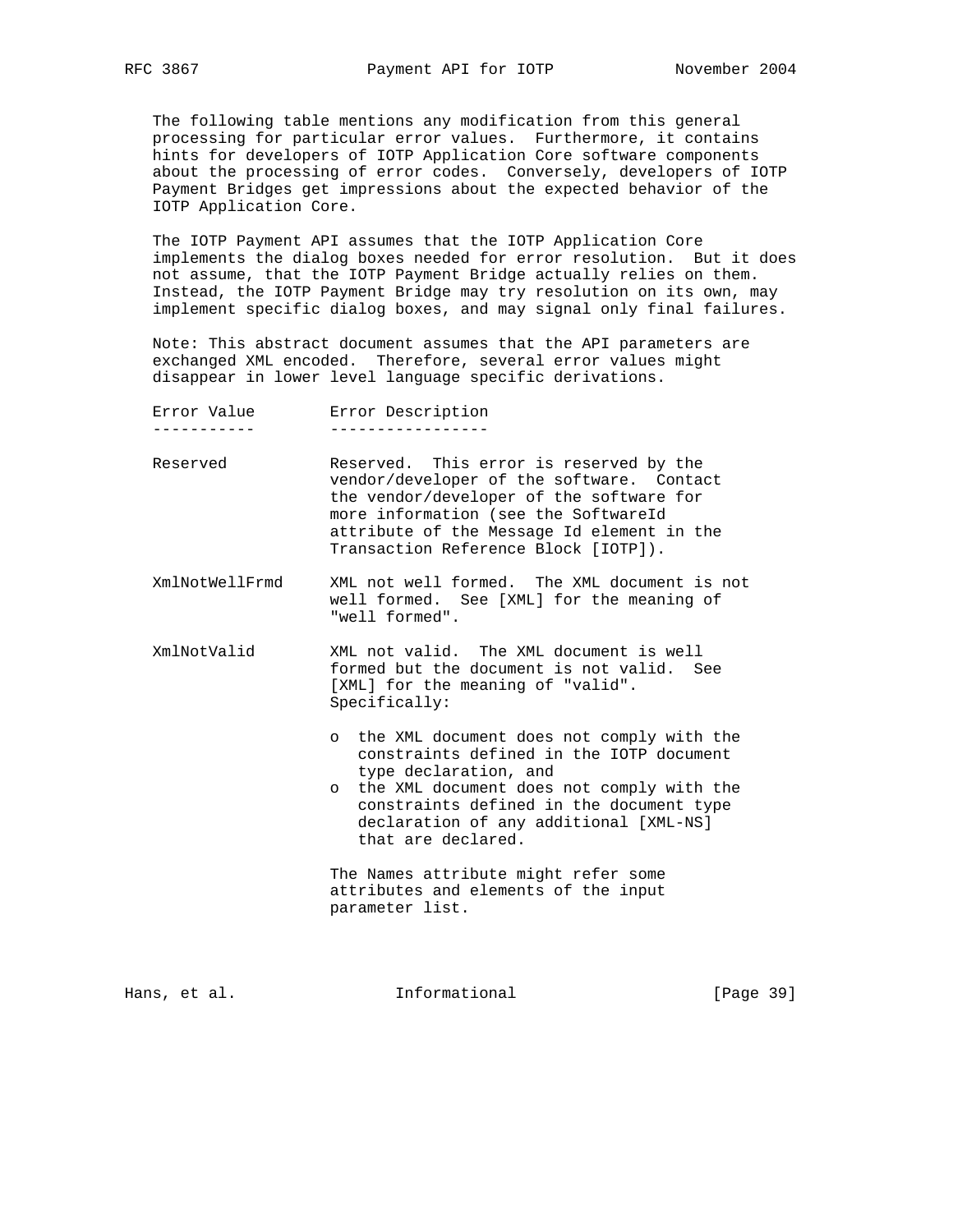(\*)ElNotValid Element not valid. Invalid element in terms of prescribed syntactical characteristics.

> The ElementRef attributes of ErrorLocation elements might refer to the corresponding elements (if they have ID attributes).

 The IOTP Application Core has to replace the error code with "XmlNotValid" before transmission to the counterparty.

 ElUnexpected Unexpected element. Although the XML document is well formed and valid, an element is present that is not expected in the particular context according to the rules and constraints contained in this specification.

> The ElementRef attributes of ErrorLocation elements might refer to the corresponding elements (if they have ID attributes).

- ElNotSupp Element not supported. Although the document is well formed and valid, an element is present that
	- o is consistent with the rules and constraints contained in this specification, but
	- o is not supported by the IOTP Aware Application which is processing the IOTP Message.

 The ElementRef attributes of ErrorLocation elements might refer to the corresponding elements (if they have ID attributes).

 ElMissing Element missing. Although the document is well formed and valid, an element is missing that should have been present if the rules and constraints contained in this specification are followed.

> The ElementRef attributes of ErrorLocation elements might refer to the corresponding elements (if they have ID attributes).

Hans, et al. **Informational** [Page 40]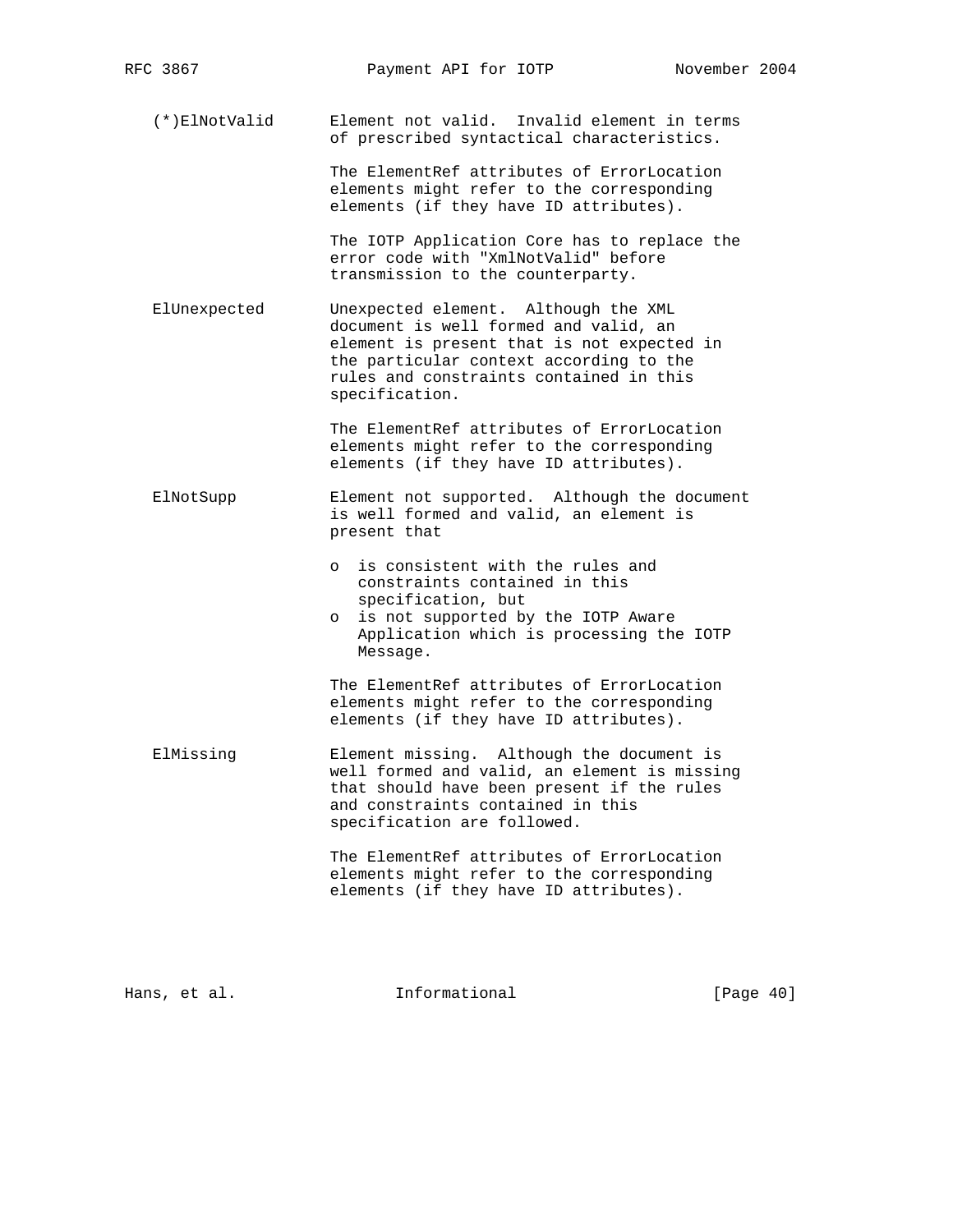ElContIllegal Element content illegal. Although the document is well formed and valid, the element contains values which do not conform the rules and constraints contained in this specification.

> The ElementRef attributes of ErrorLocation elements might refer to the corresponding element (if they have ID attributes).

 The IOTP Application Core has to replace the Error Code with "ElNotSupp" before transmission to the counter party, if the ErrorLocation elements refer to non-PackagedContent element.

 EncapProtErr Encapsulated protocol error. Although the document is well formed and valid, the Packaged Content of an element contains data from an encapsulated protocol which contains errors.

> The ElementRef attributes of ErrorLocation elements might refer to the corresponding element (if they have ID attributes).

 AttUnexpected Unexpected attribute. Although the XML document is well formed and valid, the presence of the attribute is not expected in the particular context according to the rules and constraints contained in this specification.

> The AttName attributes of ErrorLocation elements might refer to the corresponding attribute tags.

 (\*)AttNotValid Attribute not valid. Invalid attribute value in terms of prescribed syntactical characteristics.

> The AttName attributes of ErrorLocation elements might refer to the corresponding attribute tags.

 The IOTP Application Core has to replace the error code with "XmlNotValid" before transmission to the counter party.

Hans, et al. **Informational** [Page 41]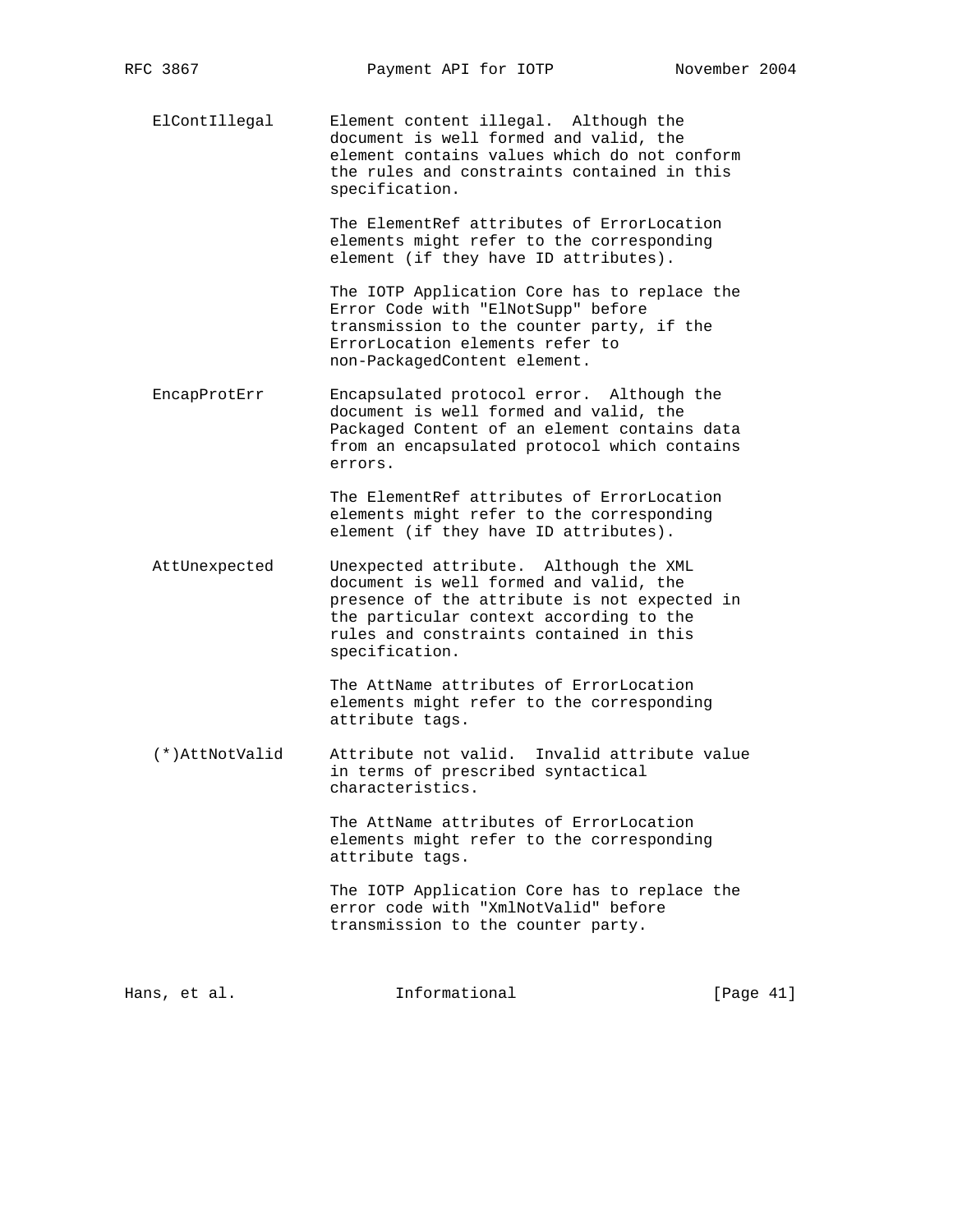AttNotSupp Attribute not supported. Although the XML document is well formed and valid, and the presence of the attribute in an element is consistent with the rules and constraints contained in this specification, it is not supported by the IOTP Aware Application which is processing the IOTP Message.

 AttMissing Attribute missing. Although the document is well formed and valid, an attribute is missing that should have been present if the rules and constraints contained in this specification are followed.

> The AttName attributes of ErrorLocation elements might refer to the corresponding attribute tags.

> If the attribute is required by the IOTP Document Type Declaration (#REQUIRED) the hints for non-valid attributes should be adopted, otherwise these for illegal attribute values.

 AttValIllegal Attribute value illegal. The attribute contains a value which does not conform to the rules and constraints contained in this specification.

> The AttName attributes of ErrorLocation elements might refer to the corresponding attribute tags - valid values are:

 BrandId: illegal/unknown Brand Identifier - If the brand is not recognized/known by any IOTP Payment Bridge, the IOTP Application Core may offer the registration of a new Payment Instrument.

 PaymentInstrumentId: illegal/unknown Payment Instrument Identifier - This indicates a serious communication problem if the attribute value has been reported by the same "wallet" on a previous inquiry requests. The IOTP Application Core has to replace the error code with "UnknownError" before transmission to the counter party.

Hans, et al. **Informational** [Page 42]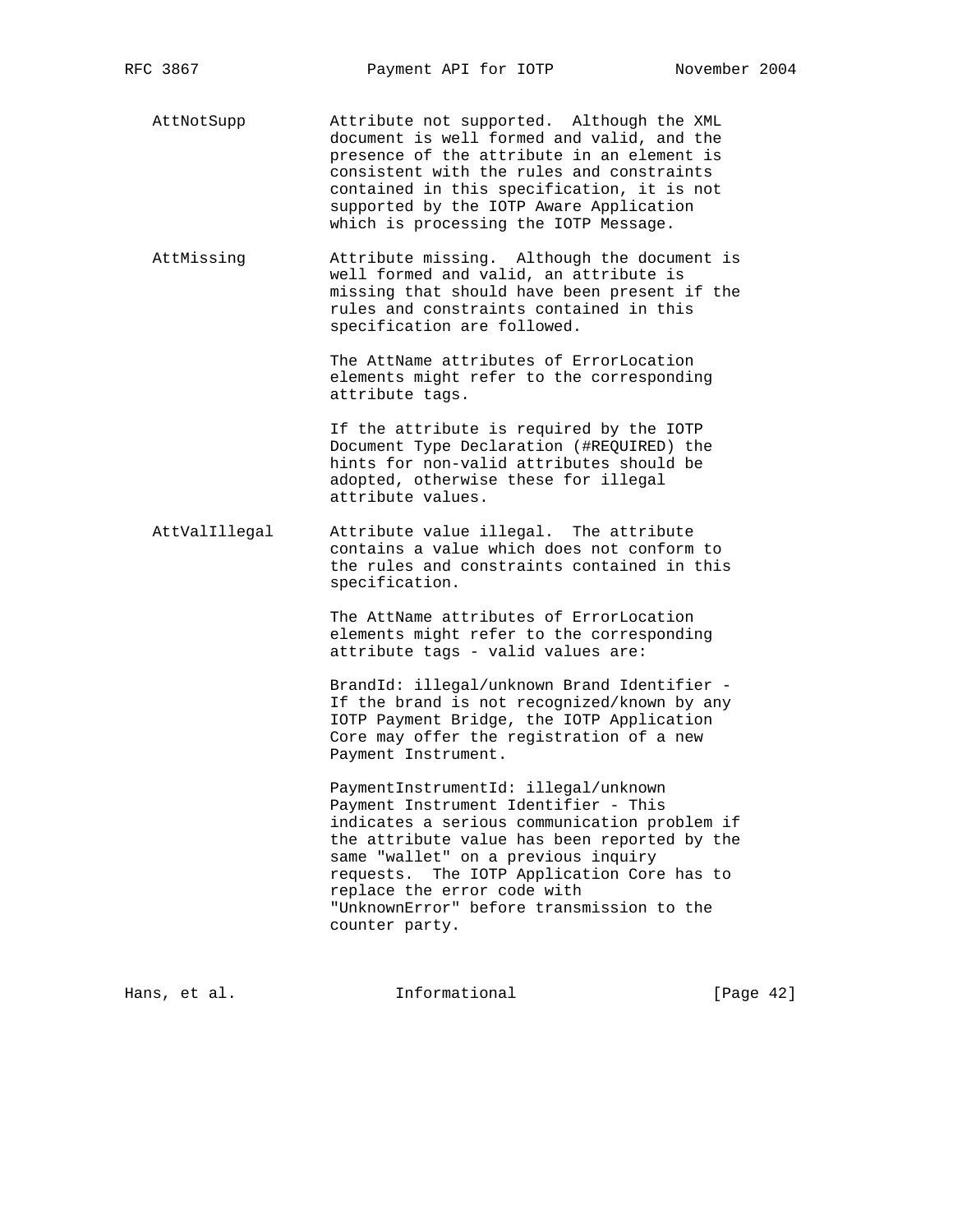WalletId: illegal/unknown Wallet Identifier - It is assumed that the wallet identifier is checked before the pass phrase. On invalid wallet identifiers, the IOTP Application Core may open the dialog in order to request the correct wallet identifier. In addition, any pass phrase may be supplied by the user. The dialog should indicate the respective payment brand(s). The IOTP Application Core has to replace the error code with "UnknownError" before transmission to the counter party.

 Passphrase: illegal/unknown Pass Phrase - The IOTP Application Core may open the dialog in order to request the correct pass phrase. If the pass phrase is wallet identifier specific the dialog should display the wallet identifier. The IOTP Application Core has to replace the error code with "TransportError" before transmission to the counter party.

 Action: illegal / unknown / unsupported Action

 PropertyTypeList: lists contains illegal / unknown / unsupported Property Types - The IOTP Application Core tries only the local resolution but does never transmit any IOTP Error Block to the counter party.

 CurrCode: illegal/unknown/unsupported Currency Code

 CurrCodeType: illegal/unknown/unsupported Currency Code Type

 Amount: illegal/unknown/unsupported Payment Amount

 PayDirection: illegal/unknown/unsupported Payment Direction

 ProtocolId: illegal/unknown/unsupported Protocol Identifier

Hans, et al. **Informational** [Page 43]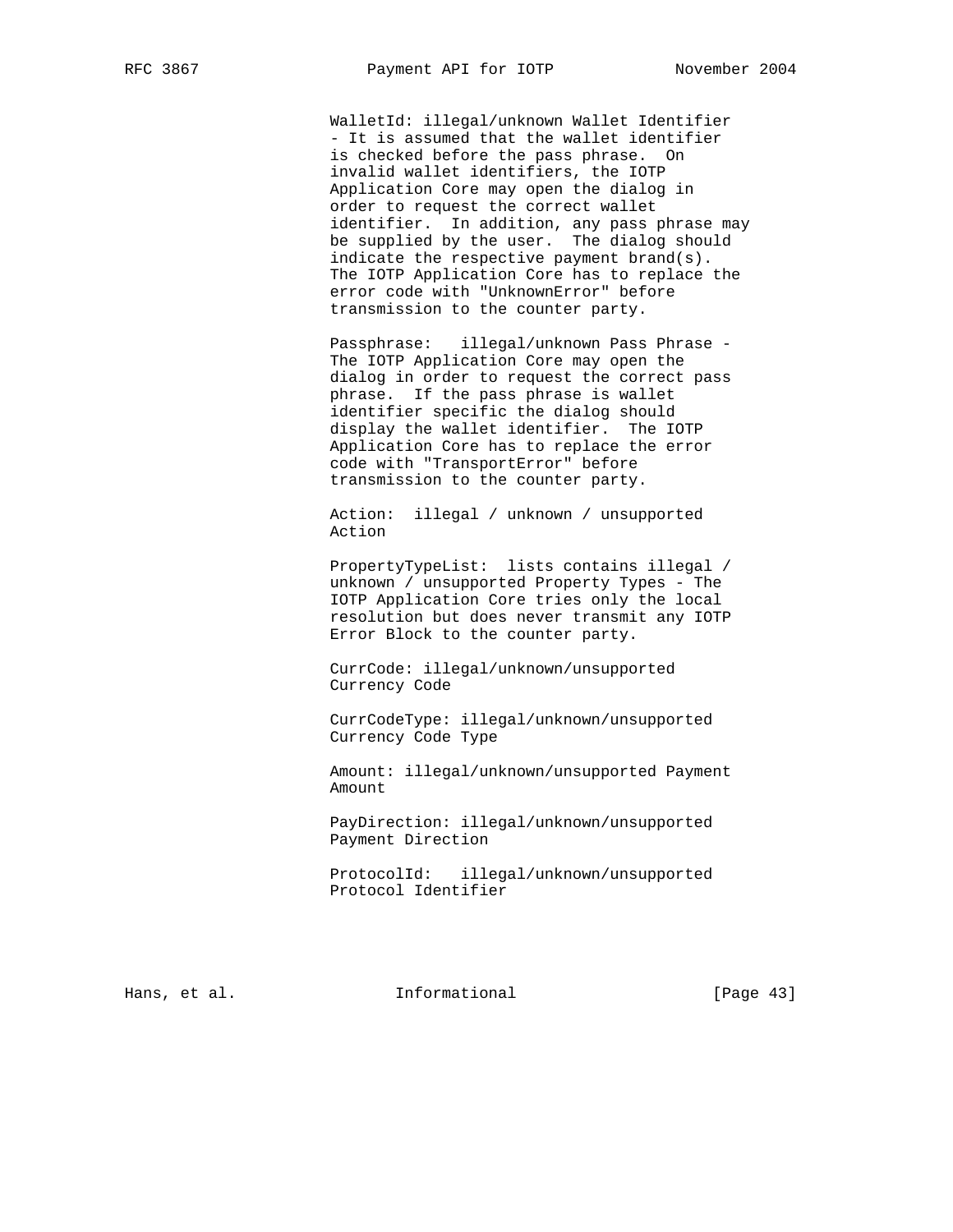OkFrom: illegal/unknown/unsupported OkFrom Timestamp

 OkTo: illegal/unknown/unsupported OkTo Timestamp

 ConsumerPayId: illegal/unknown Consumer Payment Identifier

 PaymentHandlerPayId: illegal/unknown Payment Handler Payment Identifier

PayId: illegal/unknown Payment Identifier

 AttValNotRecog Attribute Value Not Recognized. The attribute contains a value which the IOTP Aware Application generating the message reporting the error could not recognize.

> The AttName attributes of ErrorLocation elements might refer to the corresponding attribute tags.

- MsgTooLarge Message too large. The message is too large to be processed by the IOTP Payment Bridge (or IOTP Application Core).
- ElTooLarge Element too large. The element is too large to be processed by the IOTP Payment Bridge (or IOTP Application Core).

 The ElementRef attributes of ErrorLocation elements might refer to the corresponding elements.

 ValueTooSmall Value too small or early. The value of all or part of an element content or an attribute, although valid, is too small.

> The ErrorLocation elements might refer to the corresponding attribute tags or elements.

 ValueTooLarge Value too large or in the future. The value of all or part of an element content or an attribute, although valid, is too large.

Hans, et al. **Informational** [Page 44]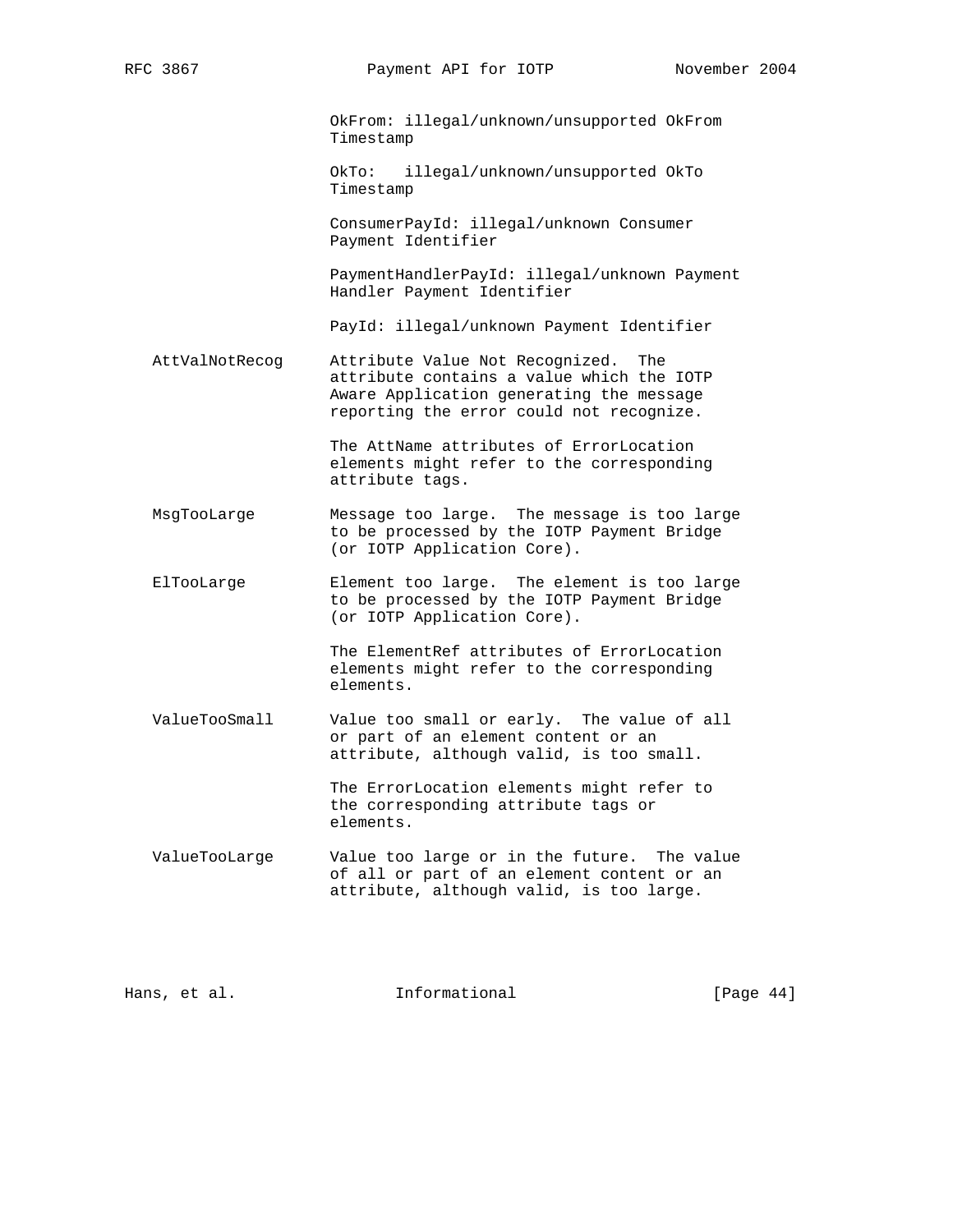The ErrorLocation elements might refer to the corresponding attribute tags or elements.

- ElInconsistent Element Inconsistent. Although the document is well formed and valid, according to the rules and constraints contained in this specification:
	- o the content of an element is inconsistent with the content of other elements or their attributes, or
	- o the value of an attribute is inconsistent with the value of one or more other attributes.

 The Error Description may contain further explanations.

 The ErrorLocation elements might refer to the corresponding attribute tags or elements that are inconsistent.

 TransportError Transport Error. This error code is used to indicate that there is a problem with the transport mechanism that is preventing the message from being received. It is typically associated with a "Transient Error".

> The connection to some periphery or the counter party could not be established, is erroneous, or has been lost.

 The Error Description may contain further narrative explanations, e.g., "chip card does not respond", "remote account manager unreachable", "Internet connection to xyz lost", "no Internet connection available", "no modem connected", or "serial port to modem used by another application". This text should be shown to the end user. If timeout has occurred at the Consumer this text should be shown and the Consumer may decide how to proceed - alternatives are retry, payment transaction suspension, and cancellation.

Hans, et al. **Informational** [Page 45]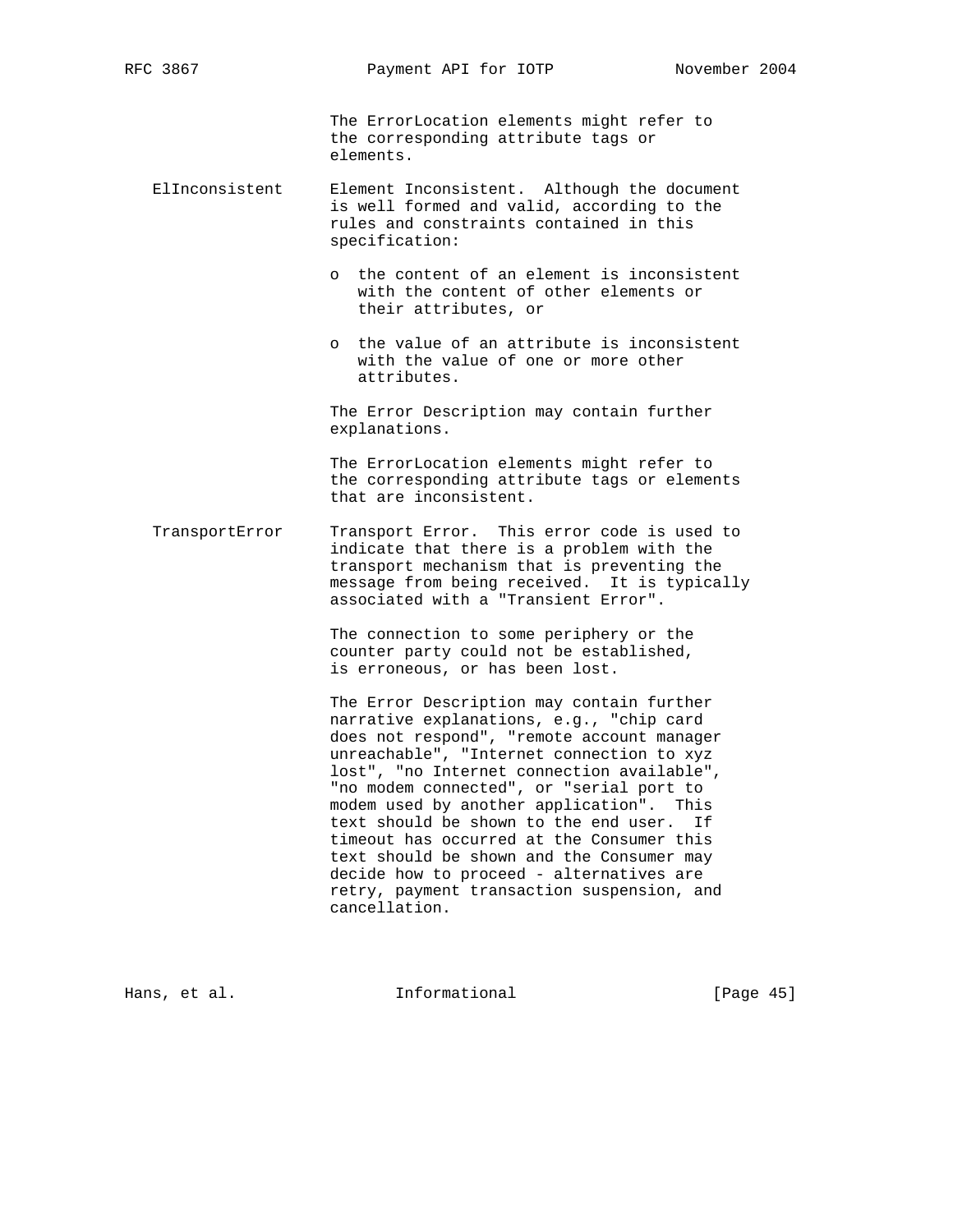MsgBeingProc Message Being Processed. This error code is only used with a Severity of Transient Error. It indicates that the previous message, which may be an exchange message or a request message, is being processed and, if no response is received by the time indicated by the "MinRetrySecs" attribute, then the original message should be resent.

 SystemBusy System Busy. This error code is only used with a Severity of Transient Error. It indicates that the IOTP Payment Bridge or Existing Payment Software that received the API request is currently too busy to handle it. If no response is received by the time indicated by the "MinRetrySecs" attribute, then the original message should be resent.

> The Error Description may provide further explanations, e.g., "wallet / chip card reader is unavailable or locked by another payment transaction", "payment gateway is overloaded", "unknown chip card reader", or "unrecognized chip card inserted, change chip card".

> The Consumer's IOTP Application Core may display the error description and ask the Consumer about the continuation alternatives are retry, payment transaction suspension, and cancellation.

 UnknownError Unknown Error. Indicates that the transaction cannot complete for some reason that is not covered explicitly by any of the other errors. The Error description attribute should be used to indicate the nature of the problem.

> The ErrorLocation elements might refer to the corresponding attribute tags or elements that are inconsistent.

 (\*)SyntaxError Syntax Error. An (unknown) syntax error has occurred.

Hans, et al. **Informational** [Page 46]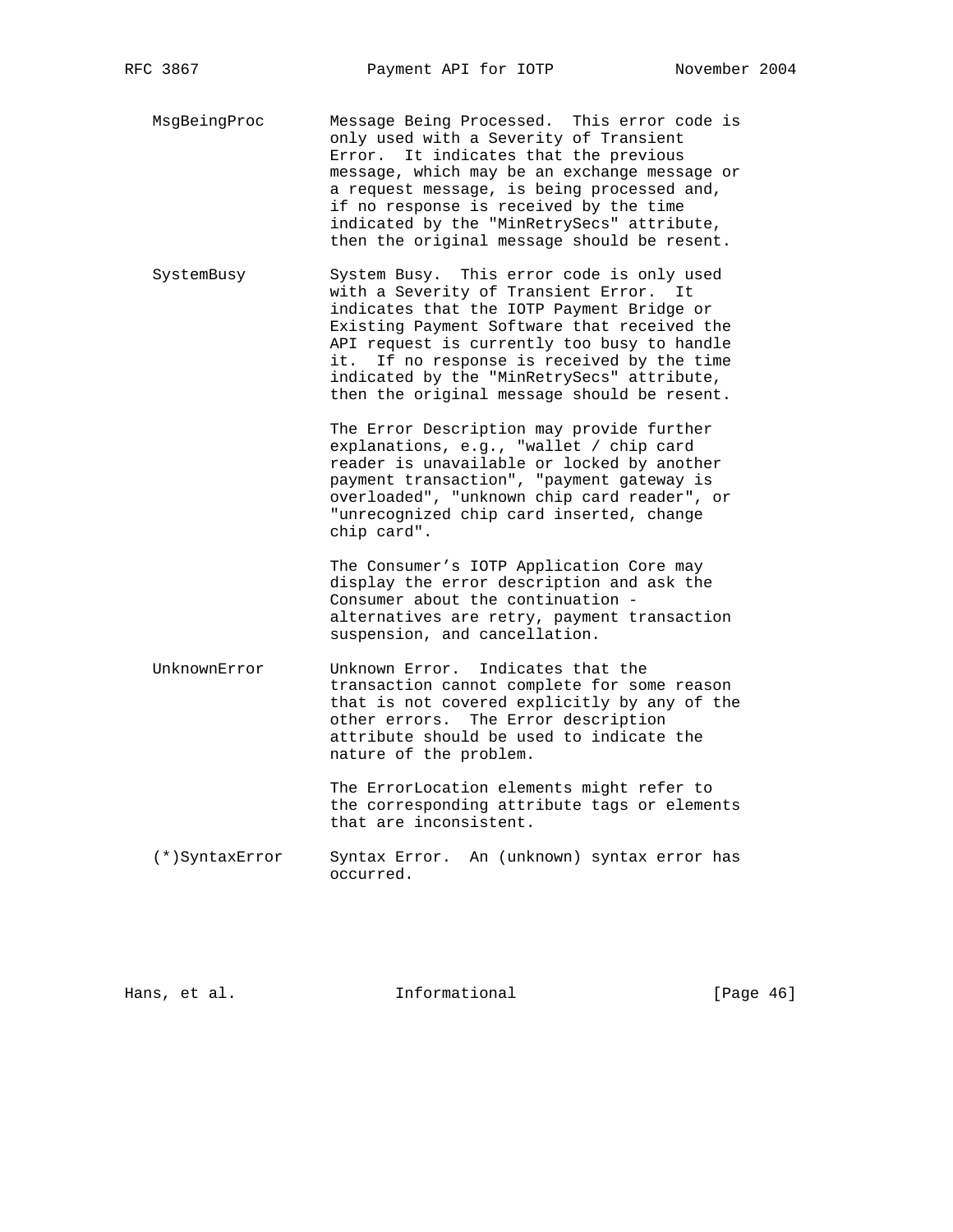The ErrorLocation elements might refer to the corresponding attribute tags or elements that are inconsistent.

 The IOTP Application Core has to replace the error code with "XmlNotValid" or "UnknownError" before transmission to the counter party.

 (\*)ReqRefused Request refused. The API request is (currently) refused by the IOTP Payment Bridge. The error description may provide further explanations, e.g., "wallet / chip card reader is unavailable or locked by another payment transaction", "payment gateway is overloaded", "unknown chip card reader", or "unrecognized chip card inserted, change chip card".

> The Consumer's IOTP Application Core may display the error description and ask the Consumer about the continuation alternatives are retry, payment transaction suspension, and cancellation. Denials due to invalid Process States should be signaled by "BusinessError". Typically, this kind of error is not passed to the counter party's IOTP Application Core. Otherwise, it maps to "TransportError" or "UnknownError".

- (\*)ReqNotSupp Request not supported. The API function(ality) has not been implemented in the IOTP Payment Bridge. Typically, this kind of error is not passed to the counter party's IOTP Application Core. Otherwise, it maps to "TransportError" or "UnknownError".
- (\*)BusError Business Error. The API request has been rejected because some payment transaction has an illegal payment status. Particularly, this error code is used to signal any raise of payment business layered failures.

 The ErrorLocation elements may refer to payment transactions using the party's Payment Identifier - it defaults to the

Hans, et al. **Informational** [Page 47]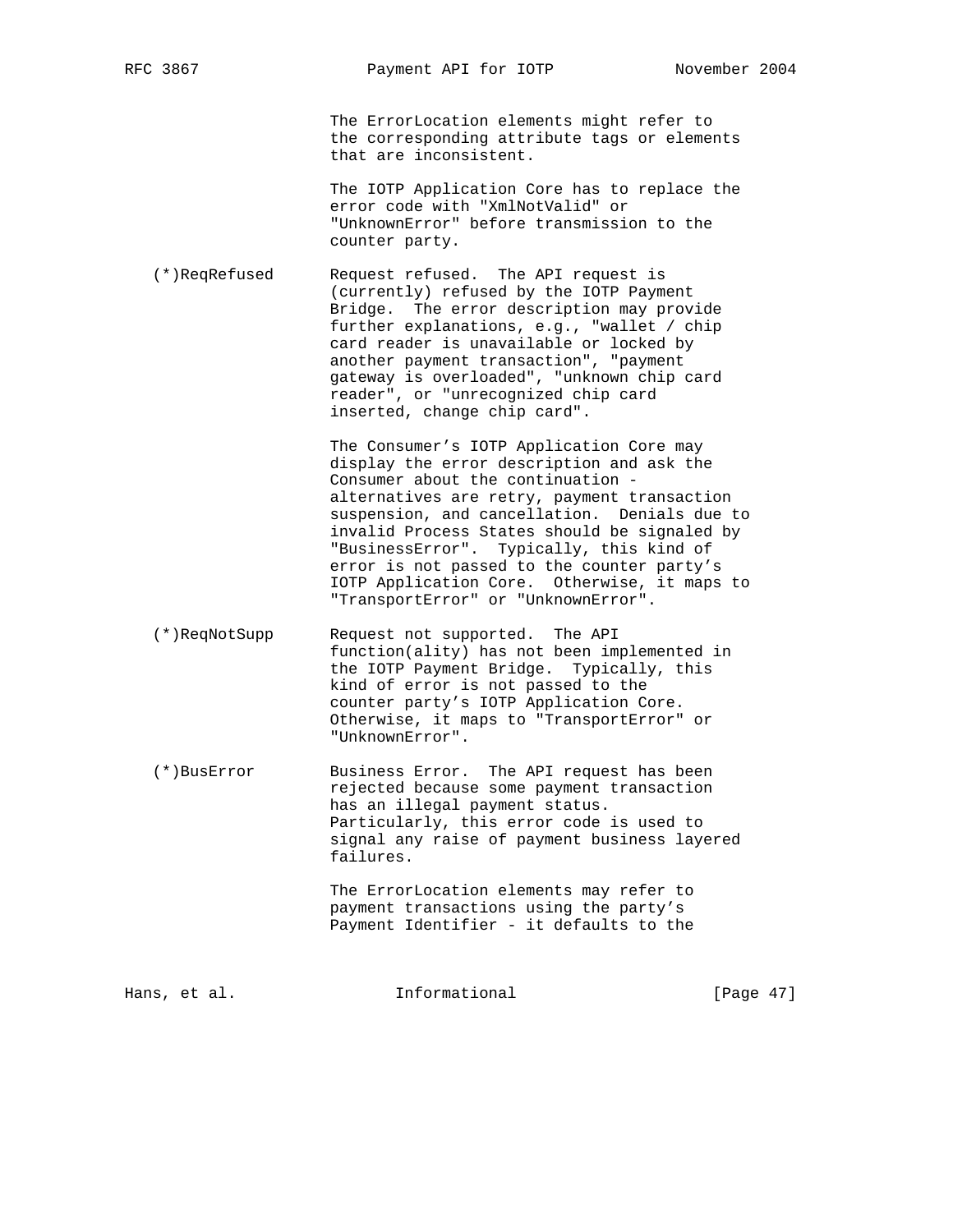current transaction or might contain the current payment transaction party's Payment Identifier - identified by the ElementRef attribute while the AttName attribute is fixed with "PayId".

 The IOTP Application Core must inquire the IOTP Payment Bridge about the actual Process State which actually encodes the business error ("Inquire Process State"). This error code must not be passed to the counter party's IOTP Application Core.

Table 2: Common Error Codes

 The IOTP Payment Bridge may also use the error description in order to notify the Consumer about further necessary steps for failure resolution, e.g., "Sorry, your payment transaction failed. Unfortunately, you have been charged, please contact your issuer."

3.2. Attributes and Elements

 The following table explains the XML attributes in alphabetical order - any parenthesized number after the attribute tag is a recommended maximal length of the attribute value in characters:

| Attribute                                      | Description                                                                                                                                                                                                                                                                          |
|------------------------------------------------|--------------------------------------------------------------------------------------------------------------------------------------------------------------------------------------------------------------------------------------------------------------------------------------|
| Amount (11)<br>AmountFrom(11)<br>AmountTo (11) | Indicates the payment amount to be paid in<br>whole and fractional units of the currency.<br>For example \$245.35 would be expressed<br>"245.35". Note that values smaller than the<br>smallest denomination are allowed. For<br>example one tenth of a cent would be<br>$"0.001"$ . |
| AuthenticationId                               | An identifier specified by the<br>authenticator which, if returned by the<br>organization that receives the<br>authentication request, will enable the<br>authenticator to identify which<br>authentication is being referred to.                                                    |

Hans, et al. 10. Informational 1. [Page 48]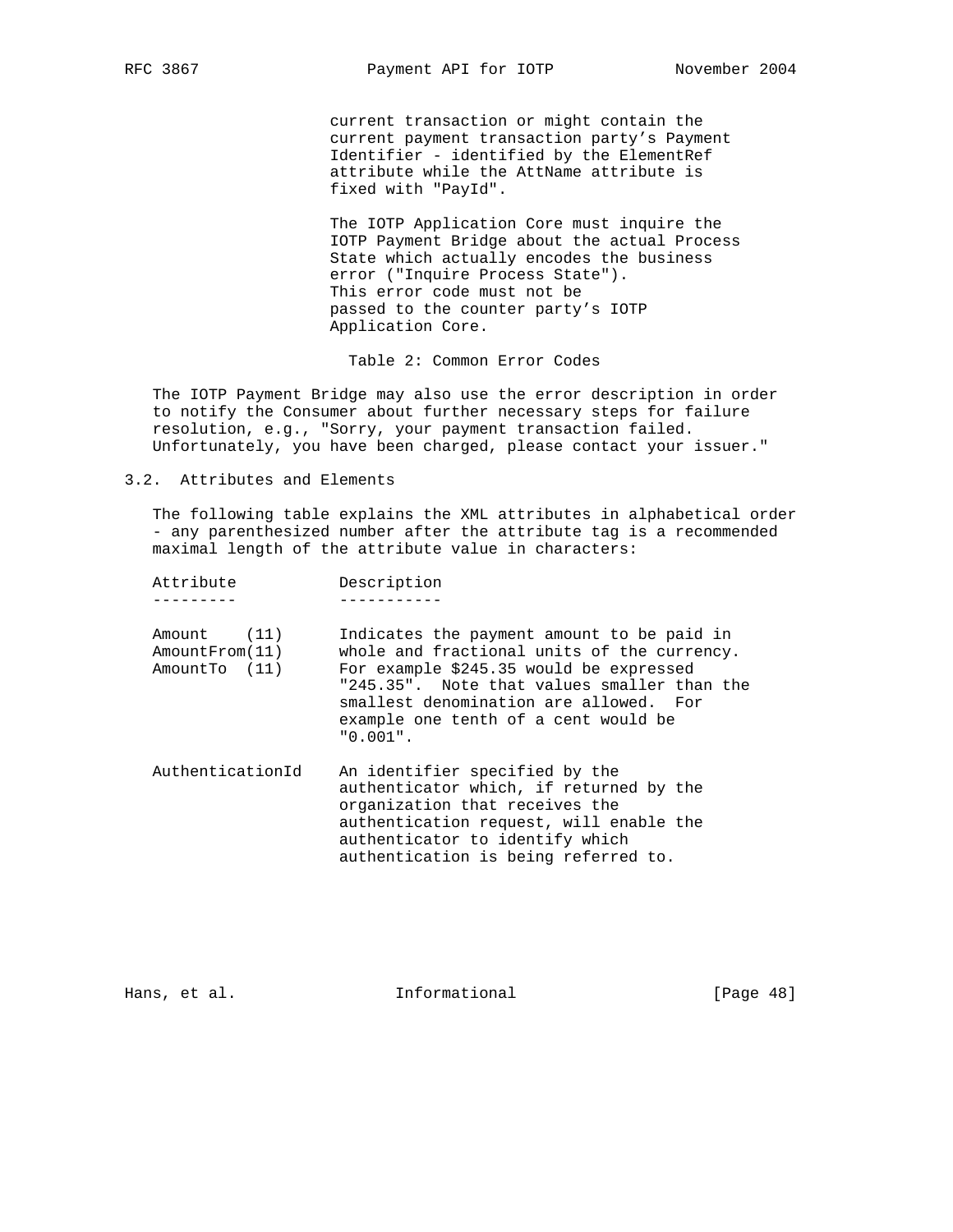BrandId (128) This contains a unique identifier for the brand (or promotional brand). It is used to match against a list of Payment Instruments which the Consumer holds to determine whether or not the Consumer can pay with the Brand.

> Values of BrandId are managed under procedure being described in the IOTP protocol specification.

 BrandLogoNetLocn The net location which can be used to download the logo for the organization (cf. IOTP Specification).

> The content of this attribute must conform to [URL].

- BrandName This contains the name of the brand, for example "MasterCard Credit". This is the description of the Brand which is displayed to the consumer in the Consumer's language defined by "xml:lang". For example it might be "American Airlines Advantage Visa". Note that this attribute is not used for matching against the payment instruments held by the Consumer.
- BrandNarrative This optional attribute is used by the Merchant to indicate some special conditions or benefit which would apply if the Consumer selected that brand. For example "5% discount", "free shipping and handling", "free breakage insurance for 1 year", "double air miles apply", etc.
- CallBackFunction A function which is called whenever there is a change of Process State or payment progress, e.g., for display updates. However, the IOTP Payment Bridge may use its own mechanisms and dialog boxes.

CallBackLanguageList

 A list of language codes which contain, in order of preference, the languages in which the text passed to the Call Back function will be encoded.

Hans, et al. **Informational** [Page 49]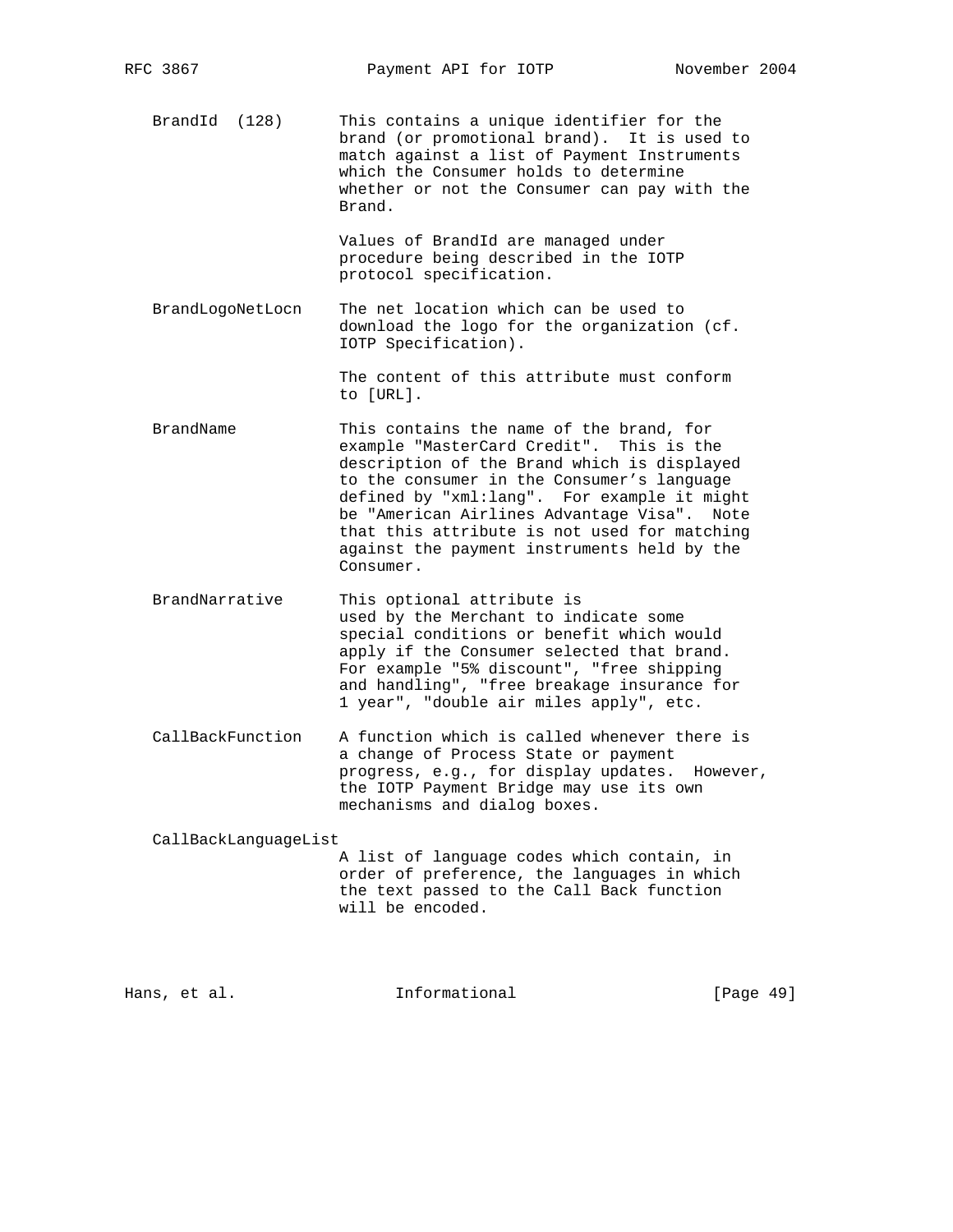CompletionCode (14) Indicates how the process completed. It is required if ProcessState is set to "Failed" otherwise it is ignored. Valid values as well as recovery options are given in the IOTP specification.

> The IOTP Payment Bridge may also use the Status Description to notify the Consumer about further necessary steps in order to resolve some kind of business failures, e.g.,

- o "sorry, your payment transaction failed. Unfortunately, you have been charged, please contact your issuer."
- o "insufficient capacity left (on your stored value card) for refund",
- o "payment failed/chip card error/internal error, please contact your payment instrument's issuer"
- ConsumerDesc A narrative description of the Consumer.
- ConsumerPayId (14) An unique identifier specified by the Consumer that, if returned by the Payment Handler in another Payment Scheme Component or by other means, enables the Consumer to identify which payment is being referred to.

 This unique identifier is generated by the IOTP Application Core and submitted to the IOTP Payment Bridge on every API call. It may equal the Payment Handler Payment Identifiers but need not necessarily be so.

 The uniqueness extends to multiple payment instruments, payment brands, payment protocols, wallet identifiers, and even multiple IOTP Payment Bridges.

 ContStatus During payment progress, this status value indicates whether the payment needs to be continued with further IOTP Payment Scheme Component exchanges with the remote party. "End" indicates that the reported payment scheme data is the last data to be exchanged with the counter party.

Hans, et al. **Informational** [Page 50]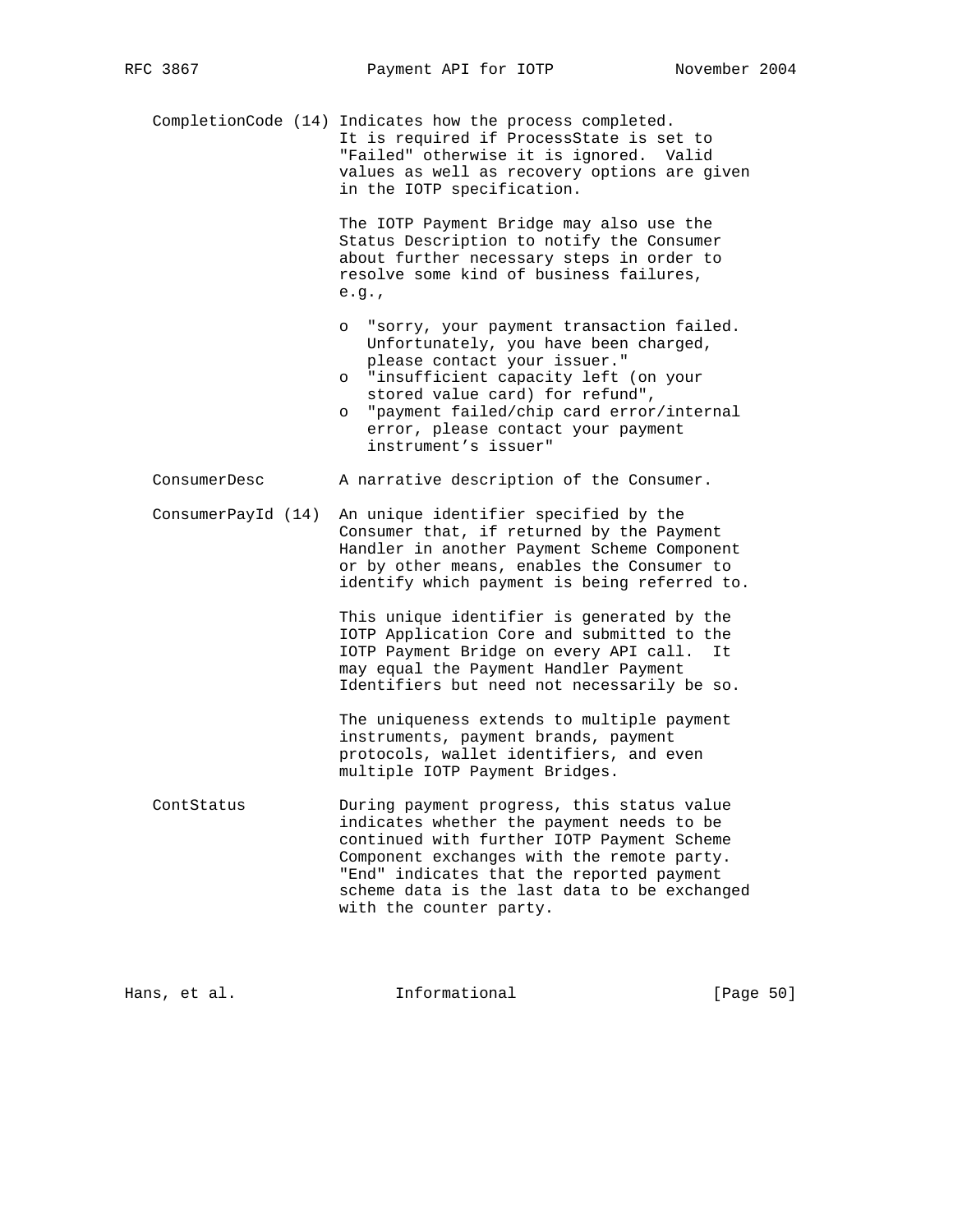ContentSoftwareId This contains information that identifies the software that generated the content of the element. Its purpose is to help resolve interoperability problems that might occur as a result of incompatibilities between messages produced by different software. It is a single text string in the language defined by xml:lang. It must contain, as a minimum:

> o the name of the software manufacturer, o the name of the software, o the version of the software, and o the build of the software.

- CurrCodeType (14) Indicates the domain of the CurrCode. This attribute is included so that the currency code may support nonstandard currencies such as frequent flyer point, trading stamps, etc. Its values may be
	- o ISO-4217-A, the default, indicates the currency code is the three-letter alphabetic code that conform to ISO-4217 [ISO4217].
	- o IOTP indicates that the values of CurrCode are managed under the procedure described in [IOTP].
- CurrCode (14) A code which identifies the currency to be used in the payment. The domain of valid currency codes is defined by "CurrCodeType"
- MerchantPayId (14) An private identifier specified by the Merchant which will enable the Merchant to identify which payment is being referred to. It is a pure private item and is never sent to any other party. It is provided by the IOTP Payment Bridge on payment preparation during brand compilation.

 Cf. To "ConsumerPayId" for note about uniqueness.

Hans, et al. **Informational** [Page 51]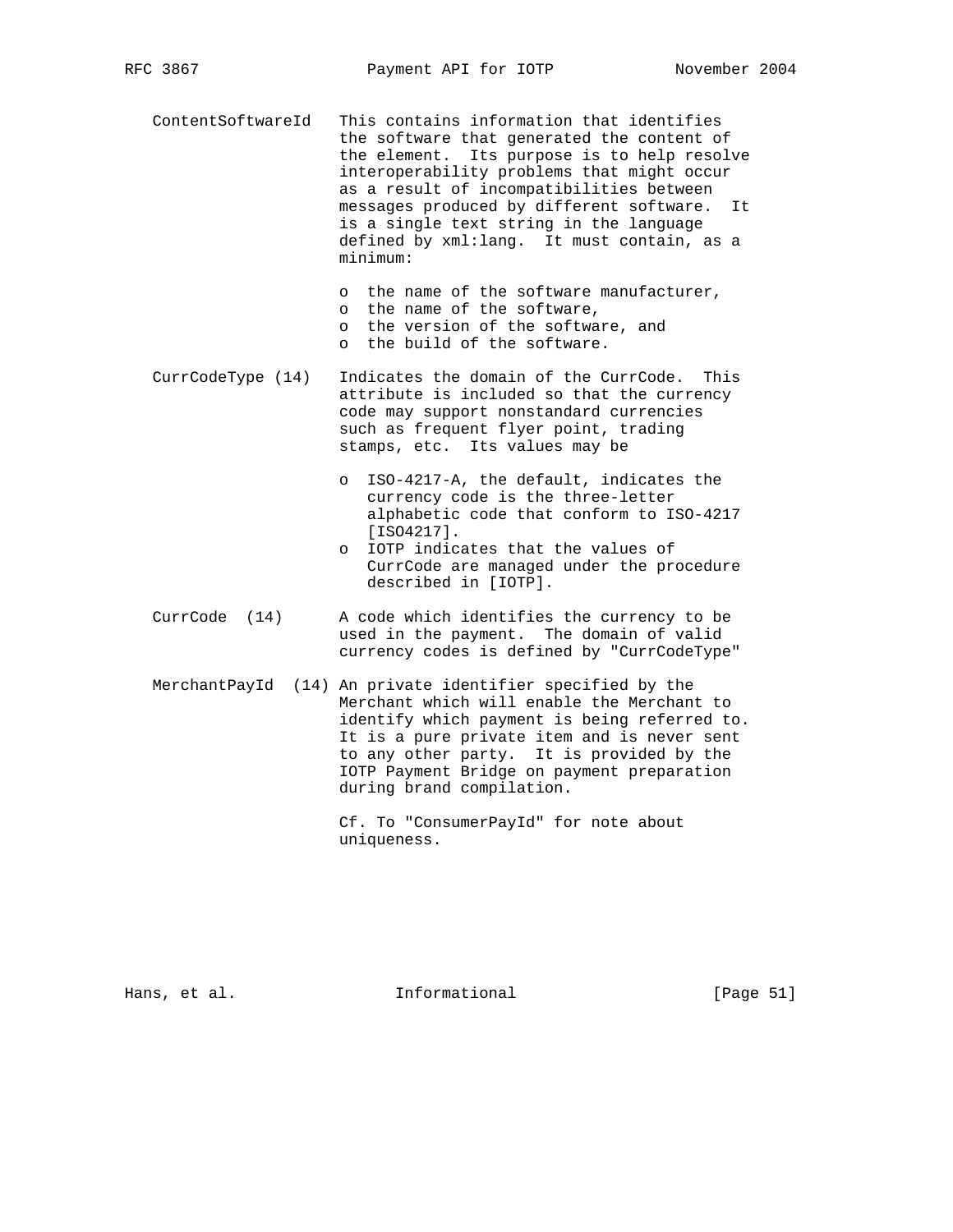| MerchantOrgId            | (64) A local item that might refer to some<br>specific shop in a multi shop environment.<br>This item is optional and might enrich the<br>Wallet Identifier which itself can be used<br>for the same purpose.                                                                                                                                                                                                                                           |
|--------------------------|---------------------------------------------------------------------------------------------------------------------------------------------------------------------------------------------------------------------------------------------------------------------------------------------------------------------------------------------------------------------------------------------------------------------------------------------------------|
| Name                     | Distinguishes between multiple occurrences<br>of Packaged Content Elements at the same<br>point in IOTP. For example:                                                                                                                                                                                                                                                                                                                                   |
|                          | $<$ ABCD $>$<br><packagedcontent name="FirstPiece"><br/>snroasdfnas934k<br/></packagedcontent><br><packagedcontent name="SecondPiece"><br/>dvdsjnl5poidsdsflkjnw45<br/></packagedcontent><br>$\langle$ / ABCD $>$                                                                                                                                                                                                                                       |
|                          | The "Name" attribute may be omitted, for<br>example if there is only one Packaged<br>Content element.                                                                                                                                                                                                                                                                                                                                                   |
| OkFrom (30)<br>OkTo (30) | The date and time in UTC Format range<br>indicated by the merchant in which the<br>Payment Handler may accept the payment.<br>For more information, see [UTC].                                                                                                                                                                                                                                                                                          |
| Passphrase<br>(32)       | Payment wallets may use pass phrase<br>protection for transaction data and payment<br>instruments' data. However, it is assumed<br>that there exists a public and customizable<br>payment instrument identifier such that<br>these identifiers together with their<br>relationship to payment brands, payment<br>protocols, payment directions, and currency<br>amounts can be queried by the IOTP<br>application without any pass phrase<br>knowledge. |
| PayDirection             | Indicates the direction in which the<br>payment for which a Brand is being selected<br>is to be made. Its values may be:                                                                                                                                                                                                                                                                                                                                |
|                          | Debit: The sender of the Payment Request<br>$\circ$<br>Block (e.g., the Consumer) to which this<br>Brand List relates will make the payment<br>to the Payment Handler, or                                                                                                                                                                                                                                                                               |
|                          |                                                                                                                                                                                                                                                                                                                                                                                                                                                         |

Hans, et al. 1nformational [Page 52]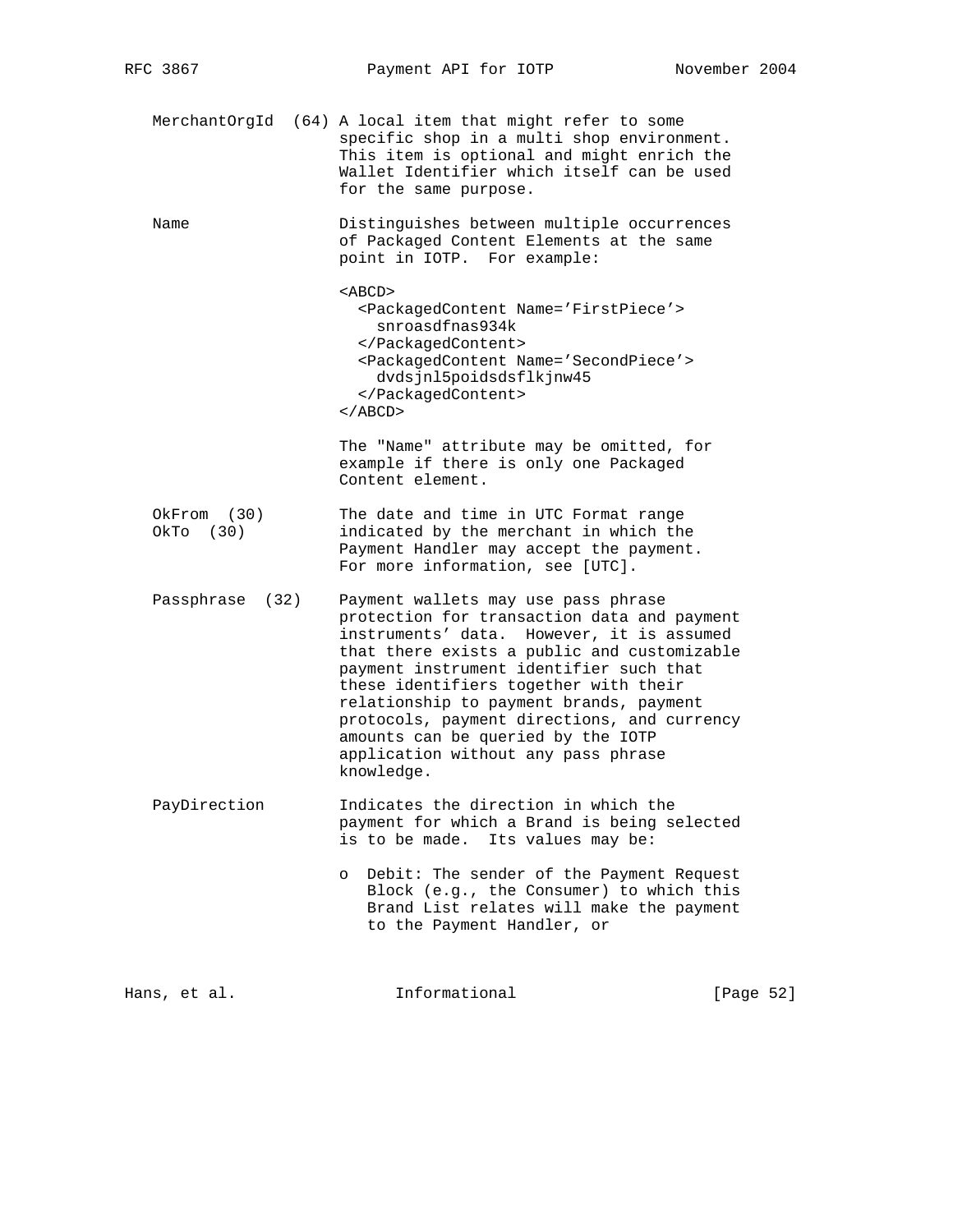o Credit: The sender of the Payment Request Block to which this Brand List relates will receive a payment from the Payment Handler.

- PayId (14) This attribute is introduced for API simplification:
	- o The Consumer has to identify PayId and ConsumerPayId.
	- o The Merchant has to identify PayId and MerchantPayId.
	- o The Payment Handler has to identify PayId and Payment Handler Pay Id.
- PayInstId This contains the unique identifier used internally by the IOTP Payment Bridge/Existing Payment Software.

 PayInstName This contains the user-defined name of the payment instrument. There exist no (technical) constraints like uniqueness. The "xml:lang" attribute denotes the language encoding of its value.

- PaymentHandlerDesc A narrative description of the Payment Handler.
- PaymentHandlerPayId An unique identifier specified by the (14) Payment Handler that, if returned by the Consumer in another Payment Scheme Component or by other means, enables the Payment Handler to identify which payment is being referred to. It is required whenever it is known.

 Cf. To "ConsumerPayId" for note about uniqueness.

 PaymentInstrumentId An identifier for a specific payment (32) instrument, e.g., "credit card", "Mondex card for English Pounds". This identifier is fully customizable. It is assumed, that it does not contain confidential information or even an indication of it. The payment

Hans, et al. **Informational** [Page 53]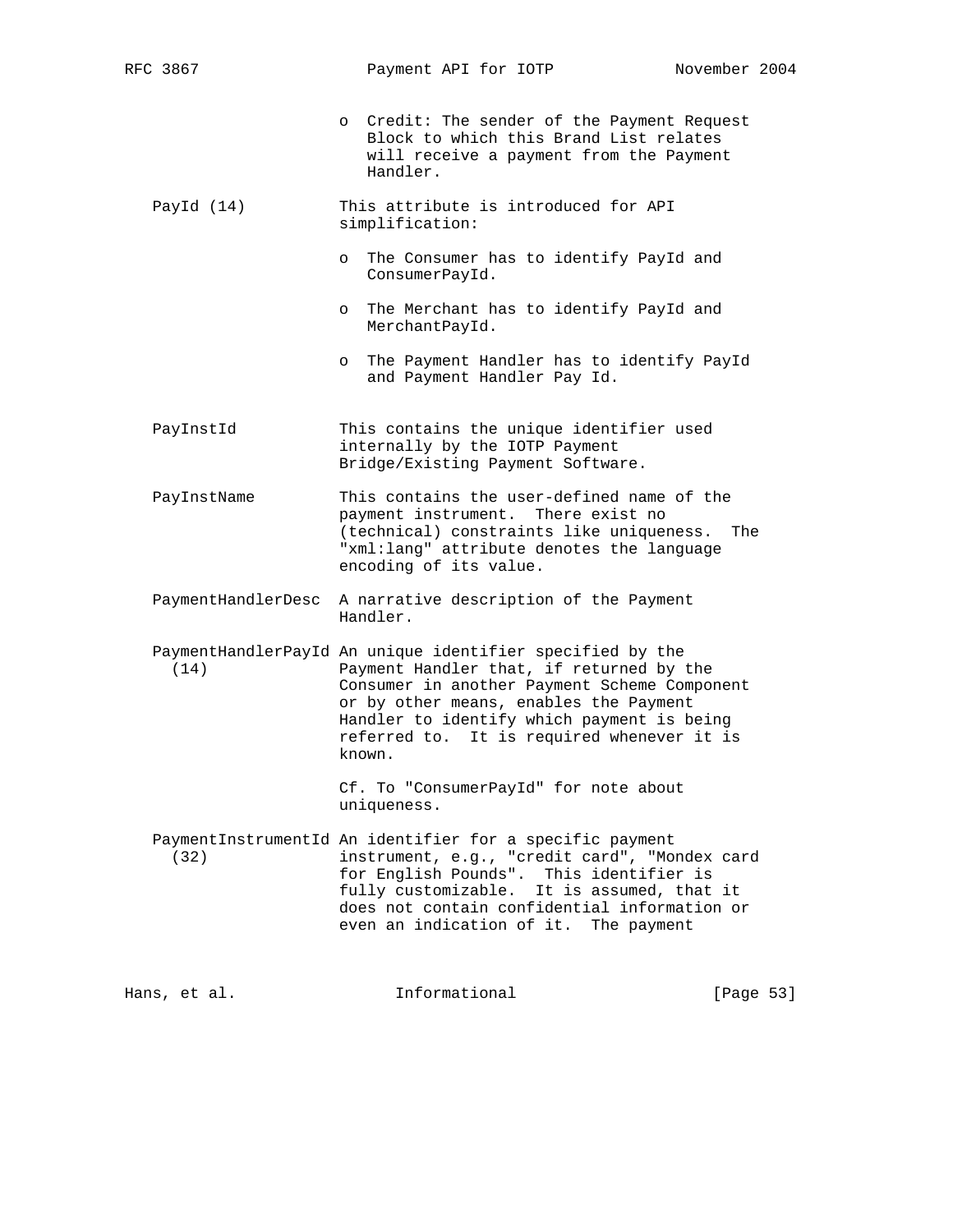instrument identifier is unique within each payment brand. It is displayed to the Consumer during brand selection.

 PayReceiptNameRefs Optionally contains element references to (32) other elements (containing payment scheme specific data) that together make up the receipt. Note that each payment scheme defines in its supplement the elements that must be referenced

> The IOTP Application Core should save all the components referenced so that the payment receipt can be reconstructed when required.

PayReqNetLocn The Net Location indicating where an unsecured Payment Request message should be sent if this protocol choice is used.

> The content of this attribute must conform to [URL] and depends on the Transport Mechanism.

- PercentComplete (3) A number between 0 and 100 which indicates the progress of the payment transaction. The values range between 0 and 99 for pending and suspended transactions.
- ProcessState Contains a Process State Code that indicates the current state of the process being carried out. Valid values are:
	- o NotYetStarted. The Payment Request Block has been received but processing of the Payment Request has not yet started
	- o InProgress. The payment transaction is pending. The processing of the (Payment) Request Block has started but it is not yet complete.
	- o (\*)Suspended: The payment transaction has been suspended and can be resumed.

 This process state is mapped to "InProgress", if it is passed to the counter party's IOTP Application Core.

Hans, et al. **Informational** [Page 54]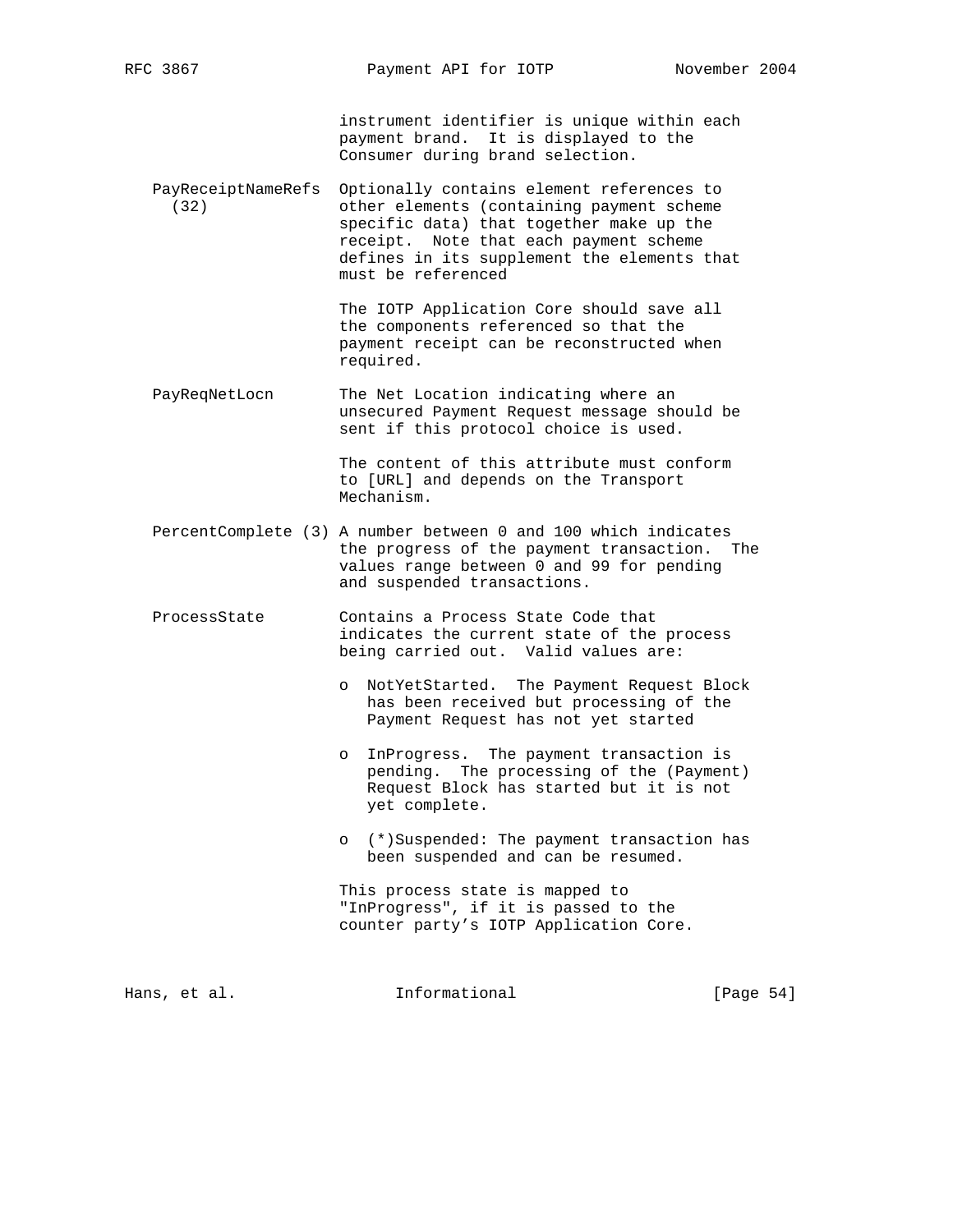- o CompletedOk. The processing of the (Payment) Request Block and any following Payment Exchange Blocks has completed successfully.
- o Failed. The payment processing has finally failed for a Business Error.
- o ProcessError. This value is only used when the Status Component is being used in connection with an Inquiry Request Trading Block. It indicates there was a Technical Error in the Request Block which is being processed or some internal processing error. Each party's IOTP Payment Bridge uses this value in order to notify the IOTP Application Core about the presence of technical errors.
- PropertyType (14) The property type defines codes used for interrogation of specific properties about a payment instrument. They are unique for each payment brand. The predefined property "all" is used on general inquiries. However, these property types are not used during normal payment processing. E.g., they may apply to payment brand specific transactions or out-of-band failure resolution.
- PropertyDesc The property description carries the respective human readable property (value)'s description.
- PropertyValue The actual property value intends automatic post processing.
- ProtocolBrandId (64)This is an identifier to be used with a particular payment protocol. For example, SET and EMV have their own well defined, yet different, values for the Brand identifier to be used with each protocol. The valid values of this attribute are defined in the supplement for the payment protocol identified by "ProtocolId" that describes how the payment protocol works with IOTP. Identifier maps to at most one Protocol Brand Identifier.

Hans, et al. **Informational** [Page 55]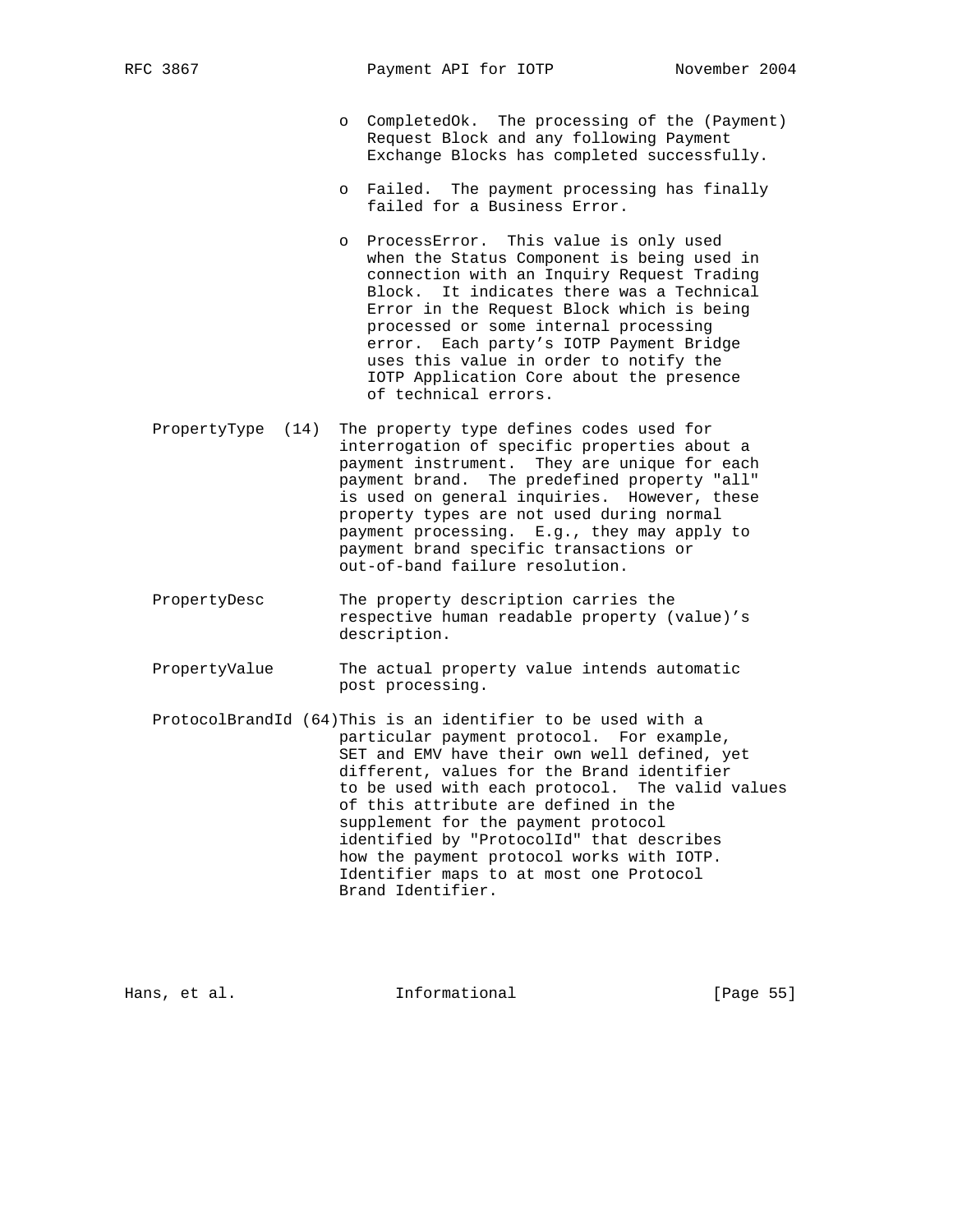ProtocolId (64) An identifier for a specific payment protocol and version, e.g., "SETv1.0", "ecash". Valid values are defined by supplements to the IOTP specification and they are unique within each payment brand.

ProtocolIds A sequence of Protocol Identifiers

- ProtocolName A narrative description of the payment protocol and its version in the language identified by "xml:lang". For example "Secure Electronic Transaction Version 1.0". Its purpose is to help provide information on the payment protocol being used if problems arise.
- SecPayReqNetLocn The Net Location indicating where a secured Payment Request message should be sent if this protocol choice is used.

 A secured payment involves the use of a secure channel such as [TLS] in order to communicate with the Payment Handler.

 The content of this attribute must conform to [URL].

- ReceiverOrgId The Organization Identification which receives the payment bridge processing Trading Role Data PackagedContent.
- StatusDesc (256) An optional textual description of the current process state in the language identified by "xml:lang" that should be displayed to the Consumer. The usage of this attribute is defined in the payment supplement for the payment method being used. Particularly, it provides hints for out-of-band failure resolution. Its length is limited to 256 characters.
- StyleSheetNetLocn This contains the net location to a style sheet with visualisation rules for XML encoded data.
- TimeStamp (30) The date and time in UTC Format when the payment transaction has been started. For more information on UTC, see [UTC].

| Hans, et al. | Informational | [Page 56] |
|--------------|---------------|-----------|
|              |               |           |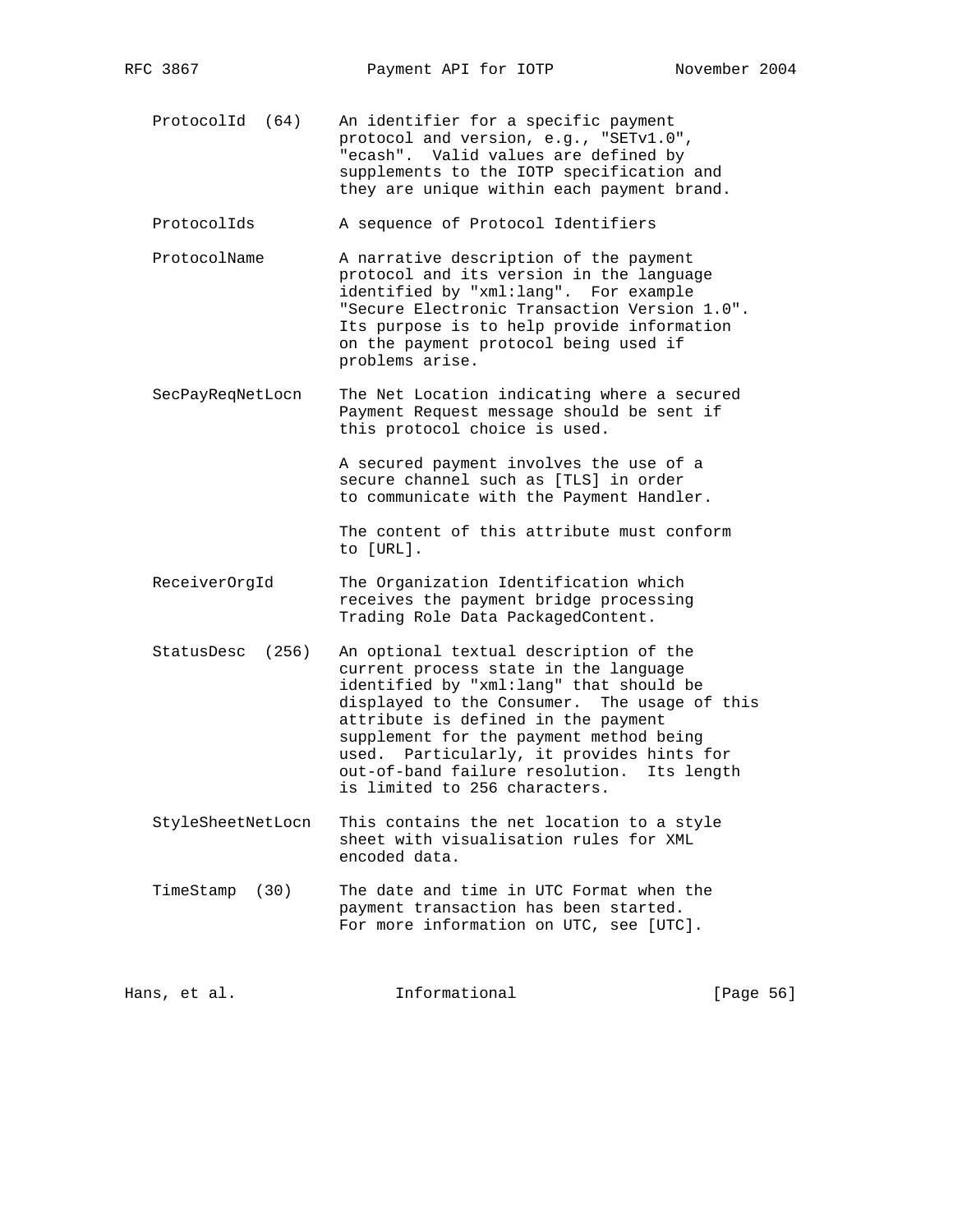- WalletId (32) Many existing payment wallet software are multiple wallet capable. The Wallet Identifier selects the actual wallet. It is assumed, that the wallet identifier is a public item, that might be stored by the IOTP Application Core.
- xml:lang Defines the language used by the Process State Description attribute (cf. IOTP Specification)

Table 3: Attributes

The following table explains the XML elements in alphabetical order:

- Element Description ------- -----------
- Algorithm This contains information which describes an Algorithm that may be used to generate the Authentication response.

 The algorithm that may be used is identified by the Name attribute (cf. IOTP Specification).

- AuthReqPackagedContent The Authentication Request Packaged Content originates from a Authentication (Data/Response) Component's content whereby the outermost element tags are prefixed with "AuthReq". Its declaration coincides with the Packaged Content's declaration (cf. IOTP Specification). It encapsulates the authentication challenge value. The content of this information is defined in the supplement for a payment protocol.
- AuthResPackagedContent The Authentication Response Packaged Content originates from a Authentication Response Component's content whereby the outermost element tags are prefixed with "AuthRes".

 Its declaration coincides with the Packaged Content's declaration (cf. IOTP Specification). It encapsulates the

Hans, et al. **Informational** [Page 57]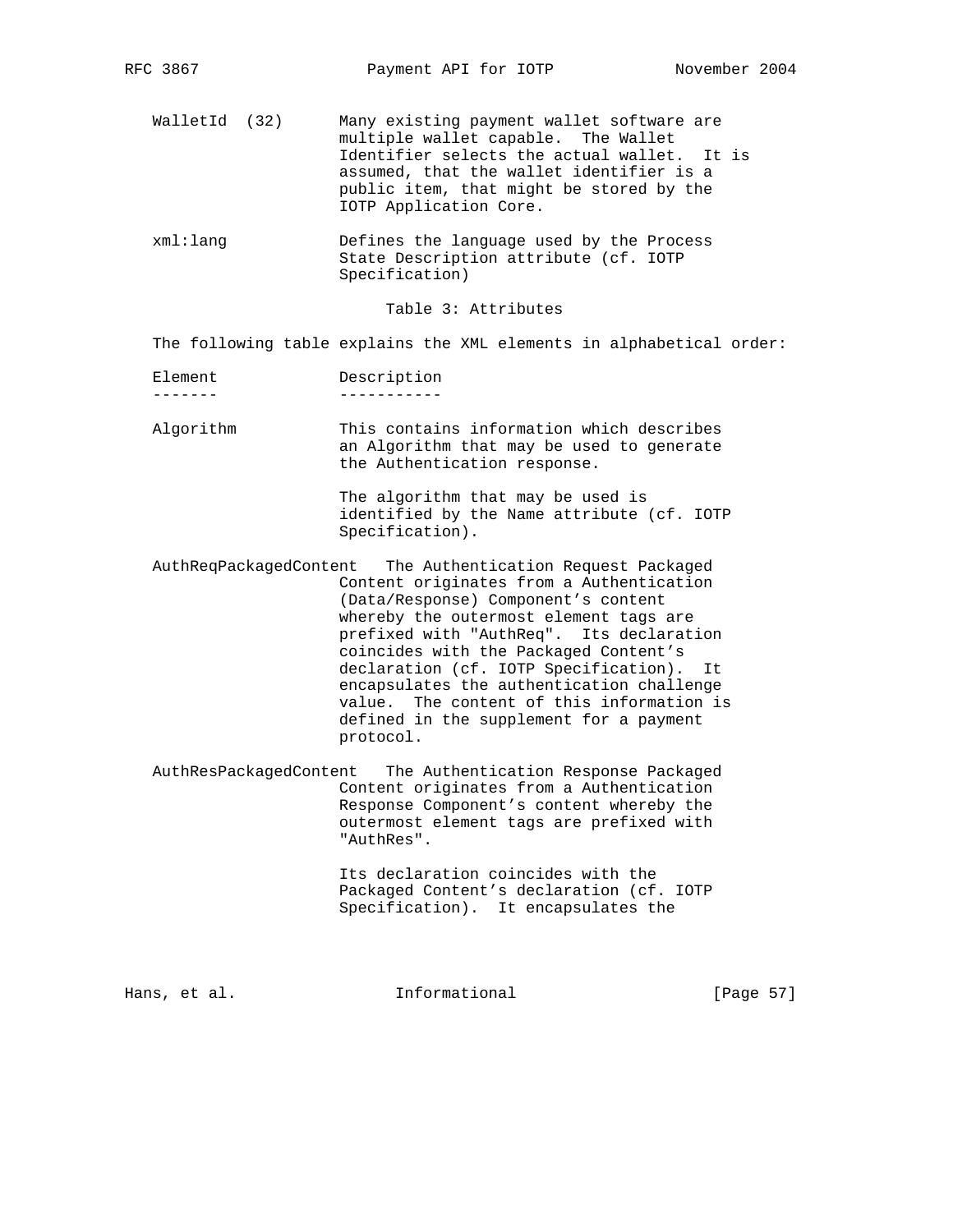authentication response value. The content of this information is defined in the supplement for a payment protocol.

 BrandPackagedContent Container for further payment brand description. Its content originates from a Brand Element content whose outermost element tags are prefixed with "Brand". Its declaration coincides with the Packaged Content's declaration (cf. IOTP Specification).

BrandSelBrandInfoPackagedContent

 This contains any additional data that may be required by a particular payment brand. It forms the content of the Brand Selection Brand Info Element.

BrandSelProtocolAmountInfoPackagedContent

 This contains any additional data that may be required by a particular payment brand in the format. It forms the content of the Brand Selection Protocol Amount Info Element.

BrandSelCurrencyAmountInfoPackagedContent

 This contains any additional data that is payment brand and currency specific in the format. It forms the content of the Brand Selection Currency Amount Info Element.

- MerchantData Any merchant related data that might be used by the IOTP Payment Bridge for different purposes, e.g., it might contain IDs to access some mall data, but not cryptographic keys. Its Packaged declaration coincides with the Content's declaration (cf. IOTP Specification).
- PackagedContent Generic Container for non-IOTP data (cf. IOTP Specification).

PayProtocolPackagedContent

 The Pay Protocol Packaged Content originates from a Pay Protocol Element's content whereby the outermost element tags are prefixed with

Hans, et al. **Informational** [Page 58]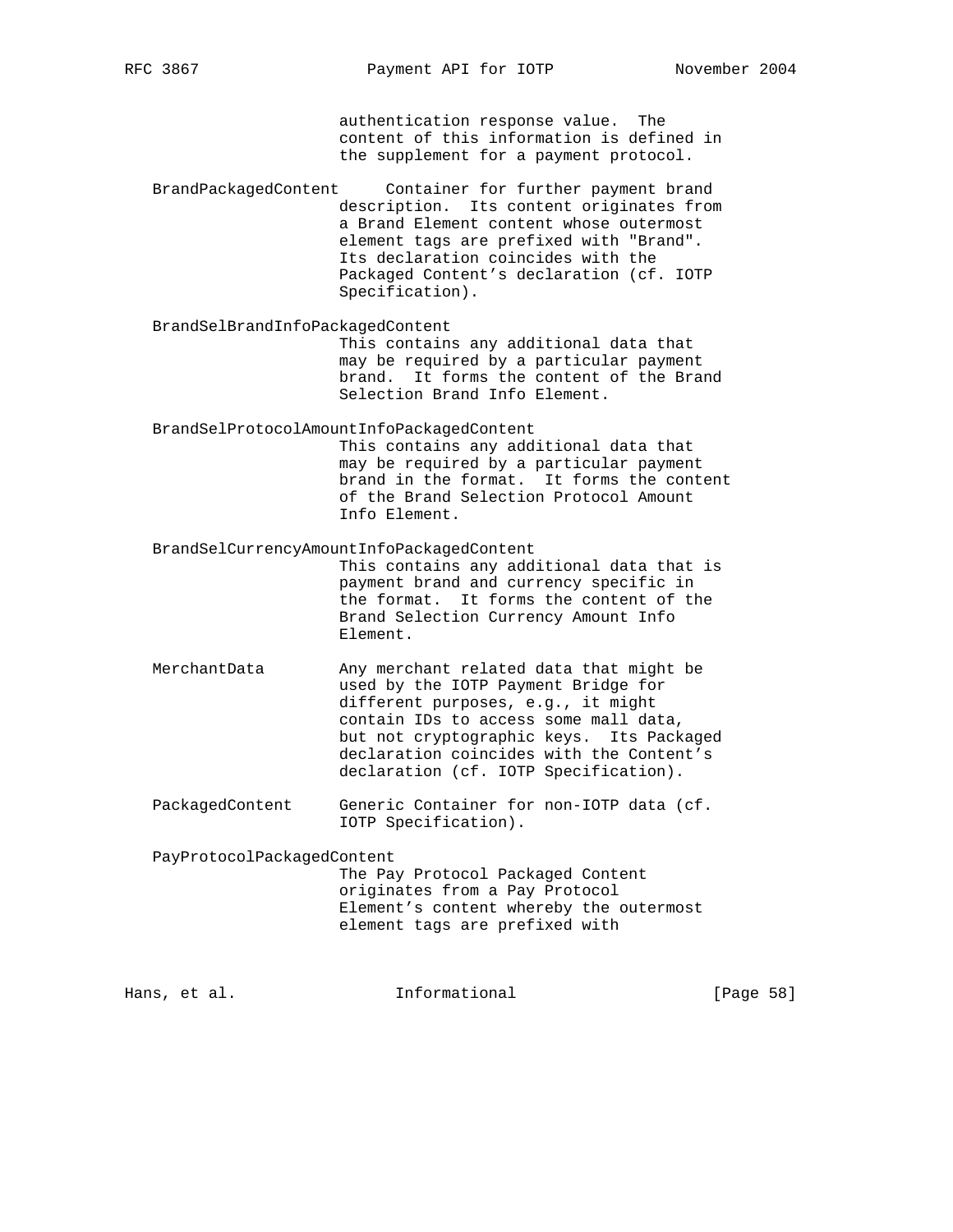"PayProtocol". It contains information about the protocol which is used by the payment protocol. The content of this information is defined in the supplement for a payment protocol. Its declaration coincides with the Packaged Content's declaration (cf. IOTP Specification).

#### PaySchemePackagedContent

 The PayScheme Packaged Content originates from a Payment Scheme Component's content whereby the outermost element tags are prefixed with "PayScheme". Its declaration coincides with the Packaged Content's declaration (cf. IOTP Specification). It carries the payment specific data. The content of this information is defined in the supplement for a payment protocol.

# ProtocolAmountPackagedContent

 The Protocol Amount Packaged Content originates from a Protocol Amount Element's content whereby the outermost element tags are prefixed with "Amount". Its declaration coincides with the Packaged Content's declaration (cf. IOTP Specification). It contains information about the protocol which is used by the payment protocol. The content of this information is defined in the supplement for a payment protocol.

ProtocolBrandPackagedContent

 The Protocol Brand Packaged Content originates from a Protocol Brand Element's content whereby the outermost element tags are prefixed with "ProtocolBrand". Its declaration coincides with the Packaged Content's declaration (cf. IOTP Specification). It contains information about the brand which might be used by the payment protocol. The content of this information is defined in the supplement for a payment protocol.

Hans, et al. **Informational** [Page 59]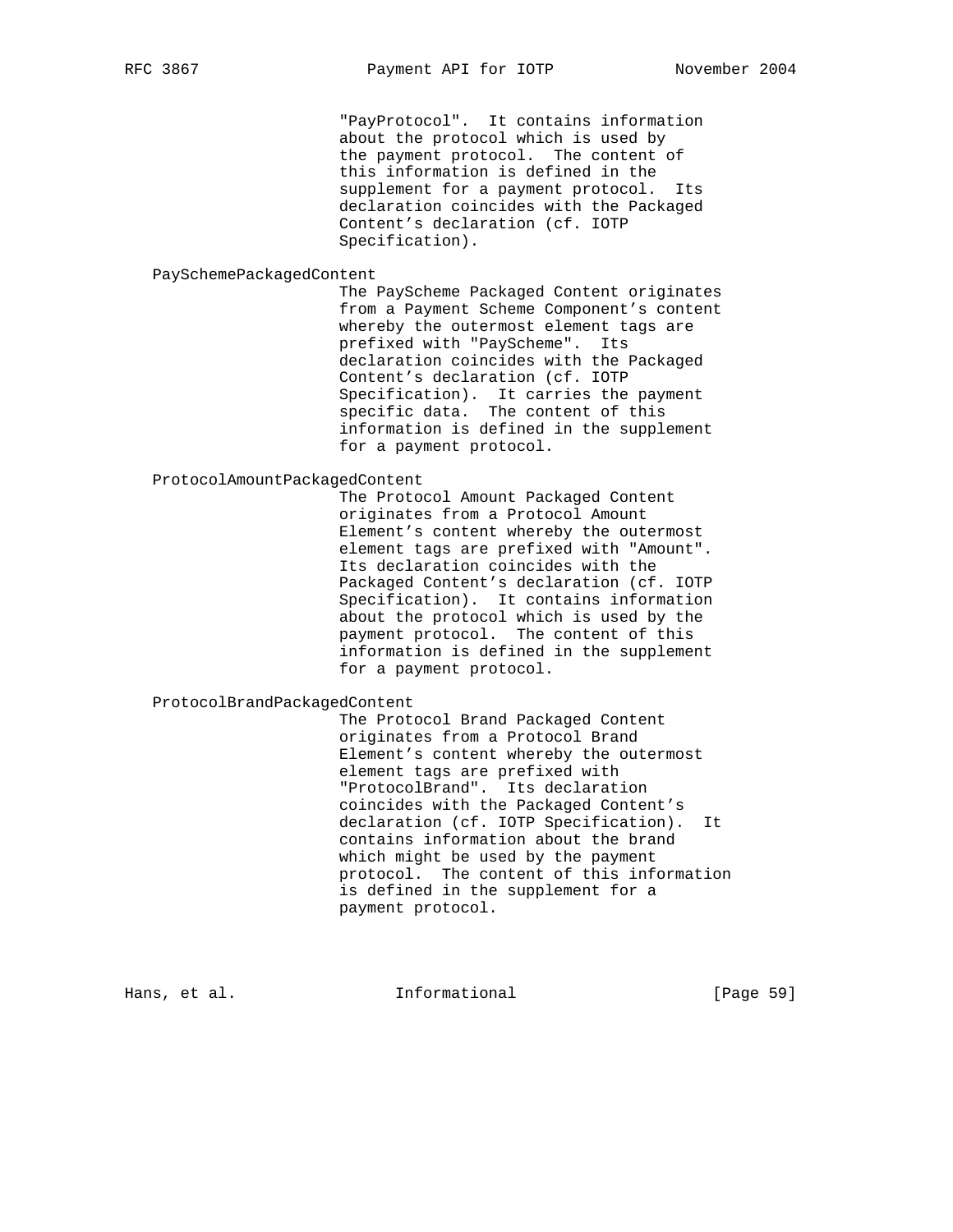ResponsePackagedContent

 Container for authentication response data. Its content originates from a Authentication Response Component's Packaged Content whose outermost element tags are prefixed with "Response". Its declaration coincides with the Packaged Content's declaration (cf. IOTP Specification).

TradingRoleDataPackagedContent

 The TradingRoleData Packaged Content originates from a TradingRoleData Component's content whereby the outermost element tags are prefixed with "TradingRoleData". Its declaration coincides with the Packaged Content's declaration (cf. IOTP Specification). It contains information from Merchant to Payment Handler via Consumer about the protocol which is used by the payment. The content of this information is defined in the supplement for a payment protocol. The Name attribute in this packaged contents must include prefix as "Payment:" to indicate that the payment bridge processes this, for example "Payment:SET-OD". See [SET/IOTP] for more information.

 The element's declaration coincides with the Packaged Content's declaration (cf. IOTP Specification).

Table 4: Elements

XML definition:

|  | ENTITY % AuthRegPackagedContent</th <th>"PackagedContent"&gt;</th>      | "PackagedContent"> |
|--|-------------------------------------------------------------------------|--------------------|
|  | ENTITY % AuthResPackagedContent</td <td>"PackagedContent"&gt;</td>      | "PackagedContent"> |
|  | ENTITY % BrandPackagedContent</td <td>"PackagedContent"&gt;</td>        | "PackagedContent"> |
|  | ENTITY % BrandSelInfoPackagedContent</td <td>"PackagedContent"&gt;</td> | "PackagedContent"> |
|  | ENTITY % BrandSelProtocolAmountPackagedContent</td <td></td>            |                    |
|  |                                                                         | "PackagedContent"> |
|  | ENTITY % BrandSelCurrencyAmountPackagedContent</td <td></td>            |                    |
|  |                                                                         | "PackagedContent"> |
|  | ENTITY % ProtocolAmountPackagedContent</td <td></td>                    |                    |

Hans, et al. **Informational** [Page 60]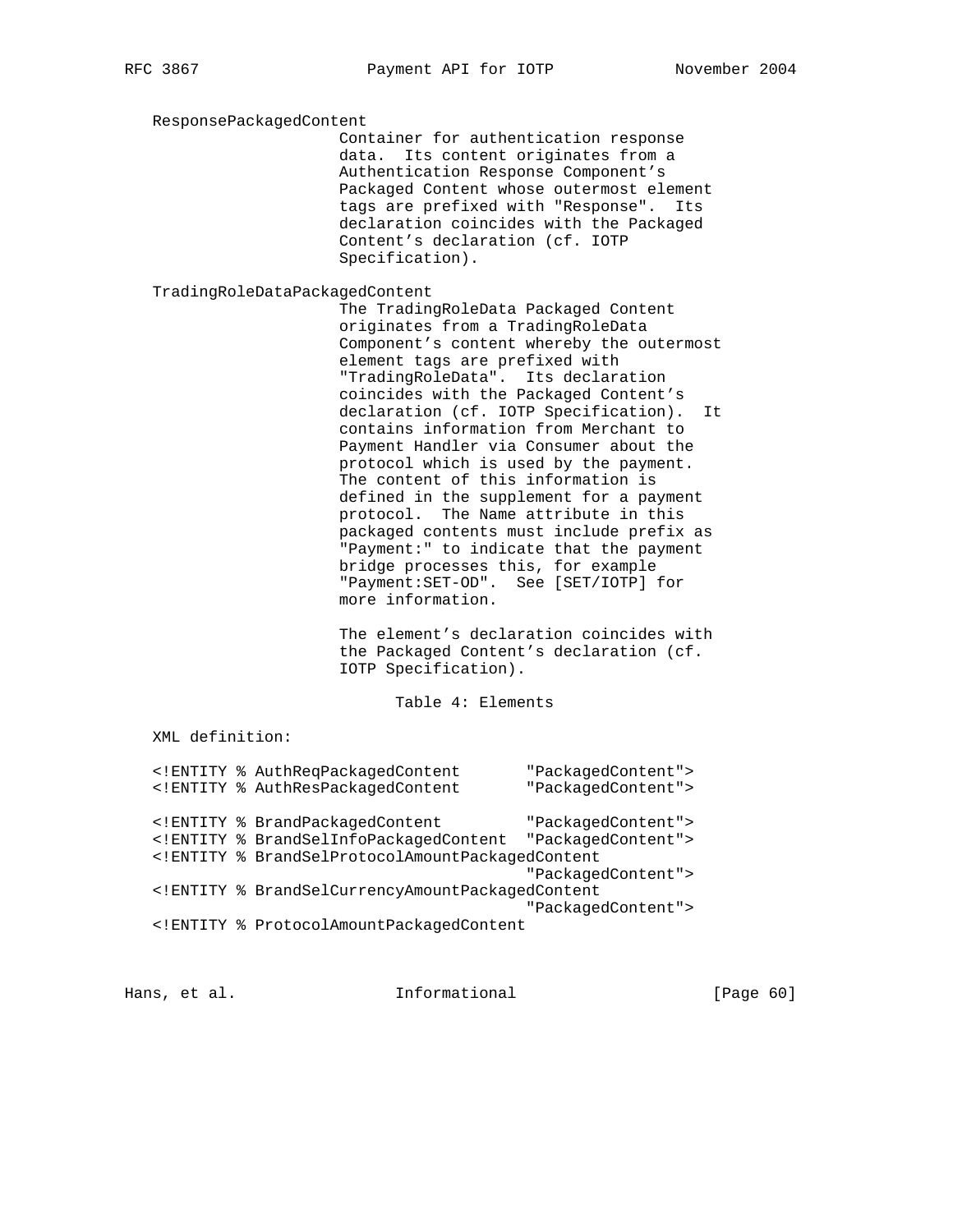"PackagedContent"> <!ENTITY % PayProtocolPackagedContent "PackagedContent"> <!ENTITY % TradingRoleDataPackagedContent "PackagedContent"> <!ENTITY % MerchantData "PackagedContent"> <!ENTITY % PaySchemePackagedContent "PackagedContent">

# 3.3. Process States

 The IOTP Payment API supports six different attribute values that encode the transaction status from the IOTP's point of view, i.e., the appropriate point of view at the interface between the IOTP Application Core and IOTP Payment Bridge. This point of view does not completely mimic the more detailed view on the actual payment by the actual Existing Payment Software or IOTP Payment Bridge.

 The following three tables distinguish between the Merchant's, Consumer's, and Payment Handlers' environment. They extend the aforementioned explanations towards the mapping between IOTP process states and the internal payment scheme related states of the Existing Payment Software/IOTP Payment Bridge.

### 3.3.1. Merchant

 The Merchant's point of view of payment is limited to the local payment initiation being interlaced with order processing because IOTP assigns the actual payment processing to the Payment Handler.

| ProcessState  | Description                                                                                                                                                                                                              |
|---------------|--------------------------------------------------------------------------------------------------------------------------------------------------------------------------------------------------------------------------|
|               |                                                                                                                                                                                                                          |
| NotYetStarted | The Payment Transaction exists within the<br>IOTP Application Core, i.e., the<br>Merchant's shop has already signaled to<br>the IOTP Application Core that an IOTP<br>transaction has been initiated by the<br>Consumer. |
|               | However, neither any API call has been<br>issued to the IOTP Payment Bridge nor has<br>the IOTP Order Request has been created.                                                                                          |
| InProgress    | The IOTP Application changes the process<br>state to this value when it issues the<br>first API call to the Payment Bridge<br>during Brand List compilation.                                                             |

Hans, et al. 10 mm informational 11 mm informational [Page 61]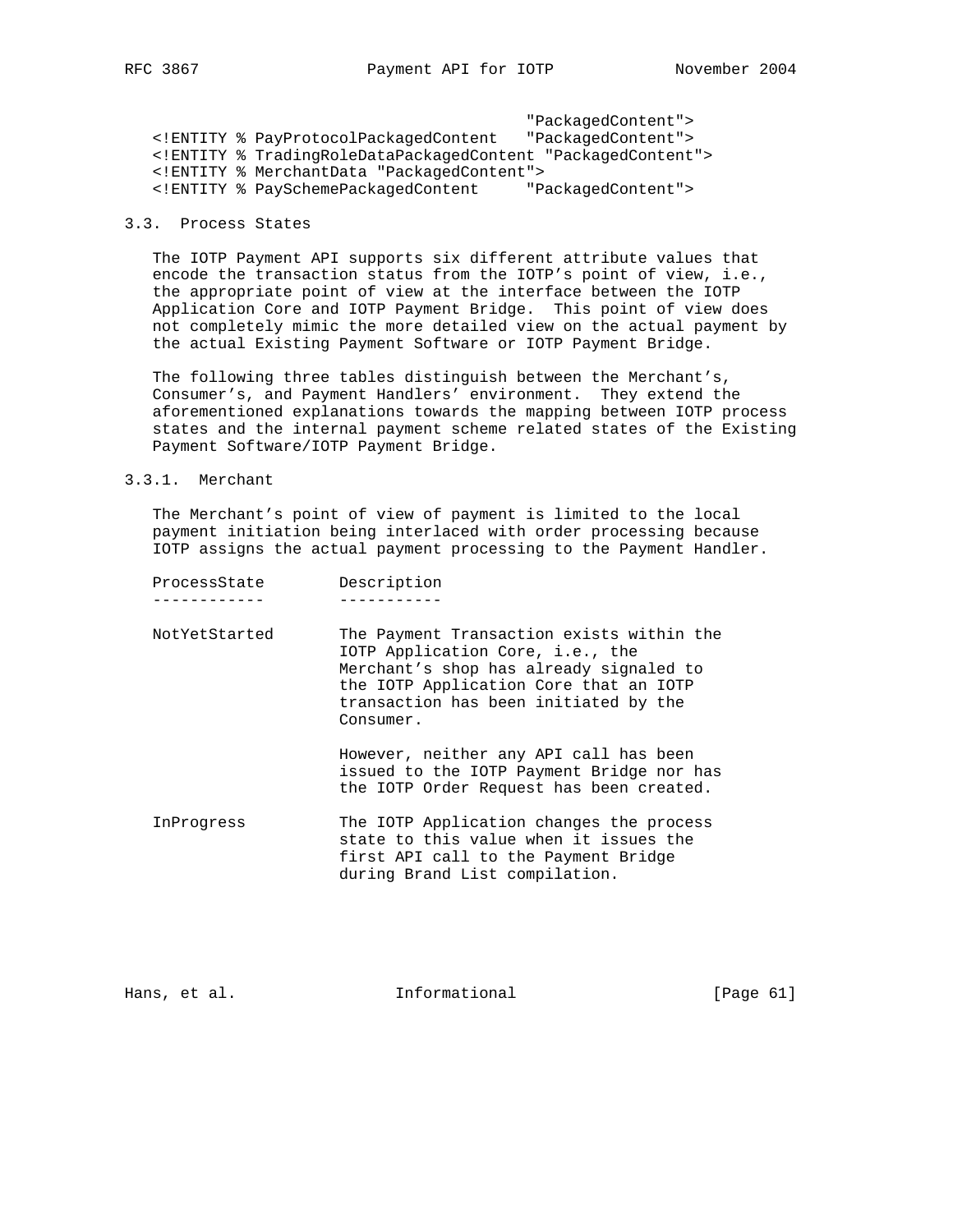This value indicates that the Payment Bridge might have some knowledge about the expected payment or might have performed some preparatory tasks (even with the Payment Handler out-of-band to IOTP).

 However, this value does not indicate that any IOTP Order Request has been created and transmitted to the Consumer.

 Suspended The IOTP transaction has been suspended before the order request block has been transmitted to the Consumer.

Implicitly, the payment is also deferred.

 CompletedOk The IOTP Order Request has been successfully created and transmitted to the Consumer. Actually, this process state indicates only that the order processing has been finished.

> But it contains no indication about the status of the actual payment, which is accepted by the Payment Handler.

 However, successful order processing signals the IOTP Application Core that a payment with some specific parameters is expected within the near future. And this signal might be used by the Existing Payment Software for similar purposes. This attribute might be interpreted as successful preparation of the payment system.

 Particularly, it is expected that the Existing Payment Software maps this IOTP status value to some other internal value, e.g., "NotYetStarted", that is more accurate from its point of view.

 As IOTP provides no communication channel between the Merchant and Payment Handler, any change of payment process state will

Hans, et al. **Informational** [Page 62]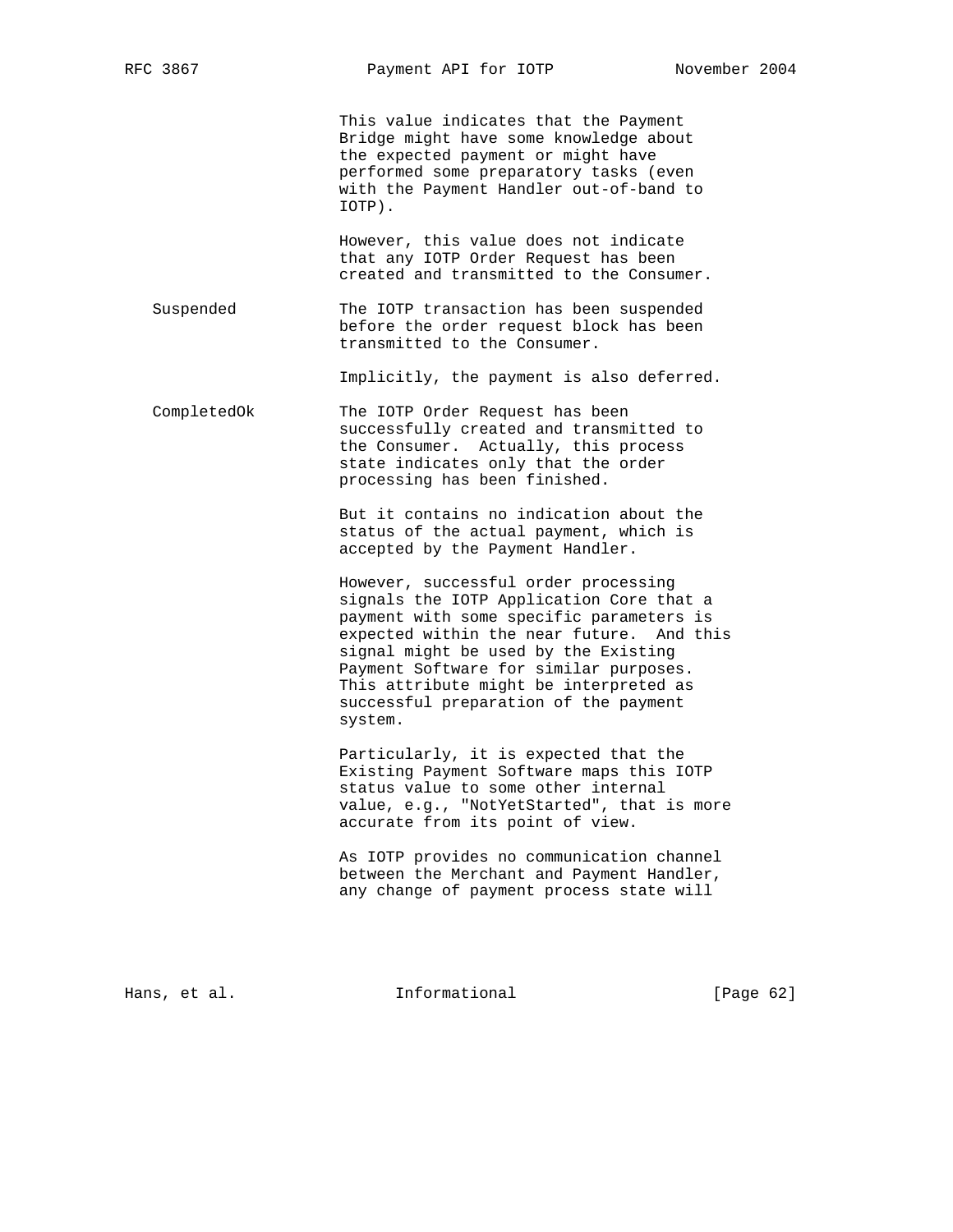be initiated out-of-band to IOTP, e.g., by electronic statements of account or payment scheme specific mechanisms.

Failed The IOTP transaction, i.e., order processing, has failed for some (business) reason and it is known that no payment will occur.

> This indication might be used to clear all data about this transaction within the Existing Payment Bridge (by "RemovePaymentLog" or "ChangeProcessState") or to reverse any preparation (with the Payment Handler out-of-band to IOTP).

 However, the ideal point of view of IOTP suspects that the actual payment transaction has been neither started nor initiated.

ProcessError The IOTP transaction, i.e., order processing, has failed for some (technical) reason and it is known that no payment will occur.

> This indication might be used to clear all data about this transaction within the Existing Payment Bridge (by "RemovePaymentLog" or "ChangeProcessState") or to reverse any preparation (with the Payment Handler out-of-band to IOTP).

 However, the ideal point of view of IOTP suspects that the actual payment transaction has been neither started nor initiated.

Table 5: Merchant

3.3.2. Consumer

 The Consumer's IOTP Application Core restricts its point of view to the payment transaction. It is assumed that the IOTP Payment Bridge handles the preceding brand selection process in a stateless manner.

Hans, et al. **Informational** [Page 63]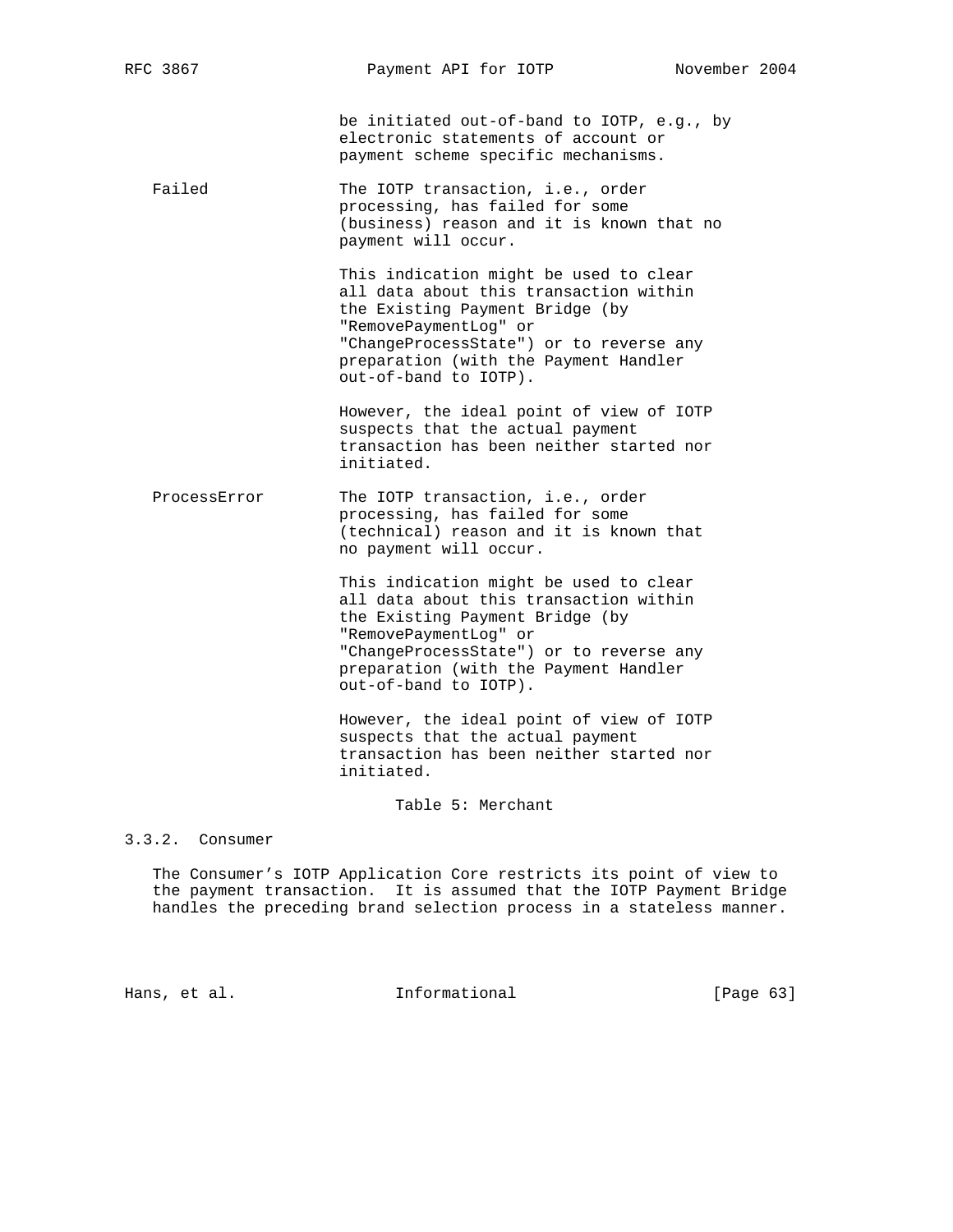ProcessState Description ------------ -----------

 NotYetStarted This encodes the initial process state of any IOTP payment transaction. This value is set during brand selection but it normally will not change during the whole brand selection process.

- InProgress With the issuance of the Start Payment Consumer API call, the IOTP Application Core changes the process state to this value.
- Suspended The payment transaction has been suspended. Suspension may occur anywhere during brand selection (with the Merchant) or payment processing (with the Payment Handler). On resumption, the IOTP Application Core and the IOTP Payment Bridge have to use other internal data to decide whether brand selection or actual payment processing needs to be continued, i.e., whether the process state needs to be reset to "NotYetStarted" or "InProgress".

 Note that the Payment API assumes stateless brand selection by the IOTP Payment Bridge. Typically, any suspension during brand selection requires the repetition of the whole process. Hereby, the IOTP Application Core might need to consider any already negotiated conditions in a brand depended purchase (brand, protocol).

 CompletedOk The successful payment has been acknowledged by the Payment Handler, i.e., the successful IOTP Payment Response has been received.

> Implicitly, this implies successful order processing.

Hans, et al. **Informational** [Page 64]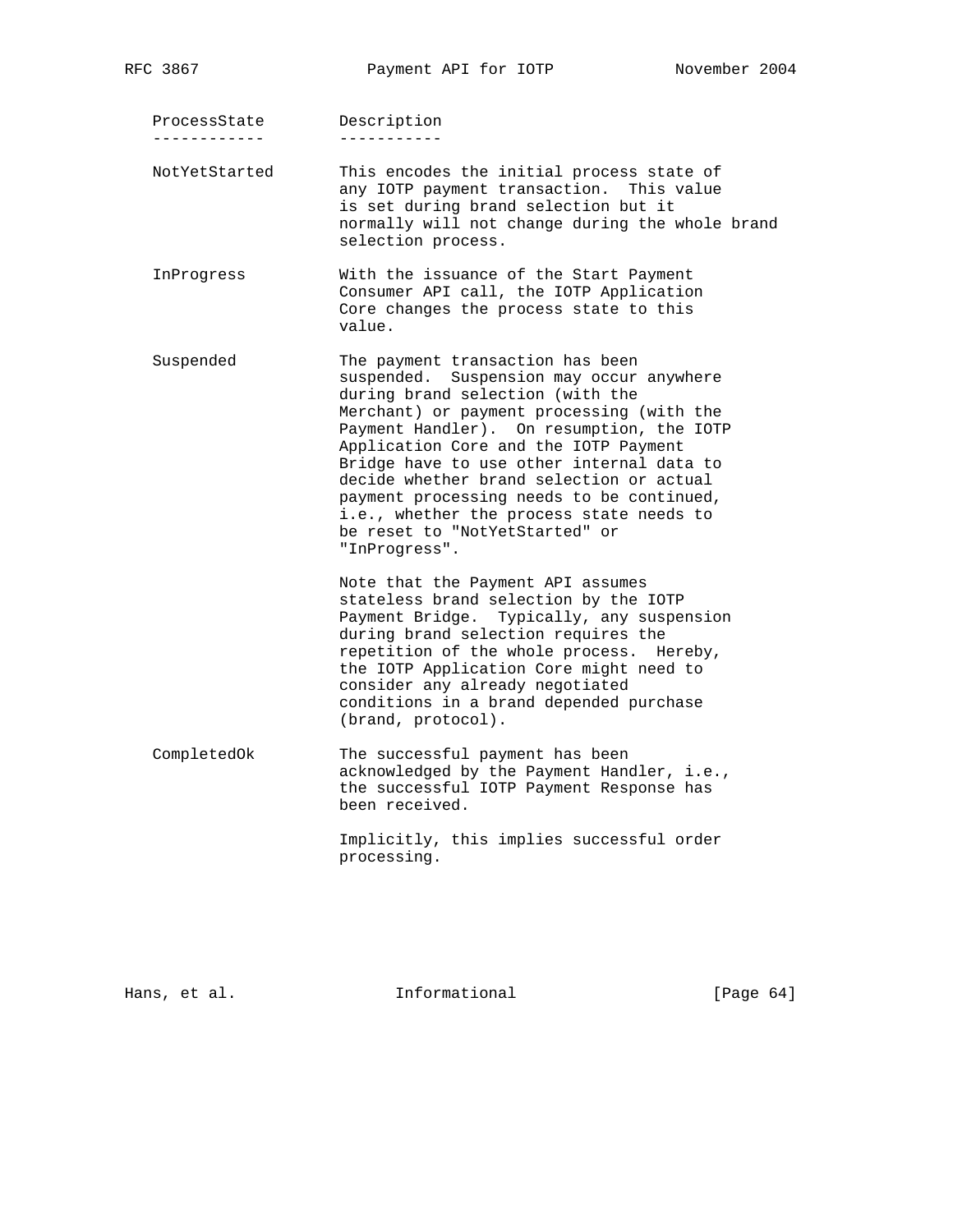Failed The IOTP transaction, i.e., order or payment processing, has failed for some (business) reason. In either case it is known that the payment will not succeed.

ProcessError The IOTP transaction, i.e., order or payment processing, has failed for some (technical) reason.

> However, the local process state might be different from that of Payment Handler.

> > Table 6: Consumer

### 3.3.3. Payment Handler

 The Payment Handler is responsible for the actual payment processing. New payment transactions are reported by the Consumer with the transmission of new IOTP Payment Request Blocks. IOTP Payment Exchange Block are send by the Consumer for payment transaction continuation and resumption.

| ProcessState | Description |
|--------------|-------------|
|--------------|-------------|

------------ -----------

- NotYetStarted This encodes the initial process state of any payment transaction. Typically, this value will last for a short amount of time.
- InProgress The IOTP Application Core changes the process state changes to "InProgress" when the Payment Handler starts with the actual processing of the IOTP Payment Request Block.

 Note that this does not assume that the "StartPaymentPaymentHandler" API function has been called.

- Suspended The payment transaction has been suspended.
- CompletedOk The payment has been processed, successfully, i.e., the IOTP Payment Response Block was created and transmitted to the Consumer.

Hans, et al. **Informational** [Page 65]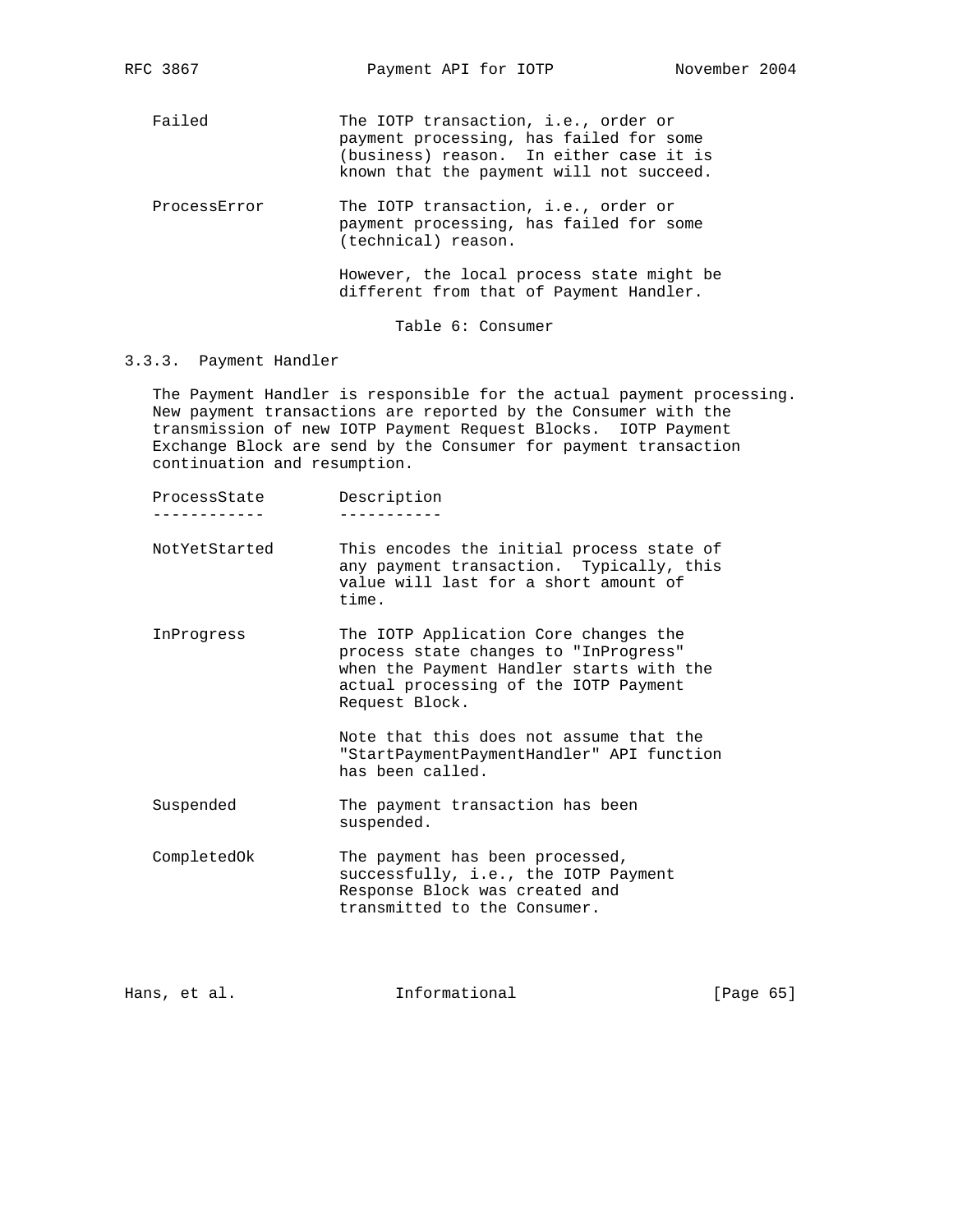Failed The payment transaction, has finally failed for some (business) reason.

> Note that this value encodes the payment state reported by the IOTP Payment Bridge on "InquireProcessState". It neither reflects whether the payment receipt has been inquired nor whether the IOTP Payment Response Block has been created and submitted to the Consumer.

ProcessError The payment transaction, has finally failed for some (technical) reason.

> Note that this value encodes the payment state reported by the IOTP Payment Bridge. It does not reflect whether some IOTP Error Block has been created and submitted to the Consumer.

> > Table 7: Consumer

- 4. Payment API Calls
- 4.1. Brand Compilation Related API Calls
- 4.1.1. Find Accepted Payment Brand

 This API function determines the payment brands being accepted by the Payment Handler on behalf of the Merchant.

Input Parameters

- o Payment Direction provided by the IOTP Application Core
- o Currency Code and Currency provided by the IOTP Application Core
- o Payment Amount provided by the IOTP Application Core
- o Merchant Payment Identifier Merchant's unique private reference to the payment transaction
- o Merchant Organisation Identifier used for distinction between multiple merchants that share the some IOTP merchant system
- o Wallet Identifier managed by the IOTP Application Core
- o Merchant Data specific data used by the IOTP Payment Bridge which is managed in the IOTP Application Core.

Hans, et al. **Informational** [Page 66]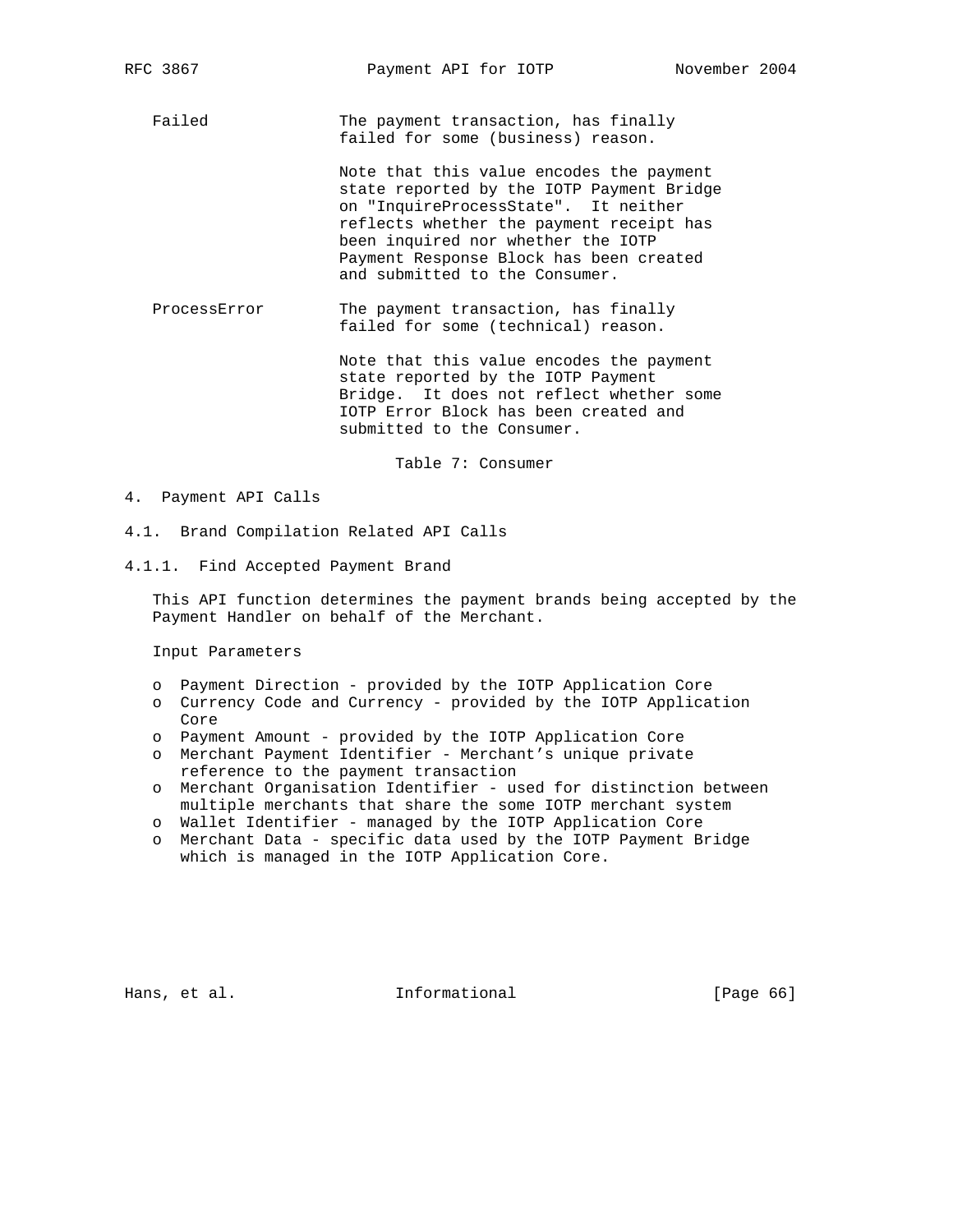XML definition: <!ELEMENT FindAcceptedPaymentBrand (MerchantData\*) > <!ATTLIST FindAcceptedPaymentBrand PayDirection (Debit|Credit) #REQUIRED CurrCodeType NMTOKEN 'ISO4217-A' CurrCode CDATA #REQUIRED Amount CDATA #REQUIRED MerchantPayId CDATA #REQUIRED MerchantOrgId CDATA #IMPLIED WalletID CDATA #IMPLIED > Output Parameters o Payment Brand Identifier - for insertion in the Brand List Component's Brand Element o Payment Brand Name and language annotation - for insertion in the Brand List Component's Brand Element o Payment Brand Logo Net Location - for insertion in the Brand List Component's Brand Element o Payment Brand Narrative Description - for insertion in the Brand List Component's Brand Element o (Brand) Packaged Content - further payment brand description for insertion in the Brand List Component's Brand Element The Existing Payment Software returns an empty list of brand items, if it does not support any payment brand/payment protocol combination for the given payment parameters. XML definition: <!ELEMENT FindAcceptedPaymentBrandResponse (BrandItem\*) > <!ELEMENT BrandItem (BrandPackagedContent\*) > <!ATTLIST BrandItem BrandId CDATA #REQUIRED xml:lang NMTOKEN #IMPLIED BrandName CDATA #REQUIRED BrandLogoNetLocn CDATA #REQUIRED BrandNarrative CDATA #IMPLIED > Tables 4 and 5 explain the attributes and elements; Table 3

introduces the Error Codes.

Hans, et al. 10 Informational 10 [Page 67]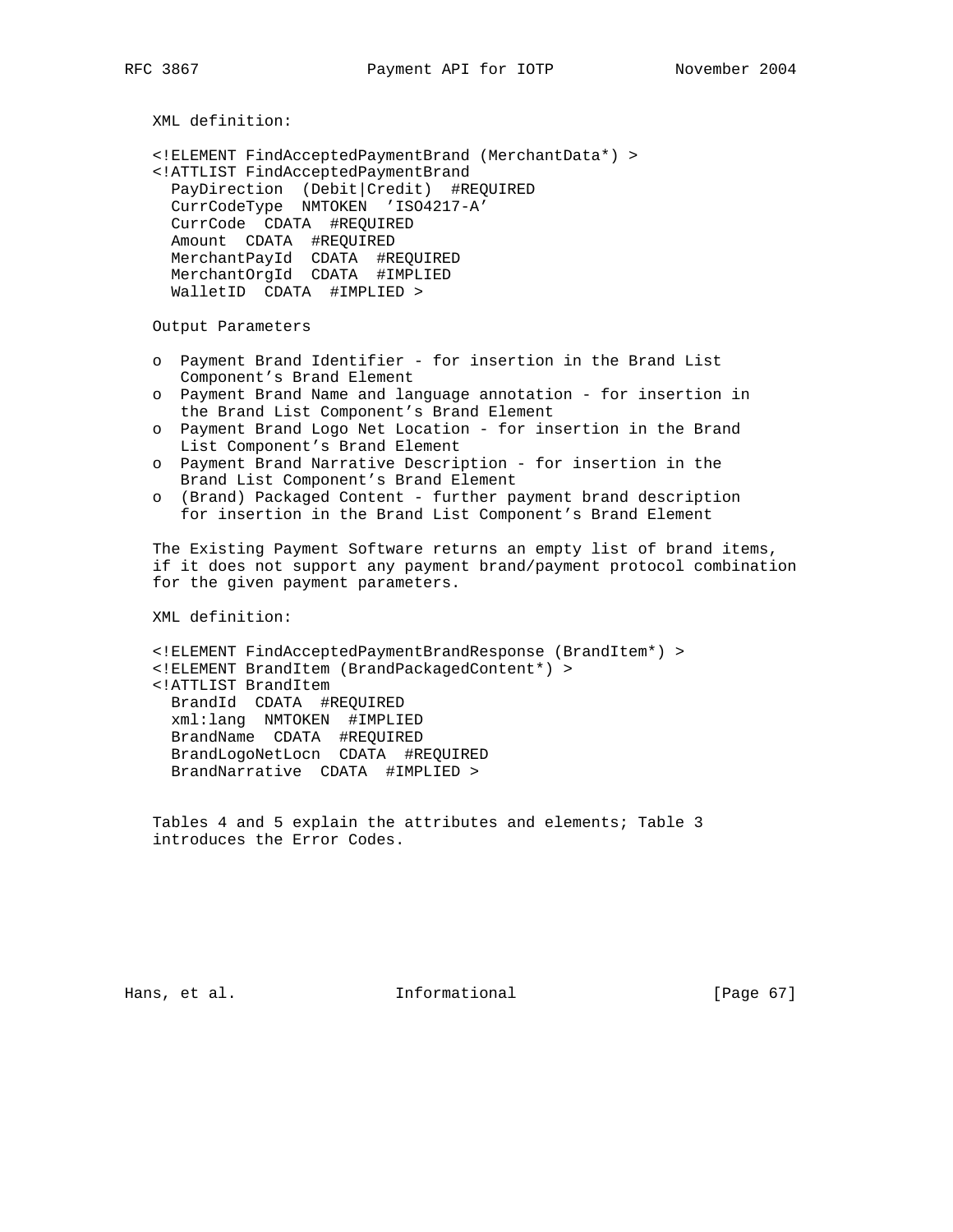# 4.1.2. Find Accepted Payment Protocol

 This API function determines the instances of payment protocols (and optionally the payment brands) being accepted by the Payment Handler on behalf of the Merchant. The function might be called in two variants:

- o With the Brand Identifier set on the input parameter list: The function responds with the payment protocols that fits to the submitted brand.
- o Without any Brand Identifier that allows the omission of the "Find Accepted Payment Brand" API call (cf. Section 4.1.1): This function responds with both the supported brand identifiers and the payment protocols being specified by the Brand Elements.

Input Parameters

- o Brand Identifier returned by "Find Accepted Payment Brand"
- o Payment Direction
- o Currency Code and Currency
- o Payment Amount
- o Merchant Payment Identifier Merchant's unique private reference to the payment transaction
- o Merchant Organisation Identifier used for distinction between multiple merchants that share the some IOTP merchant system
- o Wallet Identifier managed by the IOTP Application Core
- o (Brand) Packaged Content further payment brand description; returned by "Find Accepted Payment Brand"; this elements are only provided if the Brand Identifier is set
- o Merchant Data specific data used by the IOTP Payment Bridge which is managed in the IOTP Application Core.

XML definition:

- <!ELEMENT FindAcceptedPaymentProtocol (BrandPackagedContent\*, MerchantData?) >
- <!ATTLIST FindAcceptedPaymentProtocol BrandId CDATA #IMPLIED PayDirection (Debit|Credit) #REQUIRED CurrCodeType NMTOKEN 'ISO4217-A' CurrCode CDATA #REQUIRED Amount CDATA #REQUIRED MerchantPayId CDATA #REQUIRED MerchantOrgId CDATA #IMPLIED WalletID CDATA #IMPLIED >

Hans, et al.  $I_n$  Informational [Page 68]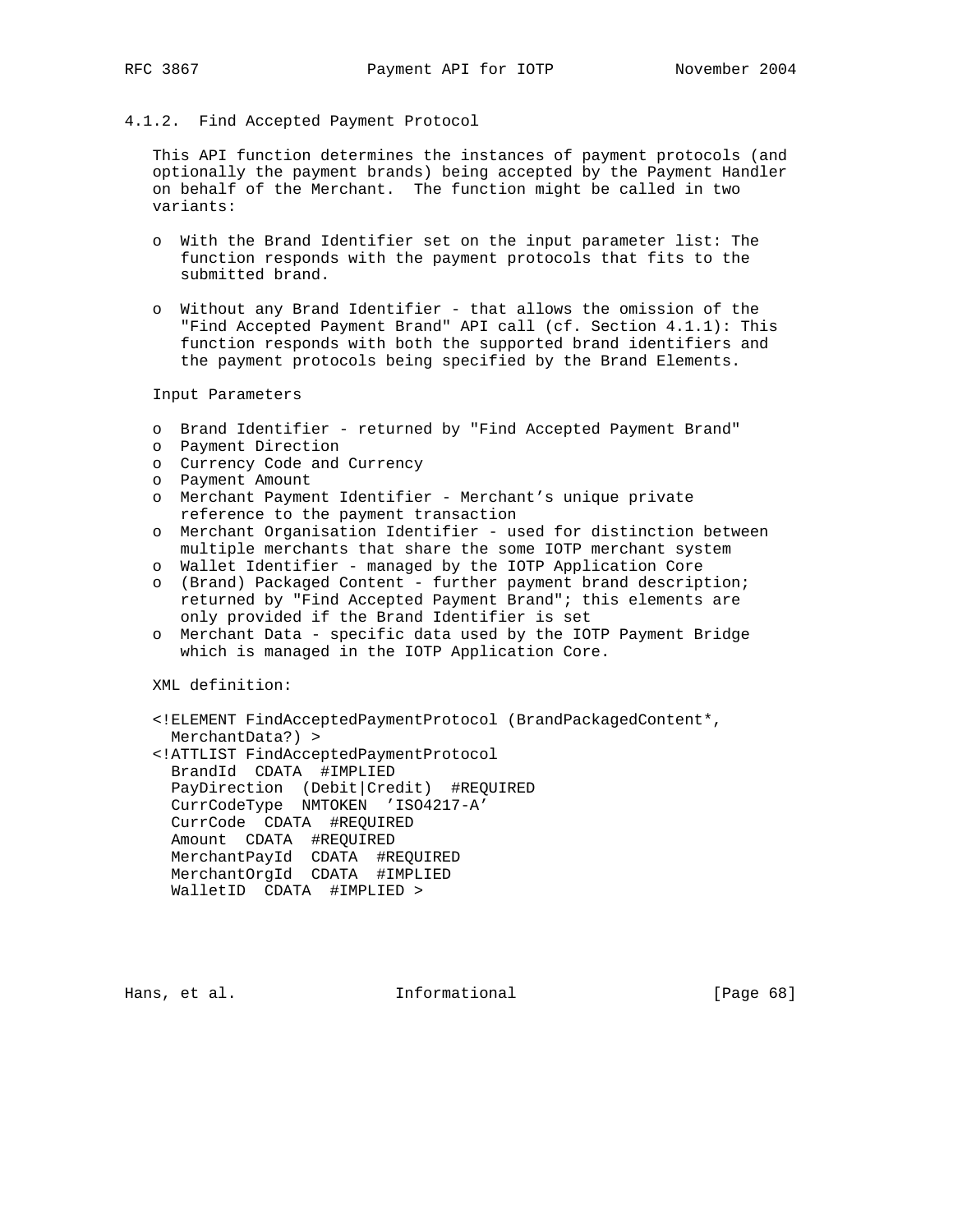Output Parameters

- o Payment Protocol Identifier for insertion in the Brand List Component's Pay Protocol Element
- o Protocol Brand Identifier for insertion in the Protocol Brand Element of the Brand List Component's Brand Element
- o Payment Protocol Name and language annotation- for insertion in the Brand List Component's Pay Protocol Element
- o Payment Request Net Location for insertion in the Brand List Component's Pay Protocol Element
- o Secured Payment Request Net Location for insertion in the Brand List Component's Pay Protocol Element
- o Brand Item List (cf. Section  $4.1.1$ ) there must be at least one element if no brand identifier has been provided on the input parameter list.
- o (Protocol Amount) Packaged Content for insertion in the Brand List Component's Protocol Amount Element
- o (Pay Protocol) Packaged Content for insertion in the Brand List Component's Pay Protocol Element
- o Currency Amount element quite similar to the definition in [IOTP], that contain - refined Currency Code and Currency - for insertion in the Brand List Component's Currency Amount Element
	- refined Payment Amount for insertion in the Brand List Component's Currency Amount Element
- o Brand there must be at least one element in each Protocol Item if no brand identifier has been provided on the input parameter list.

XML definition:

- <!ELEMENT FindAcceptedPaymentProtocolResponse (ProtocolItem+, BrandItem\*) >
- <!ELEMENT ProtocolItem (ProtocolAmountPackagedContent\*, PayProtocolPackagedContent\* CurrencyAmount+, Brand\*,ProtocolBrand\*)>
- <!ATTLIST ProtocolItem
- ProtocolId CDATA #REQUIRED ProtocolBrandId CDATA #IMPLIED xml:lang NMTOKEN #IMPLIED ProtocolName CDATA #REQUIRED PayReqNetLocn CDATA #IMPLIED SecPayReqNetLocn CDATA #IMPLIED >
- <!ELEMENT Brand EMPTY > <!ATTLIST Brand BrandId CDATA #REQUIRED >

Hans, et al. **Informational** [Page 69]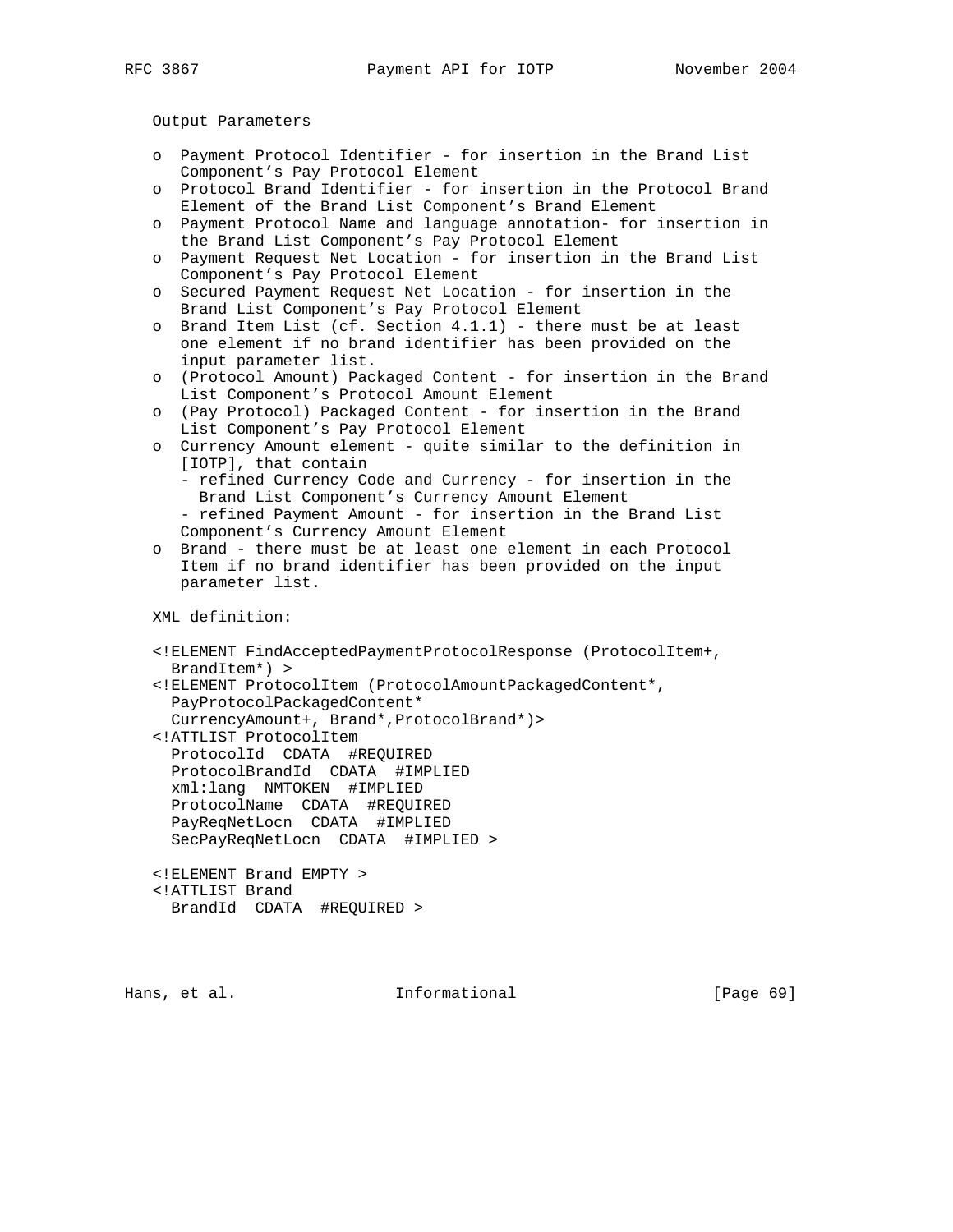<!ELEMENT CurrencyAmount EMPTY > <!ATTLIST CurrencyAmount CurrCodeType NMTOKEN 'ISO4217-A' CurrCode CDATA #IMPLIED Amount CDATA #IMPLIED >

 Tables 4 and 5 explain the attributes and elements; Table 3 introduces the Error Codes.

# 4.1.3. Get Payment Initialization Data

 This API function provides the remaining initialization data being required by the Consumer's or Payment Handler's Existing Payment Software. This function might be called both for "brand dependent" and "brand independent" transaction types. In either case, this function is called with one particular brand.

Input Parameters

- o Brand Identifier returned by "Find Accepted Payment Brand"
- o Merchant Payment Identifier Merchant's unique private reference to the payment transaction
- o Payment Direction
- o Currency Code and Currency from the Brand List Component's Currency Amount Element
- o Payment Amount from the Brand List Component's Currency Amount Element
- o Payment Protocol Identifier from the Brand List Component's Pay Protocol Element
- o Protocol Brand Identifier from the Protocol Brand Element which relates to the selected Brand Element, if any
- o (TradingRoleData) Receiver Organization Identifier
- o OkFrom, OkTo identical to the entries of the Order Component

Merchant Payment Identifier

- o Merchant Organisation Identifier used for distinction between multiple merchants that share the some IOTP merchant system
- o Wallet Identifier and/or Pass Phrase

Protocol Brand Element

- o (Brand) Packaged Content further payment brand description, from the Brand List Component's Brand Element
- o (Protocol Amount) Packaged Content further payment protocol description, from the Brand List Component's Protocol Amount Element

Hans, et al. **Informational** [Page 70]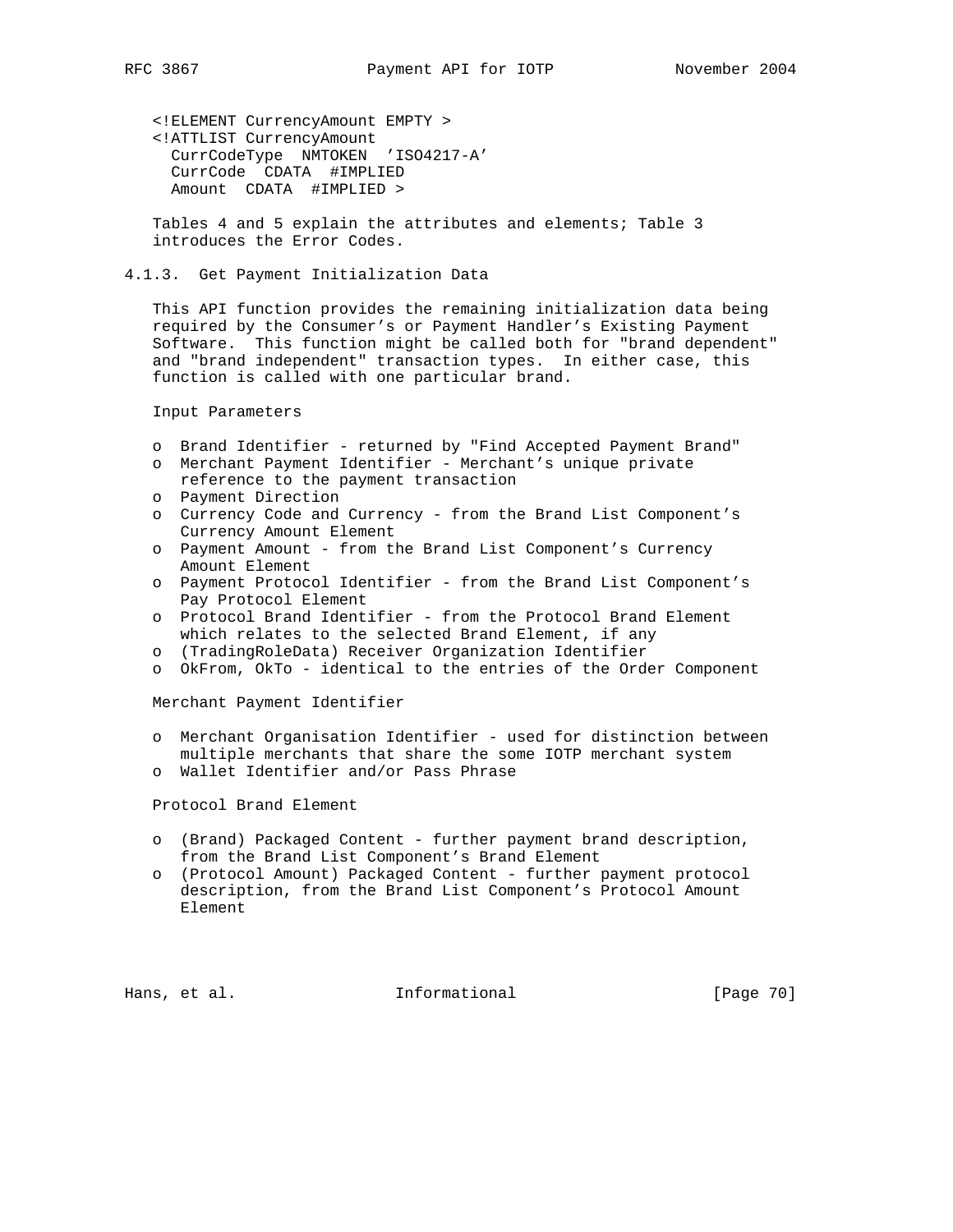- o (Pay Protocol) Packaged Content further payment protocol description, from the Brand List Component's Pay Protocol Element
- o (Protocol Brand) Packaged Content further brand information, from the Protocol Brand Element of the Brand List Component which relates to the selected Brand Element, if any
- o (Order) Packaged Content further order description, from the Order Element
- o three Brand Selection Info Packaged Content elements copied from the Brand Selection Component on brand dependent purchases
- o Brand additional data about the payment brand
- o Protocol Amount additional data about the payment protocol
- o Currency Amount additional payment brand and currency specific data
- o Merchant Data specific data used by the IOTP Payment Bridge which is managed in the IOTP Application Core.

XML definition:

 <!ELEMENT GetPaymentInitializationData (ProtocolBrand? BrandPackagedContent\* ProtocolAmountPackagedContent\*, PayProtocolPackagedContent\*, OrderPackagedContent\*, BrandSelBrandInfoPackagedContent\*, BrandSelProtocolAmountInfoPackagedContent\*, BrandSelCurrencyAmountInfoPackagedContent\*, MerchantData\*) > <!ATTLIST GetPaymentInitializationData BrandId CDATA #REQUIRED MerchantPayId CDATA #REQUIRED PayDirection (Debit|Credit) #REQUIRED CurrCodeType NMTOKEN 'ISO4217-A' CurrCode CDATA #REQUIRED Amount CDATA #REQUIRED ProtocolId CDATA #REQUIRED OkFrom CDATA #REQUIRED OkTo CDATA #REQUIRED ReceiverOrgId CDATA #IMPLIED MerchantOrgId CDATA #IMPLIED WalletID CDATA #IMPLIED

Passphrase CDATA #IMPLIED >

Hans, et al. 10 1nformational 11 [Page 71]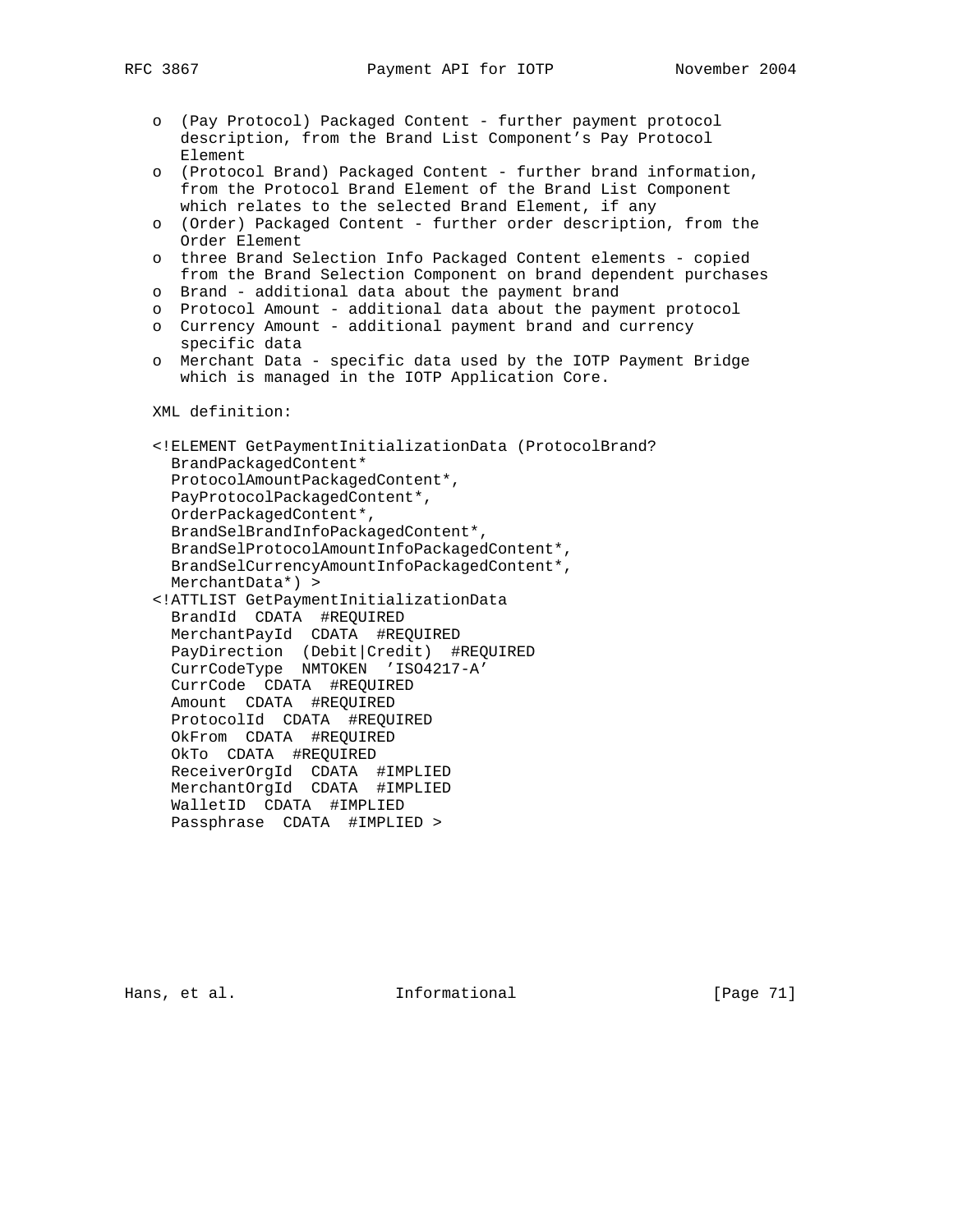Output Parameters

- o OkFrom, OkTo for insertion in the Payment Component
- o (TradingRoleData) Packaged Content further payment protocol description; the Name Attribute of the packaged Content element must include "Payment:" as the prefix, for example "Payment:SET-OD". For more information, see [SET/IOTP].
- o (Order) Packaged Content defaults to the supplied order packaged content if omitted.

XML definition:

 <!ELEMENT GetPaymentInitializationDataResponse (OrderPackagedContent\*, TradingRoleDataPackagedContent\*) > <!ATTLIST GetPaymentInitializationDataResponse OkFrom CDATA #IMPLIED OkTo CDATA #IMPLIED>

 Tables 4 and 5 explain the attributes and elements; Table 3 introduces the Error Codes.

4.1.4. Inquire Authentication Challenge

 This API function inquires any payment protocol specific authentication challenge value from the IOTP Payment Bridge. In Baseline IOTP this API function is called by the Merchant (or Financial Institution). The IOTP Application Core may propose a choice of algorithms to the IOTP Payment Bridge. However, the IOTP Payment Bridge may ignore the proposal and select some other algorithm.

 The inquiry is assumed to be stateless. E.g., the IOTP Application Core may check the returned algorithm and stop transaction processing without notifying the IOTP Payment Bridge.

 The IOTP Application Core may issue several API calls to the IOTP Payment Bridge to build up the IOTP Authentication Request Block. Any subsequently submitted choice of algorithms should be constrained by the accepted algorithms from earlier API responses.

 The IOTP Payment Bridge responds with the Business Error Code if it does not provide any (more) authentication algorithms and challenges.

Hans, et al. 10 Informational 11 [Page 72]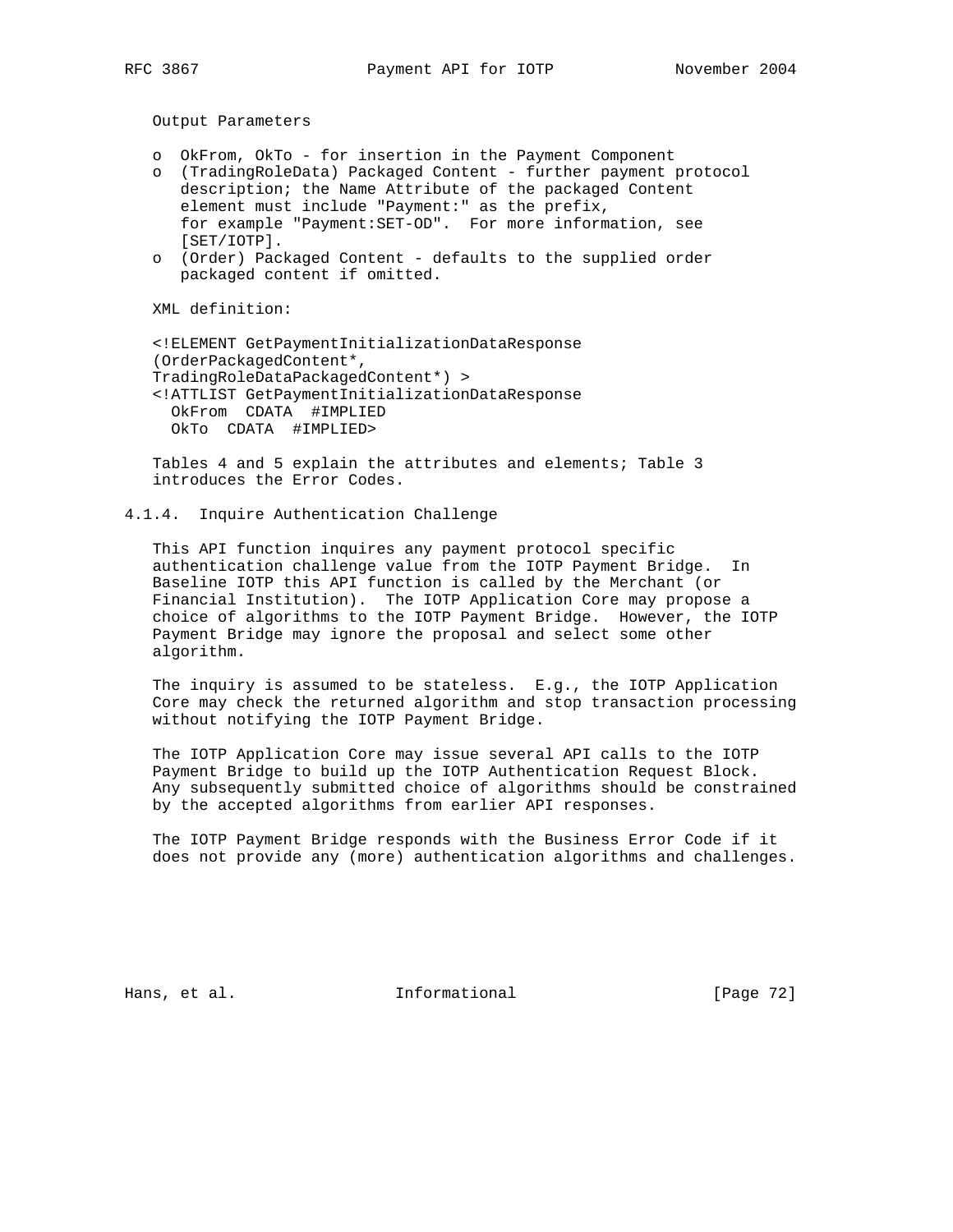- o Authentication Identifier the authenticator may provide its payment identifier, i.e., Payment Handler or Merchant Payment Identifier.
- o Wallet Identifier and/or Pass Phrase
- o set of pre-selected algorithms for authentication

XML definition:

 <!ELEMENT InquireAuthChallenge (Algorithm\*) > <!ATTLIST InquireAuthChallenge AuthenticationId CDATA #REQUIRED WalletID CDATA #IMPLIED Passphrase CDATA #IMPLIED >

Output Parameters

- o list of Authentication Challenge Packaged Contents for insertion into the IOTP Authentication Request Component
- o Algorithm Element for insertion into the IOTP Authentication Request Component

XML definition:

 <!ELEMENT InquireAuthChallengeResponse (AuthReqPackagedContent\*, Algorithm) >

4.1.5. Authenticate

 The Consumer's IOTP Application Core defers payment protocol specific authentication processing and the current challenge value to the active IOTP Payment Bridge. Alternative authentication algorithms might be tried sequentially or offered to the user for selection.

 Note that the IOTP Application Core has to consider both the current context and the algorithm in order to determine the responsible IOTP Payment Bridge.

 Failed authentication is reported by the Business Error Code which might trigger the inquiry of the details ("Inquire Process State"). Final failures might be encoded by the process state "Failed".

Hans, et al. 10. Informational 1. [Page 73]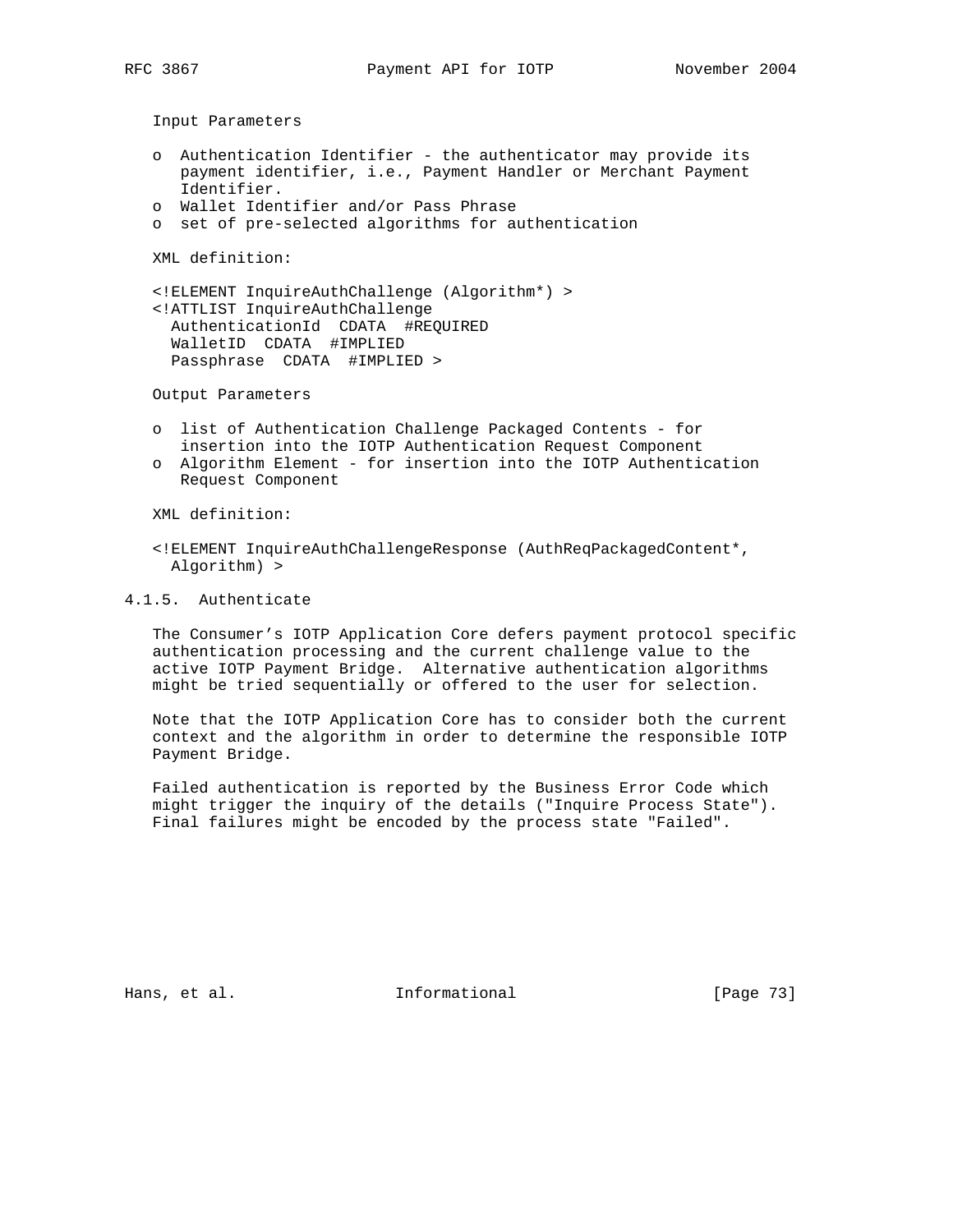- o Authentication Identifier
- o Wallet Identifier and/or Pass Phrase
- o Authentication Challenge Packaged Content copied from the IOTP Authentication Request Component
- o Algorithm Element copied from the IOTP Authentication Request Component

XML definition:

 <!ELEMENT Authenticate (Algorithm, AuthReqPackagedContent\*) > <!ATTLIST Authenticate AuthenticationId CDATA #REQUIRED WalletID CDATA #IMPLIED Passphrase CDATA #IMPLIED >

Output Parameters

 o Authentication Response Packaged Content - for insertion into the IOTP Authentication Response Component

XML definition:

<!ELEMENT AuthenticateResponse (AuthResPackagedContent\*) >

 Tables 4 and 5 explain the attributes and elements; Table 3 introduces the Error Codes.

4.1.6. Check Authentication Response

 This API function verifies the Consumer's payment protocol specific authentication response. In Baseline IOTP this API function is called by the Merchant (or the Financial Institution). It is called only if the counter party has responded with an IOTP Authentication Response Component within the Authentication Response Block. Of course, the IOTP Application Core traces the need of such an response.

 Due to the authentication's statelessness, all parameters (algorithm, challenge and response) are submitted to the IOTP Payment Bridge. Authentication failure is reported by a Process State different from "CompletedOK".

Hans, et al. 10. Informational 1. [Page 74]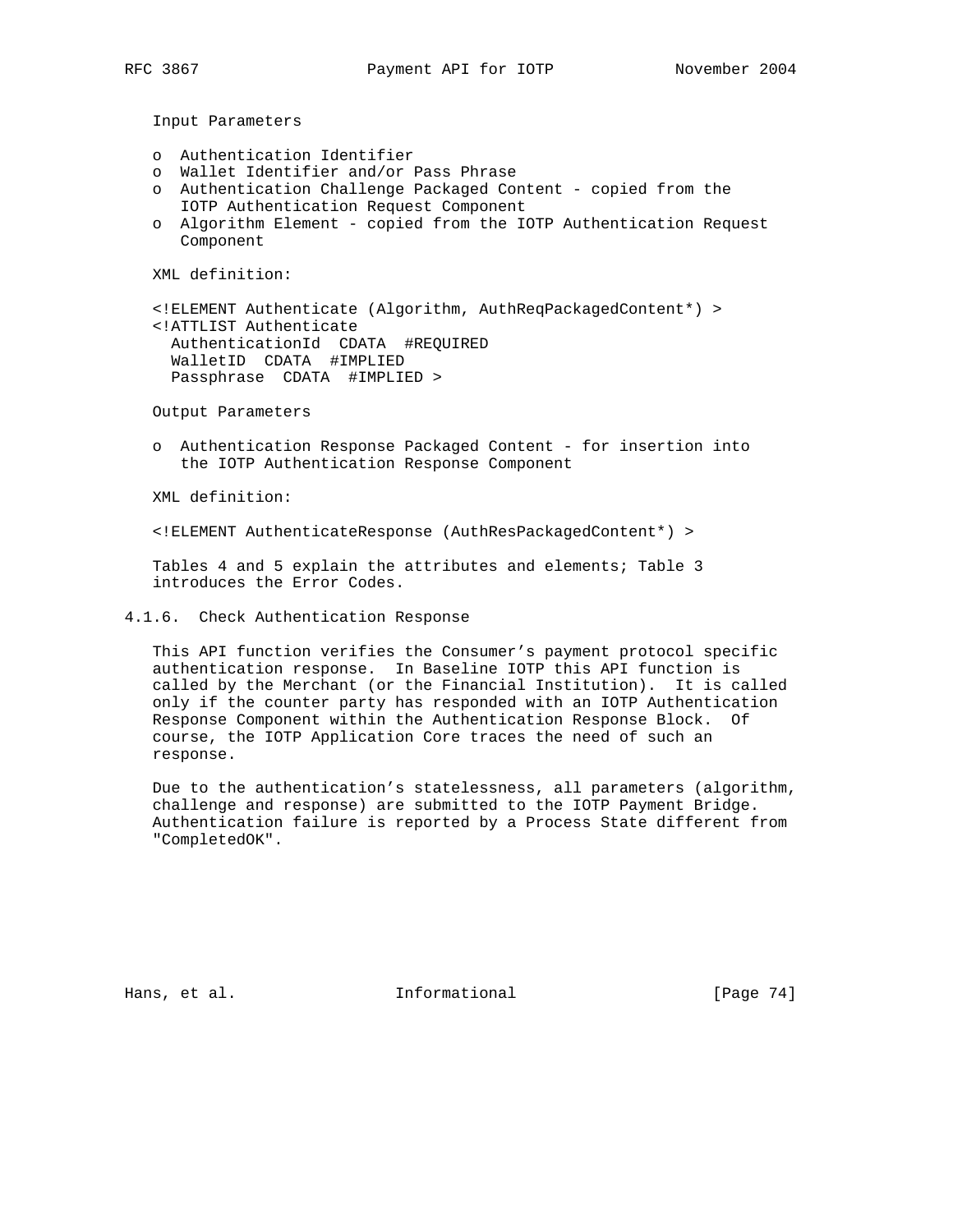- o Authentication Identifier
- o Wallet Identifier and/or Pass Phrase
- o Authentication Challenge Packaged Content generated by
- previous "Inquire Authentication Challenge" API call
- o Algorithm Element
- o Authentication Response Packaged Content copied from the Authentication Response Component

XML definition:

 <!ELEMENT CheckAuthResponse (Algorithm, AuthReqPackagedContent\*, AuthResPackagedContent\*) >

 <!ATTLIST CheckAuthResponse AuthenticationId CDATA #REQUIRED WalletID CDATA #IMPLIED Passphrase CDATA #IMPLIED >

Output Parameters

- o Current Process (Authentication) State
- o Completion Code
- o Status Description and its language annotation

XML definition:

```
 <!ELEMENT CheckAuthResponseResponse EMPTY >
 <!ATTLIST CheckAuthResponseResponse
  ProcessState (NotYetStarted |
   InProgress |
   Suspended |
   CompletedOk |
   Failed |
   ProcessError)#REQUIRED
  CompletionCode NMTOKEN #IMPLIED
   xml:lang NMTOKEN #IMPLIED
   StatusDesc CDATA #IMPLIED >
```
 Tables 4 and 5 explain the attributes and elements; Table 3 introduces the Error Codes.

Hans, et al. 10 1nformational 11 [Page 75]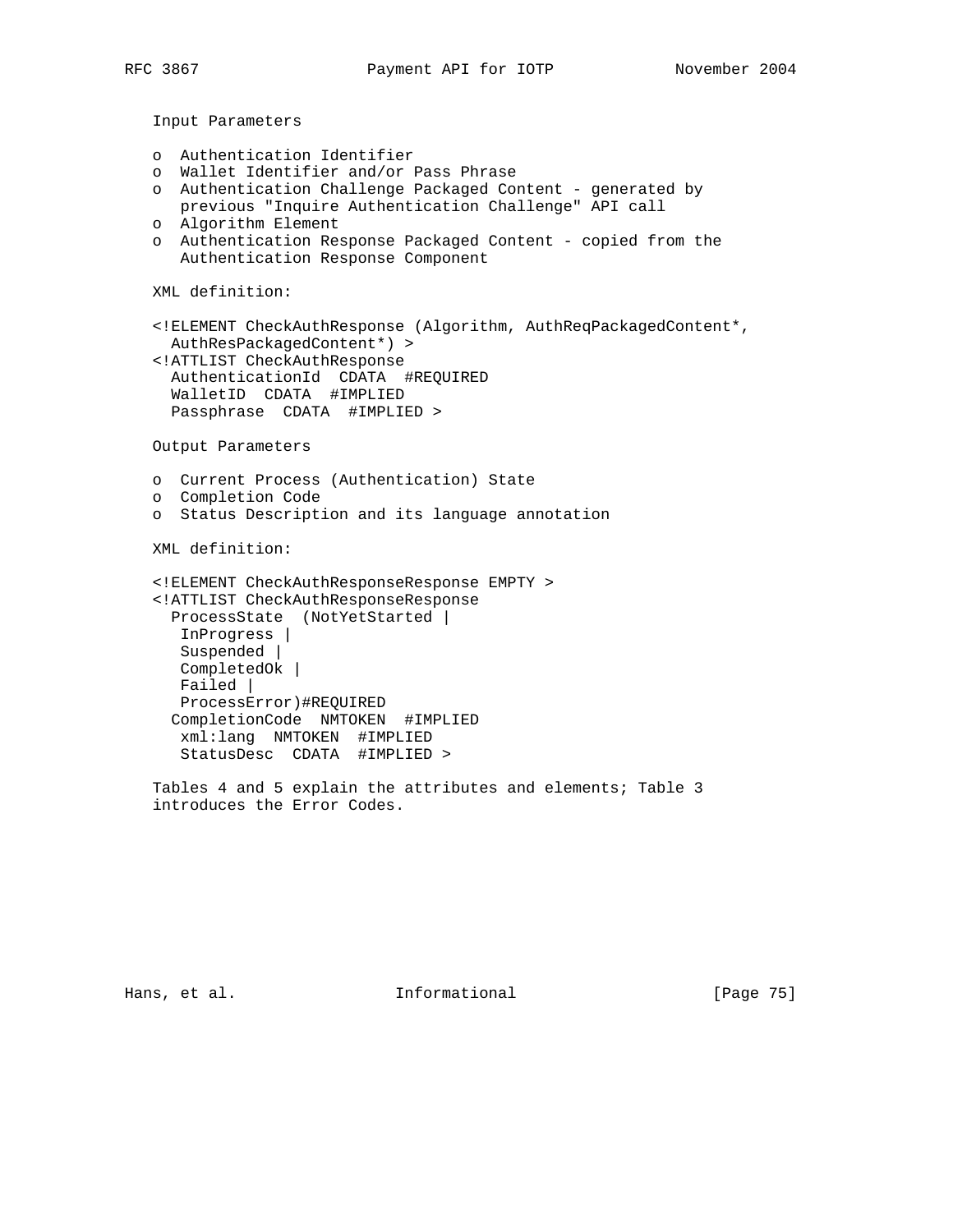4.2. Brand Selection Related API Calls

4.2.1. Find Payment Instrument

 This API function determines which instances of a Payment Brand, e.g., two Mondex cards, are present. The same physical card may even represent multiple payment instruments.

 The IOTP Application Core supplies possible payment brand and payment protocol to the IOTP Payment Bridge that has to be considered when the IOTP Payment Bridge searches for appropriate payment instruments. This set represents the (sub)set of payment alternatives being supported by the Merchant. If the IOTP Application Cote has multiple possible payment brand/protocol, it can call this function in turn.

 The Existing Payment Software responds with PayInstrument Elements with empty PayInstId attributes if it does not distinguish between different payment instruments for the particular payment alternatives.

 Note that the Payment API assumes that the values of the attributes BrandId, ProtocolId, ProtocolBrandId and the currency amount suffice for the determination of the appropriate Packaged Content Element that will be transmitted to the Payment Handler later on.

Input Parameters

- o Brand Identifier copied from the Brand List Component's Brand Element
- o Payment Protocol Identifier and associated Protocol Brand Identifier
- o Payment Direction copied from the Brand List Component
- o Currency Code and Currency copied from the Currency Amount Element
- o Payment Amount copied from the Currency Amount Element
- o Consumer Payment Identifier Consumer's unique reference to the current payment transaction
- o Wallet Identifier managed by the IOTP Application Core
- o (Brand) Packaged Content further payment brand description; copied from the Brand List Component's Brand Element
- o (Protocol Brand) Element further information; copied from the Protocol Brand Element of the Brand List Component which relates to the Consumer selected Brand Element, if any.
- o (Protocol Amount) Packaged Content further payment protocol description, copied from the Brand List Component's Protocol Amount Element

Hans, et al. 10 Informational 11 [Page 76]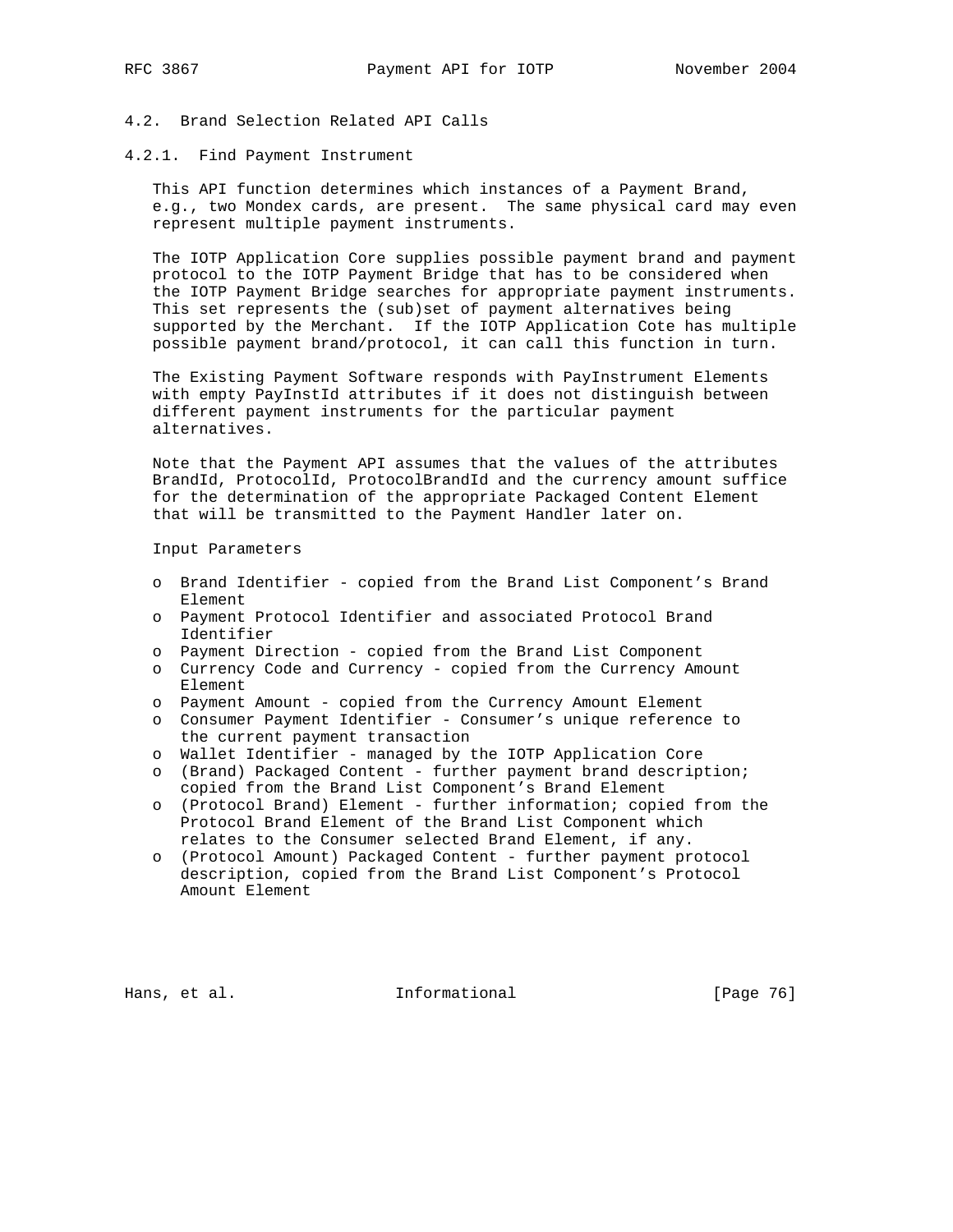- - o Element (Protocol) Packaged Content further payment protocol description, copied from the Brand List Component's Pay Protocol Element

- <!ELEMENT FindPaymentInstrument (BrandPackagedContent\*, ProtocolBrand?, PayProtocolPackagedContent\*, ProtocolAmountPackagedContent\*) >
- <!ATTLIST FindPaymentInstrument BrandId CDATA #REQUIRED ProtocolId CDATA #REQUIRED PayDirection (Debit|Credit) #REQUIRED CurrCodeType NMTOKEN 'ISO4217-A' CurrCode CDATA #REQUIRED Amount CDATA #REQUIRED ConsumerPayId CDATA #REQUIRED WalletID CDATA #IMPLIED >

Output Parameters

- o The known Payment Instrument Identifiers, these are internal values
- o The user-defined names of the payment instrument and their language encoding

 The Existing Payment Software responds with an empty list of identifiers, either if it does not distinguish between different payment instruments or if there are no registered payment instruments available despite brand support for at least one (unspecified) payment protocol. In the latter case, the IOTP Payment Bridge has to request the registration of a suitable payment instrument at a subsequent step of the payment process.

XML definition:

```
 <!ELEMENT FindPaymentInstrumentResponse (PayInstrument*) >
 <!ELEMENT PayInstrument EMPTY >
 <!ATTLIST PayInstrument
  Id CDATA #REQUIRED
  xml:lang NMTOKEN #IMPLIED
  PayInstName CDATA #REQUIRED >
```
 Tables 4 and 5 explain the attributes and elements; Table 3 introduces the Error Codes.

Hans, et al. **Informational** [Page 77]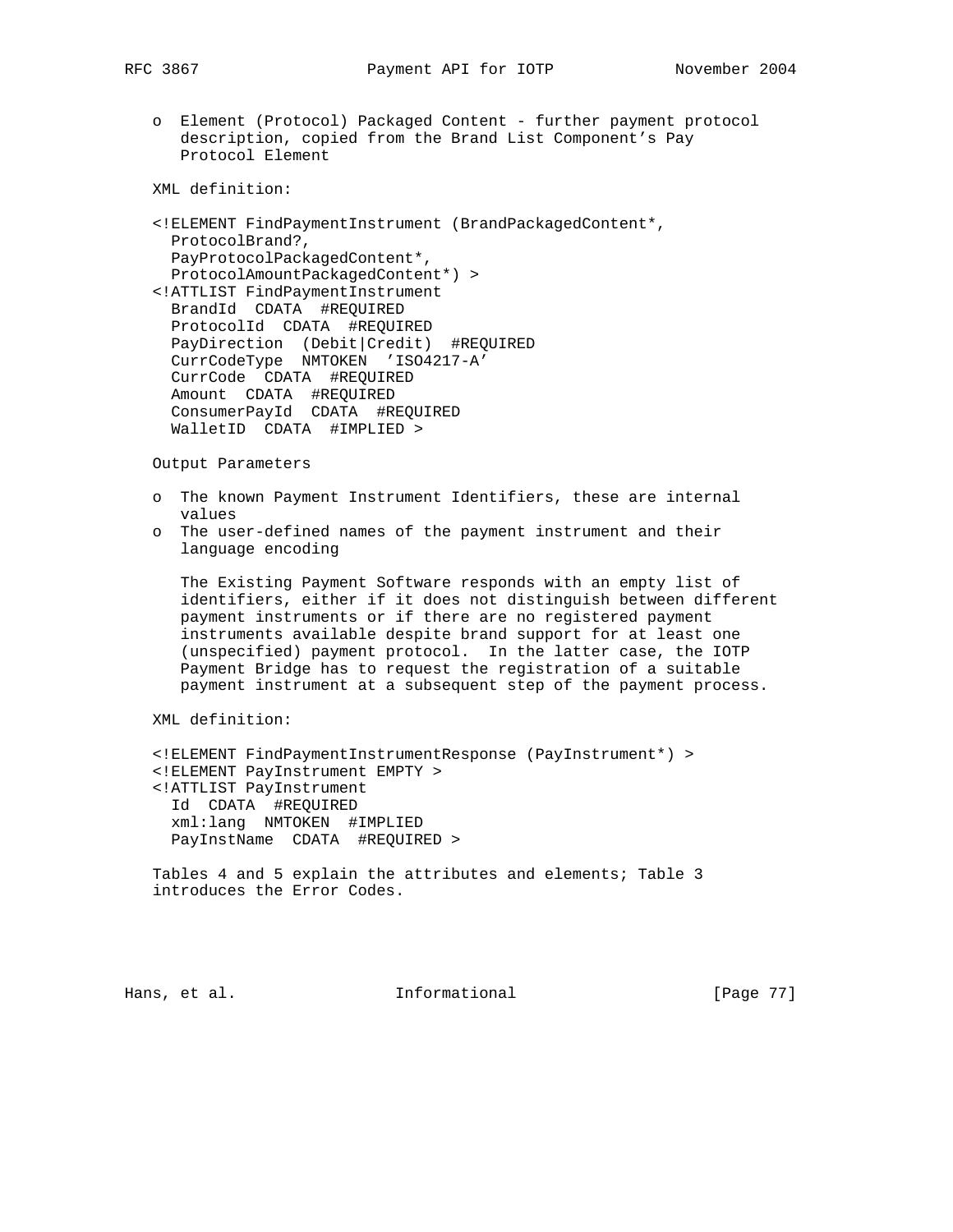# 4.2.2. Check Payment Possibility

 This API function checks whether a payment (both debit and credit) can go ahead. It can be used, for example, to check

- o if there are sufficient funds available in a particular currency for an electronic cash payment brand,
- o whether there is sufficient value space left on the payment instrument for payment refund,
- o whether required system resources are available and properly configured, e.g., serial ports or baud rate,
- o whether environment requirements are fulfilled, e.g., chip card reader presence or Internet connection.

 If the payment method is based on external components, e.g., magnetic stripe or chip cards, and the check accesses the medium, the existing payment method should not mutually exclusive lock system resources, e.g., serial port or modem, that may also be required by other Existing Payment Software, e.g., multiple payment software components may share the same card reader. If this happens for API internal request processing, the function has to unlock these components prior to return. Otherwise, the payment may not proceed if the Consumer cancels immediately and decides to use another payment instrument. In this event the previous IOTP Payment Bridge is not notified about the change.

 This function call happens immediately after the Consumer's payment instrument selection. For example, if the payment instrument is a chip card, that is not inserted in the chip card reader, the Consumer may be prompted for its insertion. However, the Consumer should be able to hit some 'skip' button, if the payment check is part of the actual payment protocol, too. Finally, the IOTP Payment Bridge may provide only a subset of these capabilities or may even directly generate a successful response without any checks.

Input Parameters

- o Brand Identifier user selection
- o Payment Instrument Identifier user selection
- o Currency Code and Currency Code Type copied from the selected Currency Amount Element
- o Payment Amount copied from the selected Currency Amount Element
- o Payment Direction copied from the selected Trading Protocol Option Block
- o Protocol Identifier copied from the selected Pay Protocol Element

Hans, et al. 10. Informational 1. [Page 78]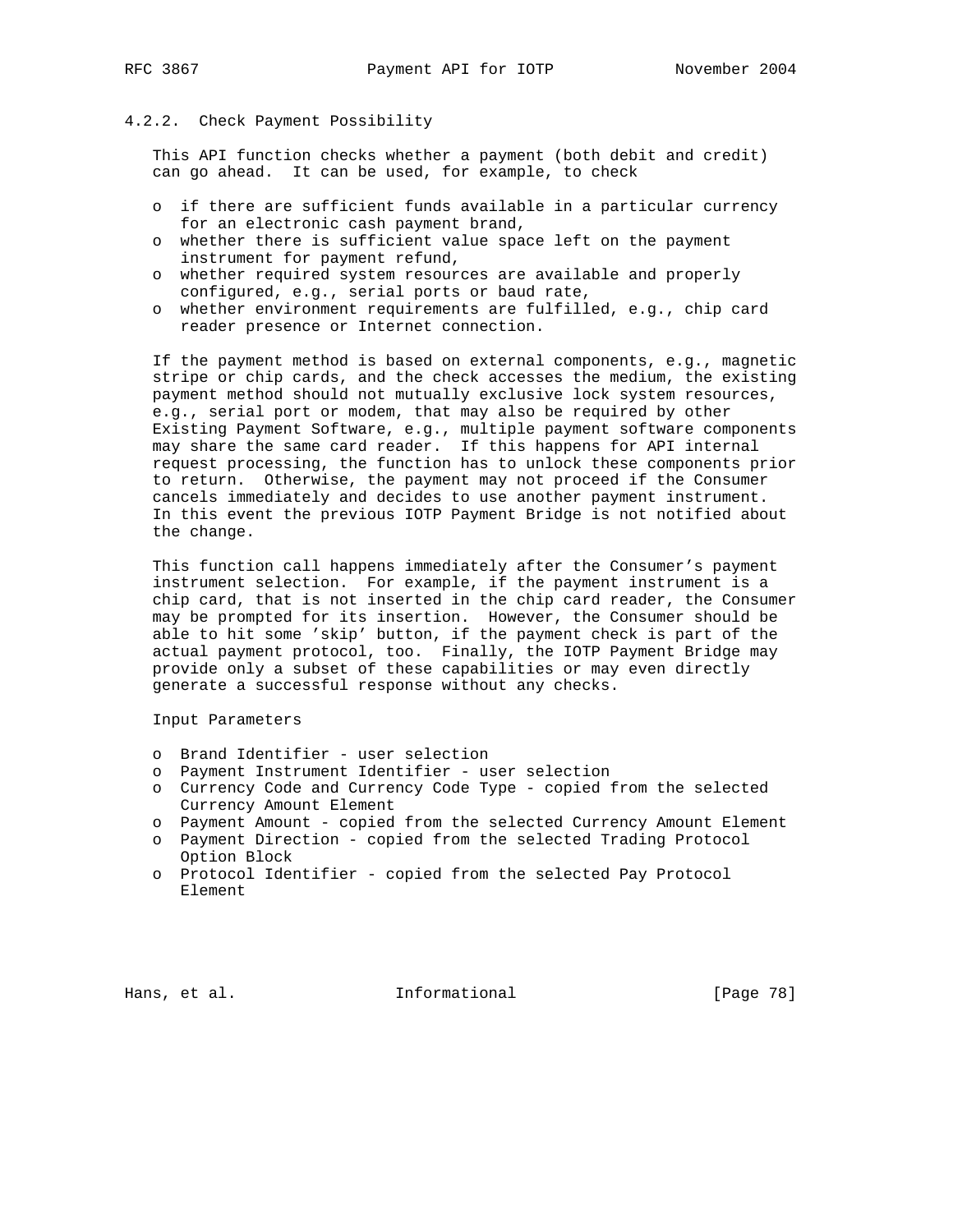- o Protocol Brand Identifier copied from the selected Protocol Brand Element of the Brand List Component which relates to the selected Brand Element, if any
- o Consumer Payment Identifier Consumer's unique reference to the current payment transaction
- o Wallet Identifier and/or Pass Phrase
- o (Brand) Packaged Content copied from the selected Brand Element
- o (Protocol Amount) Packaged Content copied from the selected Protocol Amount Element
- o (Protocol) Packaged Content copied from the selected Pay Protocol Element
- o (Protocol Brand) Packaged Content copied from the selected Protocol Brand Element of the Brand List Component which relates to the selected Brand Element, if any

- <!ELEMENT CheckPaymentPossibility (BrandPackagedContent\*, ProtocolBrand? ProtocolAmountPackagedContent\*, PayProtocolPackagedContent\*>
- <!ATTLIST CheckPaymentPossibility BrandId CDATA #REQUIRED PaymentInstrumentId CDATA #IMPLIED PayDirection (Debit|Credit) #REQUIRED CurrCodeType NMTOKEN 'ISO4217-A' CurrCode CDATA #REQUIRED Amount CDATA #REQUIRED ProtocolId CDATA #REQUIRED ConsumerPayId CDATA #REQUIRED WalletID CDATA #IMPLIED Passphrase CDATA #IMPLIED >

Output Parameters

- o three Brand Selection Info Packaged Content elements for insertion into the Brand Selection component
- o Brand additional data about the payment brand
- o Protocol Amount additional data about the payment protocol
- o Currency Amount additional payment brand and currency specific data

Hans, et al. 10. Informational 1. [Page 79]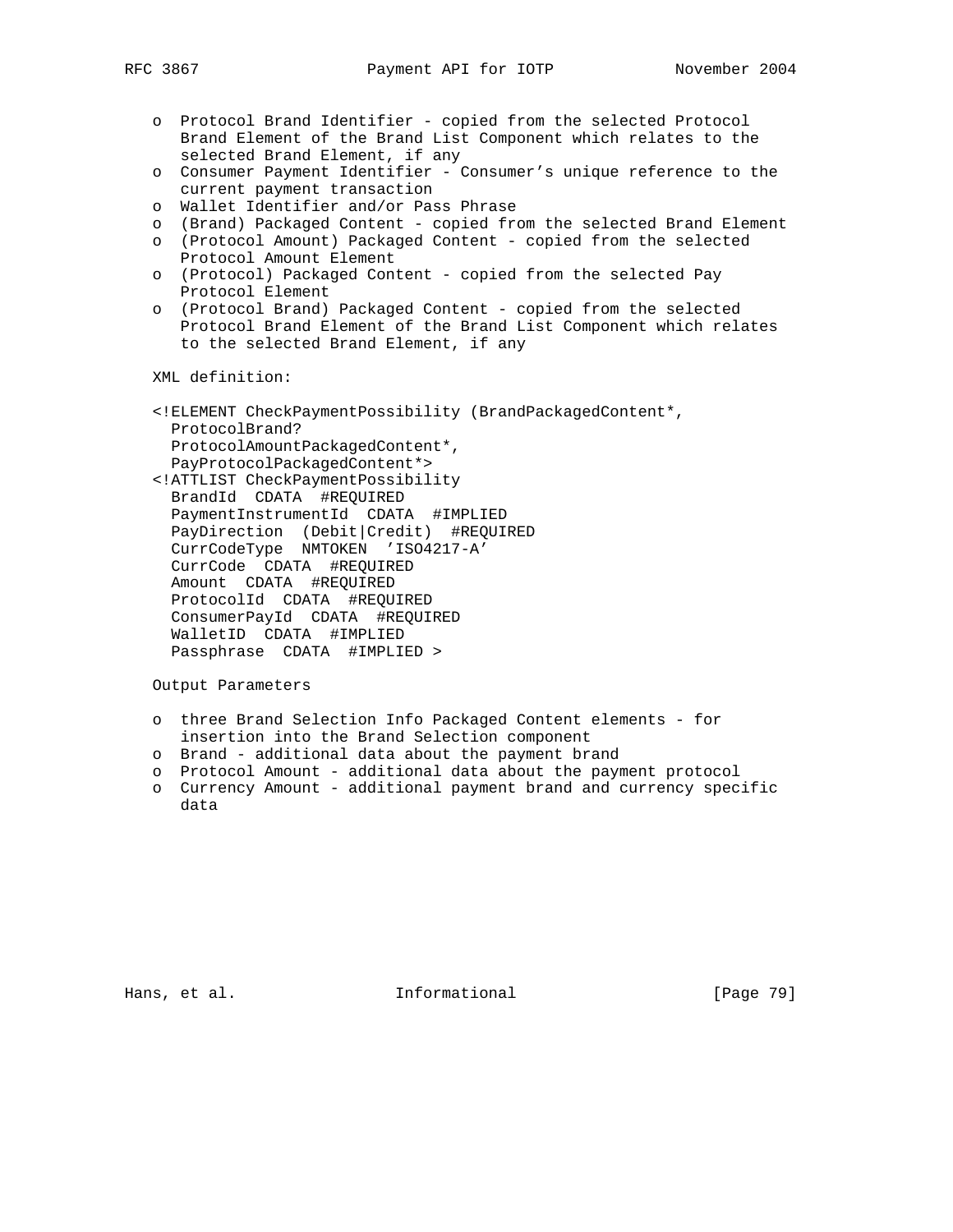<!ELEMENT CheckPaymentPossibilityResponse (BrandSelBrandInfoPackagedContent\*, BrandSelProtocolAmountInfoPackagedContent\*, BrandSelCurrencyAmountInfoPackagedContent\*) > <!ATTLIST CheckPaymentPossibilityResponse >

 Tables 4 and 5 explain the attributes and elements; Table 3 introduces the Error Codes.

4.3. Payment Transaction Related API calls

 These Payment API calls may be made either by the Consumer's or Payment Handler's IOTP Application Core.

4.3.1. Start Payment Consumer

 This API function initiates the actual payment transaction at the Consumer side. The IOTP Payment Bridge and the Existing Payment Software perform all necessary initialization and preparation for payment transaction processing. This includes the reservation of external periphery. E.g., 1) the Consumer's chip card reader needs to be protected against access from other software components, 2) the insertion of the chip card may be requested, 3) the Internet connection may be re-established, or 4) the Payment Handler may open a mutual exclusive session to the security hardware.

 The IOTP Payment Bridge monitors the payment progress and stores the current payment states such that resumption - even after power failures - remains possible. Note that the IOTP Application Core supplies only a subset of the following input parameter to the associated resumption API function and refers to the payment transaction through the party's payment identifier.

Input Parameters

- o Brand Identifier copied from the selected Brand Element
- o Payment Instrument Identifier the user selection
- o Currency Code and Currency copied from the selected Currency Amount Element
- o Payment Amount copied from the selected Currency Amount Element
- o Payment Direction copied from the Brand List Component
- o Protocol Identifier copied from the selected Payment Protocol Element

Hans, et al. **Informational** [Page 80]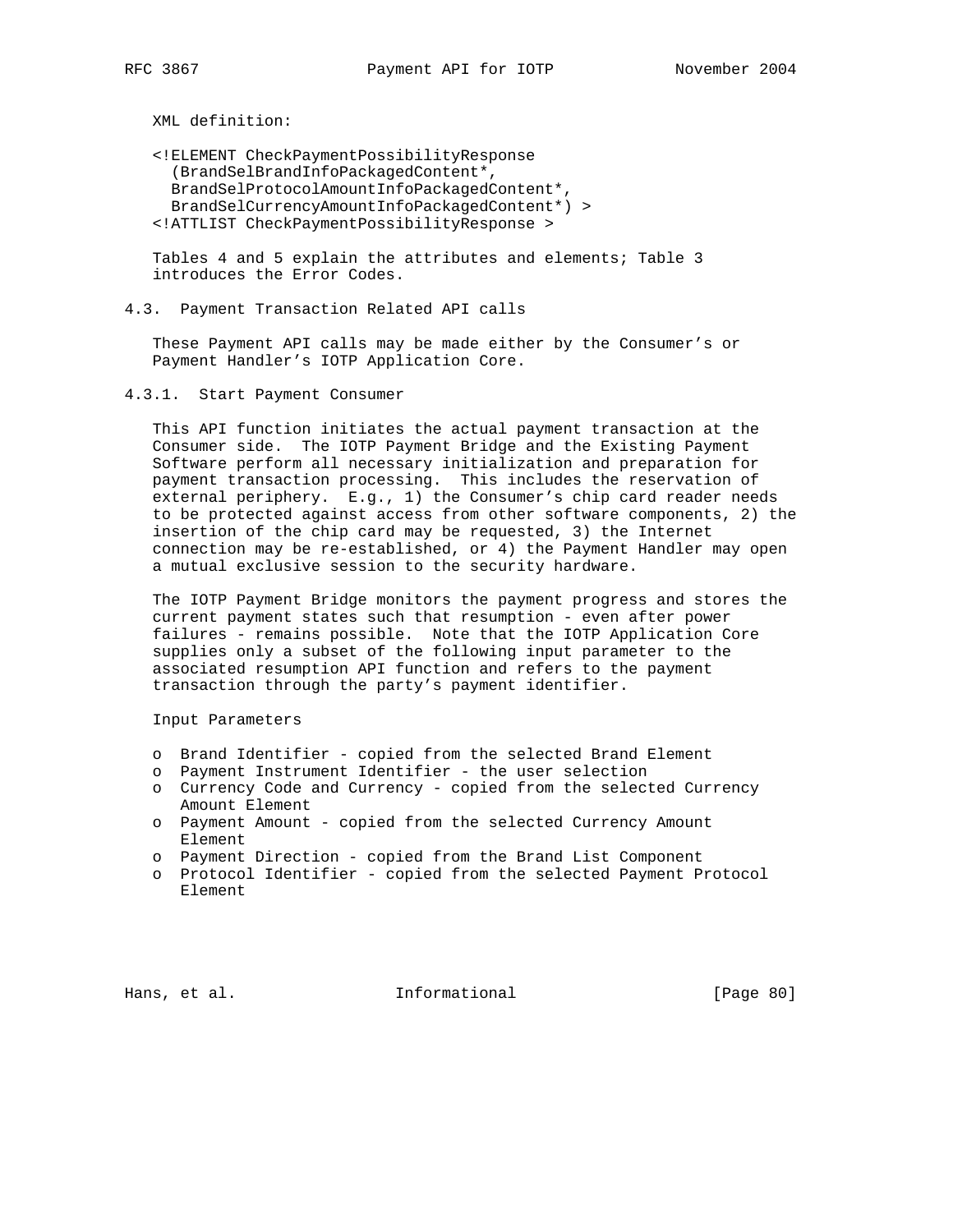- o Protocol Brand Element further information; copied from the Protocol Brand Element of the Brand List Component which relates to the selected Brand Element, if any
- o OkFrom, OkTo copied from the Payment Component
- o Consumer Payment Identifier Consumer's unique reference to the current payment transaction
- o Wallet Identifier and/or Pass Phrase
- o Call Back Function used for end user notification/logging purposes
- o Call Back Language List. This list is required if the Call Back Function is set
- o (Brand) Packaged Content further payment brand description; copied from the selected Brand Element's content
- o (Protocol Amount) Packaged Content further payment protocol description; copied from the selected Protocol Amount Element's content
- o (Payment Protocol) Packaged Content further payment protocol description; copied from the selected Pay Protocol Element's content
- o (Order) Packaged Content further order description, copied from the Order Component

- <!ELEMENT StartPaymentConsumer (BrandPackagedContent\*, ProtocolBrand? ProtocolAmountPackagedContent\*, PayProtocolPackagedContent\*, OrderPackagedContent\*) > <!ATTLIST StartPaymentConsumer
- BrandId CDATA #REQUIRED PaymentInstrumentId CDATA #IMPLIED CurrCodeType NMTOKEN 'ISO4217-A' CurrCode CDATA #REQUIRED Amount CDATA #REQUIRED PayDirection (Debit|Credit) #REQUIRED ProtocolId CDATA #REQUIRED ProtocolBrandId CDATA #IMPLIED OkFrom CDATA #REQUIRED OkTo CDATA #REQUIRED ConsumerPayId CDATA #REQUIRED WalletID CDATA #IMPLIED Passphrase CDATA #IMPLIED CallBackFunction CDATA #IMPLIED CallBackLanguageList NMTOKENS #IMPLIED >

Hans, et al. **Informational** [Page 81]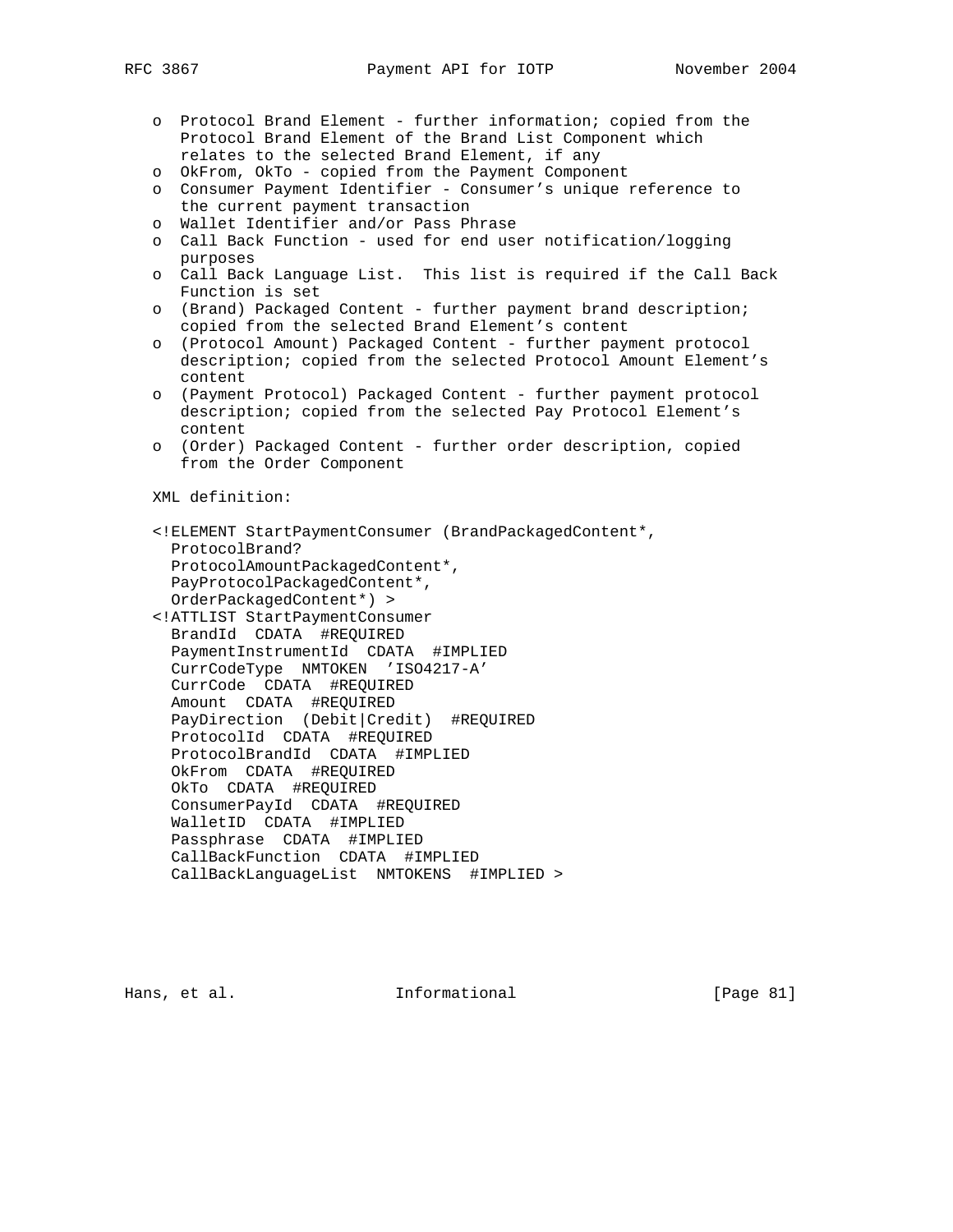Output Parameters

- o Continuation Status
- o (Payment Scheme) Packaged Content for insertion into the Payment Scheme Component of the IOTP Payment Request Block

 The IOTP Application Core is allowed to reissue this request several times on failed analyses of the response.

XML definition:

 <!ELEMENT StartPaymentConsumerResponse (PaySchemePackagedContent\*) > <!ATTLIST StartPaymentConsumerResponse ContStatus (End|Continue) #REQUIRED >

 Tables 4 and 5 explain the attributes and elements; Table 3 introduces the Error Codes.

4.3.2. Start Payment Payment Handler

 This API function initializes the Consumer initiated payment transaction at the Payment Handler's side. Similar to the Consumer's system, the IOTP Payment Bridge and the Existing Payment Software perform all necessary initialization and preparation for payment transaction processing.

Input Parameters

- o Brand Identifier copied from the Consumer selected Brand Element
- o Consumer Payment Identifier copied from the Payment Scheme Component
- o Currency Code and Currency copied from the Consumer selected Currency Amount Element
- o Payment Amount copied from the Consumer selected Currency Amount Element
- o Payment Direction copied from the Brand List Component
- o Protocol Identifier copied from the Consumer selected Payment Protocol Element
- o Protocol Brand Identifier copied from the Brand Protocol Element of the Brand List Component which relates to the Consumer selected Brand Element, if any
- o OkFrom, OkTo copied from the Payment Component
- o Payment Handler Payment Identifier Payment Handler's unique reference to the current payment transaction
- o Merchant Organisation Identifier copied from the Merchant's Organisation Element

Hans, et al. **Informational** [Page 82]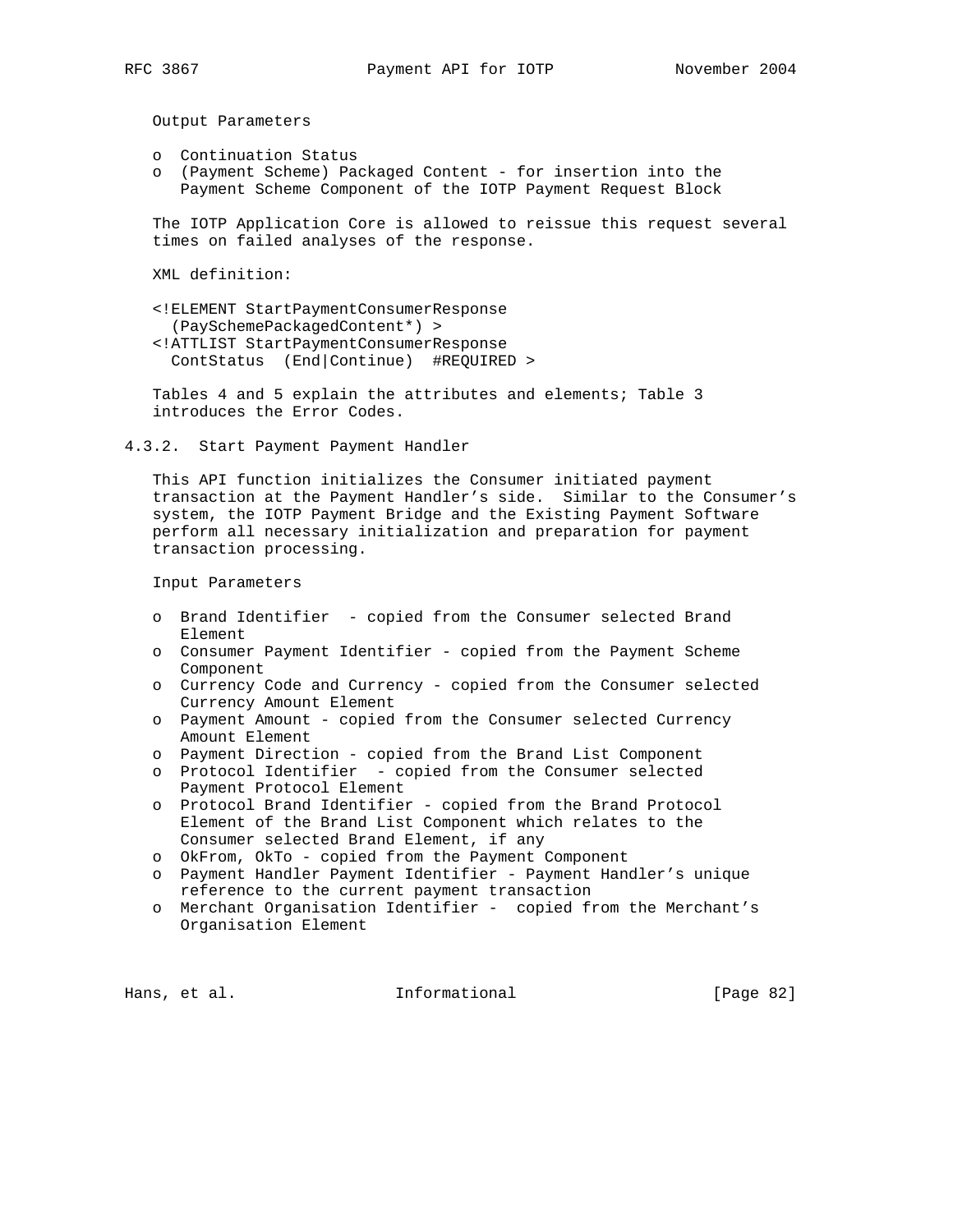- o Wallet Identifier renaming to till identifier neglected and/or Pass Phrase
- o Call Back Function used for end user notification/logging purposes
- o Call Back Language List. This list is required if the call back function is set
- o (Brand) Packaged Content further payment brand description; copied from the Consumer selected Brand Element's content
- o (Protocol Brand) Packaged Content further information; copied from the Protocol Brand Element of the Brand List Component which relates to the Consumer selected Brand Element, if any.
- o (Protocol Amount) Packaged Content further payment protocol description; copied from the Consumer selected Protocol Amount Element's content
- o (Protocol) Packaged Content further payment protocol description; copied from the Consumer selected Pay Protocol Element's content
- o (TradingRoleData) Packaged Content further payment protocol description; the Name Attribute of the packaged contents must include "Payment:" as the prefix, for example "Payment:SET-OD". For more information, see [SET/IOTP].
- o Three Brand Selection Info Packaged Content Elements copied from the Brand Selection Component
- o Brand additional data about the payment brand
- o Protocol Amount additional data about the payment protocol
- o Currency Amount additional payment brand and currency specific data
- o (Payment Scheme) Packaged Content.

```
 <!ELEMENT StartPaymentPaymentHandler (BrandPackagedContent*,
  ProtocolBrand?,
  ProtocolAmountPackagedContent*,
  PayProtocolPackagedContent*,
  BrandSelBrandInfoPackagedContent*,
  BrandSelProtocolAmountInfoPackagedContent*,
   BrandSelCurrencyAmountInfoPackagedContent*,
   TradingRoleDataPackagedContent*,
  PaySchemePackagedContent*) >
 <!ATTLIST StartPaymentPaymentHandler
  BrandId CDATA #REQUIRED
  ConsumerPayId CDATA #IMPLIED
  CurrCodeType NMTOKEN 'ISO4217-A'
  CurrCode CDATA #REQUIRED
  Amount CDATA #REQUIRED
  PayDirection (Debit|Credit) #REQUIRED
```

```
 ProtocolId CDATA #REQUIRED
```
Hans, et al. 10 Informational 10 [Page 83]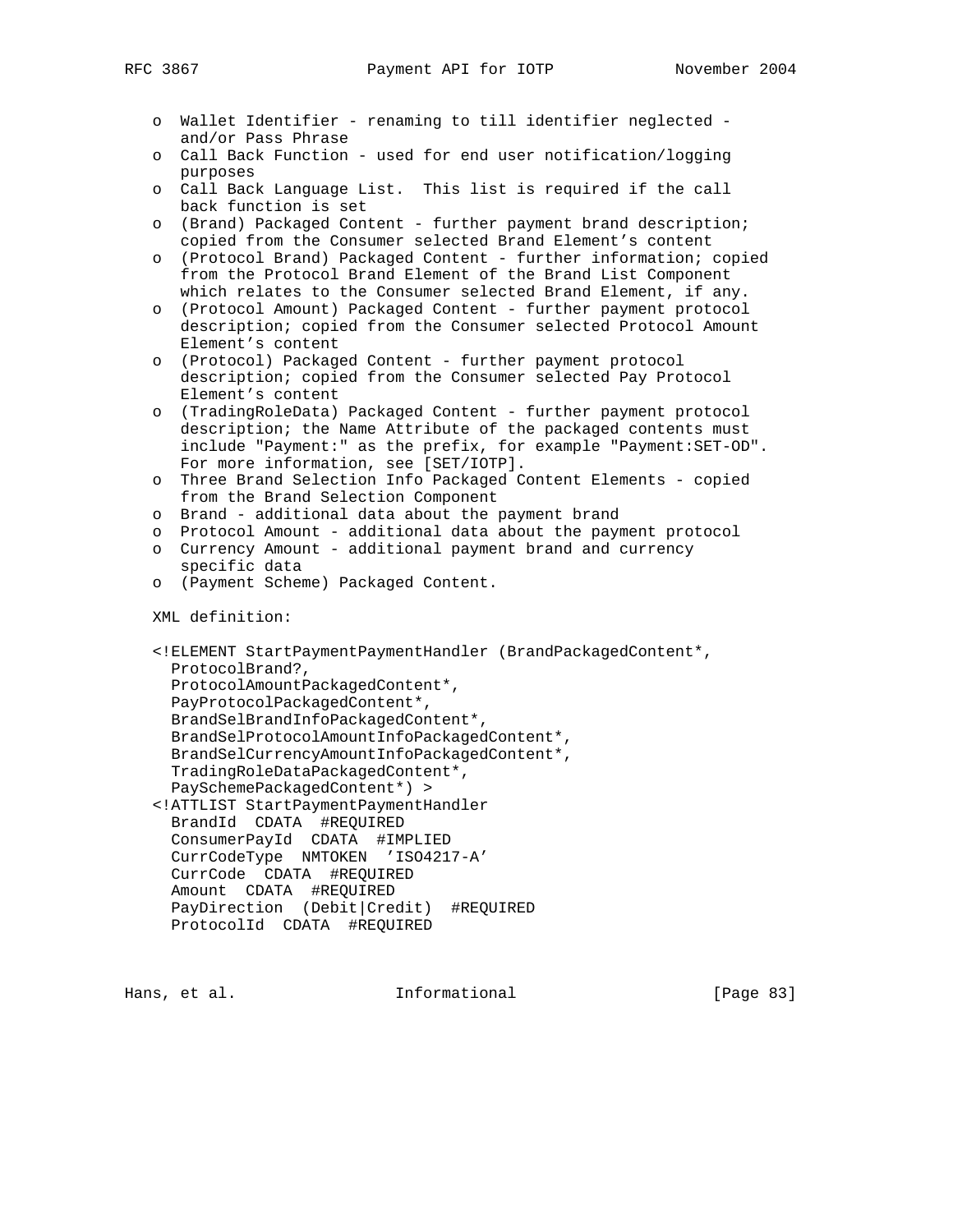OkFrom CDATA #REQUIRED OkTo CDATA #REQUIRED PaymentHandlerPayId CDATA #REQUIRED MerchantOrgId CDATA #REQUIRED WalletID CDATA #IMPLIED Passphrase CDATA #IMPLIED CallBackFunction CDATA #IMPLIED CallBackLanguageList NMTOKENS #IMPLIED >

Output Parameters

- o Continuation Status
- o (Payment Scheme) Packaged Content for insertion into the Payment Scheme Component of the IOTP Payment Exchange Block

 The response message must contain payment schema data if the continuation status signals "Continue". The IOTP Application Core is allowed to reissue this request several times on failed analyses of the response.

XML definition:

- <!ELEMENT StartPaymentPaymentHandlerResponse (PaySchemePackagedContent\*) > <!ATTLIST StartPaymentPaymentHandlerResponse
- ContStatus (End|Continue) #REQUIRED >

 Tables 4 and 5 explain the attributes and elements; Table 3 introduces the Error Codes.

4.3.3. Resume Payment Consumer

 This API function resumes a previously suspended payment at the Consumer side. Resumption includes the internal inquiry of the payment transaction data, e.g., payment amount, protocol identifier, and the whole initialization as it has been applied on the "Start Payment Consumer" API request.

 It is up to the IOTP Application Core to decide whether an IOTP Payment Request Block or a IOTP Payment Exchange Block needs to be generated. One indicator might be the receipt of a previous IOTP Payment Exchange Block from the Payment Handler, e.g., the knowledge of the Payment Handler Payment Identifier.

Input Parameters

- o Consumer Payment Identifier
- o Wallet Identifier and/or Pass Phrase

Hans, et al. 10 Informational 11 [Page 84]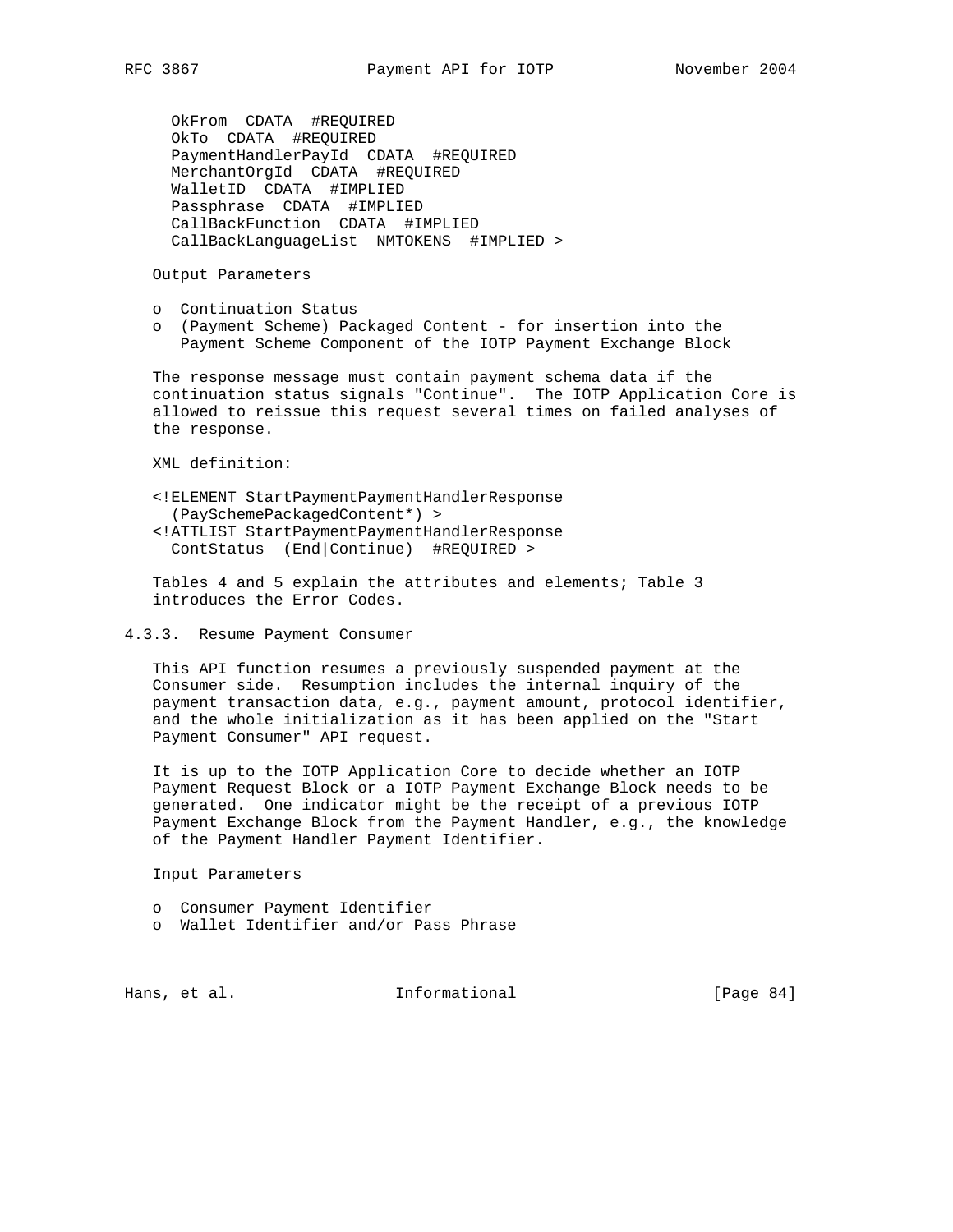o Call Back Function - used for end user notification/logging purposes

XML definition:

 <!ELEMENT ResumePaymentConsumer EMPTY > <!ATTLIST ResumePaymentConsumer ConsumerPayId CDATA #REQUIRED WalletID CDATA #IMPLIED Passphrase CDATA #IMPLIED CallBackFunction CDATA #IMPLIED CallBackLanguageList NMTOKENS #IMPLIED >

Output Parameters

- o Continuation Status
- o (Payment Scheme) Packaged Content for insertion in the Payment Scheme Component of the next IOTP message (Payment Exchange or Request Block).

 The IOTP Application Core is allowed to reissue this request several times on failed analyses of the response. However, the IOTP Payment Bridge might reject the resumption request by using the "AttNotSupp" Error Code "naming" the Consumer Payment Identifier attribute. Then the Consumer has to apply normal error processing to the current (sub-)transaction and to issue a new Payment Request Block to the Payment Handler.

XML definition:

 <!ELEMENT ResumePaymentConsumerResponse (PaySchemePackagedContent\*) > <!ATTLIST ResumePaymentConsumerResponse ContStatus (End|Continue) #REQUIRED >

 Tables 4 and 5 explain the attributes and elements; Table 3 introduces the Error Codes.

4.3.4. Resume Payment Payment Handler

This API function resumes a payment at the Payment Handler side.

Input Parameters

- o Payment Handler Payment Identifier
- o Wallet Identifier renaming to till identifier neglected and Pass Phrase

Hans, et al. 10 1nformational 11 [Page 85]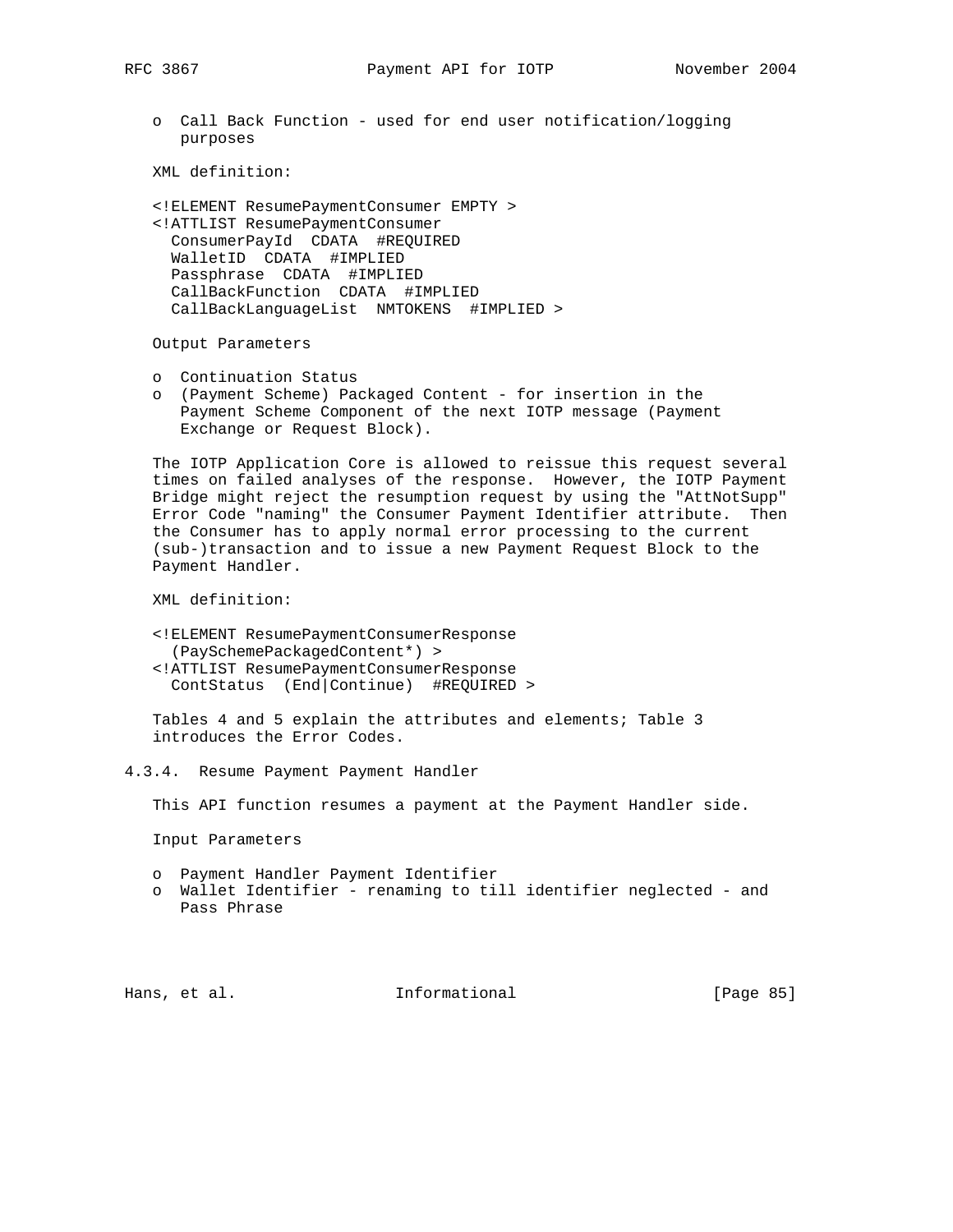- o Call Back Function used for end user notification/logging purposes
- o Call Back Language List. This list is required if the Call Back Function is set
- o (Payment Scheme) Packaged Content copied from the Payment Scheme Component of the received IOTP message (Payment Exchange or Request Block).

 <!ELEMENT ResumePaymentPaymentHandler (PaySchemePackagedContent\*) >

 <!ATTLIST ResumePaymentPaymentHandler PaymentHandlerPayId CDATA #REQUIRED WalletID CDATA #IMPLIED Passphrase CDATA #IMPLIED CallBackFunction CDATA #IMPLIED CallBackLanguageList NMTOKENS #IMPLIED >

Output Parameters

- o Continuation Status
- o (Payment Scheme) Packaged Content for insertion in the Payment Scheme Component of the next Payment Exchange Block.

 The response message contains payment schema specific data if the continuation status signals "Continue". The IOTP Application Core is allowed to reissue this request several times on failed analyses of the response.

XML definition:

 <!ELEMENT ResumePaymentPaymentHandlerResponse (PaySchemePackagedContent\*) > <!ATTLIST ResumePaymentPaymentHandlerResponse ContStatus (End|Continue) #REQUIRED >

 Tables 4 and 5 explain the attributes and elements; Table 3 introduces the Error Codes.

# 4.3.5. Continue Process

 This API function passes one specific IOTP Payment Scheme Component, i.e., the encapsulated Packaged Content elements, received from the counter party (e.g., Consumer) to the IOTP Payment Bridge and responds with the next IOTP Payment Scheme Component for submission to the counter party.

Hans, et al. **Informational** [Page 86]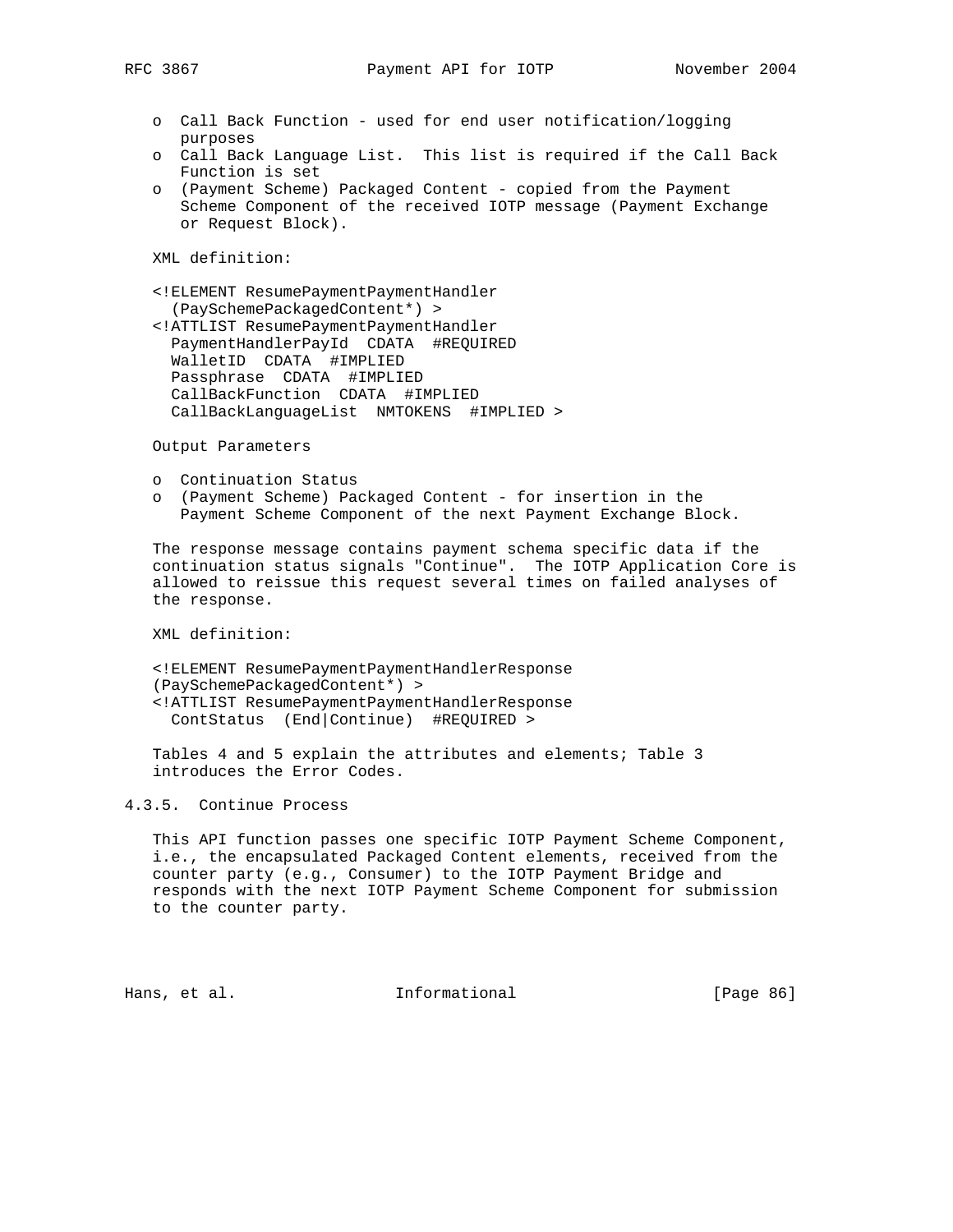- o Payty's Payment Identifier
- o Process (Transaction) Type which distinguishes between Payments and Inquiries.
- o Wallet Identifier and/or Pass Phrase
- o (Payment Scheme) Packaged Content copied from the Payment Scheme Component of the received Payment Exchange Block or from the Error Block.

 Each party should set the payment identifier with the local identifier (Consumer: ConsumerPayId; Merchant: MerchantPayId; Payment Handler: PaymentHandlerPayId).

XML definition:

 <!ELEMENT ContinueProcess (PaySchemePackagedContent+) > <!ATTLIST ContinueProcess PayId CDATA #REQUIRED ProcessType (Payment | Inquiry) 'Payment' WalletID CDATA #IMPLIED Passphrase CDATA #IMPLIED >

Output Parameters

- o Continuation Status
- o (Payment Scheme) Packaged Content for insertion in the Payment Scheme Component of the next Payment Exchange Block or final Payment Response Block

 The response message contains payment schema data if the continuation status signals "Continue". The IOTP Payment Bridge must signal "End", if the payment scheme data was received within an IOTP Error Block containing an Error Component with severity HardError.

XML definition:

 <!ELEMENT ContinueProcessResponse (PaySchemePackagedContent\*) > <!ATTLIST ContinueProcessResponse ContStatus (End|Continue) #REQUIRED >

 Tables 4 and 5 explain the attributes and elements; Table 3 introduces the Error Codes.

Hans, et al. 10 Informational 11 [Page 87]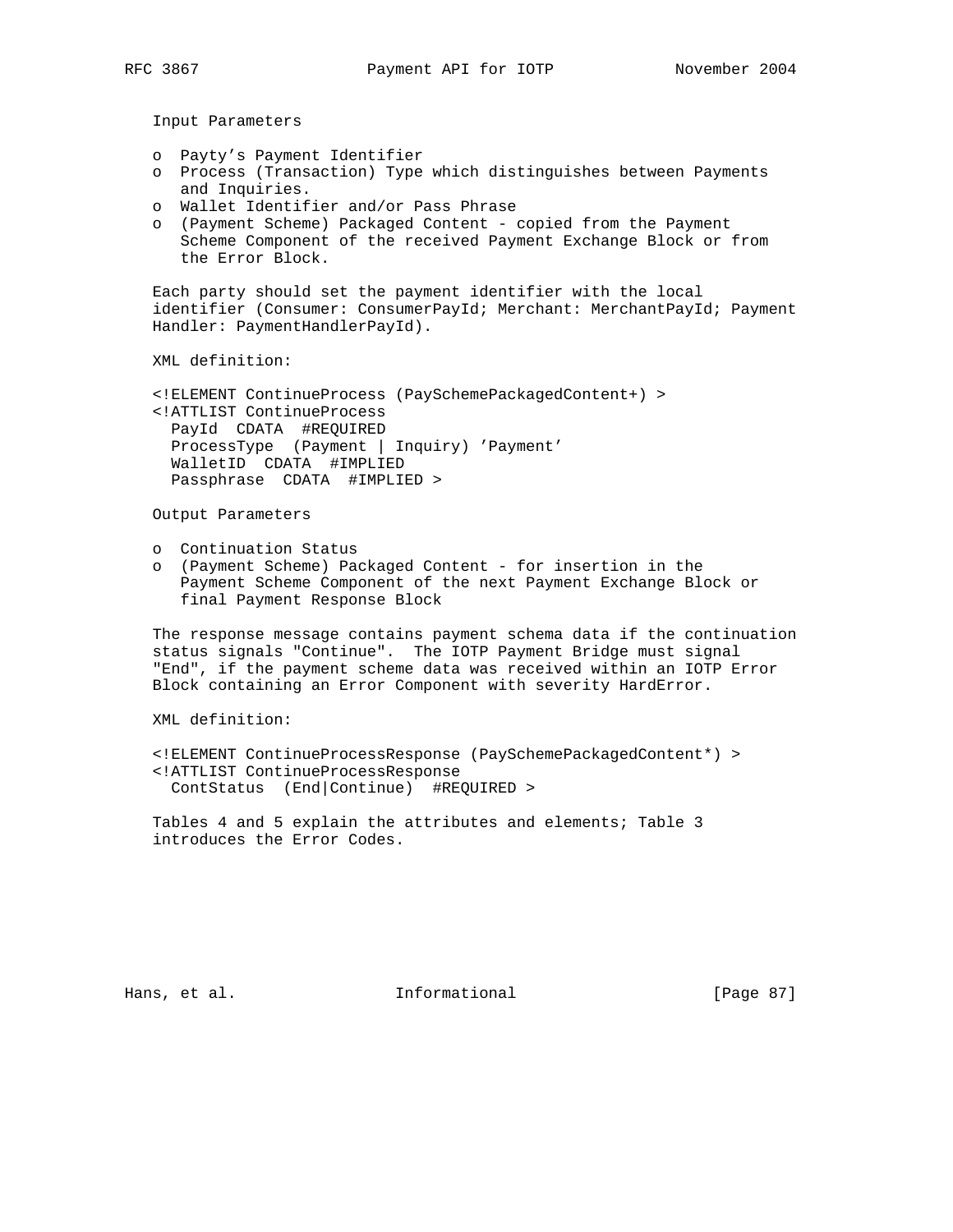## 4.3.6. Change Process State

 The IOTP Application Core changes the current payment status by this request. The IOTP Payment Bridge may be notified about business level normal termination, cancellation, suspension, and processing errors. Notification happens by requesting the intended process state.

 The IOTP Payment Bridge processes the status change and reports the result.

 The IOTP Application Core has to analyze any returned process status in order to check whether the IOTP Payment Bridge has agreed to or declined the status switch. E.g., the submitted Process State "CompleteOk" may lead to the Payment Status "Failed" if the payment transaction has already failed.

 Transaction Suspension is notified by the newly introduced Process State "Suspended". The other attribute values have been taken from the IOTP specification.

 This API function might be called by the Consumer, Merchant, or Payment Handler for each payment transaction anytime after the issuance of "FindPaymentInstrument" to the IOTP Payment Bridge by the Consumer, the issuance of "FindAcceptedPaymentBrand" by the Merchant, or the issuance of "StartPaymentPaymentHandler" by the Payment Handler.

 The Process States "CompletedOk", "Failed", and "ProcessError" are final in the sense that they can not be changed on subsequent calls. However, the API function should not return with an error code if such an incompatible call has been issued. Instead it should report the old unchanged Process State.

 Unknown payment transactions are reported by the Error Code "AttValInvalid" pointing to the PayId attribute.

Input Parameters

- o Party's Payment Identifier
- o intended Payment Status
- o intended Completion Code
- o Process (Transaction) Type which distinguishes between Payments and Inquiries.
- o Wallet Identifier and/or Pass Phrase

Hans, et al. 10. Informational 1. [Page 88]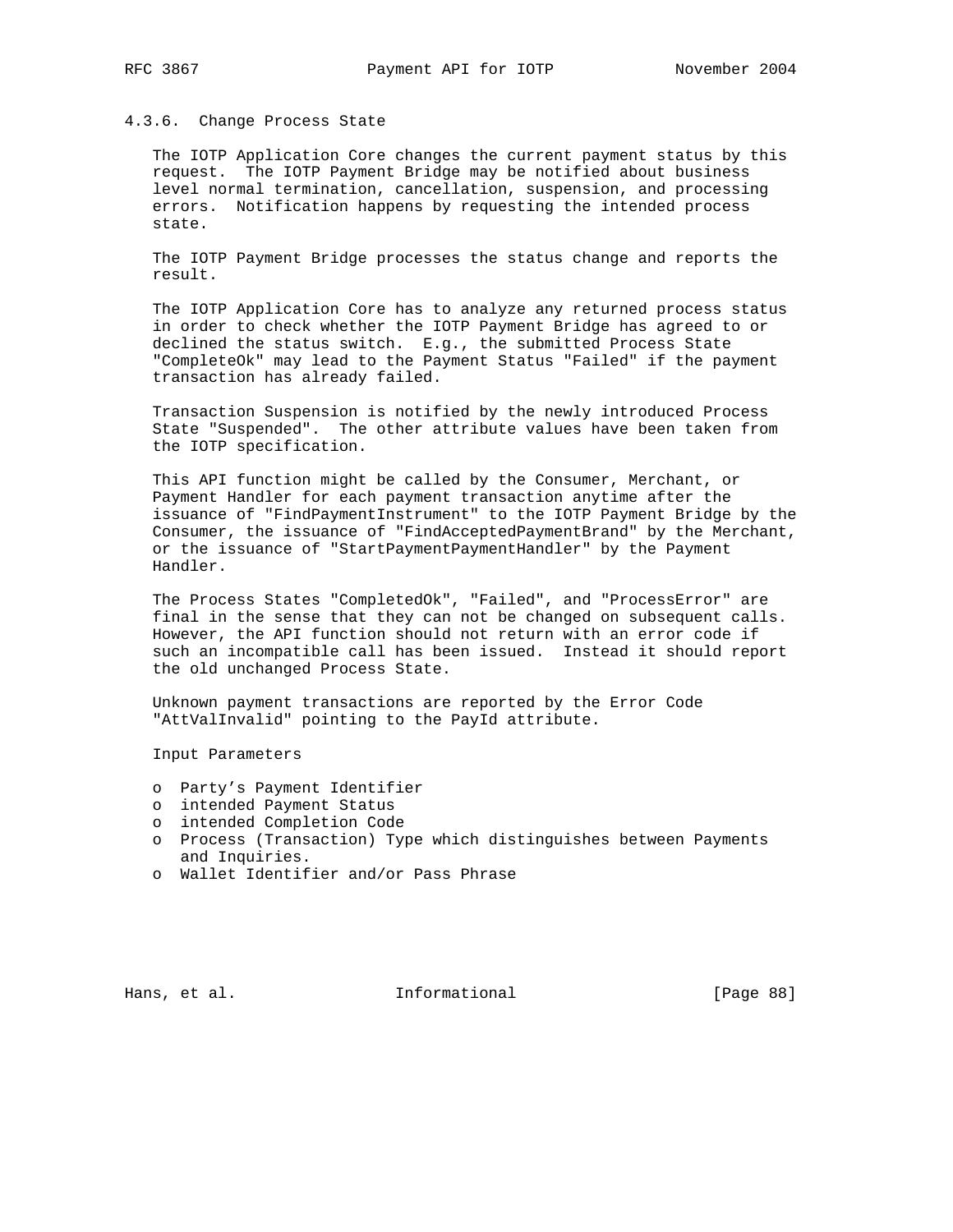```
 XML definition:
    <!ELEMENT ChangeProcessState EMPTY >
    <!ATTLIST ChangeProcessState
 PayId CDATA #REQUIRED
 ProcessState (NotYetStarted |
      InProgress |
      Suspended |
      CompletedOk |
      Failed |
      ProcessError) #REQUIRED
      CompletionCode NMTOKEN #IMPLIED
     ProcessType (Payment | Inquiry) 'Payment'
      WalletID CDATA #IMPLIED
      Passphrase CDATA #IMPLIED >
   Output Parameters
   o Process State and Percent Complete
   o Completion Code
   o Status Description and its language annotation
   XML definition:
    <!ELEMENT ChangeProcessStateResponse EMPTY >
    <!ATTLIST ChangeProcessStateResponse
     ProcessState (NotYetStarted |
      InProgress |
      Suspended |
      CompletedOk |
      Failed |
      ProcessError) #REQUIRED
     PercentComplete CDATA #IMPLIED
     CompletionCode NMTOKEN #IMPLIED
     xml:lang NMTOKEN #IMPLIED
     StatusDesc CDATA #IMPLIED >
    Tables 4 and 5 explain the attributes and elements; Table 3
    introduces the Error Codes.
4.4. General Inquiry API Calls
   The following calls are not necessarily assigned to a payment
    transaction and may be issued at any time. There are no dependencies
   on any other calls.
```
Hans, et al. **Informational** [Page 89]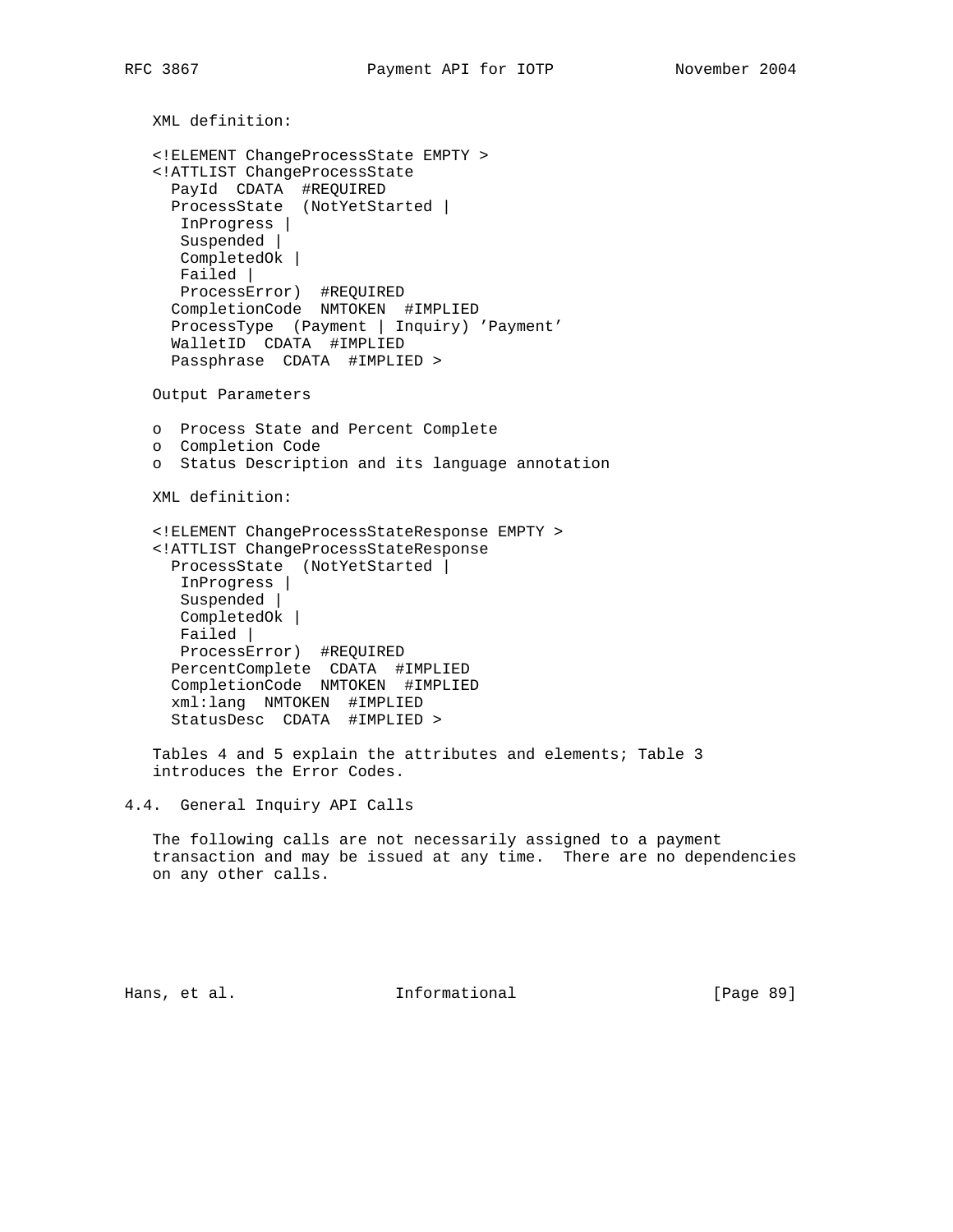4.4.1. Remove Payment Log

 The IOTP Application Core notifies the IOTP Payment Bridge and/or the corresponding Existing Payment Software via IOTP Payment Bridge that any record in the Payment Log file, that deals with the listed payment transaction, might be removed.

Input Parameters

 o Party's Payment Identifier o Wallet Identifier and/or Pass Phrase

XML definition:

 <!ELEMENT RemovePaymentLog EMPTY > <!ATTLIST RemovePaymentLog PayId CDATA #REQUIRED WalletID CDATA #IMPLIED Passphrase CDATA #IMPLIED >

Output Parameters

XML definition:

 <!ELEMENT RemovePaymentLogResponse EMPTY > <!ATTLIST RemovePaymentLogResponse >

 Tables 4 and 5 explain the attributes and elements; Table 3 introduces the Error Codes.

### 4.4.2. Payment Instrument Inquiry

 This API function retrieves the properties of the Payment Instrument. The Payment Instrument Identifier could be omitted if this identifier is derived by other means, e.g., by analysis of the currently inserted chip card. If the Payment instrument could not uniquely determined, the IOTP Payment Bridge may provide suitable dialogs for user input.

 E.g., this API function might be used during problem resolution with the Customer Care Provider of the issuer of the payment instrument, in order to inquire payment instrument specific values.

Input parameters

o Brand Identifier

- o Payment Instrument Identifier
- o Protocol Identifier

Hans, et al. **Informational** [Page 90]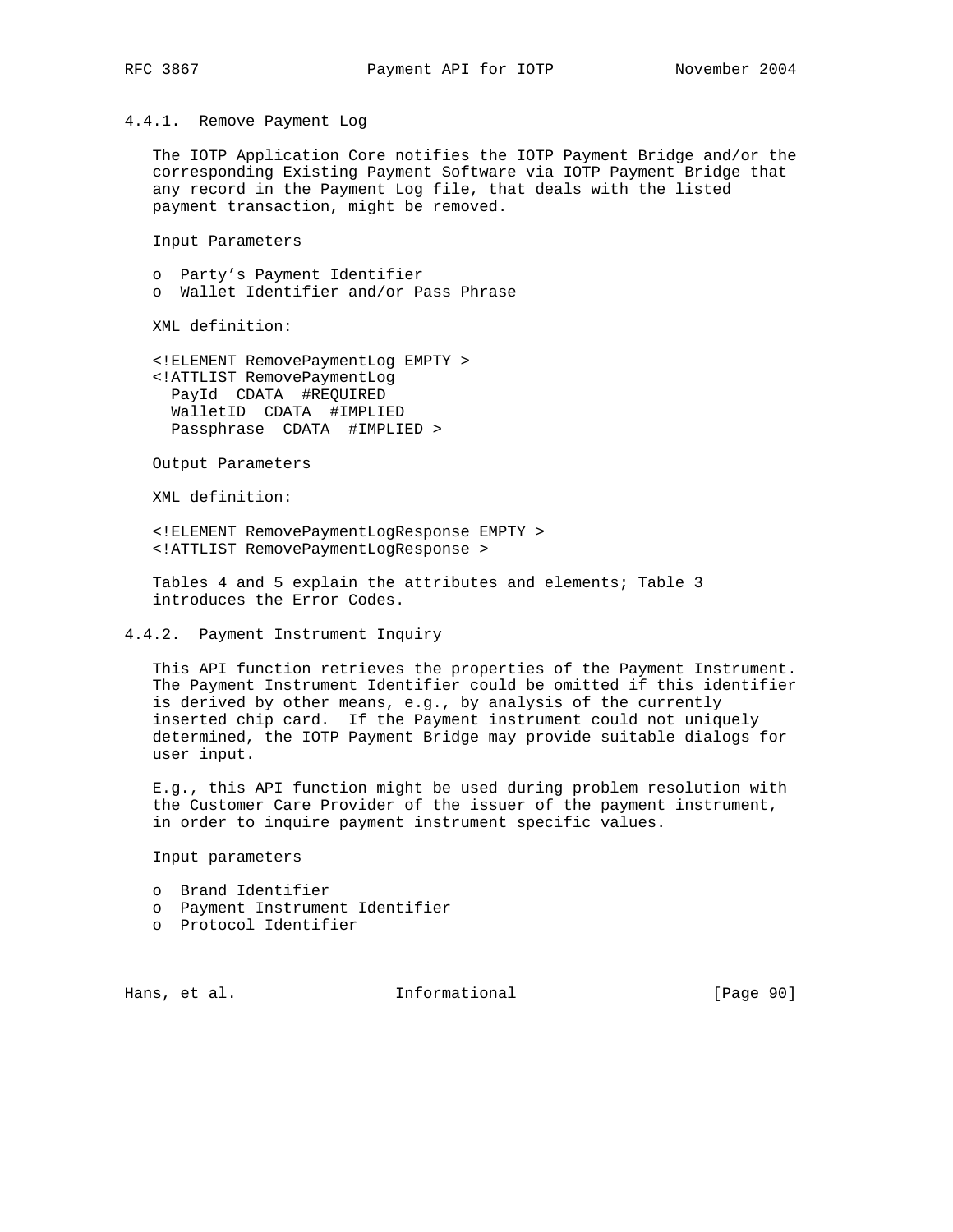o Wallet Identifier and/or Pass Phrase

- o Property Type List sequence of values whose language is identified by xml:lang
- o (Brand) PackagedContent Content further payment brand description
- o Protocol Brand Content further payment brand information
- o (Protocol Amount) PackagedContent Content further payment protocol description
- o (Pay Protocol) PackagedContent Content further payment protocol description

The codes in the property type list are of two types:

- o generic codes which apply to all payment methods but might be unavailable
- o Payment Brand specific codes.

Generic codes for the Property Type List are:

| Property Type | Meaning                                     |
|---------------|---------------------------------------------|
| Balance       | Current balance                             |
| Limit         | Maximum balance                             |
| PaymentLimit  | Maximum payment transaction limit           |
| Expiration    | Expiration date                             |
| Identifier    | Issuer assigned identifier of the payment   |
|               | instrument. Usually, it does not match with |
|               | the API's payment instrument identifier.    |
| LogEntries    | Number of stored payment transaction        |
|               | entries. The entries are numbered from 0    |
|               | (the most recent) to some non-negative      |
|               | value for the oldest entry.                 |
| PayAmountn    | Payment Amount of the n-th recorded payment |
|               | transaction, n may negative                 |
| PayPartyn     | Remote party of the n-th payment recorded   |
|               | transaction, n may negative                 |
| PayTimen      | Time of the n-th payment recorded           |
|               | transaction, n may negative                 |
|               |                                             |

XML definition:

 <!ELEMENT PaymentInstrumentInquiry (BrandPackagedContent\*, ProtocolBrand?, ProtocolAmountPackagedContent\*, PayProtocolPackagedContent\*) > <!ATTLIST PaymentInstrumentInquiry BrandId CDATA #REQUIRED PaymentInstrumentId CDATA #IMPLIED ProtocolId CDATA #REQUIRED

Hans, et al. 10 1nformational 11 [Page 91]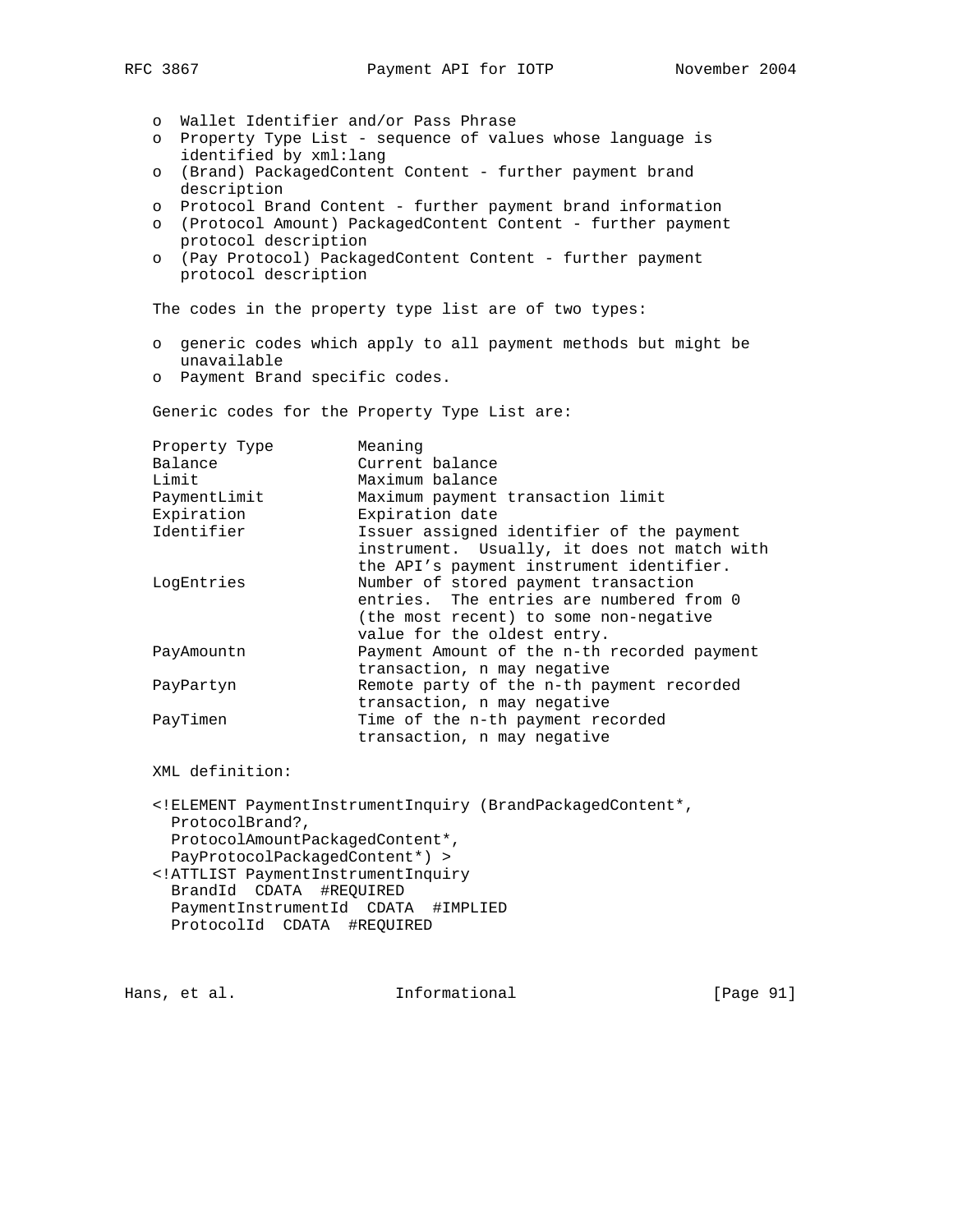PropertyTypeList NMTOKENS #REQUIRED xml:lang NMTOKEN #IMPLIED WalletID CDATA #IMPLIED Passphrase CDATA #IMPLIED >

Output parameters

- o a list of zero or more unavailable property values whose language are identified by xml:lang.
- o a list of zero or more sets of "Properties Types", "Property Values" and "Property Descriptions"

XML definition:

 <!ELEMENT PaymentInstrumentInquiryResponse (PaymentInstrumentProperty\*) > <!ATTLIST PaymentInstrumentInquiryResponse xml:lang NMTOKEN #REQUIRED UnavailablePropertyList NMTOKENS #IMPLIED > <!ELEMENT PaymentInstrumentProperty EMPTY > <!ATTLIST PaymentInstrumentProperty PropertyType NMTOKEN #REQUIRED PropertyValue CDATA #REQUIRED PropertyDesc CDATA #REQUIRED >

 Tables 4 and 5 explain the attributes and elements; Table 3 introduces the Error Codes.

4.4.3. Inquire Pending Payment

 This API function reports the party's payment identifiers of any pending payment transactions that the IOTP Payment Bridge/Existing Payment Software recommends be completed or suspended prior to the processing of new payment transactions. It does not respond with further transaction details. These have to be requested with "Inquire Process State".

 Note that the IOTP Payment Bridge has to respond without the benefit of any pass phrase if there exist no pending payment transaction. But if there are some pending payment transactions, the IOTP Payment Bridge may refuse the immediate response and may instead request the appropriate pass phase from the IOTP Application Core.

Input Parameters

o Wallet Identifier and/or Passphrase

Hans, et al.  $I_n$  Informational [Page 92]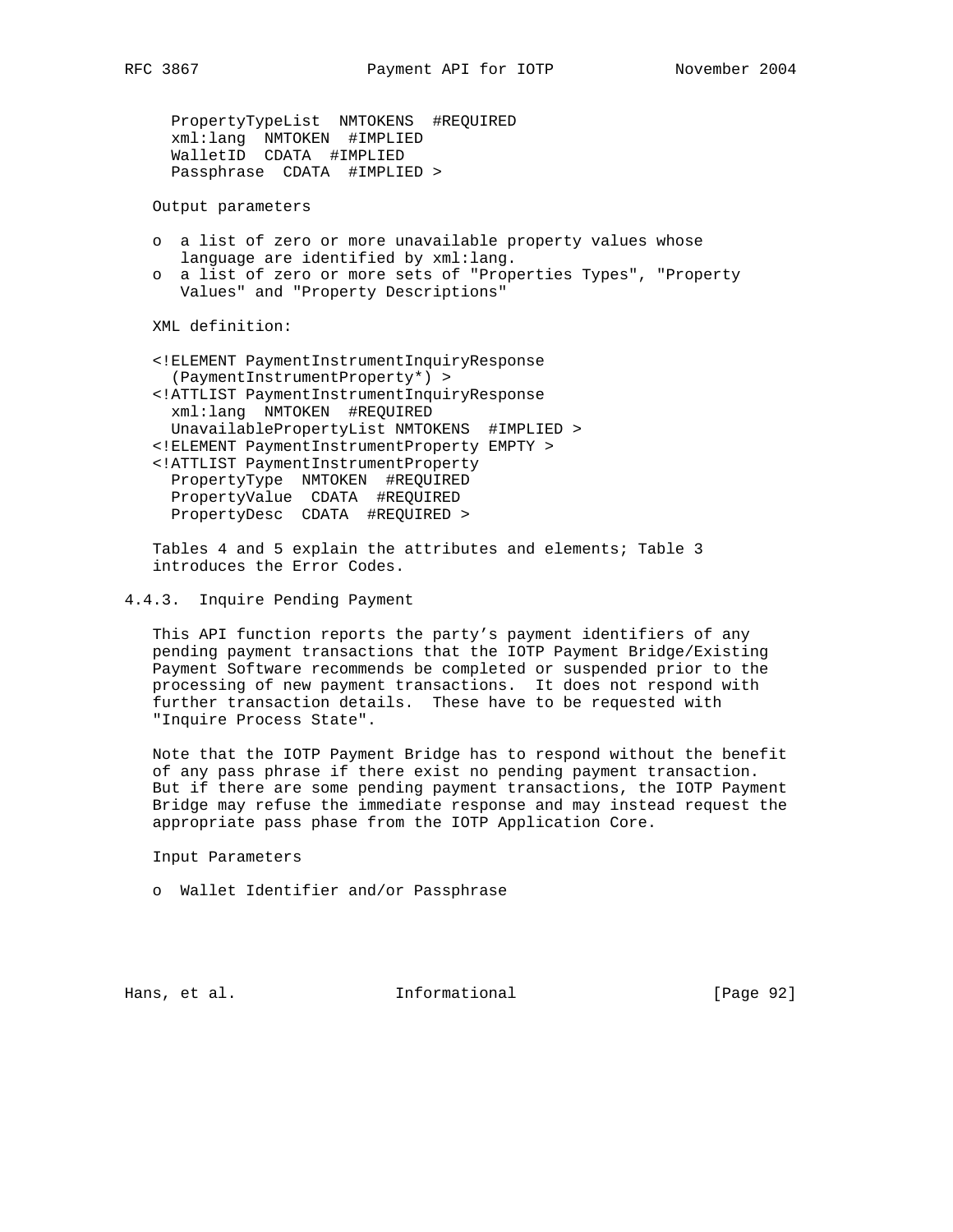<!ELEMENT InquirePendingPayment EMPTY > <!ATTLIST InquirePendingPayment WalletId CDATA #IMPLIED Passphrase CDATA #IMPLIED >

Output Parameters

o Party's Payment Identifier

XML definition:

<!ELEMENT InquirePendingPaymentResponse (PaymentId\*) >

 <!ELEMENT PaymentId EMPTY > <!ATTLIST PaymentId PayId CDATA #REQUIRED >

 Tables 4 and 5 explain the attributes and elements; Table 3 introduces the Error Codes.

4.5. Payment Related Inquiry API Calls

4.5.1. Check Payment Receipt

 This function is used by the Consumer and might be used by the Payment Handler to check the consistency, validity, and integrity of IOTP payment receipts which might consist of Packaged Content Elements

- o from the IOTP Payment Receipt Component provided by the Payment Handler's "Inquire Process State" API call shortly before payment completion,
- o from Payment Scheme Components being exchanged during the actual payment, or
- o being returned by the Consumer's "Inquire Process State" API call shortly before payment completion

 The IOTP Application Core has to check the PayReceiptNameRefs attribute of the IOTP Payment Receipt Component and to supply exactly the Packaged Content Elements being referred to.

Failed verification is returns a business error.

Hans, et al. 10 1nformational 11 [Page 93]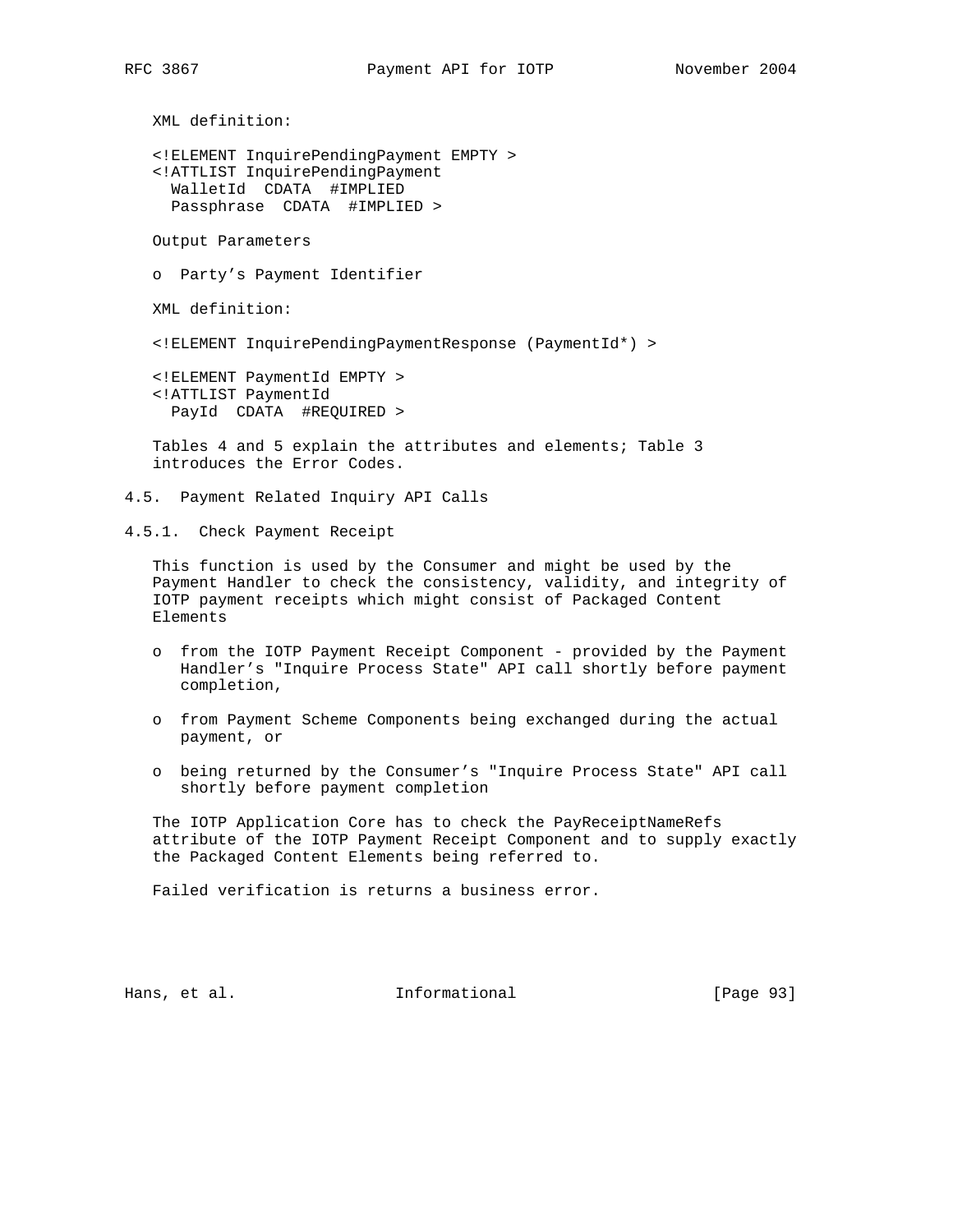Note that this Payment API assumes that any payment receipt builds upon a subset of elements with reference to [IOTP]. Furthermore, the Packaged Content Element have to be distinguishable by their Name attribute.

Input Parameters

 o Party's Payment Identifier o Wallet Identifier and/or Pass Phrase o All Packaged Content Elements in the payment receipt

XML definition:

 <!ELEMENT CheckPaymentReceipt (PackagedContent\*) > <!ATTLIST CheckPaymentReceipt PayId CDATA #REQUIRED WalletID CDATA #IMPLIED Passphrase CDATA #IMPLIED >

Output Parameters

XML definition:

 <!ELEMENT CheckPaymentReceiptResponse EMPTY > <!ATTLIST CheckPaymentReceiptResponse >

 Tables 4 and 5 explain the attributes and elements; Table 3 introduces the Error Codes.

4.5.2. Expand Payment Receipt

 This API function expands any IOTP payment receipt into a form which may be used for display or printing purposes. "Check Payment Receipt" should be used first if there is any question of the payment receipt containing errors.

 The same conventions apply to the input parameter as for "Check Payment Receipt" (cf. Section 4.5.1).

Input Parameters

- o Party's Payment Identifier
- o Wallet Identifier and/or Pass Phrase
- o All Packaged Content Elements that build the payment receipt

Hans, et al. 10 Informational 11 [Page 94]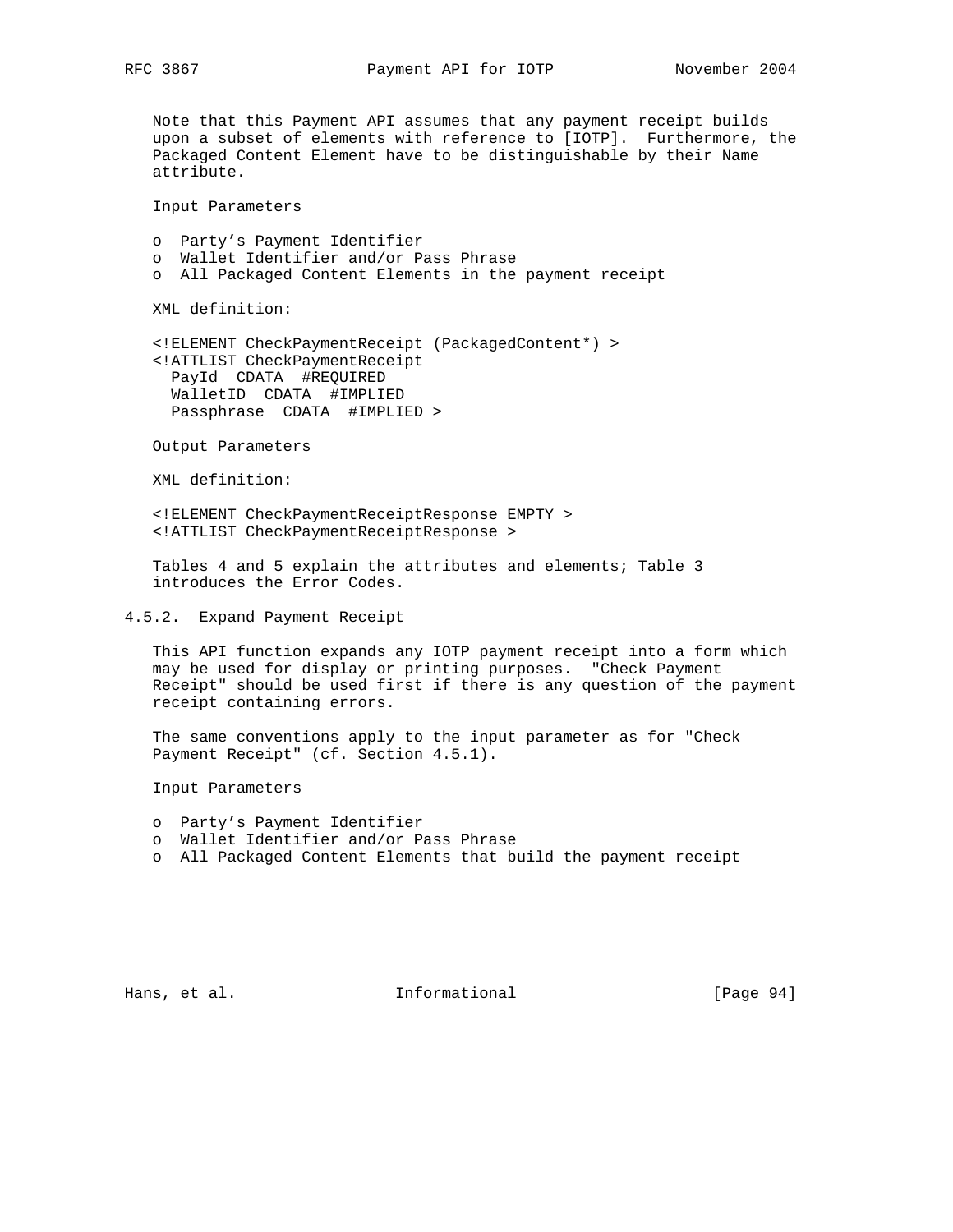```
 XML definition:
```

```
 <!ELEMENT ExpandPaymentReceipt (PackagedContent*) >
 <!ATTLIST ExpandPaymentReceipt
  PayId CDATA #REQUIRED
  WalletID CDATA #IMPLIED
  Passphrase CDATA #IMPLIED >
```
Output Parameters

- o Brand Identifier
- o Protocol specific Brand Identifier
- o Payment Instrument Identifier
- o Currency Code and Currency Code Type
- o Payment Amount
- o Payment Direction
	- o Time Stamp issuance of the receipt
	- o Protocol Identifier
	- o Protocol specific Transaction Identifier this is an internal reference number which identifies the payment
	- o Consumer Description, Payment Handler Description, and a language annotation
	- o Style Sheet Net Location
	- o Payment Property List. A list of type/value/description triples which contains additional information about the payment which is not covered by any of the other output parameters; property descriptions have to consider the language annotation.

 The Style Sheet Net Location refers to a Style Sheet (e.g., [XSLT]) that contains presentation information about the reported XML encoded data.

XML definition:

```
 <!ELEMENT ExpandPaymentReceiptResponse (PaymentProperty*) >
 <!ATTLIST ExpandPaymentReceiptResponse
  BrandId CDATA #IMPLIED
  PaymentInstrumentId CDATA #IMPLIED
  Amount CDATA #IMPLIED
  CurrCodeType NMTOKEN #IMPLIED
  CurrCode CDATA #IMPLIED
  PayDirection (Debit|Credit) #IMPLIED
  TimeStamp CDATA #IMPLIED
  ProtocolId CDATA #IMPLIED
  ProtocolBrandId CDATA #IMPLIED
  ProtocolTransId CDATA #IMPLIED
  xml:lang NMTOKEN #IMPLIED
  ConsumerDesc CDATA #IMPLIED
```
Hans, et al. **Informational** [Page 95]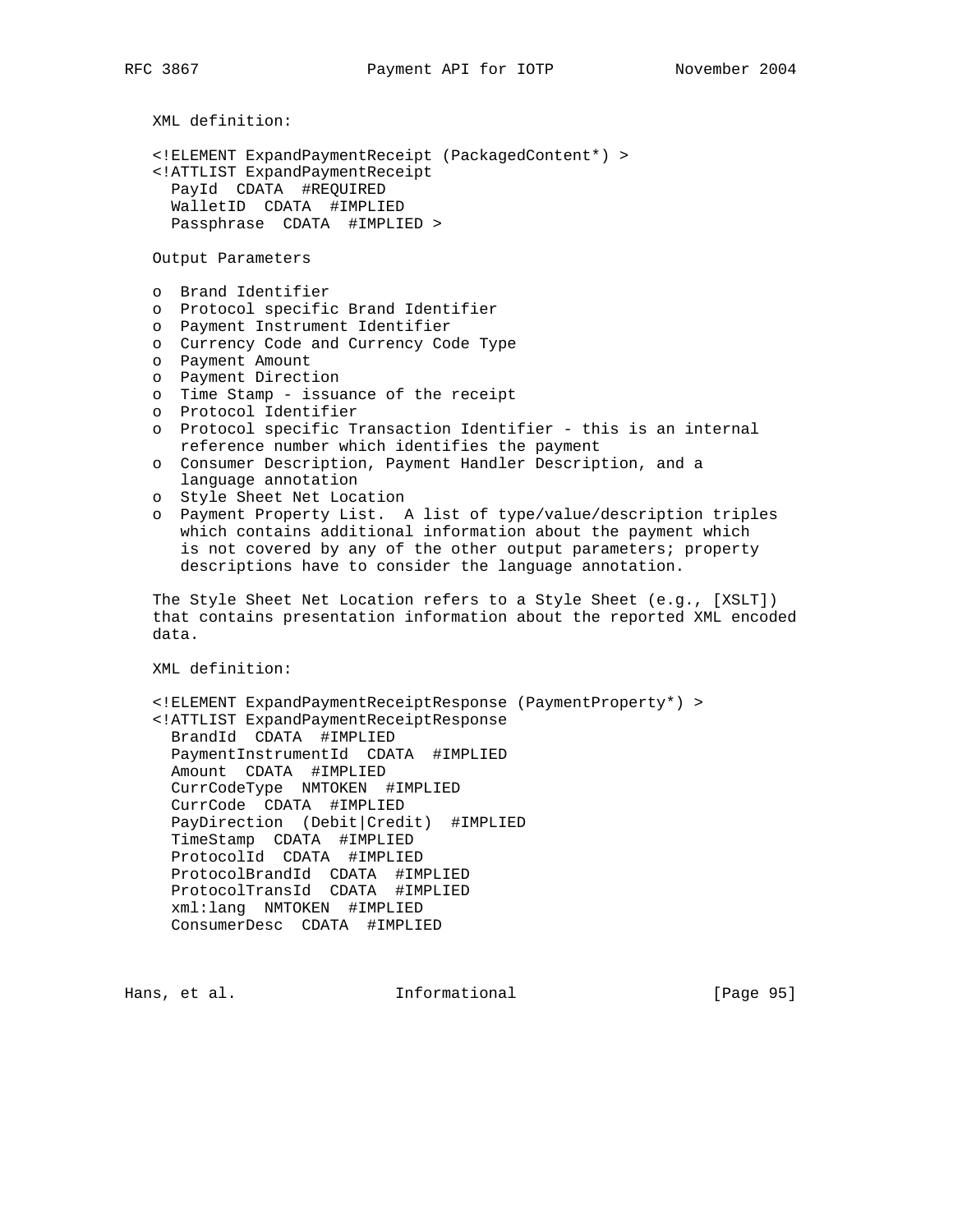PaymentHandlerDesc CDATA #IMPLIED StyleSheetNetLocn CDATA #IMPLIED>

 <!ELEMENT PaymentProperty EMPTY > <!ATTLIST PaymentProperty PropertyType NMTOKEN #REQUIRED PropertyValue CDATA #REQUIRED PropertyDesc CDATA #REQUIRED >

 The Existing Payment Software should return as many attributes as possible from the supplied IOTP Payment Receipt. The payment supplement defines the attribute values for the payment properties.

 Tables 4 and 5 explain the attributes and elements; Table 3 introduces the Error Codes.

## 4.5.3. Inquire Process State

 This API function returns the current payment state and optionally further Packaged Content Elements that form the payment receipt. Called by the Payment Handler, the IOTP Payment Bridge might respond with data intended for inclusion in the IOTP Payment Receipt Component's Packaged Content. When the Consumer calls this function shortly before payment completion, it may respond with further items of the payment receipt. Such items might be created by a chip card.

Input Parameters

 o Party's Payment Identifier o Wallet Identifier and/or Pass Phrase

XML definition:

 <!ELEMENT InquireProcessState EMPTY > <!ATTLIST InquireProcessState PayId CDATA #REQUIRED WalletID CDATA #IMPLIED Passphrase CDATA #IMPLIED >

Output Parameters

- o Current Process State and Percent Complete
- o Completion Code
- o Status Description and its language annotation
- o Payment Receipt Name References to all Packaged Content Elements that build the payment receipt (cf. Section 4.5.1), even if they have not been created so far (Consumer's share)

Hans, et al. **Informational** [Page 96]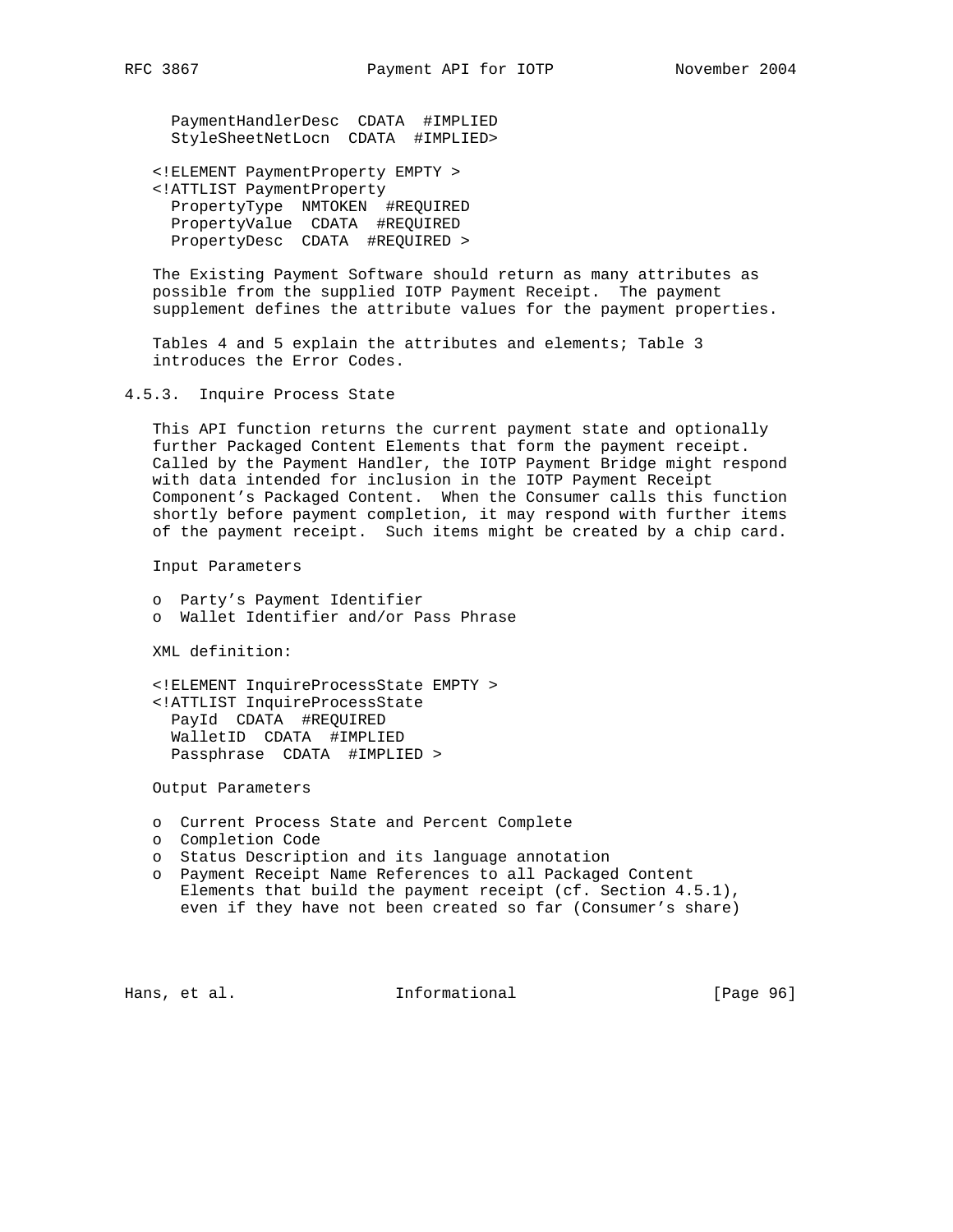o Any Packaged Content Element being available that form the payment receipt

 The IOTP provides a linking capability to the payment receipt delivery. Instead of encapsulating the whole payment specific data into the packaged content of the payment receipt, other Payment Scheme Components' Packaged Content might be referred to.

XML definition:

 <!ELEMENT InquireProcessStateResponse (PackagedContent\*) > <!ATTLIST InquireProcessStateResponse ProcessState (NotYetStarted | InProgress | Suspended | CompletedOk | Failed | ProcessError) #REQUIRED PercentComplete CDATA #IMPLIED CompletionCode NMTOKEN #IMPLIED xml:lang NMTOKEN #IMPLIED StatusDesc CDATA #IMPLIED PayReceiptNameRefs NMTOKENS #IMPLIED >

 Tables 4 and 5 explain the attributes and elements; Table 3 introduces the Error Codes.

 This API function responds with any additional payment scheme specific data that is needed by the Payment Handler for Consumer initiated payment transaction inquiry processing. Probably, the IOTP Payment Bridge (or the corresponding Existing Payment Software) has to determine the payment related items that were provided with the "Start Payment Consumer" API function call.

Input Parameters

- o Consumer Payment Identifier
- o Wallet Identifier and/or Pass Phrase

Hans, et al. 10 1nformational 11 [Page 97]

<sup>4.5.4.</sup> Start Payment Inquiry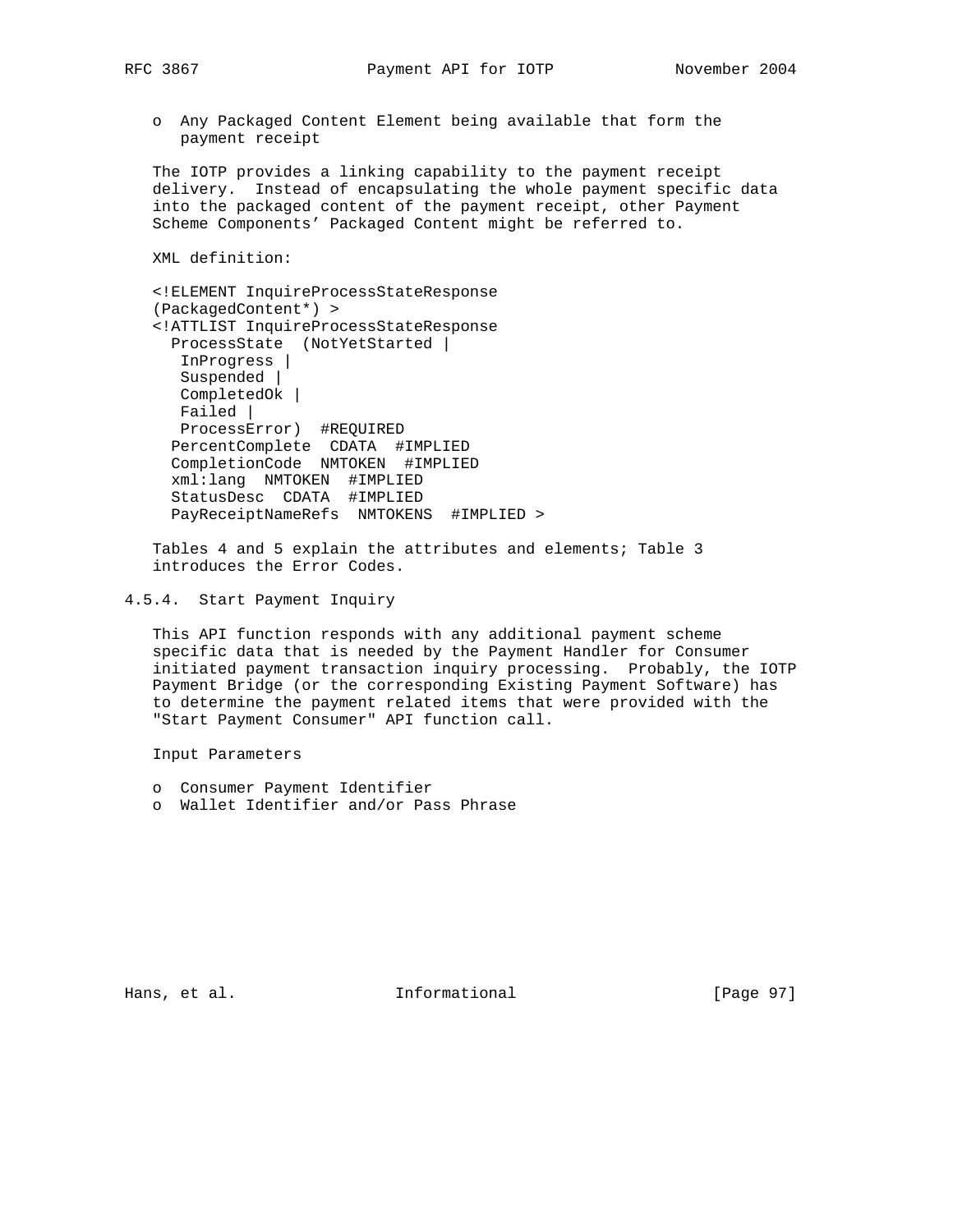<!ELEMENT StartPaymentInquiry EMPTY > <!ATTLIST StartPaymentInquiry ConsumerPayId CDATA #REQUIRED WalletID CDATA #IMPLIED Passphrase CDATA #IMPLIED >

Output Parameters

 o (Payment Scheme) Packaged Content - intended for insertion in the Payment Scheme Component of the Inquiry Request Block

XML definition:

 <!ELEMENT StartPaymentInquiryResponse (PaySchemePackagedContent\*) >

 Tables 4 and 5 explain the attributes and elements; Table 3 introduces the Error Codes.

4.5.5. Inquire Payment Status

 The Payment Handler calls this API function for Consumer initiated inquiry processing. It differs from the previous "Inquire Process State" API function by the optional inclusion of payment scheme specific data. The response may encapsulate further details about the payment transaction.

Input Parameters

- o Payment Handler Payment Identifier
- o Wallet Identifier and/or Pass Phrase
- o (Payment Scheme) Packaged Content copied from the Inquiry Request Block's Payment Scheme Component

XML definition:

 <!ELEMENT InquirePaymentStatus (PaySchemePackagedContent\*) > <!ATTLIST InquirePaymentStatus PaymentHandlerPayId CDATA #REQUIRED WalletID CDATA #IMPLIED Passphrase CDATA #IMPLIED >

Output Parameters

- o Current Process State
- o Completion Code

Hans, et al. 10 1nformational 11 [Page 98]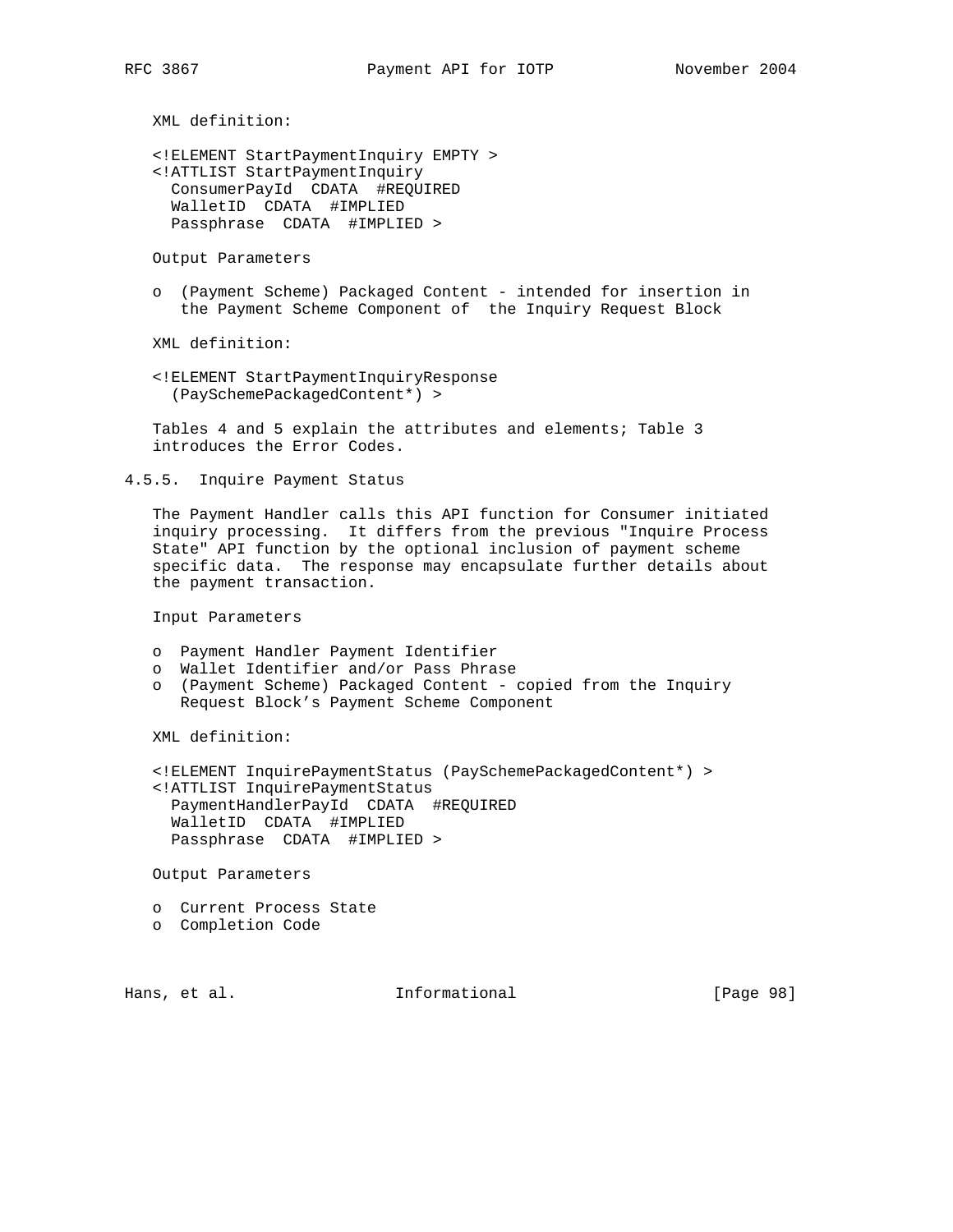o Status Description and its language annotation

 o (Payment Scheme) Packaged Content - intended for insertion in the Payment Scheme Component of the Inquiry Response Block

```
 XML definition:
```

```
 <!ELEMENT InquirePaymentStatusResponse
 (PaySchemePackagedContent*) >
 <!ATTLIST InquirePaymentStatusResponse
  PaymentHandlerPayId CDATA #REQUIRED
  ProcessState (NotYetStarted |
   InProgress |
   Suspended |
   CompletedOk |
   Failed |
   ProcessError) #REQUIRED
   CompletionCode NMTOKEN #IMPLIED
  xml:lang NMTOKEN #IMPLIED
  StatusDesc CDATA #IMPLIED >
```
 Tables 4 and 5 explain the attributes and elements; Table 3 introduces the Error Codes.

4.6. Other API Calls

4.6.1. Manage Payment Software

 The following API function notifies the IOTP Payment Bridge about the intended registration, modification, or deletion of a payment instrument. The actual processing is up to the IOTP Payment Bridge.

 This API request may also be used to activate the IOTP Payment Bridge (and the corresponding Existing Payment Software) for general administration purposes.

Input Parameters

- o Brand Identifier
- o Protocol Identifier
- o Any action code:
- o New add new payment method / instrument
- o Update change the payment method's / instrument's data
- o Delete delete a payment method / instrument
- o Wallet Identifier and/or Pass Phrase
- o (Brand) Packaged Content further payment brand description
- o (Pay Protocol) Packaged Content further payment protocol description

Hans, et al. **Informational** [Page 99]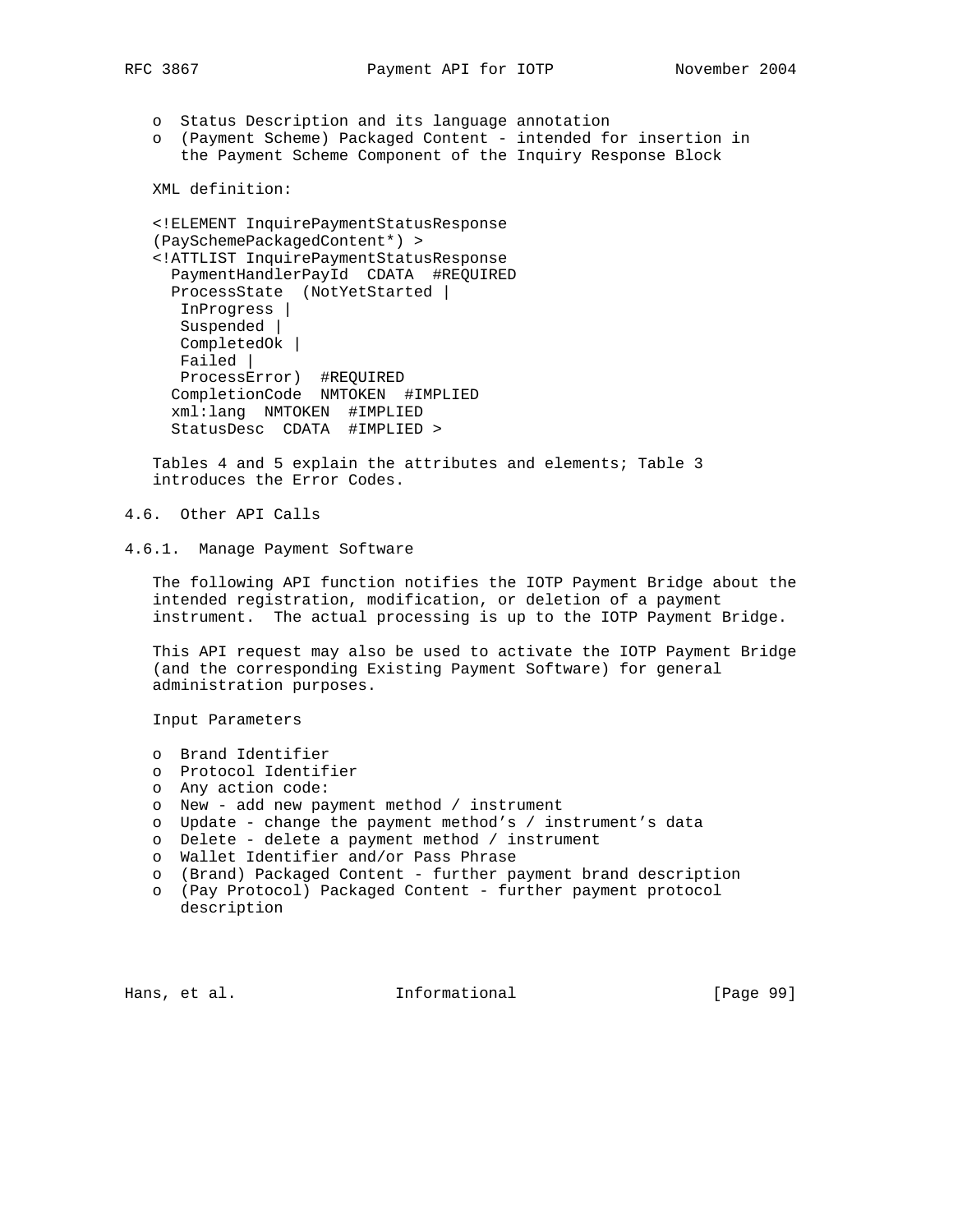o (Protocol Amount) Packaged Content - further payment protocol description

 If the Action attribute is set, the Brand and Protocol Identifier have to also be set. The IOTP Payment Bridge has to provide the required user dialogs and selection mechanisms. E.g., updates and deletions may require the selection of the payment instrument. A new wallet might be silently generated on the supplement of a new Wallet Identifier or after an additional end user acknowledge. The IOTP Application Core should not provide any pass phrases for new wallets. Instead, the IOTP Payment Bridge has to request and verify them, which may return their value to the IOTP Application Core in plain text. In addition, the IOTP Payment Bridge returns the supported authentication algorithms when a new brand and protocol pair has been registered.

 If the "Action" attribute is omitted, the IOTP Payment Bridge which is responsible for the Existing Payment Software pops up in a general interactive mode.

XML definition:

| ELEMENT ManagePaymentSoftware (BrandPackagedContent*,</th |
|-----------------------------------------------------------|
| ProtocolAmountPackagedContent*,                           |
| PayProtocolPackagedContent*) >                            |
| ATTLIST ManagePaymentSoftware</td                         |
| BrandId CDATA #IMPLIED                                    |
| ProtocolId CDATA #IMPLIED                                 |
| Action (New                                               |
| Update                                                    |
| Delete) #IMPLIED                                          |
| WalletID CDATA #IMPLIED                                   |
| Passphrase CDATA #IMPLIED >                               |
|                                                           |
| Output Parameters                                         |
|                                                           |
| An action code:<br>$\circ$                                |

- o New added new wallet
- o Update changed wallet's configuration
- o Delete removed a wallet
- o Wallet Identifier and/or Pass Phrase

 The IOTP Payment Bridge does not return any information about the set of registered payment instruments because these data items are dynamically inferred during the brand selection process at the beginning of each IOTP transaction. However, the IOTP Application Core has to be notified about new wallets and should be notified about updated and removed wallets (identifier). Alternatively,

Hans, et al. The Informational The IPage 100]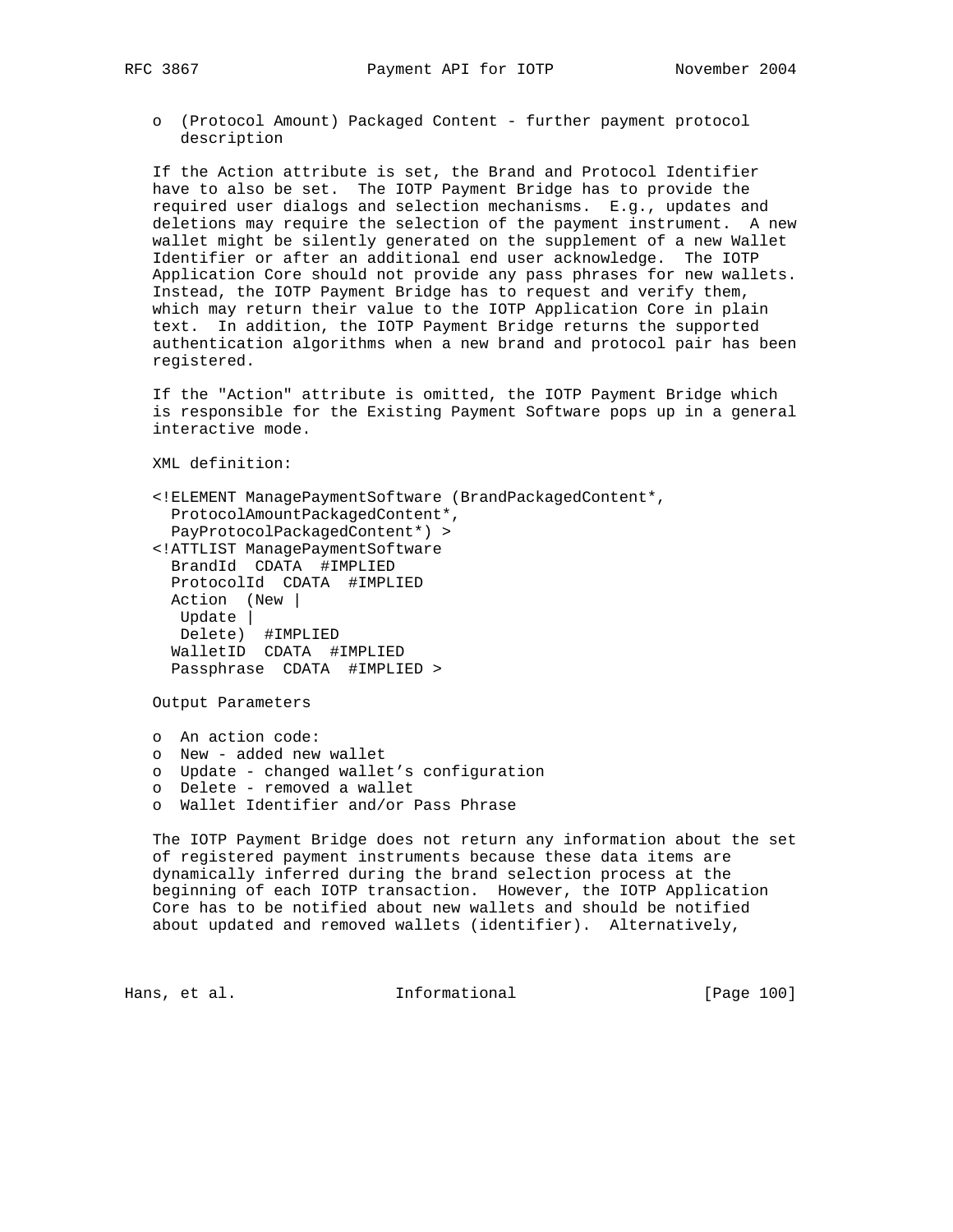removed wallets can be implicitly detected during the next brand selection phase. Updated wallets do no affect the processing of the IOTP Application Core. The IOTP Payment Bridge should only support the addition of at most one wallet because it is not able to report multiple additions at once back to the IOTP Application Core.

XML definition:

 <!ELEMENT ManagePaymentSoftwareResponse EMPTY > <!ATTLIST ManagePaymentSoftwareResponse Action (New | Update | Delete) #IMPLIED WalletID CDATA #IMPLIED Passphrase CDATA #IMPLIED AuthNames NMTOKENS #REQUIRED >

 Tables 4 and 5 explain the attributes and elements; Table 3 introduces the Error Codes.

5. Call Back Function

 This API function, called by the IOTP Payment Bridge, is used to provide information for Consumer or Payment Handler notification about the progress of the payment transaction.

Its use is illustrated in the diagram below.

 \*+\*+\*+\*+\*+\*+\*+\*+\*+\*+\*+\*+\*+\*+\*+\*+\*+\*+\*+\*+\*+\*+\*+\*+\*+\*+\*+\*+\*+\*+\*+\*+\* IOTP Application ----calls---- | Core | | display  $\qquad$  |  $\qquad$  v to <---------- Call Back <--calls--- Payment user | | | | | Software ----------------

\*+\*+\*+\*+\*+\*+\*+\*+\*+\*+\*+\*+\*+\*+\*+\*+\*+\*+\*+\*+\*+\*+\*+\*+\*+\*+\*+\*+\*+\*+\*+\*+\*

Figure 9. Call Back Function

 Whenever this function is called, the content of the status description should be made available to the user. For example on a status bar, a pop up window, etc.

 A reference to the Call Back function is passed as an input parameter to the "Start Payment X" and "Resume Payment X" API function. Afterwards, this function might be called whenever the status changes or progress needs to be reported.

Hans, et al. 10. Informational 1. [Page 101]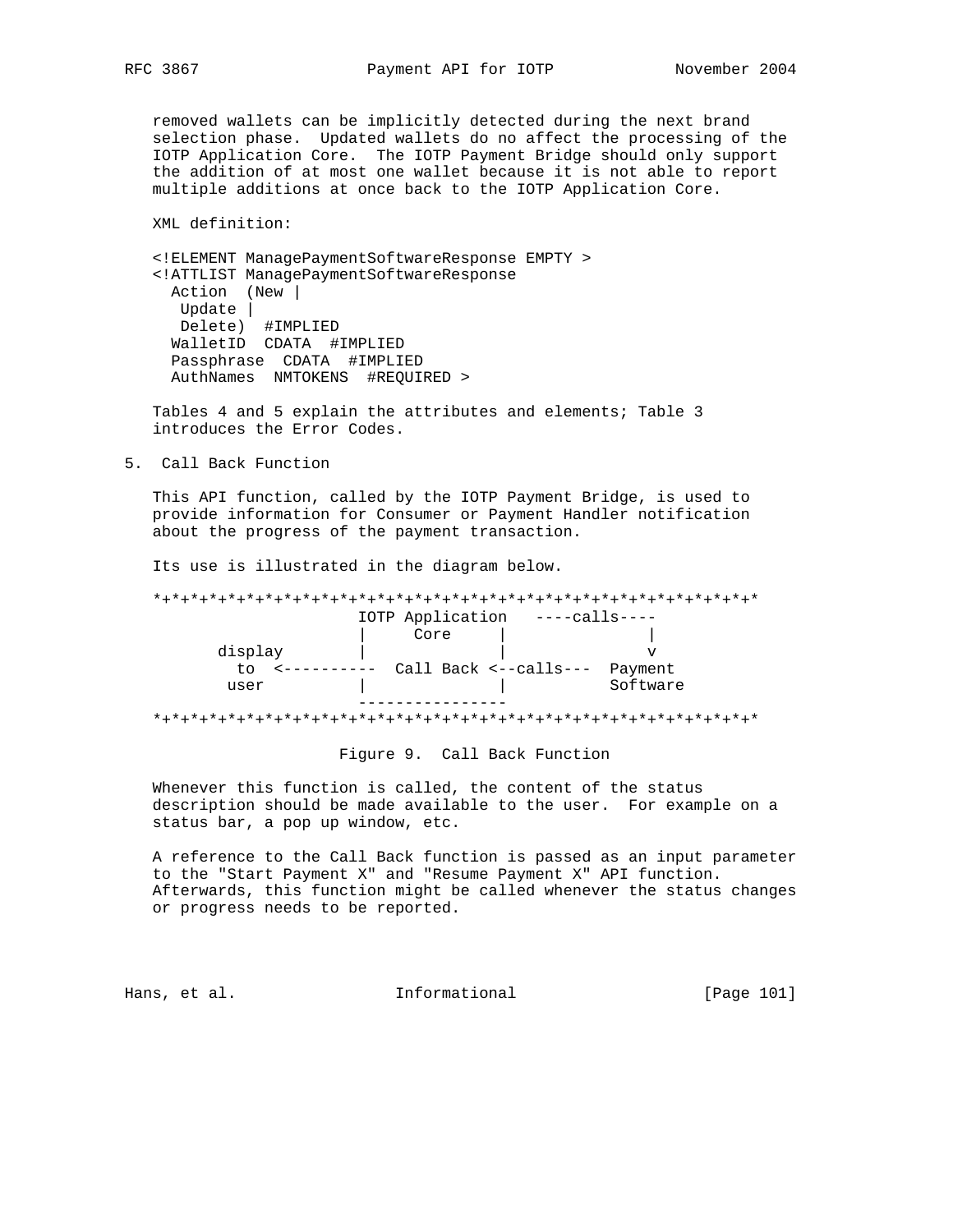- o the software identifier of the caller
- o Party's Payment Identifier
- o Process State and Percent Complete
- o Completion Code
- o Status Description and its language annotation, text which provides information about the progress of the call. It should be displayed or made available to, for example, the Consumer.

Examples of Status Description could be:

- o "Paying 12.30 USD to XYZ Inc"
- o "Payment completed"
- o "Payment aborted"

 The valid languages are announced in the Call Back Language List attribute in "Start Payment X" and "Resume Payment X" API function calls.

XML definition:

```
 <!ELEMENT CallBack EMPTY >
 <!ATTLIST CallBack
  ContentSoftwareID CDATA #IMPLIED
  PayId CDATA #REQUIRED
  ProcessState (NotYetStarted |
   InProgress |
   Suspended |
   CompletedOk |
   Failed |
   ProcessError) #IMPLIED
  PercentComplete CDATA #IMPLIED
  CompletionCode NMTOKEN #IMPLIED
  xml:lang NMTOKEN #IMPLIED
  StatusDesc CDATA #IMPLIED >
```
Output Parameters

XML definition:

 <!ELEMENT CallBackResponse EMPTY > <!ATTLIST CallBackResponse <!-- see below --> >

 Tables 4 and 5 explain the attributes and elements; Table 3 introduces the Error Codes.

Hans, et al. **Informational** [Page 102]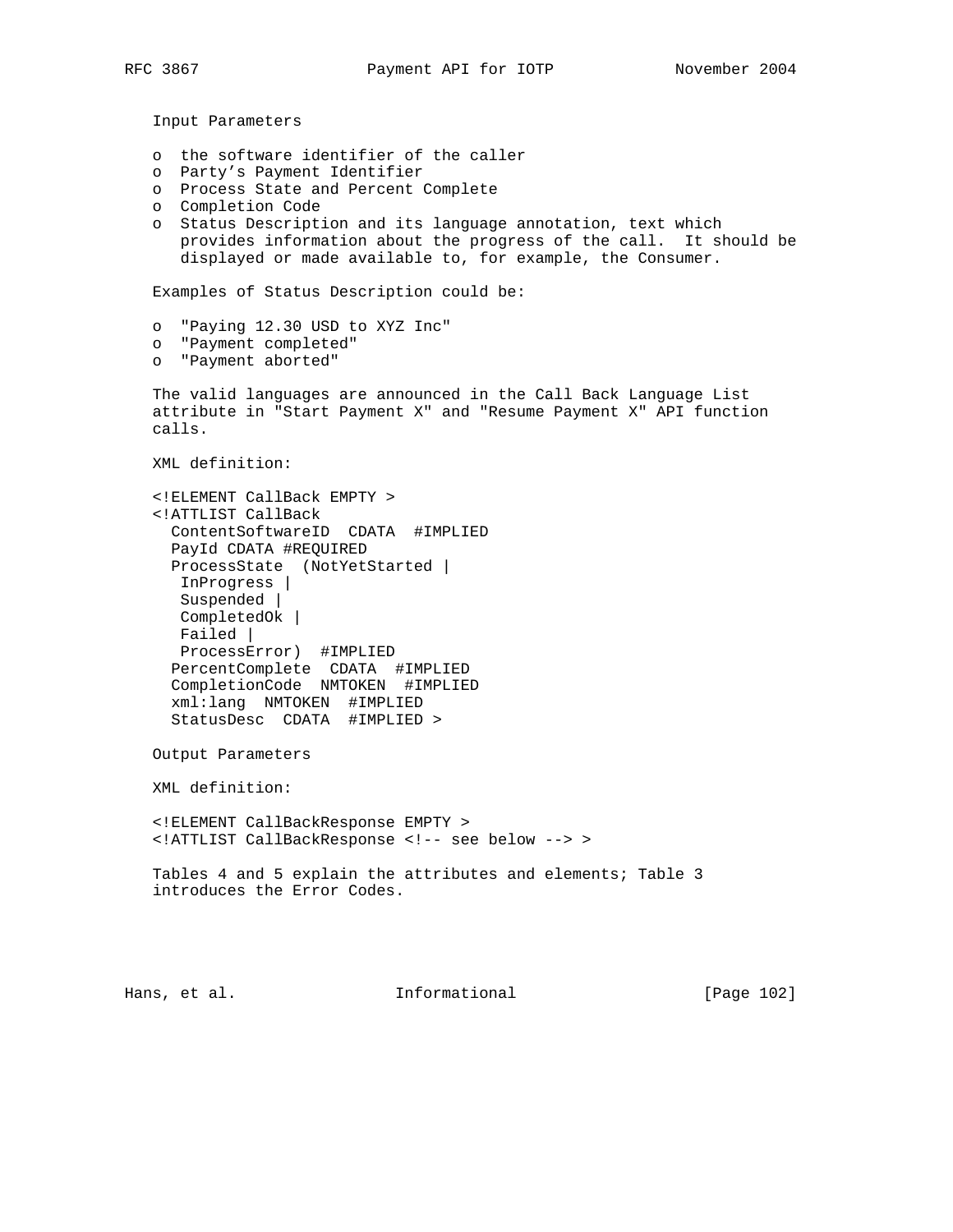Basically, the call back function accepts all input arguments or rejects the whole request. It may even accept malformed requests.

 Some payment schemes may support or require that the Consumer might be able to cancel the payment at any time. The Call Back function can be used to facilitate this by returning the cancellation request on the next call (using the Business Error Code and Completion Code "ConsCancelled").

 Vice versa the Payment Handler's Application Core might use the similar mechanism to signal its IOTP Payment Bridges any exceptional need for a fast shutdown. These IOTP Payment Bridges may initiate the appropriate steps for terminating/cancelling all pending payment transactions.

 Note that the "Change Process State" API function provides the second mechanism for such kind of notification. Therefore, the IOTP Payment Bridge or Existing Payment Software may ignore the details of the "Call Back" response.

6. Security Consideration

 The IOTP Payment APIs only supports security using pass phrase to access to payment Wallet. These can be protected over TLS, which provides stronger security at the transport layer, but implementations are out the scope of this document.

See also security consideration section of [IOTP].

- 7. References
- 7.1. Normative References
	- [IOTP] Burdett, D., "Internet Open Trading Protocol IOTP version 1.0", RFC 2801, April 2000.
	- [ISO4217] ISO 4217: Codes for the Representation of Currencies. Available from ANSI or ISO.
	- [URL] Berners-Lee, T., Masinter, L. and M. McCahill, "Uniform Resource Locators (URL)", RFC 1738, December 1994.
	- [UTC] Universal Time Coordinated. A method of defining time absolutely relative to Greenwich Mean Time (GMT). Typically of the form: "CCYY-MM- DDTHH:MM:SS.sssZ+n" where the "+n" defines the number of hours from GMT. See ISO DIS8601.

Hans, et al. 100 mm informational 100 mm informational [Page 103]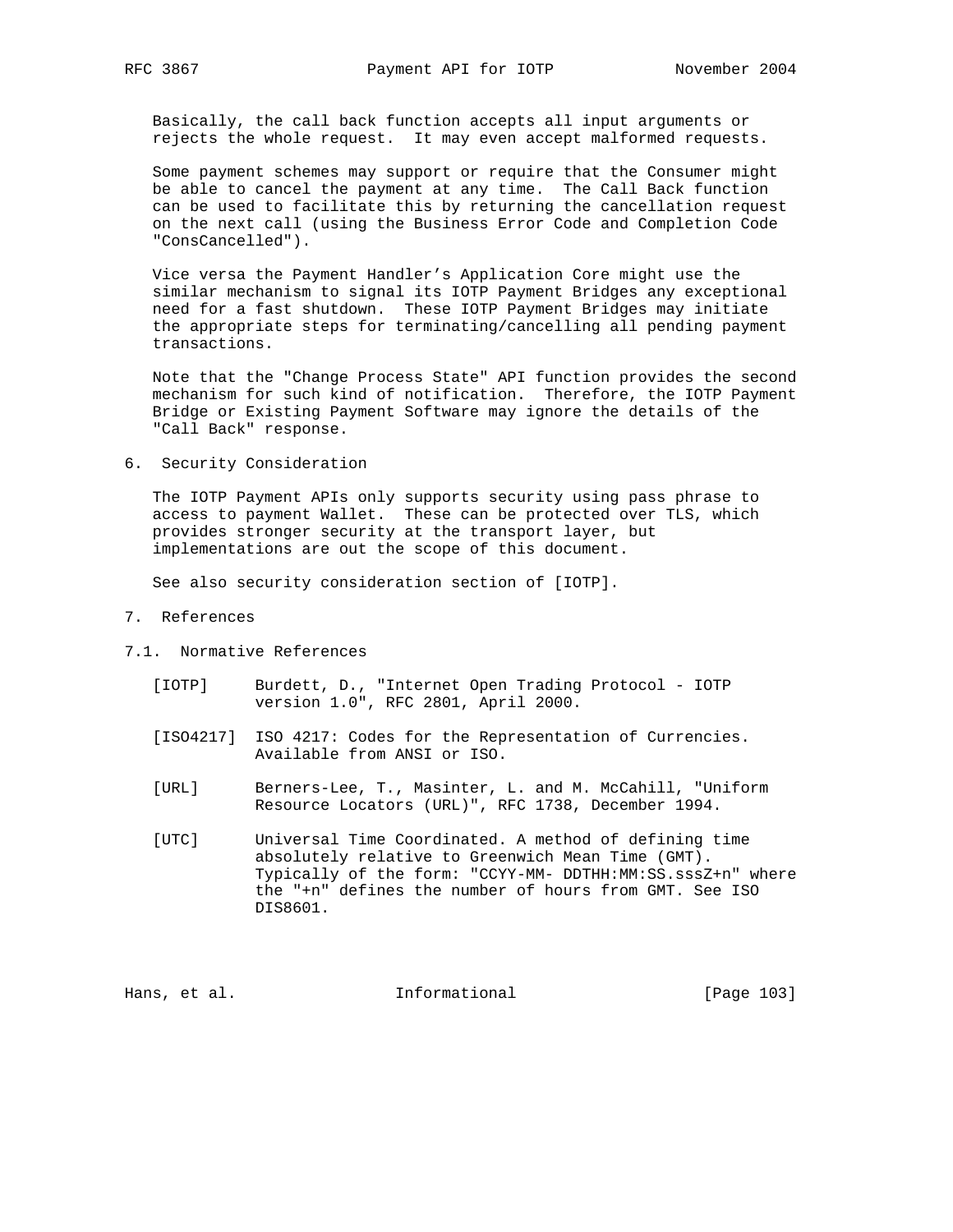- [XML] Extensible Mark Up Language (XML) 1.0 (Third Edition). A W3C recommendation. See http://www.w3.org/TR/REC-xml
- [XML-NS] Namespaces in XML Recommendation. T. Bray, D. Hollander, A. Layman. Janaury 1999. http://www.w3.org/TR/REC-xml names
- [XSLT] Extensible Style Language Transformations 1.0, November 1999, See http://www.w3.org/TR/xslt
- 7.2. Informative References
	- [IOTPBOOK] D. Burdett, D.E. Eastlake III, and M. Goncalves, Internet Open Trading Protocol, McGraw-Hill, 2000. ISBN 0-07- 135501-4.
	- [SET] SET Secure Electronic Transaction(TM) , Version 1.0, May 31, 1997 Book 1: Business Description Book 2: Programmer's Guide Book 3: Formal Protocol Definition
	- [SET/IOTP] Kawatsura, Y., "Secure Electronic Transaction (SET) Supplement for the v1.0 Internet Open Trading Protocol (IOTP)", RFC 3538, June 2003.
	- [TLS] Dierks, T. and C. Allen, "The TLS Protocol Version 1.0", RFC 2246, January 1999.

Hans, et al. 100 mm informational 100 mm informational [Page 104]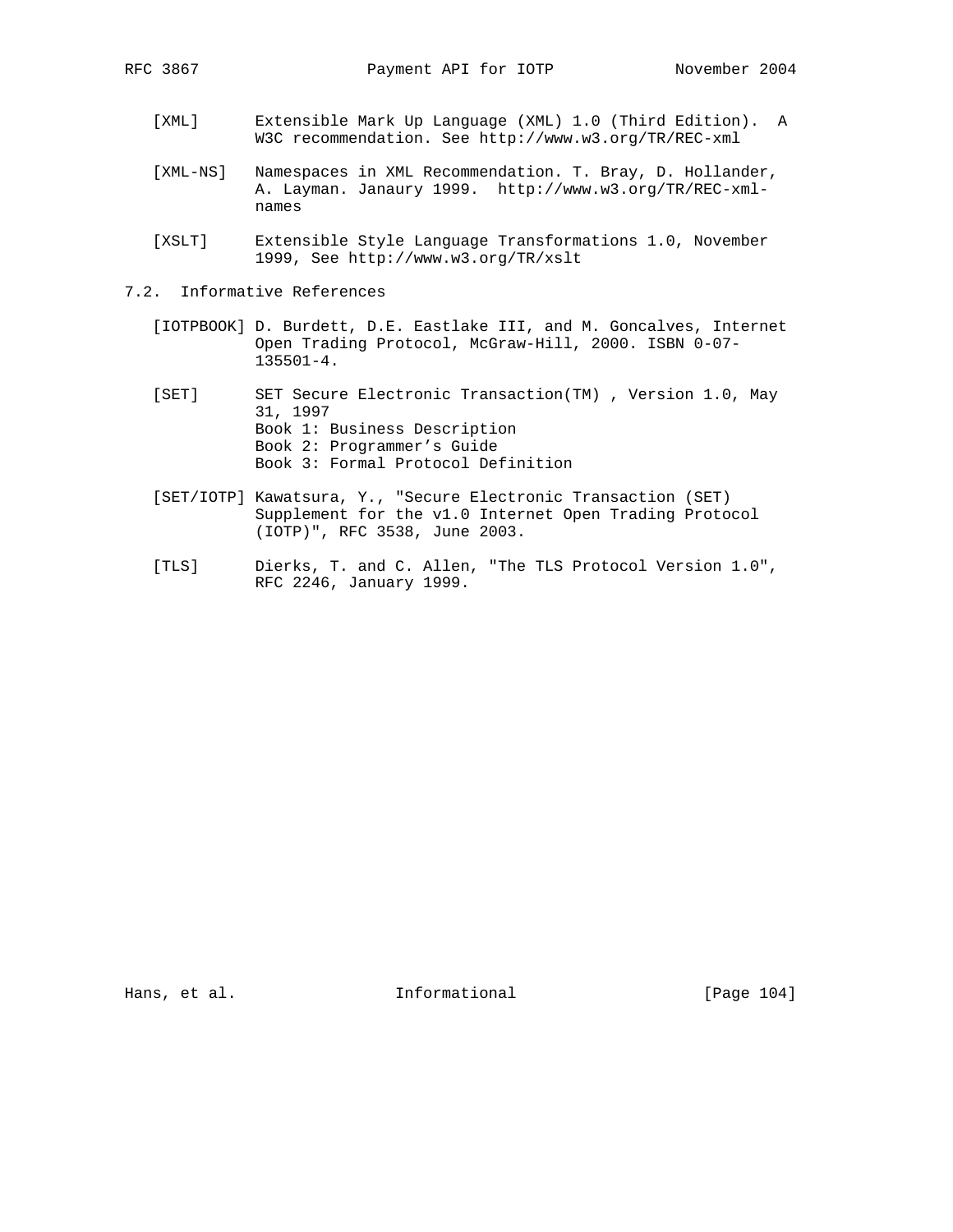Acknowledgement

 The contributions of Werner Hans of Atos Origin are gratefully acknowledged.

Authors' Addresses

Hans-Bernhard Beykirch

EMail: hbbeykirch@web.de

 Yoshiaki Kawatsura Hitachi, Ltd. 890 Kashimada Saiwai-ku Kawasaki-shi Kanagawa, Japan 212-8567

EMail: ykawatsu@itg.hitachi.co.jp

 Masaaki Hiroya Technoinfo Service, Inc. 333-2-718 Uchikoshi-machi Hachioji-shi Tokyo 192-0911 JAPAN

EMail: hiroya@st.rim.or.jp

Hans, et al. 100 mm informational 100 mm informational [Page 105]